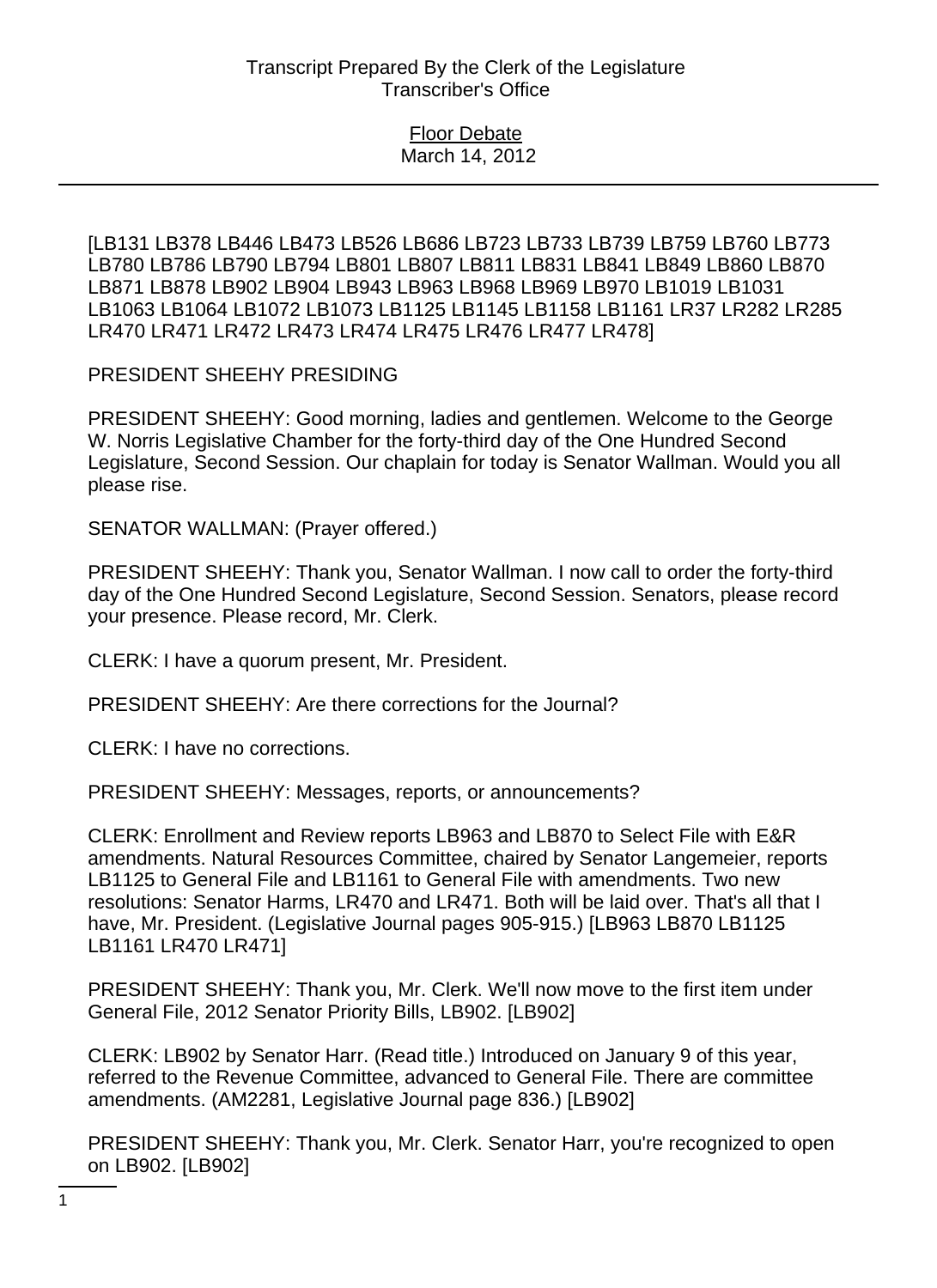#### Floor Debate March 14, 2012

SENATOR HARR: Thank you, Mr. Lieutenant Governor. Good morning, members of the Legislature. I come today before you to introduce LB902. This bill is my personal priority bill, as you heard, and it's a clarification of the state's longstanding policy regarding lease purchase financing. There are really four parts that I'm going to introduce and talk about is, what is lease purchase financing; who uses the bonds; how is it used; and why the change and what is the effect. So starting with the first section, what is lease purchase financing? Lease purchase financing is also known as a 63-20 transaction or financing. The term 63-20 comes from a ruling by the Department of Treasury, which first authorized this type of tax-exempt financing in 1963, as published in the Revenue Ruling 63-20 of the IRS code. The Department of Treasury updated the ruling in Revenue Procedure 82-26, in 1982. Under these rulings, states and political subdivisions are authorized to issue obligations, the interest on which is exempt from taxation. The purpose of the 63-20 financing is to avoid the payment of taxes by a 63-20 nonprofit corporation. With respect to a project financed through a 63-20 corporation, the corporation, rather than the governmental unit, is the nominal owner of the project and holds bare legal title thereto. However, the governmental unit is the equitable or beneficial owner of the project and has exclusive rights of use and possession of the...respect...let's see. Hold on, lost my spot...of the project, the governmental unit is responsible for all maintenance and operations of the project. The 63-20 corporation typically issues revenue bonds, certificates of participation, or other obligations pursuant to a trust indenture between the corporation and a trustee of the bondholder. The trustee indenture will contain rate covenants for protection of the bondholder. The trust indenture also contains conditions to disbursement of bond proceeds to acquire, construct, or equip the project. Although traditionally a political subdivision must be the issuer of the bond in order for the interest thereon to be exempt from taxation, it is not always necessary. The trustee may or may not have a security interest in real or personal property associated with the project. The basic security will be the right of the nonprofit corporation to collect leases, payments under the lease--and that's really what's important and I'll get to that as I go forward. The bond proceeds are then used to acquire the project or to construct the project either on land purchased by the 63-20 corporation or on land owned by the governmental unit but leased to the corporation pursuant to a ground or site lease. The 63-20 corporation then leases the project to the governmental unit pursuant to a lease or other financing agreement. The lease provides that the governmental unit will have beneficial ownership of the project with exclusive rights--again being held by the governmental unit. Lease payments are paid out to the governmental unit. The bonds themselves again are not guaranteed by the governmental unit; however, they generally are. It's not required, but it generally happens. Nonprofit corporation, the 63-20 nonprofit corporation is regulated by the state Attorney General for compliance with the Nonprofit Corporation Act, and the Nebraska Department of Revenue for compliance with the requirements relating to Nebraska's income tax exemption, and by the IRS for compliance with the use of a nonprofit project sponsor. These 63-20 nonprofit corporations must be sponsored by a local or state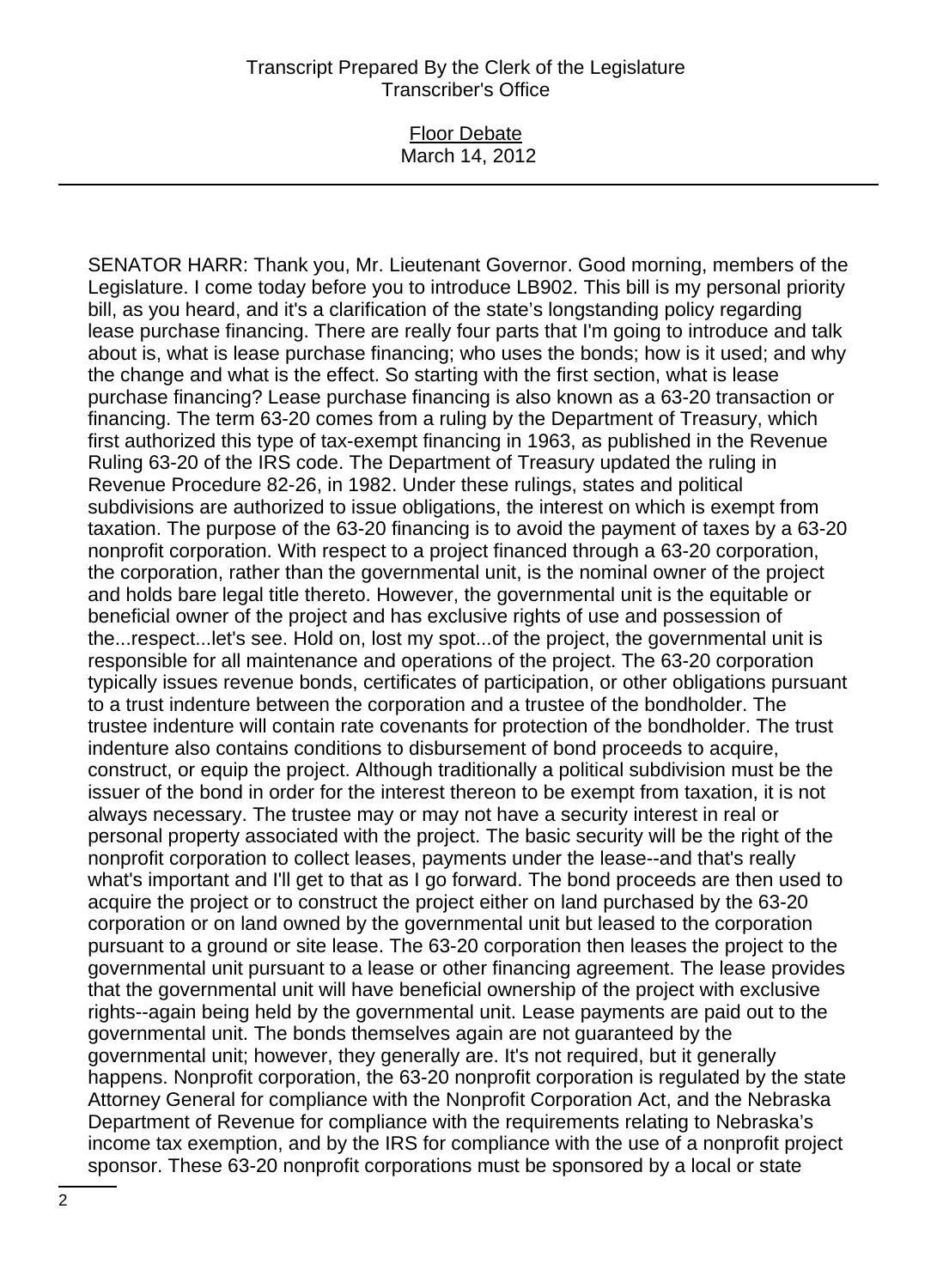#### Floor Debate March 14, 2012

entity as I've said. To qualify, each of the following requirements must be satisfied. The corporation must engage in activity which is essentially public in nature. The corporation must be one which is not organized for profit. The corporate income must not inure to a private person or persons. The state or political subdivision thereof must have a beneficial interest in the corporation while the indebtedness remains outstanding, and it must obtain full legal title to the property of the corporation with respect to which the indebtedness has incurred upon retirement of such indebtedness. The corporation must be approved by the state or political subdivision. If the corporation, nonprofit corporation must have exclusive beneficial use and possession of at least 95 percent of the fair market value of the facilities, the board must consist of 80 percent of the members that are directly responsible to the political subdivision. The state or political subdivision must have exclusive beneficial right to the property upon payment of the debt. The corporation must be a private, nonstock corporation formed under the Nonprofit Corporation Act of Nebraska. The nice thing about this is the formation does not require special legislation, nor does it require a referendum in the local or sponsoring jurisdiction, and that's important also. Now, who uses these bonds now that we've gone through all the legal jibber-jabber? In Nebraska, this type of bond is used by municipalities, cities, towns, villages. It's also used by counties, school districts, community colleges, state colleges, the university system, the state of Nebraska, and other political entities. How is it used? In the past, public benefit and 63-20 nonprofit corporations have been used as vehicles to finance public infrastructure, such as schools, parking garages, dormitories, nursing homes, low-income housing, courthouses, university buildings, our own Game and Parks building here in Nebraska, ballparks, football fields, and other public buildings. The use of nonprofit project sponsors does not preclude the use of public funds to support the project financing. Now here's the "why the change" and "why am I bringing this bill and what is the effect?" Well, the Property Assessment Division of the Nebraska Department of Revenue, who I'll call the department, reinterpreted existing law regarding the exemption from sales and property taxes of the 63-20 nonprofit corporations. The department supposed that a 63-20 corporation is not property of the government nor its governmental subdivision and therefore is not entitled to an exemption from sales and property tax. The department based their reinterpretation made on changes made in Section 77-202 of the Reissue Revised Statutes of Nebraska, as amended, and Section 77-2704.15, Reissue Revised Statutes of Nebraska, as amended and passed in 1999 under LB271. I will not bore you with the legal analysis of the department's ruling. However, having read the transcript to LB271 and the underlying basis for its passage, I believe it was not the intent of LB271 to tax these type of 63-20 corporations. In fact, the state of Nebraska in their most recent Comprehensive Annual Financial Report, which was for 2011, described 63-20 corporations as an entity that is legally separate from the state, but is so intertwined with the state that it is, in substance, the same as the state. And that's very important and that's what we're trying to argue. The state's own financial report makes the argument I've been trying to make. 63-20 corporations are a very popular form of financing. It is my belief there is more likely than not... [LB902]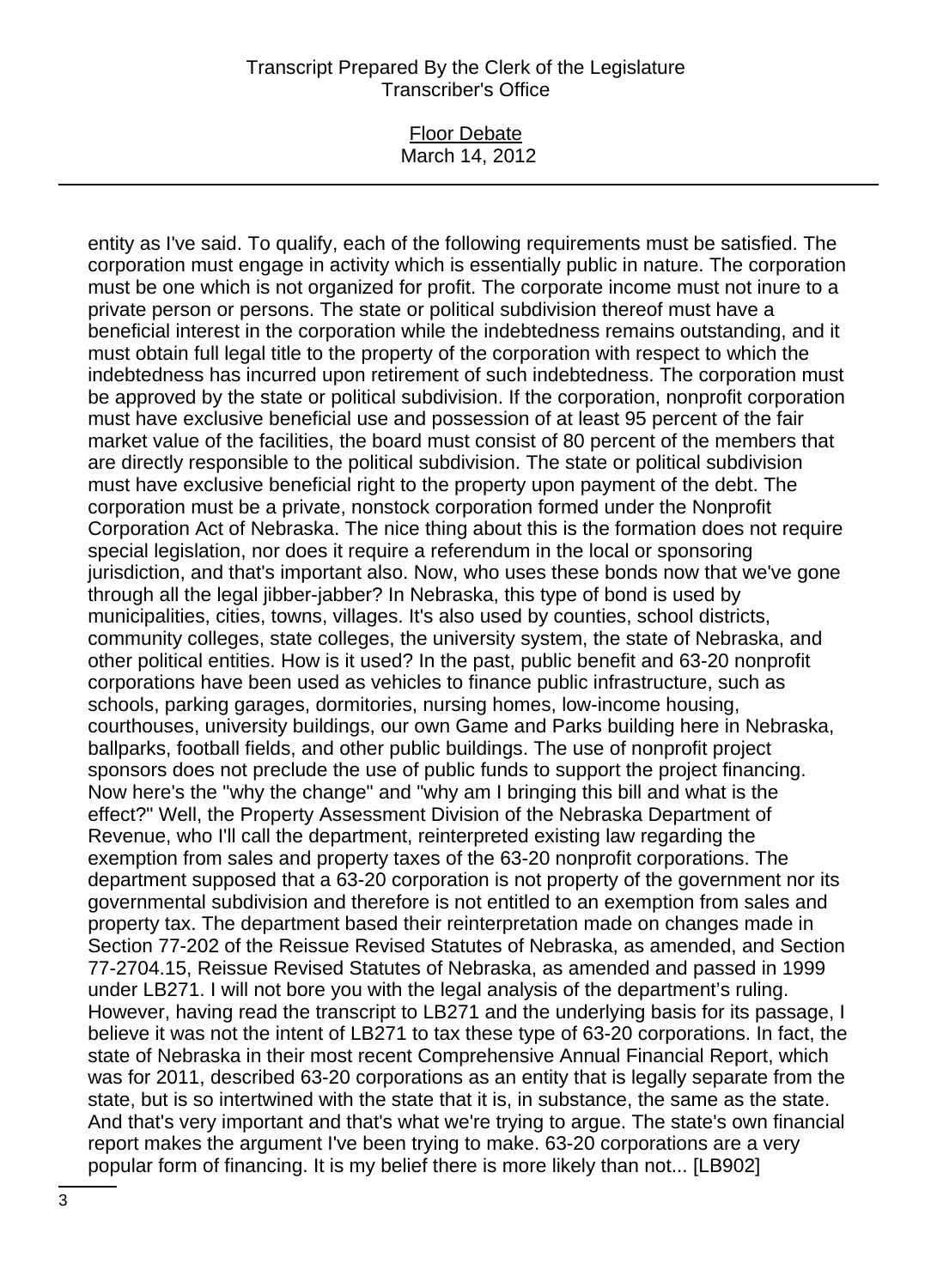PRESIDENT SHEEHY: One minute. [LB902]

SENATOR HARR: ...at least one or more 63-20 nonprofit corporations that affects each and every one of your districts. As a result of the department's rulings, numerous transactions created to avoid the payment of taxes will now be liable for sales and property taxes, meaning we will owe taxes. It is a tax increase. The department has held off collecting these taxes owed, in part to see what the Legislature decides is the best policy. For that, I sure would like to thank the department. What this bill does is prevent an increase in taxes. If we do not pass LB902, nonprofits formed by political subdivisions for the benefit of the political subdivisions will be liable for taxes used to pay...will be liable for taxes. Thank you and please vote yes on LB902. [LB902]

PRESIDENT SHEEHY: Thank you, Senator Harr. You've heard the opening to LB902. As it was stated, there is a Revenue Committee amendment, AM2281. Senator Cornett, you're recognized to open. [LB902]

SENATOR CORNETT: Thank you, Lieutenant Governor and members of the body. The Revenue Committee AM2281 to LB902 is a white copy amendment of the bill that retains the original provisions of the bill as introduced except that it makes the following substantive changes. First, it makes the bill's sales and use tax exemption prospective only, operative date July 1, 2012. Second, it makes the bill's sales and use tax exemption available for purchases made by a joint entity or agency formed by any combination of two or more counties, townships, cities, villages, or other exempt governmental units pursuant to the Interlocal Cooperation Act, the Integrated Solid Waste Management Act, or the Joint Public Agency Act, except for purchases for use in businesses of furnishing gas, water, electricity, or heat, or by any irrigation or reclamation district, the irrigation division of public power and irrigation district, or public schools or learning communities established under Chapter 79. Also AM2281 strikes language in the sales and use tax exemption statute which currently conditions the exemption for a joint entity or agency on fulfilling the purpose described in the Integrated Solid Waste Management Act. I urge you to adopt AM2281 to LB902, and thank you for your support of the bill. [LB902]

PRESIDENT SHEEHY: Thank you, Senator Cornett. You've heard the opening of AM2281 to LB902. Members requesting to speak: Senator Pahls, followed by Senator Langemeier and Senator Burke Harr. Senator Pahls. [LB902]

SENATOR PAHLS: Thank you, Mr. President and members of the body. Again I think we must commend the Department of Revenue because they're still scratching away trying to get us to clarify what we've done in the past and perhaps what we will do in the future. The...in all...Senator Burke Harr, I'll give you an example. In my particular school district they did build an administrative building using this concept, so it does have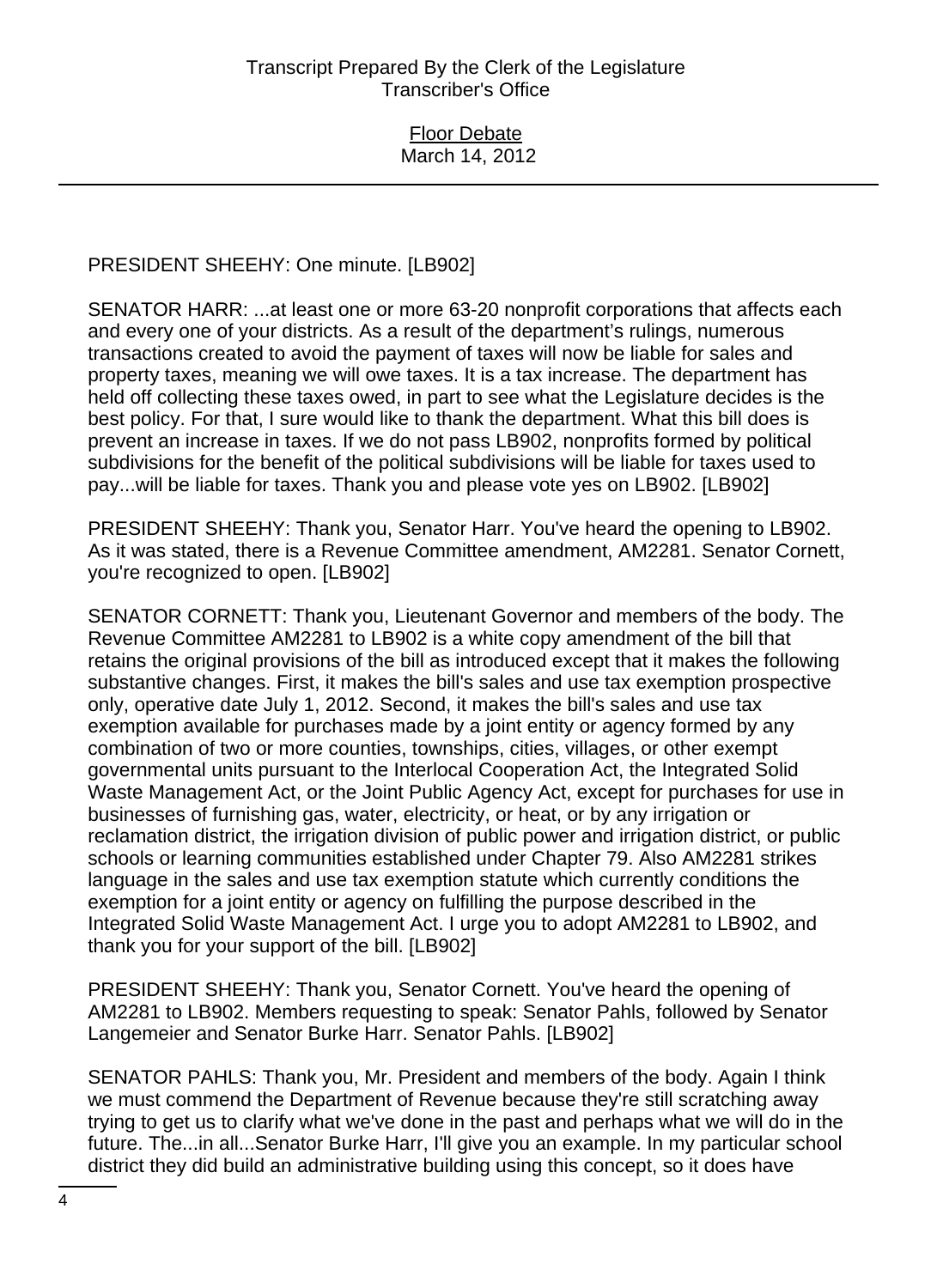value. But I do have one question for Senator Cornett. [LB902]

PRESIDENT SHEEHY: Senator Cornett, would you yield to Senator Pahls? [LB902]

SENATOR CORNETT: Yes, I'd be happy to. [LB902]

SENATOR PAHLS: Thank you. Senator, if I'm reading this correctly, we will not go back...if this bill passes or does not pass, we're not going to go back and collect back taxes? [LB902]

SENATOR CORNETT: I think...no. [LB902]

SENATOR PAHLS: Or am I miss... [LB902]

SENATOR CORNETT: You're misinterpreting it. [LB902]

SENATOR PAHLS: Okay. [LB902]

SENATOR CORNETT: The bill actually forgives tax liability as was currently written for the past three years. [LB902]

SENATOR PAHLS: Okay, okay. [LB902]

SENATOR CORNETT: What the committee amendment does is in conjunction with what we generally do on all tax policy, we only make it prospective. So we're saying as of July 1, 2012, the municipalities that form these or have formed these nonprofit entities or the 63-20 corps, that they will not...they will be exempt from sales tax liability at that time. The bill also allows the property tax exemption. And the original bill was drafted correctly on the property tax part. We cannot go back retroactively and forgive property tax because that becomes a commutation of tax. [LB902]

SENATOR PAHLS: Okay. Okay. Thank you. So right now we will...we haven't gained or nor will we lose any tax base is what you're telling me. [LB902]

SENATOR CORNETT: Well, this is where it got very complicated. If you look at the original draft of the bill, it shows a \$5 million fiscal note. That \$5 million fiscal note would be if the city of Omaha and the cities that have used these had paid in sales tax. That note reflects a refund that the state would owe. But the majority of these municipalities have not paid that sales tax as of this time. They are waiting for clarification by the Legislature. [LB902]

SENATOR PAHLS: Okay. And I do understand what you are attempting to do, and probably will succeed, to be honest with you. I just have a question. Other than this, any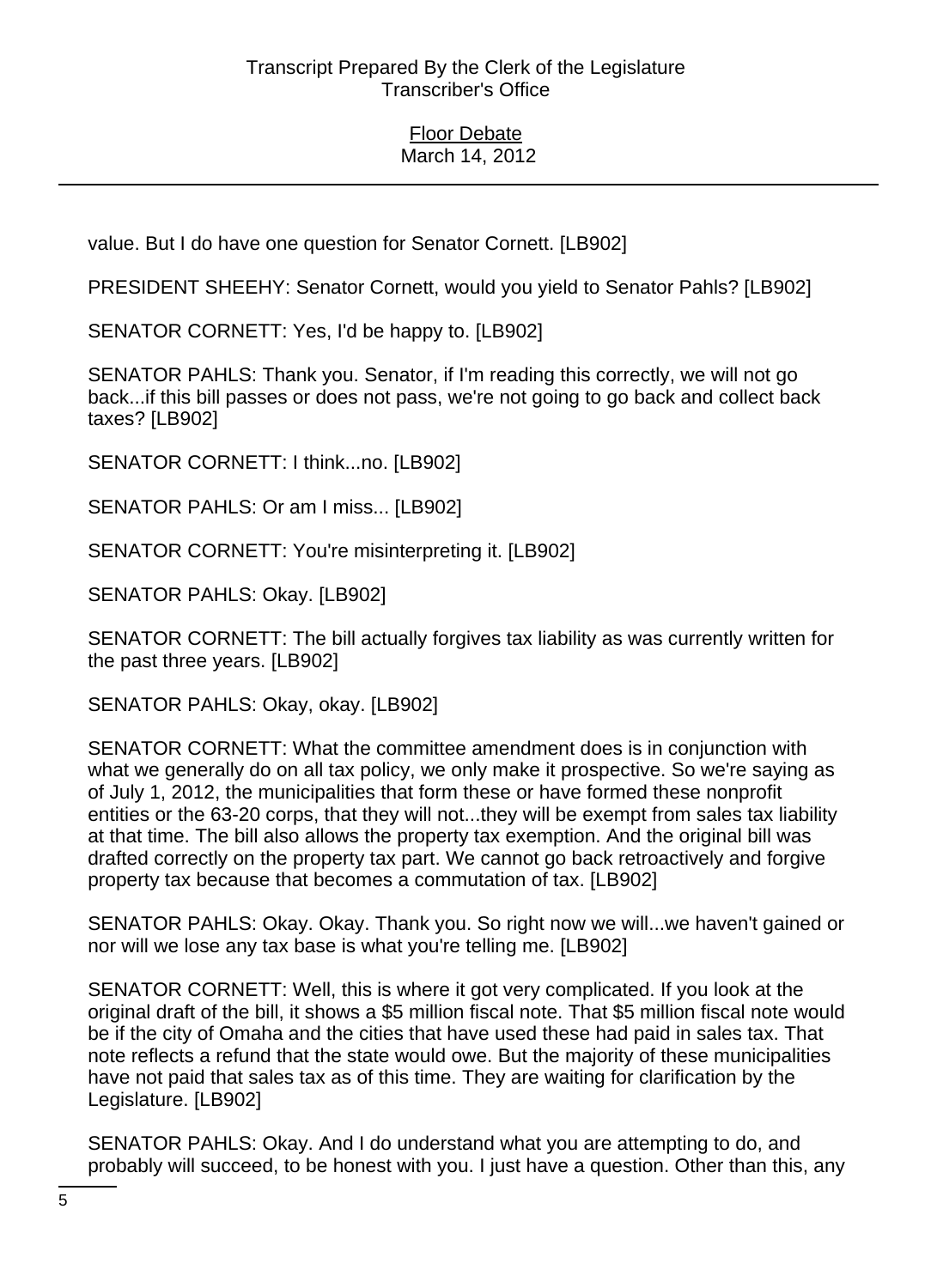time we exempt any group, do we...and I'm not speaking directly to this bill. Any time we exempt any group, do we cut anywhere? Because we're losing taxes. If we cut exempt...I mean if we add exemptions, somebody has to pay eventually. [LB902]

SENATOR CORNETT: Well, it depends on if we're adding exemptions for a group that has already been paying taxes. [LB902]

SENATOR PAHLS: Right. [LB902]

SENATOR CORNETT: If someone has been paying a tax like a lot of our incentive bills that come through, and we cut them, yes, that is reflective of a decrease in future revenues; where this is drafted as an exemption for a group that has never paid sales tax. So there is no future fiscal note on these types of projects because they have never paid in, to begin with, generally. [LB902]

SENATOR PAHLS: Right, okay. Yeah, thank you. I appreciate that. Thank you. [LB902]

PRESIDENT SHEEHY: Thank you, Senator Pahls. Senator Langemeier. [LB902]

SENATOR LANGEMEIER: Mr. President and members of the body, Senator Harr, I thank you for that introduction; but I think about page 2 you lost me--and probably most of the body. The question I do have though is there is a fiscal note on this. Senator Pahls kind of alluded to it. But you in your opening you talked about the Department of Revenue is sitting back and waiting for the outcome in the Legislature. And with that are...I guess I'm trying to figure out where this fits in our financial position. As we look at a fiscal note, is that...do you expect that to get smaller or larger, or are we already planning in our budget...since they've discovered this, are we already planning in our budget to get that money that we're now going to have to get back, or where do you see that playing out with your fiscal note? [LB902]

PRESIDENT SHEEHY: Senator Harr, would you yield? [LB902]

SENATOR HARR: Yes. Thanks. And I will answer Senator Langemeier's question because it's a very good question. And I apologize for losing you. Bonds are not a very exciting topic to begin with. [LB902]

SENATOR LANGEMEIER: No, they're not. [LB902]

SENATOR HARR: So your question is the fiscal note on this, and there's been a little bit of conversation about the fiscal note on this. I think first we have to start with how it went from \$5 million to \$3 million...or \$300,000. There's only a \$300,000 fiscal note on this, and the reason is...and sorry, let me take a step back, and I don't mean to take all your time. But your question...well, the reason it went down was because no taxes have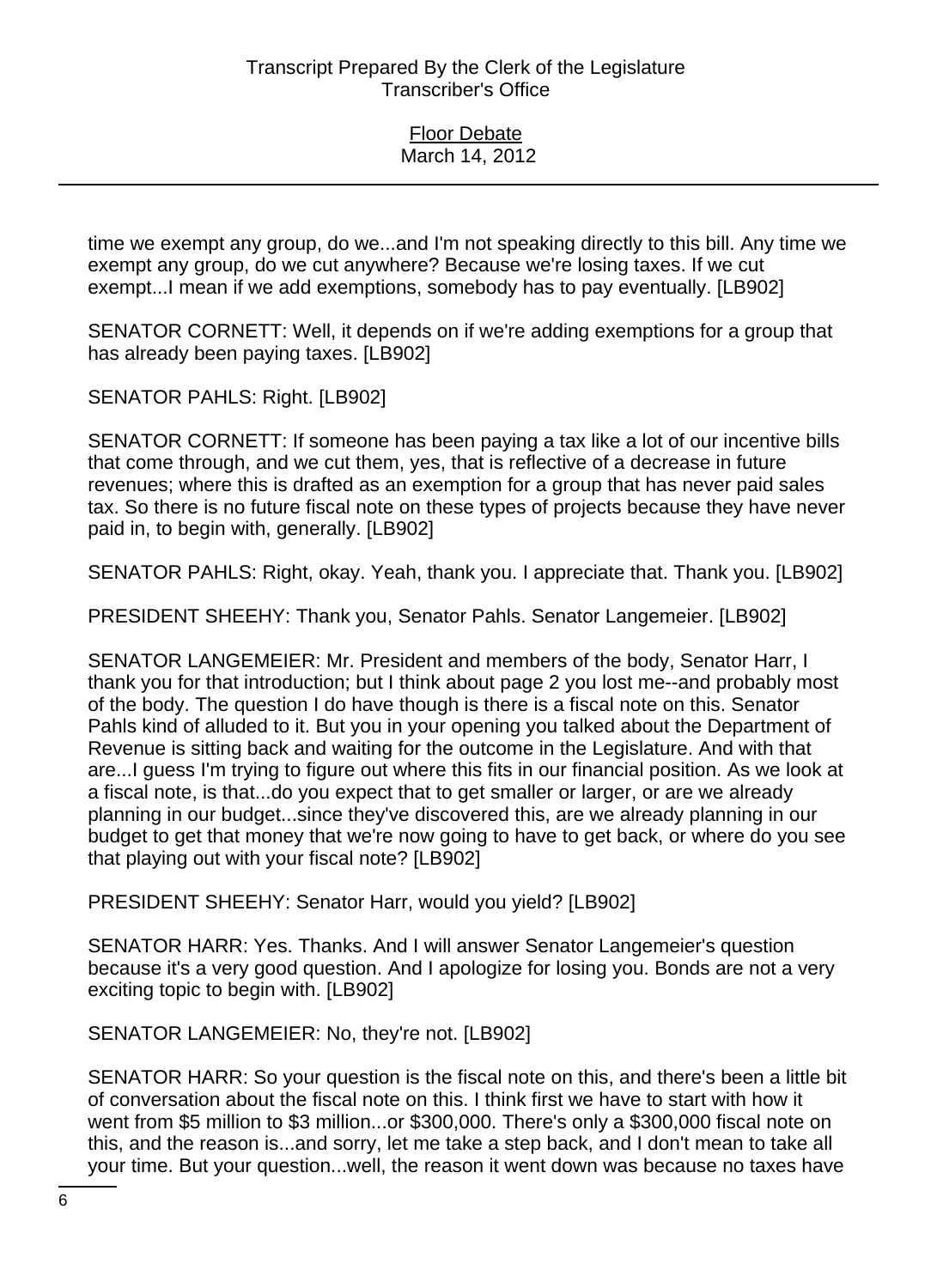#### Floor Debate March 14, 2012

been assessed. Again, let me repeat that: No taxes have been assessed. So if we pass LB902 and even AM2281, no taxes will be assessed at that time for prior property tax, so no money is lost. Sales tax, there may be an issue and we'll address that and I'm not sure. But fundamentally these are political subdivisions that create these 63-20 corporations. The board of these 63-20 corporations, if it's a city, are generally city councilmen; if it's the university, it's regents. You can go through the facilities corporations on the Secretary of State's Web site, find these, and what they'll show you is that what the board--and when you look at the board, it's always members from the government. We have always treated, in the past, these as government entities. And so they are, so there is no loss. It's bad public policy for the state to tax its cities. We've already cut funding to the cities and counties, and now we want to turn around and tax them. That's bad public policy. What we're doing is raising taxes through the back door which we couldn't to the front door. Now...and I want to address your earlier question about the departments staying back to what we're doing. Maybe that's an overstatement and an overreach on my behalf, and I want to apologize. What I meant is we have, one, the property taxes aren't assessed until the 19th, but I think also to their credit they want to see what we believe is good policy in the Legislature. And I want to commend the department for doing that and I'll leave it at that. [LB902]

SENATOR LANGEMEIER: Very good. I appreciate that explanation. Bonds are kind of a dry subject matter as we were going through LB701 and trying to figure out how to provide bonds for the Republican River Basin. It does become a dry subject so I appreciate your explanation. And thank you, Mr. President. [LB902]

PRESIDENT SHEEHY: Thank you, Senator Langemeier. Senator Burke Harr. [LB902]

SENATOR HARR: Well, thank you, Mr. President and members of the Legislature. I got to answer a lot of the questions or issues I had, with Senator Langemeier, but I'll just repeat them. But first I want to correct the record. Earlier I had mentioned the Game and Parks used 63-20 corporation. In fact, it's the state used them on computer buildings. It's been used, I believe, by NETV though. The \$5 million fiscal note down to \$300,000. To be honest with you, I'm not quite sure where \$300,000 comes from. These corporations are formed for the purpose of avoiding taxes, for political subdivisions do not have to pay taxes. So the fact that someone paid \$300,000 seems a bit incredulous, but I'm not going to argue with that. When you get it lowered...when you have a gift horse, don't look it in the mouth. But the fact of the matter is, no taxes have been assessed. We pass these bills, ladies and gentlemen. No money exchanges hands. It's a long conversation I've had. It's a conversation I had with the Fiscal Office. It's a conversation the Fiscal Office had with the Governor's Office, with the Department of Revenue. And the fact of the matter is, at the end of the day no money changes hands. We are not out any money. The only way we're out money is if we don't pass LB902. Then we have the state taxing...creating new taxes that have to be paid by these political subdivisions, whether that's a sale tax or a property tax. Earlier it was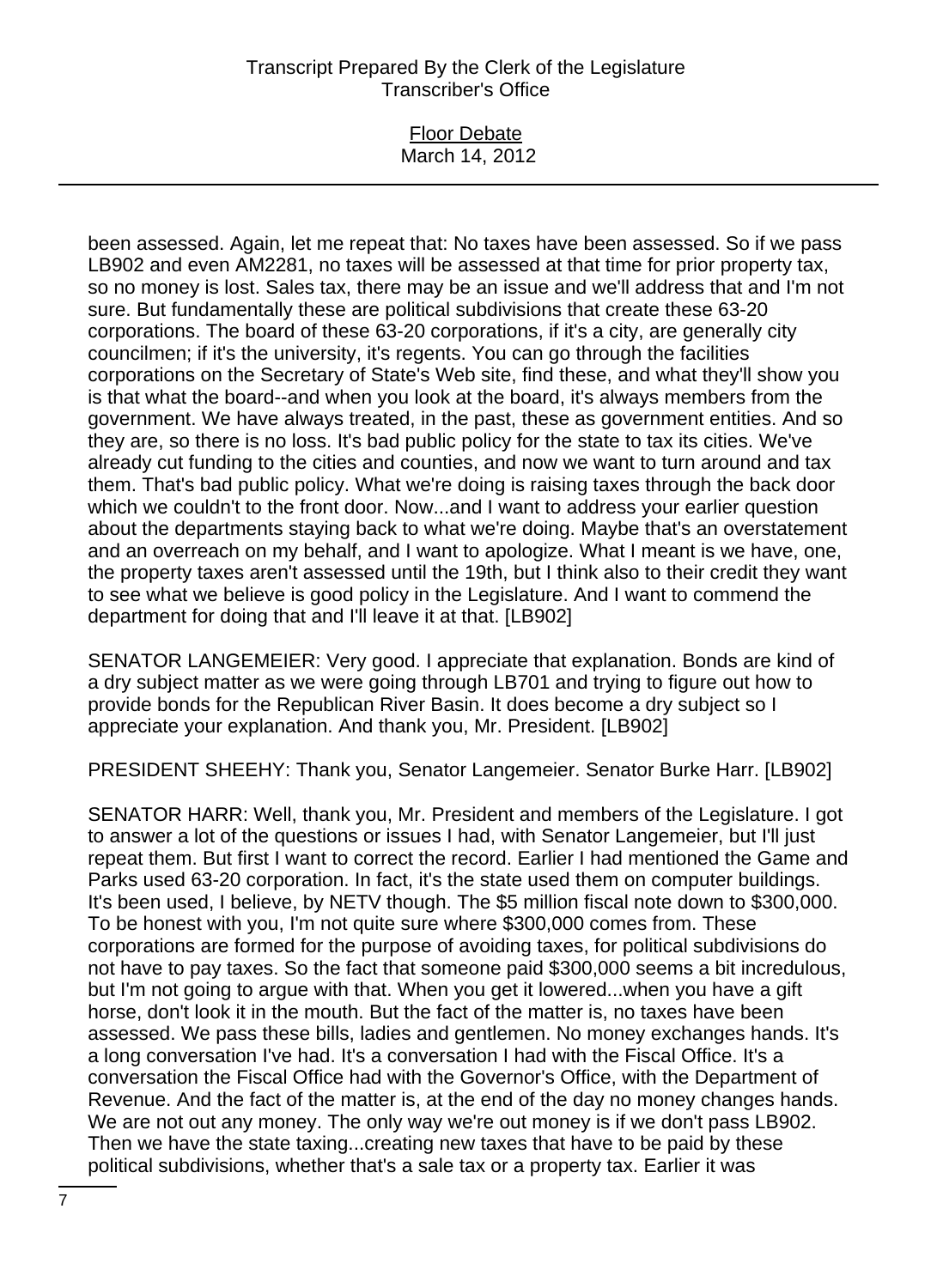Floor Debate March 14, 2012

mentioned: Omaha. It's not just an Omaha issue, ladies and gentlemen. Call...go talk to the League of Municipalities. Talk to your community colleges. Talk to the university. Talk to your counties. I wouldn't be surprised if NRDs use these type of financing. It's a very popular form of financing. Why? Because it's effective and it works. So with that I would ask you to again please pass LB902. Thank you. [LB902]

PRESIDENT SHEEHY: Thank you, Senator Harr. Senator Lambert. [LB902]

SENATOR LAMBERT: Thank you, Lieutenant Governor, colleagues. Senator Harr, you're right, this is not just an Omaha problem. I have communities in my district that use this to build community centers. I have one example here. If this bill is not passed, it's going to cost a small community \$130,000 a year in taxes on a \$5.5 million building. That may not seem like a lot of money in the whole picture of everything, but for a small community that's a tremendous amount of money. This is something we need to look at really hard. Some of my colleagues brought up a point: We've cut, we've cut, we've cut to these communities; now we're going in the back door and going to tax. We can't do that. That is not good policy. The fiscal note on this, the money was never there. We never collected the money. I mean it's kind of, yes, the note is there but it's money that we've never had in our hand. We're not losing anything. Why would we do this to cities? It...I fully support LB902 and AM2281. It's very important that we do this for our communities. I think if you look in your districts, you're going to see examples of it in most all your districts, and we need this to keep our communities vibrant and provide services for the citizens of our communities. Thank you. [LB902]

PRESIDENT SHEEHY: Thank you, Senator Lambert. Senator Nelson. [LB902]

SENATOR NELSON: Thank you, Mr. President and members of the body. Senator Burke Harr said that he wasn't sure exactly...and I'm looking at the fiscal note here, the latest revision of March 6 where we get the loss of \$300,000, and there seems to be some confusion on that. I would like to ask a question of Senator Cornett if she would yield. [LB902]

PRESIDENT SHEEHY: Senator Cornett, would you yield to Senator Nelson? [LB902]

SENATOR CORNETT: I would. [LB902]

SENATOR NELSON: Thank you, Senator. We talked a little bit off the mike here, and I was perplexed about the fact, well, if this is retroactive and no taxes are owed, then how are we losing \$300,000? Would you be good enough to explain that? [LB902]

SENATOR CORNETT: I would be happy to. And before I do, I'd like to thank the Fiscal Office and the Department of Revenue, because this was a very complicated issue for all of us to sort through because of the original retroactivity of the bill and then the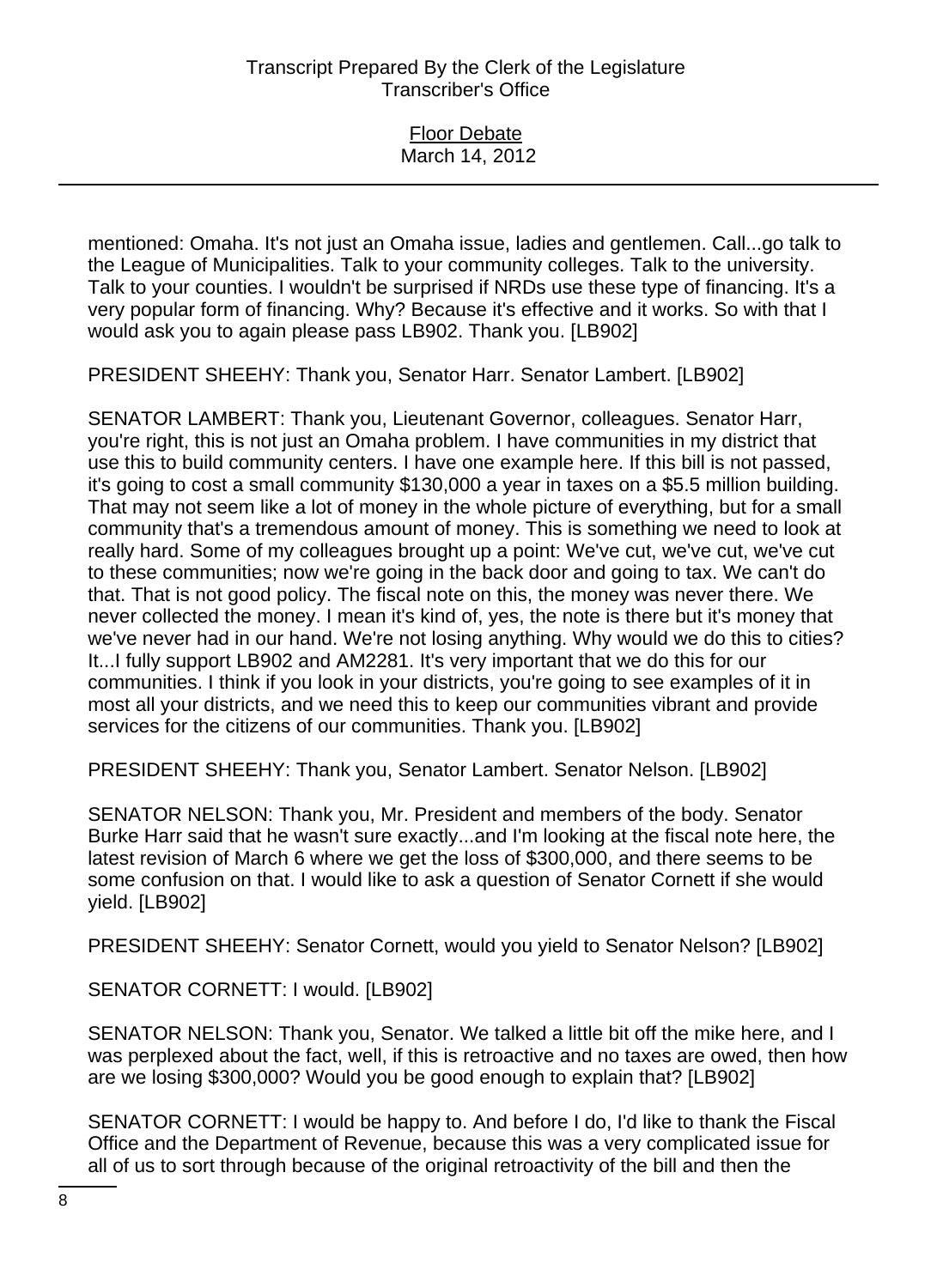Floor Debate March 14, 2012

prospective amendment. The 300...the original bill, a note of \$5.2 million is reflective of money that has not been collected but could be assessed that would be owed as a refund. When you make the bill prospective with the amendment, the \$300,000-some fiscal note is reflective of money municipalities have already paid in, in sales tax, that we will owe in a refund. Therefore, that fiscal note carries forward in the out years because that is money the state is forgoing that they have collected currently that we do owe as a refund if this passes. [LB902]

SENATOR NELSON: If we do pass the amendment. Is that correct? Well, thank you, Senator Cornett. So I think that clarifies the fact of actually there...because this amount, \$300,000 has been paid in, that would be owed and paid back, and then the fiscal note continues for the next two years with that liability. So thank you for that explanation, and thank you, Mr. President. [LB902]

PRESIDENT SHEEHY: Thank you, Senator Nelson. Seeing no additional requests to speak, Senator Cornett, you're recognized to close on the Revenue Committee amendment AM2281. Senator Cornett waives closing. The question before the body is on the adoption of AM2281 to LB902. All those in favor vote yea; opposed, nay. Record, Mr. Clerk. [LB902]

CLERK: 39 ayes, 0 nays on adoption of committee amendments. [LB902]

PRESIDENT SHEEHY: AM2281 is adopted. [LB902]

CLERK: I have nothing further on the bill, Mr. President. [LB902]

PRESIDENT SHEEHY: We'll now return to floor discussion on LB902. Seeing no requests to speak, Senator Harr, you're recognized to close. [LB902]

SENATOR HARR: Thank you, Mr. Lieutenant Governor. Members of the body, I'm going to do something special for you today. I'm going to give you a chance to vote for a tax break that costs you absolutely nothing...well, \$300,000, so. What this bill does is it clarifies what I believe is the current law, which is again based on a 1963 Department of Revenue IRS ruling. No other state interprets the 63 the way we do. What we're going to do today is we're going to say: Cities and counties, universities, colleges, school districts, everybody, we understand and we don't want to tax you; we already cut some of you...aid to some of you; we don't want to now tax you. What LB902 does is return Nebraska back to the way we have done things since 1963. It's to clarify what was a change, an unintentional interpretation...well, not unintentional...but it changes an interpretation made by the Department of Revenue on LB271 from 1999. It says this is what we as a body believe. So again this is a good bill and I would ask you to advance LB902. Thank you. [LB902]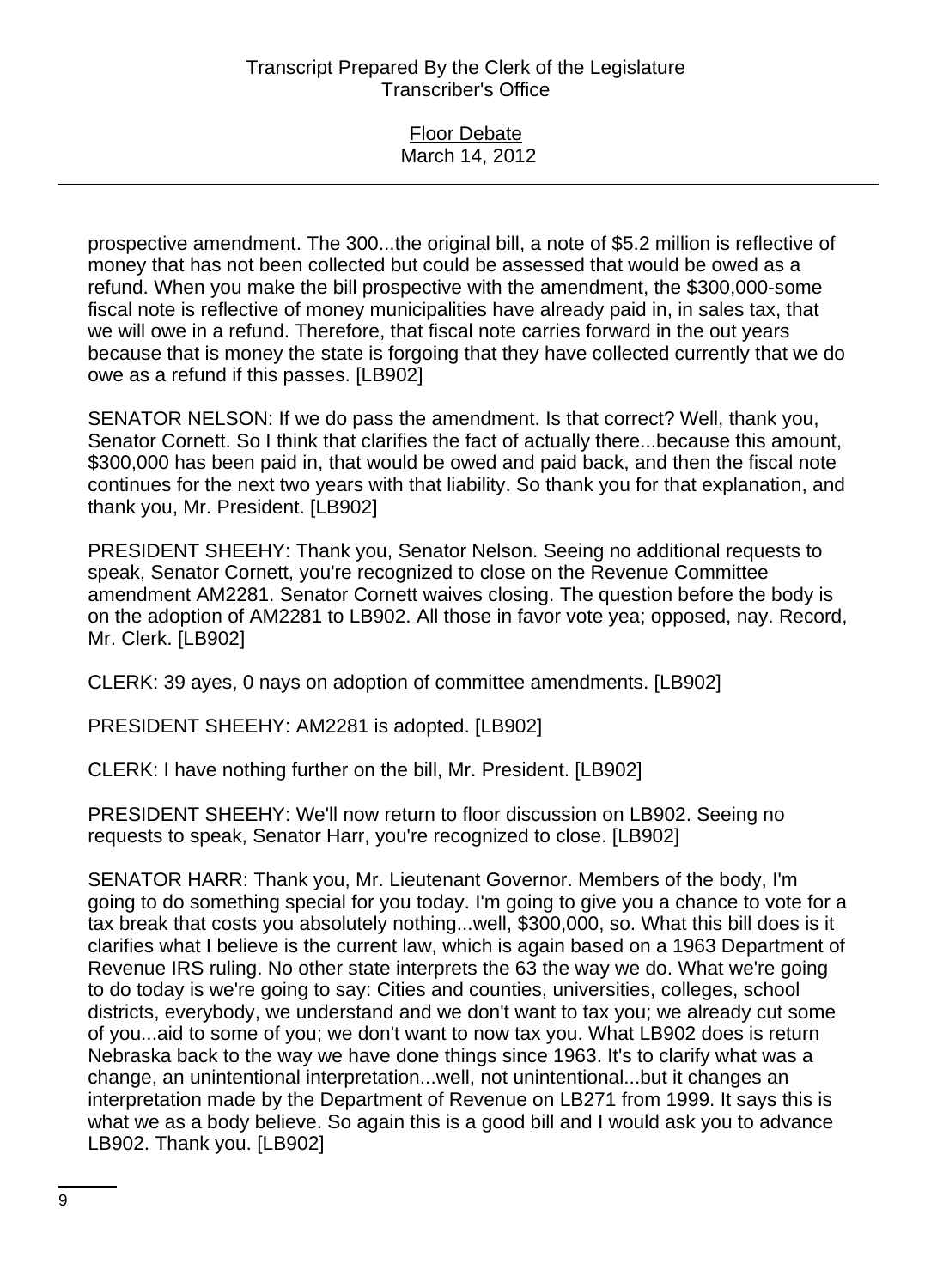PRESIDENT SHEEHY: Thank you, Senator Harr. You have heard the closing. The question before the body is on the advancement of LB902. All those in favor vote yea; opposed, nay. Record, Mr. Clerk. [LB902]

CLERK: 38 ayes, 0 nays, Mr. President, on the advancement of LB902. [LB902]

PRESIDENT SHEEHY: LB902 advances. [LB902]

CLERK: Mr. President, with respect to LB902, Senator Flood would ask...move...ask unanimous consent to expedite the bill. [LB902]

PRESIDENT SHEEHY: Senator Flood. Without objection? So ordered. Mr. Clerk, items for the record. [LB902]

CLERK: Thank you, Mr. President. I have a new resolution, Senator Lathrop, LR472. That will be laid over. A communication from the Governor to the Clerk. (Read re LB446, LB473, LB526, LB686, LB723, LB733, LB739, LB759, LB760, LB773, LB780, LB786, LB790, LB794, LB801, LB811, LB831, LB841, LB849, LB860, LB871, LB878, LB904, LB943, LB1031, LB1064.) And that's all that I have, Mr. President. (Legislative Journal pages 916-917.) [LR472 LB446 LB473 LB526 LB686 LB723 LB733 LB739 LB759 LB760 LB773 LB780 LB786 LB790 LB794 LB801 LB811 LB831 LB841 LB849 LB860 LB871 LB878 LB904 LB943 LB1031 LB1064]

PRESIDENT SHEEHY: Thank you, Mr. Clerk. We'll now move to the next item under General File, Budget Bills, LB968. [LB968]

CLERK: LB968, a bill introduced by the Speaker at the request of the Governor. (Read title.) The bill was discussed yesterday. Committee amendments were adopted. At this time I have no amendments pending to the bill, Mr. President. [LB968]

PRESIDENT SHEEHY: Thank you, Mr. Clerk. Senator Flood, would you give us...Senator Heidemann, would you give us a summary of LB968. [LB968]

SENATOR HEIDEMANN: Thank you, Mr. President and fellow members of the body. LB968 is the Appropriations bill in a deficit year. We had a lot of discussion and debate yesterday on the amendment. The amendment became the bill. Inside of this bill we've talked about everything that we want to do this year when it comes out of the General Fund. There also was discussion yesterday on some capital construction projects that the Appropriations Committee has brought before the Legislature as a whole. It was a good debate and I would continue to answer questions if you have any more, but with that I urge your adoption of LB968. [LB968]

PRESIDENT SHEEHY: Thank you, Senator Heidemann. Members requesting to speak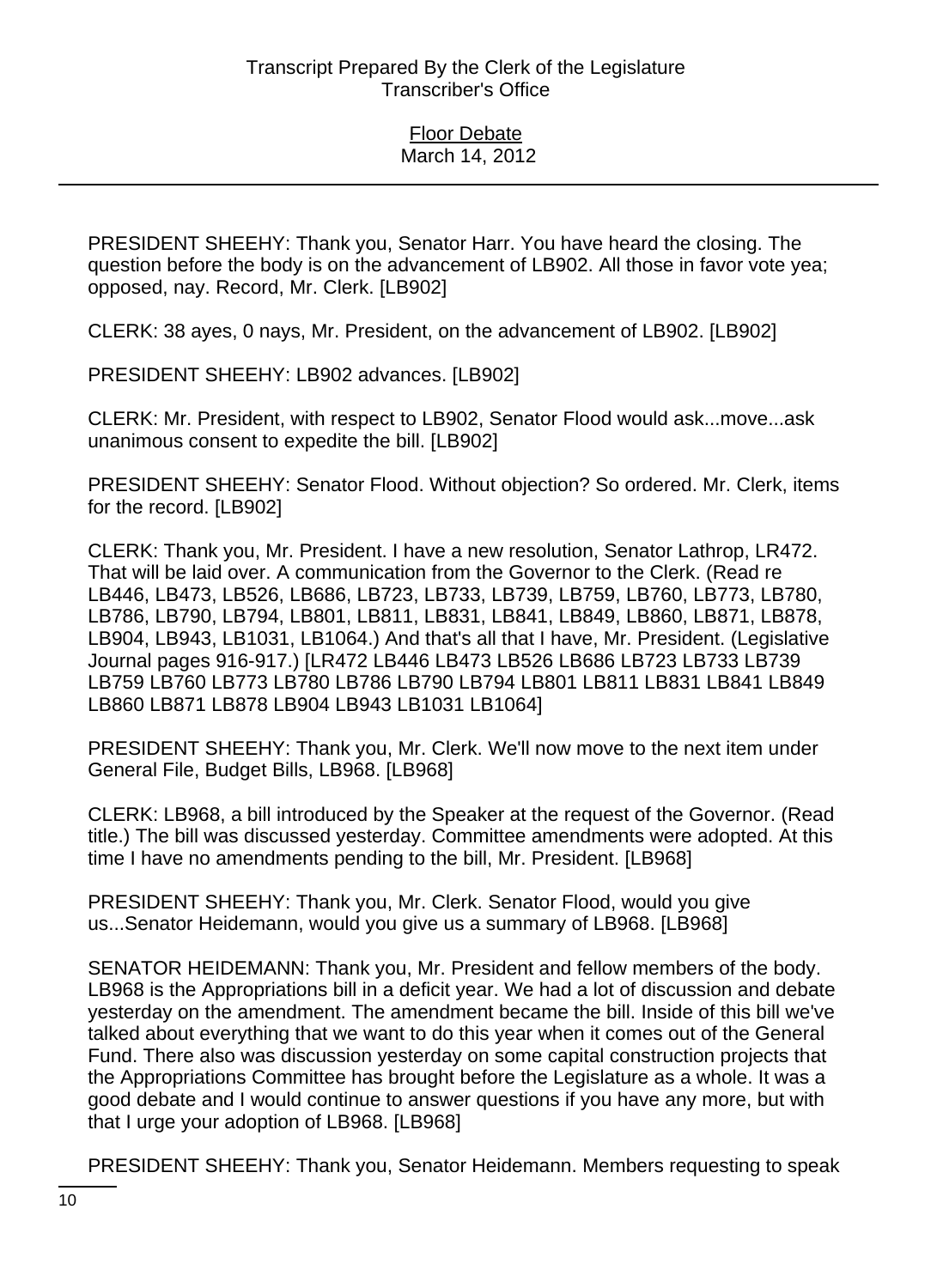on LB968: we have Senator Nordquist, followed by Senator Lathrop. Senator Nordquist. [LB968]

SENATOR NORDQUIST: Thank you, Mr. President and members. I just want to rise and talk one more time about one of the key investments we're making this year and the challenges that still remain. At 10:30 there's going to be a proclamation signing in the Rotunda for developmental disability awareness month, and it's fitting that we continue to discuss our budget today and talk about the importance of addressing the needs of those individuals, those vulnerable individuals in our state that need services. Our waiting list remains over 1,700 individuals. We made a small down payment two years ago in our budget, and then I think it was \$5 million a year. We...this year, we made an additional down payment on that at \$4 million a year, and that will end up serving a little more than 200 individuals. So even after making that investment, there are still going to be well over 1,500 individuals in our state waiting for services. And to cover the full cost of it would be \$19 million; again we're only putting \$4 million in this year. So this is a challenge that we have as a state. When we talk about our budget being a moral document, being a living, breathing, moral document about where our priorities are and about our value on life, on all of life, that we need to continue to make progress on that. And looking ahead at the challenges in our budget it's going to be awfully difficult to do that. So as we make decisions here going forward about our state's fiscal policy, we need to remember about those who are out there, those Nebraskans who are in need of services and who are not getting those services because we have not made the investments we need to make. Thank you, Mr. President. [LB968]

PRESIDENT SHEEHY: Thank you, Senator Nordquist. Senator Lathrop. [LB968]

SENATOR LATHROP: Thank you, Mr. President and colleagues. Good morning. I want to begin by indicating my support for LB968. I also want to indicate to you that I don't intend to talk more than once this morning. I think I made my point yesterday. I will tell you that in the time that I've been down there--this is now my seventh year...sixth year. Thanks. (Laugh) I'm losing track. They're starting to run together. I've seen crises that have come to the Legislature from outside the Legislature when we had to deal with the Republican River Valley...or the Republican River issue. We've had problems that have been presented to us because of Supreme Court decisions that we've had to address. And then there are problems that we can create for ourselves. When we go forward we must look at the Appropriations bill and the proposed tax cuts together, and we must be careful. We must be careful, colleagues, in the next few weeks not to create a crisis for ourselves. If we take the deficit to over \$600 million for the next biennium, we are creating a crisis. We are creating a crisis for the next Legislature. That is something we have control over. Yesterday I think I repeated that we are a separate branch of government. That's important to me. This is an amazing institution. We have a role different than the Governor. We must work in cooperation with the Governor. But we don't rubber stamp the Governor's ideas; we filter them. And in the days that will follow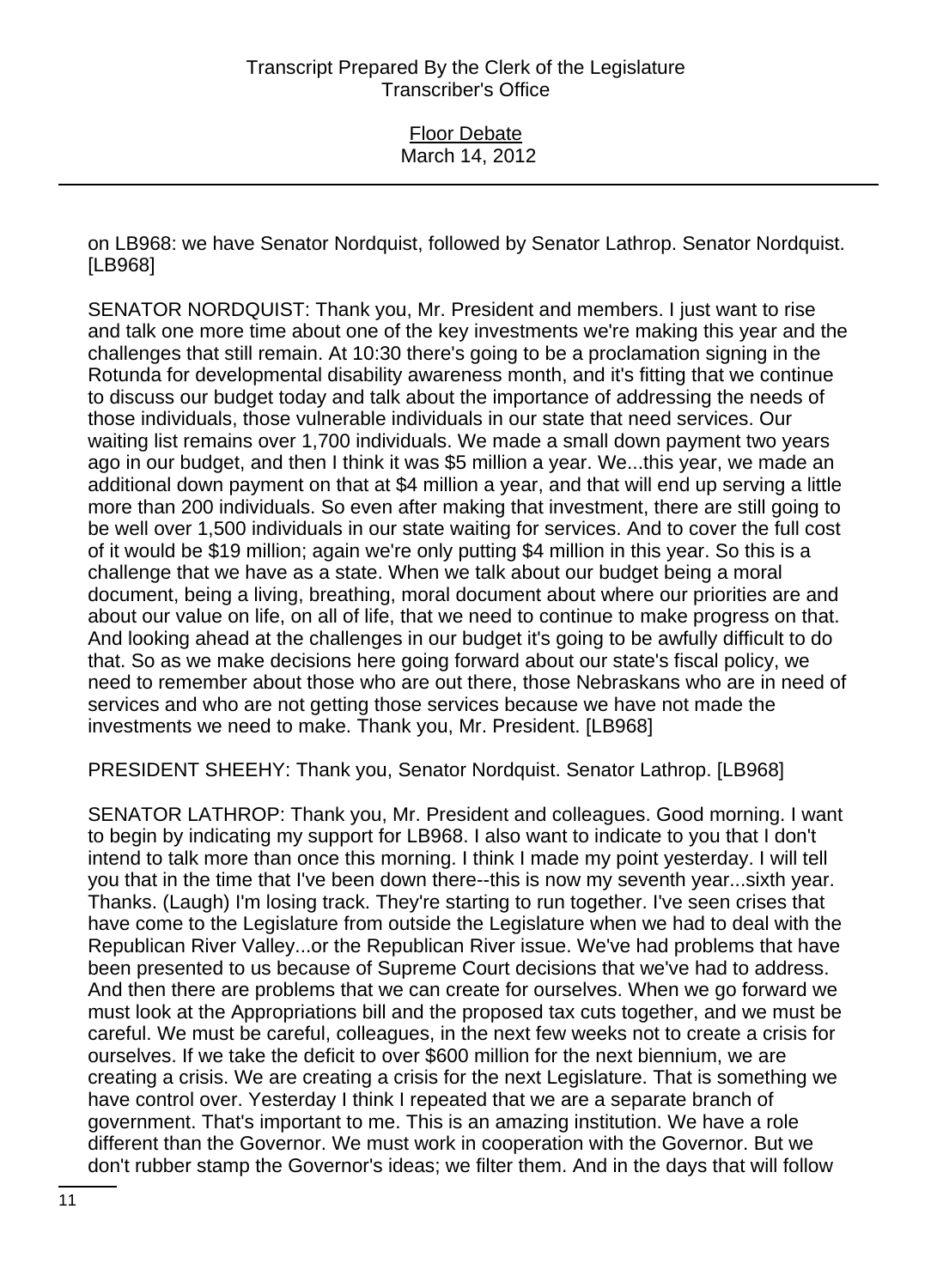| <b>Floor Debate</b> |  |
|---------------------|--|
| March 14, 2012      |  |

we will have an opportunity to exercise our judgment as an independent branch and our individual judgment as state senators to filter...to filter...to look for what is good policy as we construct the budget as we develop tax policy in this state, and we must be very, very mindful not to create a crisis for the next Legislature. Thank you. [LB968]

PRESIDENT SHEEHY: Thank you, Senator Lathrop. Senator Adams. [LB968]

SENATOR ADAMS: Thank you, Mr. President and members of the body. It wasn't until just the last moment that I decided to speak on this. I was one of the negative votes in the Revenue Committee yesterday on the tax proposal, and I realize we're on LB968, but like many of the rest of you I've decided to take this opportunity to vent for a moment. I voted against the tax proposal yesterday not because I'm opposed to reducing taxes. My guess is that's the sentiment of 48 of my colleagues in here. I voted against it because I was not yet to the point of comfort. I will tell you that the Governor was working with the committee and the committee amendment, as you all know if you have studied it or had an opportunity yet, does take the numbers down considerably from the original green copy of the tax proposal. And I appreciate his willingness to work with us. Is the number right for me yet? Well, it wasn't yesterday. And maybe it's a very selfish attitude that I have, but so many times I thought about what the Education Committee went through last year with the LR542 process and TEEOSA trying to get everything to work. We knew we had that obligation. We took it on. We weren't afraid of it. We did what we had to do. Schools bucked up. They did what they had to do. They understand it. And maybe I'm running scared. I just was not in a position where I wanted to walk back into that scenario next year. And I've tried, as Education Committee Chair and a member of the Revenue Committee, for the last three or four weeks to talk to as many folks as I can, mostly over in that Fiscal Office, to get a handle on, what do we need to have in the Cash Reserve; what kind of a projected shortfall can we realistically handle? And nobody has got a clear answer. I understand that. Because we're dealing with "out here someplace." I get that. I just wasn't prepared yesterday to say I think we can make it work, I think we can make it work. We may be very close. I mean, in the first year, numbers we were looking at: 8.8. We can probably make that work. The second year, down to 44; the third year, I'm concerned. And maybe I shouldn't be concerned about out years, because as I just said, it's...these numbers that we really can't get our hands around. And maybe we have a recession, maybe we have \$5 gasoline, maybe the farm economy softens and maybe we have more TEEOSA obligation just because land values soften. I don't know. I don't know. I don't know. But at that point yesterday when a vote was cast in Revenue, I was not feeling comfortable enough. Before this session is over and before all of this is done, maybe amendments will come to LB970. I don't know. Maybe something can happen in this body. It's ours now. Senator Lathrop said it right: It is ours to deal with. We will filter it, whether it's the budget, whether it's tax policy, and we'll decide how to put this all together. An idea was thrown out. We've responded to it. Some of us didn't like it, others of us liked it more, and we're all 49 going to get an opportunity to say whether it will work or not. But I understand typically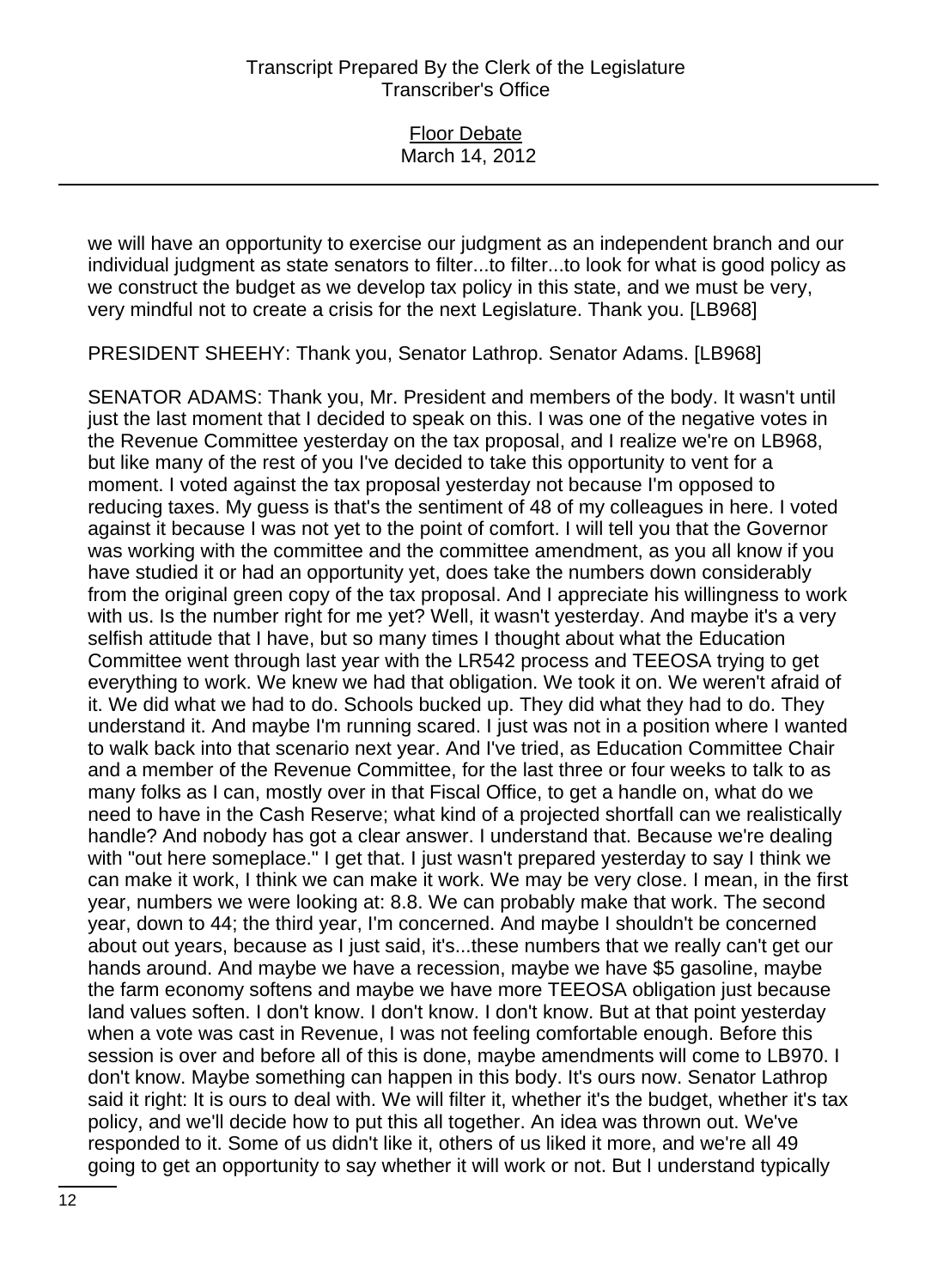what happens. [LB968 LB970]

SENATOR GLOOR PRESIDING

SENATOR GLOOR: One minute. [LB968]

SENATOR ADAMS: When you're education and you make up 49 percent of the General Fund obligation of the state, if we find ourselves in a bind I know where the body is coming. I get that. And by the way, 20 or 22 percent for next year, it's not going to work. We all know that. We're going to have to bring it down. How far? Where's the sweet spot and what can we afford? Thank you, Mr. President. [LB968]

SENATOR GLOOR: Thank you, Senator Adams. (Doctor of the day introduced.) Senator Pahls, you're recognized. [LB968]

SENATOR PAHLS: Good morning, Mr. President, members of the body. Now I'd be honest with you. I really don't have too much empathy for those of you who say let's cut, for those of you who say we should raise taxes, we should cut services, because I've been here going on eight years. Every year we continue to do what? Pass tax exemptions. That pot has continually gotten smaller. Now I know this morning I understand the vote this morning because there did seem to be some logic. It is amazing we'll stand up and we will talk the talk, but when it comes to voting on things that are really significant, oh, you'll slide over, as I do too at times. If you're concerned about cutting services, if you're concerned about the tax rate, then you ought to be looking what you're exempting, because every time you exempt, the money has to come from somewhere. I was fortunate a number of years ago to sit on this study, as I said earlier, on tax policy. I learned a lot. We did work on several areas, and one thing that was really (inaudible) glaring to me was tax exemptions. And the people who sat on that committee were in disagreement with some of the issues I talked about because they were trying to preserve their little territory. Last year, I looked at it, to be honest with you, and I supported Senator Fischer on her roads bill because I was looking around the body to see who was standing up and saying nay. I didn't see some of those people who I thought should have stood up. So I said, I can go along with that. So I watched to see how the vote is or how people are standing up and giving their opinion. So again, I know exemptions are here. But just to give you an idea, we should keep in mind the big picture, around \$3 billion a year. Look what that would do to our budget. And here are just a couple things. If we would actually do away with exemptions, I know some of you have heard that, we could use the revenue to completely overhaul our tax system. And here are some options. We could eliminate...I'm saying we could eliminate all property tax and lower income tax, or we could eliminate income tax and lower property tax, or we could lower sales tax. The options are there. To me that's the big picture. Every year, coming back, oh, we want to add here or we want to cut here. It could be if we would truly examine those, and if we do take things away we have to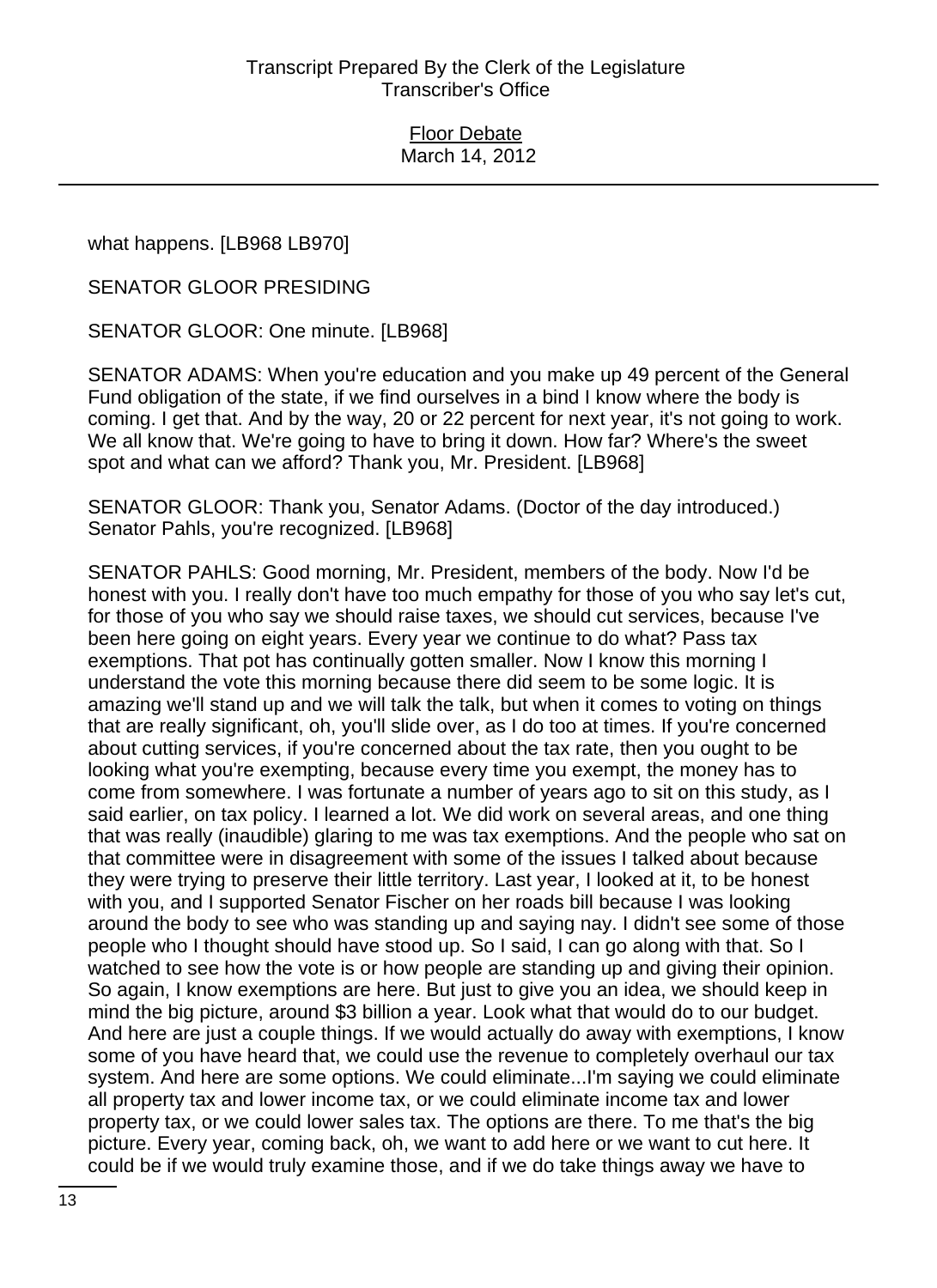### Floor Debate March 14, 2012

make sure in a few years that we don't bring them back. I went out to western Nebraska a couple of years ago and talked to a bunch of cattlemen. They didn't mind the idea of losing tax exemptions if we all lost them, but they were afraid they would get a new bunch of senators in here in a few years and they...and then we would bring those taxes back. It is a powerful tool. And I know this year if they all...if we had passed all the exemptions, as I can recall it would be around \$50 million. I know we will not pass all those exemptions, but year after year we bring them forth. I know this does not answer the question that's in front of us right now, but if you take a look at the big picture we wouldn't necessarily be talking about cutting income taxes, cutting property taxes, because I know that affects a lot of people. It would be there. Now if we would spend that money instead of cut, then I could see where there would be an argument. If people said, oh, let's get rid of all the exemptions so we could spend more money, then I could see, hey, there's some argument with that. [LB968]

SENATOR GLOOR: One minute. [LB968]

SENATOR PAHLS: Thank you. But if you take a look, and I've heard some people tell me...they've told me that, well, this is all you do; you're transferring it from one person to another. I think it would be probably a more fair taxing on the sales tax if we would take a look at these exemptions, and they're very powerful. I'm not talking about...I'm talking about billions of dollars. And am I, quote, against any of them? No, personally. I think we need to work on the overall policy. What I find interesting, once I get off the mike I will have senators come talk to me. They'll say, well, Rich, we ought to go after this one or we ought to go after that one. It's pretty hard for one or two people, because as I've looked over the last several years you have over 20 senators who have put in exemptions. Now, look at the odds of passing anything. Plus then you have the people on the other side of the glass not wanting those exemptions to be lost. [LB968]

SENATOR GLOOR: Time, Senator. [LB968]

SENATOR PAHLS: Thank you. Thank you. [LB968]

SENATOR GLOOR: Thank you, Senator Pahls. (Visitors introduced.) The Chair recognizes Senator Ken Haar. [LB968]

SENATOR HAAR: Mr. President and members of the body, I just wanted to stand up to say that I really agree with what Senator Nordquist said when he said the budget is a moral document. And I'm going to read again a statement that's been said many times by many people. Hubert Humphrey said it this way: It was once said that the moral test of government is how that government treats those who are in the dawn of life, the children; those who are in the twilight of life, the elderly; and those who are in the shadows of life, the sick, the needy, and the handicapped. My first priority in this body is education. We have to educate our children. It's the one thing that's in the constitution,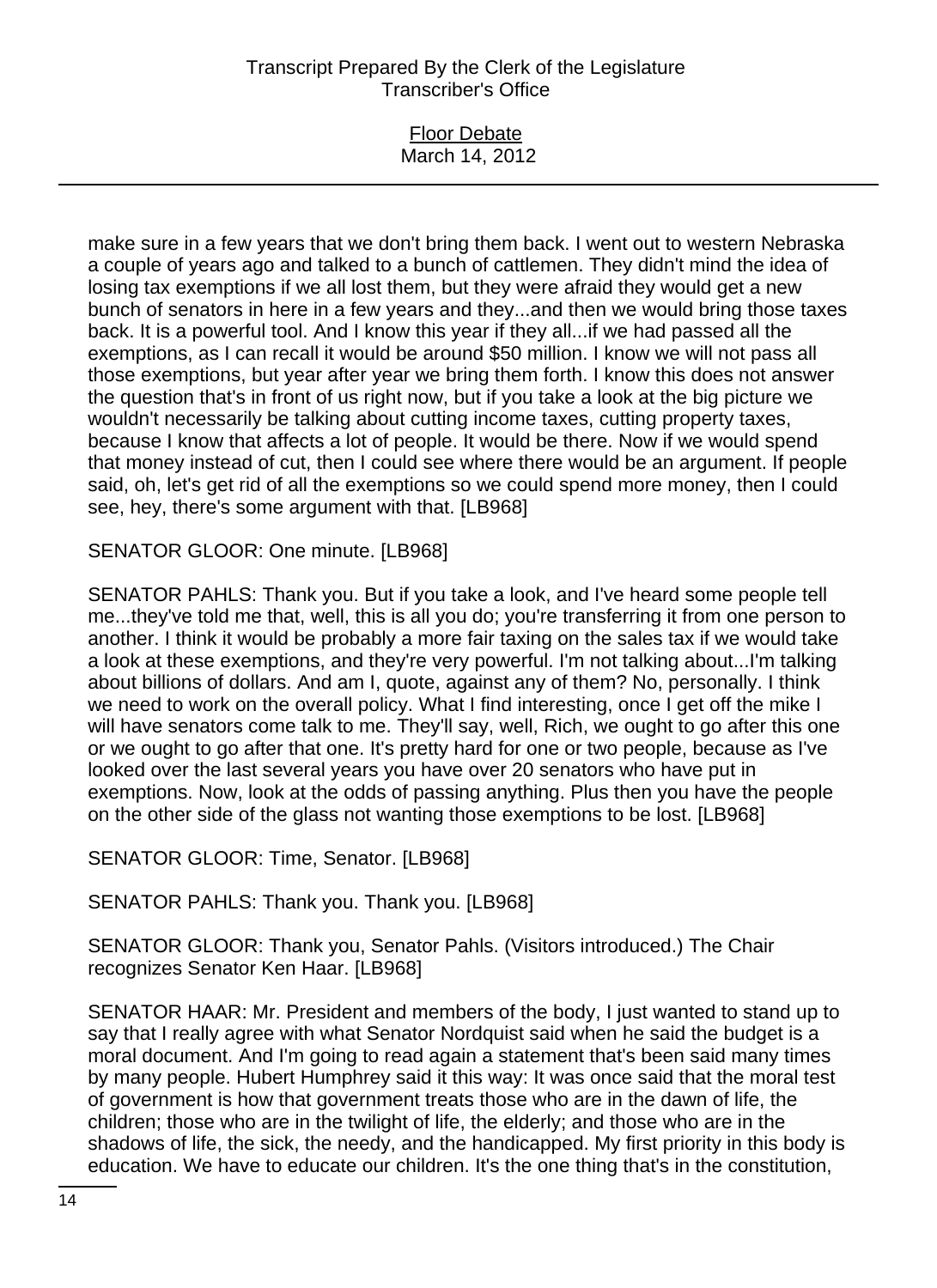#### Floor Debate March 14, 2012

and even if weren't there it would still be my number one priority. We have to educate the children. And I'm really...I'm concerned about the talk of tax cuts right now because you look down the road a little ways--and I know we're going to have to bring that rate of TEEOSA down, I'm aware of that. But if you look at 2014, when the roads percent of the sales tax goes into effect, and then there's a water group, and this was not the Natural Resources study committee, but another group studying water who is suggesting that we take a percent of sales tax and put it into the Water Cash Fund, and then there will be other groups that come and other groups. We're shrinking the amount of money that we can appropriate for this very important job of educating our children and taking care of the elderly and those who are in the shadows of life, the sick, the needy, and the handicapped. And as we go down the road here, I will vote for tax cuts only if we pass that moral test that we're still taking care of the children, we're still taking care of the elderly, and we're still taking care of the sick, the needy, and the handicapped. But we have to look at this really carefully because I think we put this all in jeopardy when we talk about the sales...or the tax cut that might resolve for the middle-class family, like most of us here, of less than a dollar a week. Thank you. [LB968]

SENATOR GLOOR: Thank you, Senator Haar. Seeing no senators remaining in the queue, Senator Heidemann, you are recognized to close on LB968. [LB968]

SENATOR HEIDEMANN: Thank you, Mr. President and fellow members of the body. I do appreciate the discussion and the debate on LB968, our Appropriations bill. This is General File. I am sure as we move down the path of the road here to Select File, and with other things that are before us, there will be more debate on LB968 on Select File. We do have a lot of decisions to make as a Legislature and it's good to talk about it and it's good to discuss it. But with that, at the present time, on General File, I do ask for your support and advancement of LB968 to Select File. Thank you. [LB968]

SENATOR GLOOR: Thank you, Senator Heidemann. Members, the question is the advancement of LB968 to E&R Initial. Those in favor vote aye; those opposed vote nay. Record, Mr. Clerk. [LB968]

CLERK: 43 ayes, 0 nays, Mr. President, on the advancement of LB968. [LB968]

SENATOR GLOOR: The bill advances. Continuing with General File, Budget Bills. Mr. Clerk. [LB968]

CLERK: And Mr. President, if I may, right before that, two items. Senator Smith, an amendment to LB1161 to be printed, and a new resolution, Senator Avery, LR473. (Legislative Journal pages 917-918.) [LB1161 LR473]

Mr. President, the next bill, LB131. It's a bill by Senator Heidemann. (Read title.) Introduced on January 6 of last year, referred to the Appropriations Committee,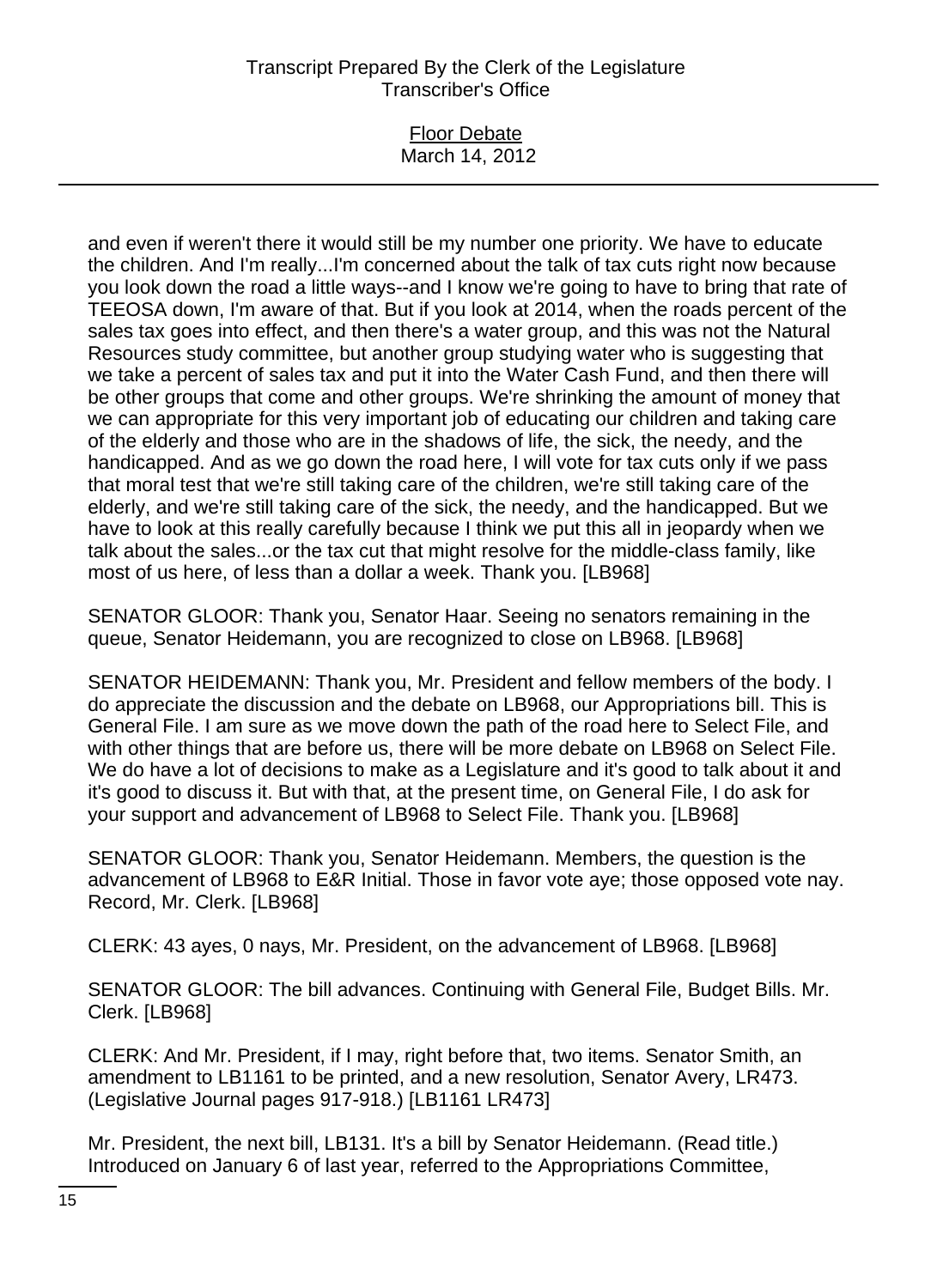advanced to General File. I do have committee amendments. (AM2098, Legislative Journal page 828.) [LB131]

SENATOR GLOOR: Thank you, Mr. Clerk. Senator Heidemann, you're recognized to open on LB131. [LB131]

SENATOR HEIDEMANN: Being as the amendment becomes the bill, can I open up on the amendment? [LB131]

SENATOR GLOOR: Please proceed. [LB131]

SENATOR HEIDEMANN: Thank you, Mr. President and fellow members of the body. This is the Cash Reserve bill. There is a lot into this, this year, so hopefully there's some discussion on it. This is where we pay for all our capital construction and one other transfer into the Affordable Housing Trust Fund. The amendment does become the bill. It also deletes some obsolete language related to transfers that have been completed in prior years, and I'll talk a little bit later on, it does actually transfer \$1 million from the Cash Reserve Fund to the Affordable Housing Trust Fund, and the emergency clause is added. The Appropriations Committee budget includes \$81 million in transfers from the Cash Reserve Fund. There is a \$1 million transfer to the Affordable Housing Trust Fund, a portion of the national mortgage settlement funds credited to the Cash Reserve Fund. The second transfer is \$80 million to the Nebraska Capital Construction Fund for five different construction projects. This includes \$79.2 million for higher education projects and it also includes \$800,000 for the Centennial Mall project in Lincoln. Even with the use of these funds (inaudible) obligated, the ending balance for the Cash Reserve Fund is projected at \$341.2 million, which is still \$42 million higher than what was projected at the end of the 2011 Legislative Session. There was a lot of talk yesterday on capital construction and what we intend to do or what the Appropriations Committee recommendation was and what the Legislature then would pick up and whether they think this is a good idea or not, but this is how we are going to fund our one-time capital construction projects. The other part of this is we had this discussion yesterday. The diagnostic lab on the East Campus is approximately up to a \$50 million bond project, which will come out of the General Fund because it's ongoing expenses. The \$79 million for higher education and the \$800,000 for Centennial Mall, we consider it one-time investment, one-time expenditure for capital construction projects. It's the Appropriations Committee's intent, because it is one time, to bring it out of the Cash Reserve Fund. A year ago we had discussion in Appropriations when we were building our biennial budget what we was comfortable taking the Cash Reserve down to because of what we was looking in in cuts and to make things work. And there was general consensus around the table that to make things work we was willing to take it down to \$50-70 million. Times got better than what we had anticipated, and you can see how much money we have in the Cash Reserve--you know, \$340 million, even after we do this. We feel that this is a good one-time investment in the state of Nebraska when it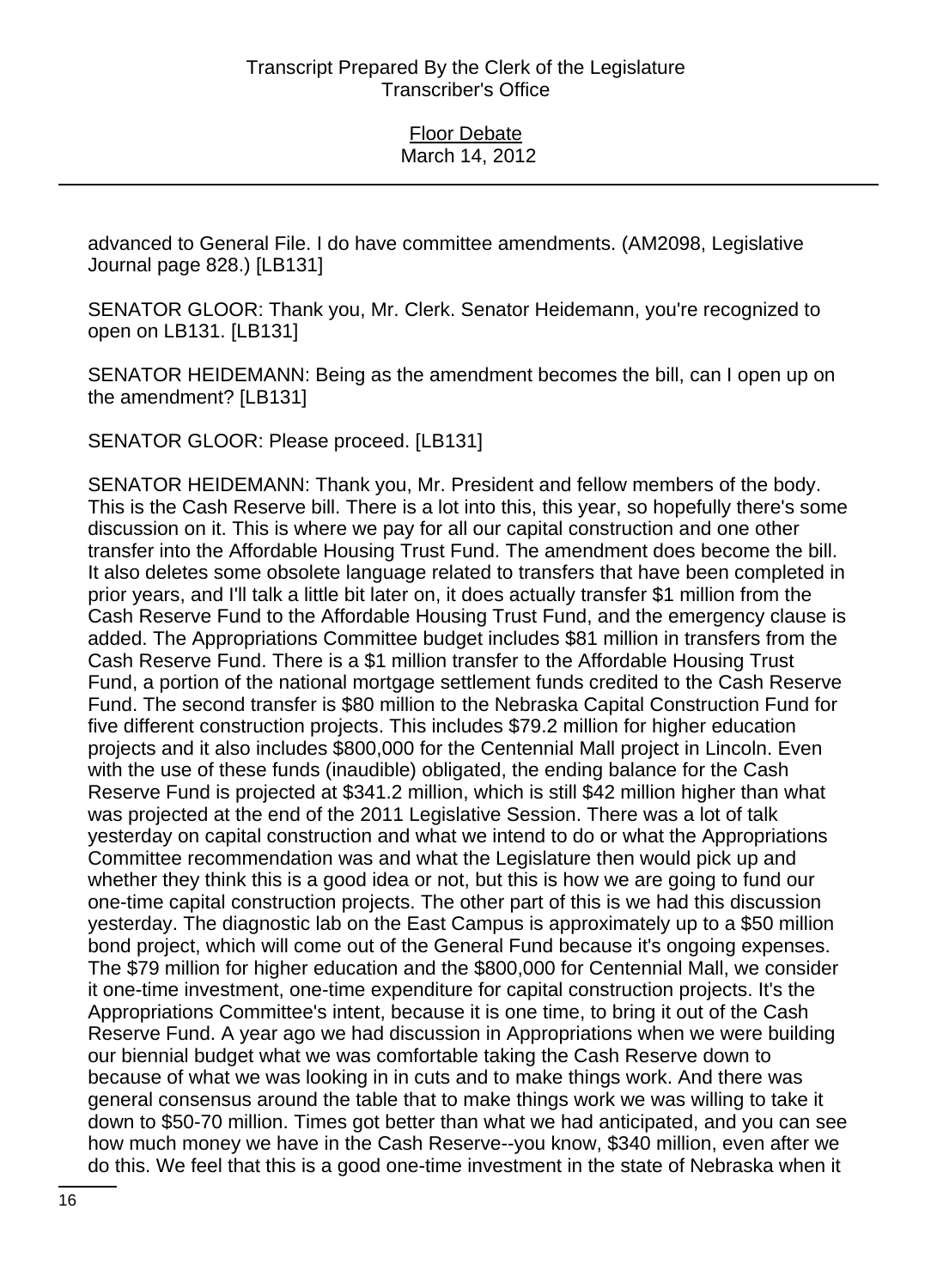#### Floor Debate March 14, 2012

comes to the capital construction projects. If these projects were on the private side, they could access Nebraska Advantage LB312 money. They could probably access TIF money to make projects like this work on the private side. Because these are university projects in a city of...Lincoln projects, state college projects, they are not eligible for funds like this, but they are still an investment in the state of Nebraska. And it's the Appropriations Committee's thought that this is a good one-time use of Cash Reserve money for this investment in Nebraska. And with that, I would try to answer any questions that you might have on AM2098 to LB131, but I also encourage your support of the amendment and the bill. Thank you. [LB131]

SENATOR GLOOR: Thank you, Senator Heidemann. Mr. Clerk, there is an amendment to the committee amendments. [LB131]

CLERK: Senator Cornett would move to amend FA45. [LB131]

SENATOR GLOOR: Senator Cornett, you are recognized to open on your floor amendment. [LB131]

SENATOR CORNETT: I withdraw the amendment. [LB131]

SENATOR GLOOR: So ordered. Mr. Clerk. [LB131]

CLERK: I have nothing further on the committee amendments at this time, Mr. President. [LB131]

SENATOR GLOOR: There are senators wishing to speak. Senator Wightman, you are recognized. [LB131]

SENATOR WIGHTMAN: Thank you, Mr. President, members of the body. I wanted to just take this chance to rise and say that I am very much in support of this, and I'd like to discuss this money that will be taken from the Cash Reserve Fund. The first one is the only one that doesn't involve capital expenditures is \$1 million that would be paid into the Affordable Housing Trust Fund. That is to reimburse the part of the amount that we took last year as a reduction when we put some of the economic development money into site development for new industries or for any industry as far as that goes. And so we happened to be getting, and I don't remember the exact amount, about \$8 million under a suit that was joined in by the state of Nebraska and it was against the major banks in the country. This was a big settlement that got divided up among the states as far as their role in creating the terrible economic downturn that most of the nation participated in and certainly Nebraska participated to some extent. And so since that has to do with housing, and housing created most of the crisis that we found ourselves in, we felt that it was only fair to at least return some of that so that it would be used for housing in Nebraska, and that was some of the rationale behind our effort to again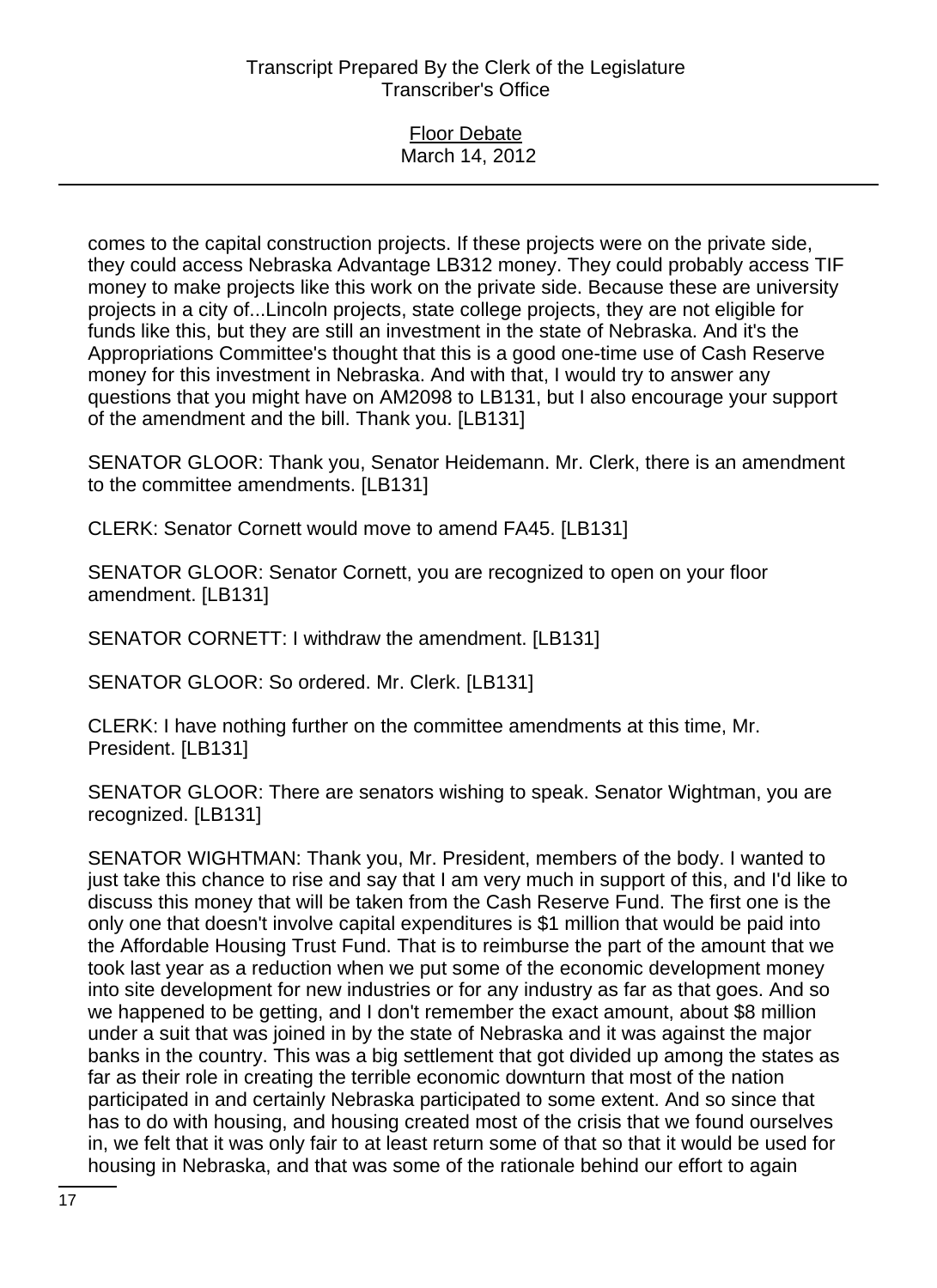### Floor Debate March 14, 2012

restore some of that funding. I would also like to go on record as supporting what Senator Heidemann has already told you, that this is a one-time opportunity to invest in the future of the state of Nebraska. I think it's pretty clear that if we don't continually take steps to move the state forward and consciously do so, that we're very likely to move backwards. And so I think all of these projects are a great investment in the state of Nebraska, certainly the cancer center. I think that probably over a period of years we will see far more money returned from building the cancer center than the \$50 million that we're investing. I think that we also will see similar investments, and I don't think any of them are as economically helpful as probably the cancer center. But I think all of the ones that we're doing, the nursing center at Kearney I think has long been needed, and that's the only way we're going to probably have to do anything to take care of the nursing shortage that really faces all of Nebraska, but certainly outstate Nebraska probably more so. I think you can take each one of the bills that we're looking at or each one of the transfers that we're making out and you can justify them by investing in the future of the state. I know there will be some discussion or I suspect there will with regard to the Centennial Mall or the Capitol mall. Our feeling generally was that the state really has reached the point where it's almost a state of embarrassment to walk down, and I'm sure many of you have, or walk up, whichever direction you're walking the Capitol mall. Certainly even liability comes to mind as you walk down there... [LB131]

SENATOR GLOOR: One minute. [LB131]

SENATOR WIGHTMAN: ...and you see slabs of concrete broken or surfacing broken, and it really, I think, looks horrible for the state of Nebraska. So we're not making a tremendously big investment. We are putting up about 10 percent of the funding that will be required and that will go through the Lincoln city parks who have responsibility for it. But just looking at the street space that's being occupied by the State Office Building, by all of the state of Nebraska buildings and facilities, I don't think 10 percent is an unfair investment. I think that it really is a very fair investment for the state of Nebraska. So I urge your support for AM2098 and LB131. Thank you, Mr. President. [LB131]

SENATOR GLOOR: Thank you, Senator Wightman. Senator Krist, you're recognized. [LB131]

SENATOR KRIST: Thank you, Mr. President. Good morning, Nebraska and colleagues. I have sounded like a broken record on the mike this year and nothing is going to change. We as a body have some priorities. We could stand up and give the "State of the Legislature" as we've heard the State of the State and the State of the Judiciary. But I think it's important to note that we have priorities of our own. I'd like to address one inconsistency, I think, from yesterday. Senator Council, to your point, I wasn't suggesting, I guess, that it's not our time to discuss the budget; I was suggesting that it is our time to do what our priorities would dictate we do. It may not be time to do what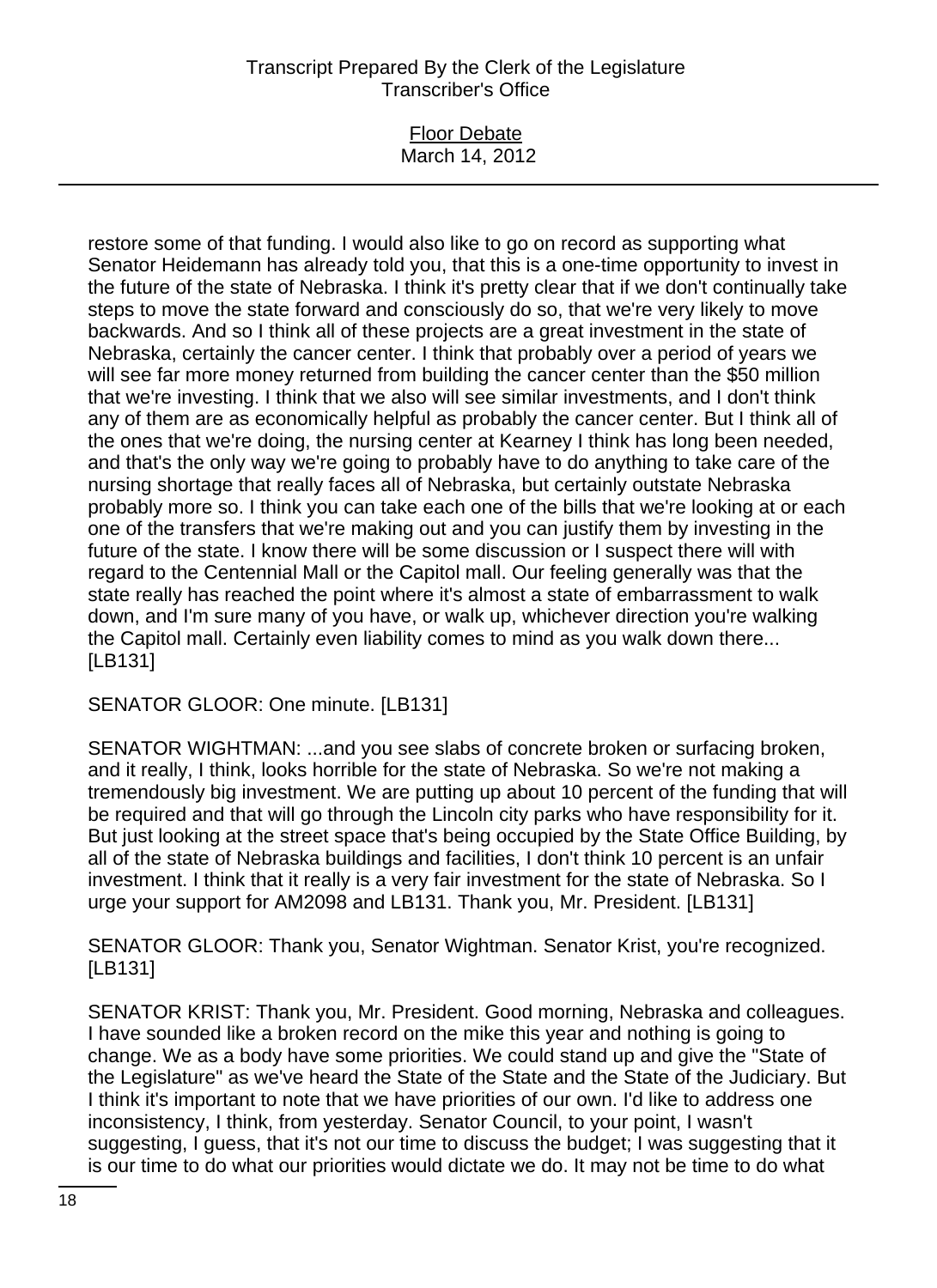#### Floor Debate March 14, 2012

other priorities would dictate we do. It is our job to pass a budget. It is our job as this branch of government to appropriate and then to apply oversight. I am in complete support of AM2098 and of LB131. I believe that this comes from an extreme amount of hard work on the part of Appropriations. What we know to be coming, though, is a disruption in the force. Something that would suggest that what our Appropriations Committee has deemed to be our resolve, our priority, would have to be adjusted by a wrinkle in the force itself. I will not make a judgment based upon who may or may not believe that it needed to come out of committee nor whether its present form in coming out of committee is how it will go forward. But I will tell you this: resolve, resolve, resolve. We have some priorities. They are probably very, very important to those that Senator Haar spoke about earlier, those people who cannot advocate for themselves, those people who need our help. That is one of our functions of government. We have an incredible amount of money that we are turning around and trying to fix a problem--fix a problem that has manifested itself in the state as a result of the Department of Health and Human Services' decisions that were made and lack of oversight on our part to correct the problem until it manifested itself the way that it did. So I could ramble on but I won't. I will just say again: resolve. We need to make sure that these priorities go forward. To that point specifically I will say we have to have a study or oversight of these capital construction programs because I honestly believe that when we look at the two ways that we can promote business, and Senator Heidemann said if this was private business, they would be able to take advantage of Senator Pahls' favorite things: tax deferred status to bring businesses into the state. Let's find out if investing with funding capital construction in this state is a better investment than TIF or the Nebraska Advantage Act. Let's document how that happens. As I said yesterday, in between now and Select my intention is to try to find a way to fund that study so that we can accurately capture and document what happens in this particular mode. Thank you, colleagues. [LB131]

SENATOR GLOOR: Thank you, Senator Krist. The Chair recognizes Senator Harms. [LB131]

SENATOR HARMS: Thank you, Mr. President and colleagues. You know, I rise in support of LB131 and AM2098. I want to take just a moment if I can to visit with you a little bit about capital construction. I introduced LB1019, and that, LB1019, took care of the Armstrong Building at Chadron State College and took care of the Oak Bowl at Peru State College. And I've had the opportunity to tour both of those facilities so I have a really very good understanding about those issues. I'd like to start, first of all, with the facilities at Chadron State College. Even though Chadron State College is not in my district, it is in western Nebraska and I have a tie to it for a lot of different reasons. But it was built in 1964 for \$600,000. A good bargain. And since then, to be very honest with you, they have put very little money in it. They have not had the money to put into it. And they have programmatic, they have physical deficiencies. The physical deficiencies are they actually have sinking starting to occur. The walls in many places are starting to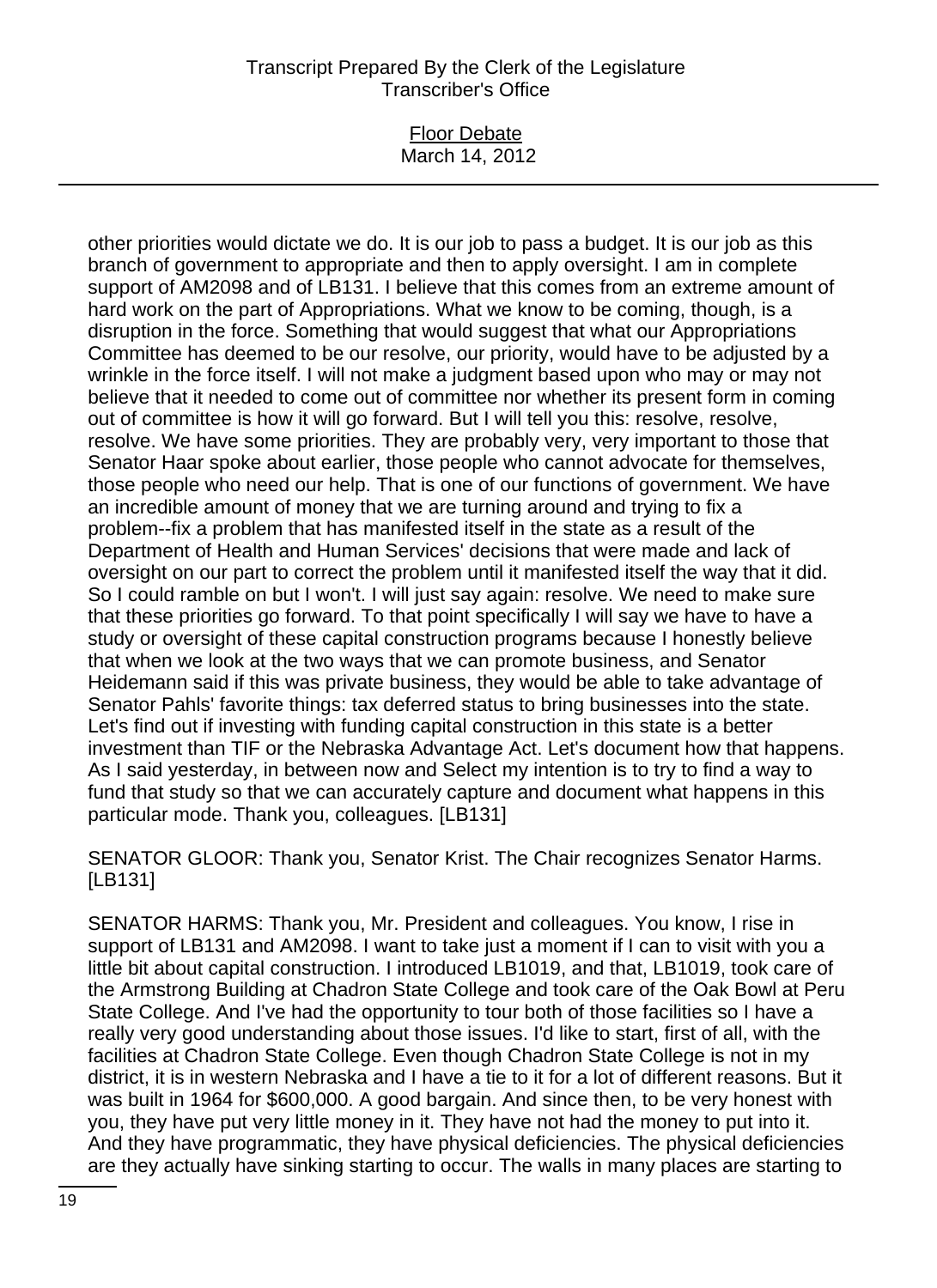#### Floor Debate March 14, 2012

crack. They're trying to hold that portion of it together, and it puts us in a situation where there's a great deal of liability there. And to be very honest with you, you could travel in western Nebraska and you could find high school facilities that are better than the college facilities. Chadron State College has got a population base now of almost 3,000 students. They deserve to have the appropriate kind of facilities that are safe. And like I said, it's 50 years old. They have done very little with it. It's time to fix it, or I think in time they're going to have some real issues. Not only do they have the cracking, but they have settlement issues, they have mechanical issues, they have plumbing issues. About everything you could imagine in those facilities have occurred. The college has made commitments to this building or to the remodeling portion of it. The college has put \$44,000 of their own money into the planning. They have set aside \$775,000 for the project, and the foundation has committed \$1.25 million for this project. They're committed to this, but they just can't go that far. It's a small institution. They can't raise the money for it. They need help and they deserve the help. I can't remember the last time in our Appropriations Committee that we dealt with anything from Chadron State College or for Peru. Now let me move just to the Oak Bowl at Peru State College. You know, I hadn't been on that campus for almost 40 years, colleagues, and I had fixed in my mind what I saw 40 years ago. This is a beautiful small campus. It's a great place to go to school. They've done a lot with those facilities. But overall, when you look at the Oak Bowl, it was built in 1900...and I probably shouldn't have to go any further than that. It is really deteriorated. The facilities, again you could find facilities there in high schools that are better than what they have. They also have programmatic. They also have physical deficiencies. They have had very little improvements at all over the years, and they have significant...they have significant safety issues there and liability issues. When I got there and I tried to walk down the...it's set in a beautiful bowl, and you try to maneuver the steps. I could hardly maneuver those with my...to get down them. They have no handrails. These are concrete steps. The seats that they have in there were...they borrowed...they got from some other place that people were getting rid of them. They stuck them in that bowl so they could have a better sitting arrangement. They have no...the parking is limited. They have no handicap parking. The rest rooms do not meet ADC...they're not ADC compliant and they're undersized. And let me just give you an example of their...well, they have about 2,000 people come there and they use these... [LB131 LB1019]

SENATOR GLOOR: One minute. One minute, Senator. [LB131]

SENATOR HARMS: Thank you, Mr. President...when they use these facilities, this is an embarrassing thing for them. They have to have people outside, as soon as people leave, to go and use the plunger to get it so it would drain. Now what do we say about that, colleagues? This is a state facility. I mean I'm embarrassed by that. I'm embarrassed to have athletes go there, either at Chadron State College or...in these facilities and see that and experience that and the public to see it. They also have some real liability issues, and the liability issues--and I think Senator Heidemann mentioned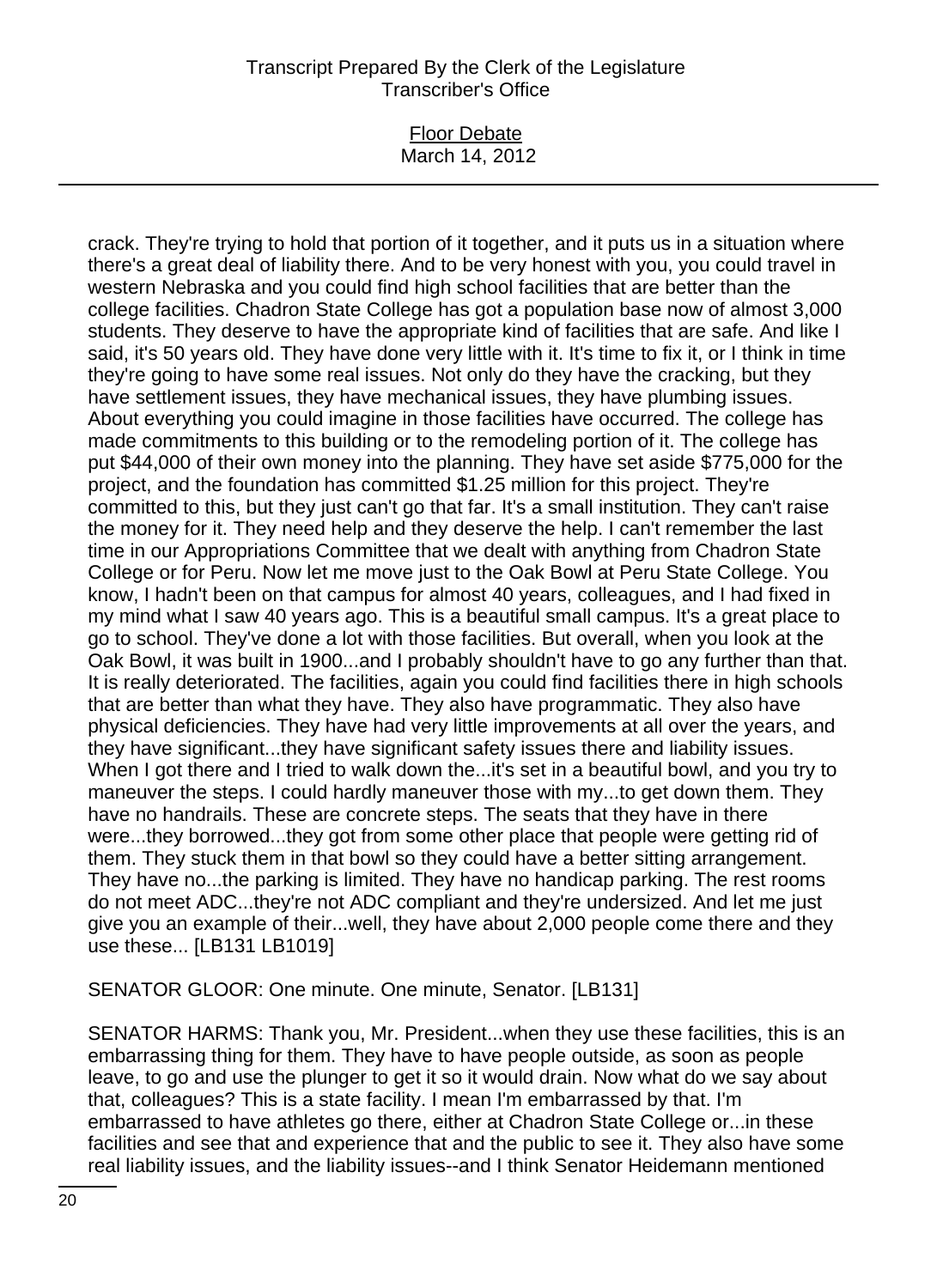### Floor Debate March 14, 2012

that earlier--I think it's on the east side, they have a large drain ditch, drainage ditch. It's open. It's open for a great deal of liability issues for athletes, athletes losing sight of when the ball is thrown to them or being tackled and pushed over into that drainage ditch. Colleagues, it's time to really fix this. I don't think we can go much longer with either one of these facilities, and I would really urge you to pursue that. As I've said, I've taken the... [LB131]

SENATOR GLOOR: Time, Senator. [LB131]

SENATOR HARMS: Thank you, Mr. President. [LB131]

SENATOR GLOOR: Thank you, Senator Harms. (Visitors introduced.) Continuing with the discussion on AM2098 to LB131. Senator Schumacher, you are recognized. [LB131]

SENATOR SCHUMACHER: Thank you, Mr. President and members of the body. As I listened to Senator Wightman speak about an \$80 million investment in the future of Nebraska, I thought how odd that was that that number was close to a \$90 million expenditure we may be looking down the road in two years in making. And it gave me kind of a tummy ache because those are rough choices. And I thought maybe it's appropriate to think a little bit now about the nature of money and the power of organized capital. Money can be used for two things. It provides the means for two things: the means of consumption and the means of production. Money in a disorganized dissipated form can only be used for consumption, and that consumptive dollar often finds its roots and its home in faraway places that is not much good in investment to Nebraska. Money in an organized form, whether it is organized through the sale of equity and corporations or through fund-raising activities such as taxation and other forms of fund-raising by government, can do things, can build a bit of the future if we apply it properly. Organized money is the means of producing the future. Organized money brings a future into being. And when given a choice between dissipating money in tiny increments that really has no measurable or futuristic view, and a choice of organizing a chunk of money to bring projects that will likely produce benefits into being, it seems to be an easy choice and it seems to be a wise choice. And so confronted with an expenditure that will increase in tiny dissipated ways the means of consumption and an expenditure which can bring into being a future, a productive future and a wise future, this particular measure will get my vote. Thank you. [LB131]

SENATOR GLOOR: Thank you, Senator Schumacher. Senators remaining in the queue: Sullivan, Council, Ken Haar, Harms, and others. Senator Sullivan, you're recognized. [LB131]

SENATOR SULLIVAN: Thank you, Mr. President. Good morning, colleagues. I wonder if Senator Heidemann would yield for some questions? [LB131]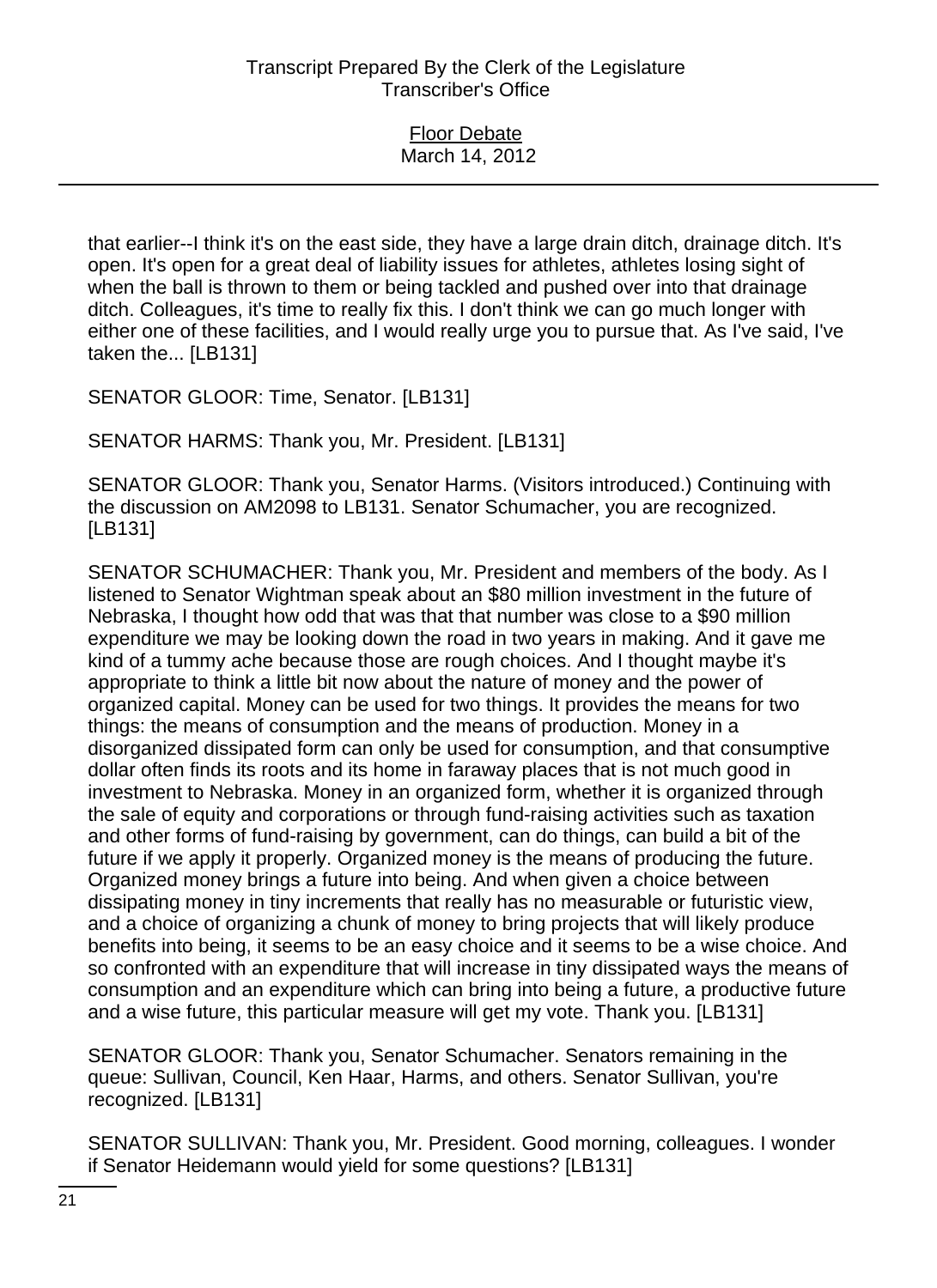SENATOR GLOOR: Senator Heidemann, would you yield? [LB131]

SENATOR HEIDEMANN: Yes. [LB131]

SENATOR SULLIVAN: Thank you, Senator. As I said yesterday on the mike, as we started to have the more detailed conversation about balancing...not only balancing the budget but our priorities, I made the comment that early on when I was looking at the requests under the Building a Healthier Nebraska initiative, I didn't really expect that all of those would be funded and I was certain that my priority among them was the vet diagnostic lab. Have you chosen...has the Appropriations Committee chosen to fund all the requests under the Building a Healthier Nebraska initiative? [LB131]

SENATOR HEIDEMANN: No. [LB131]

SENATOR SULLIVAN: What one got eliminated? [LB131]

SENATOR HEIDEMANN: There was a lot of discussion in the committee about the College of Nursing at Kearney and the College of Nursing at Lincoln. You know, it would have been nice to have been able to do both but there is a...what we are told through studies, a nursing shortage now, and if not now definitely in the future with the Affordable Health Care Act that was passed that evidently calls for a lot of nursing part of it. Because of that we wanted to be able to do something to address that but didn't think we could do both, so it was decided to move forward with the Kearney part of it because that was true expansion versus in Lincoln there would be a little bit of expansion, but mainly just...not renovating a building, but building a new building. They are in a leased building right now in downtown Lincoln, so they're making it work; but Kearney actually is an expansion. [LB131]

SENATOR SULLIVAN: Why did you opt to do the vet diagnostic lab funding through bonding as opposed to just taking it out of the Cash Reserve? [LB131]

SENATOR HEIDEMANN: It was a big enough project and there probably would have been some uneasiness to put that on top of it. So we decided at that time to pull that project out and that part of it out, and just bond it and use General Fund money for that as an ongoing expense. [LB131]

SENATOR SULLIVAN: Help me a little with the decision-making process and arriving at, okay, we're going to do all of them instead of saying, well, you know, like the diagnostic lab, that you are to a certain extent under the gun on that. But why did you decide that all of them at this point in time were necessary? [LB131]

SENATOR HEIDEMANN: I think the committee thought that it was a good time to invest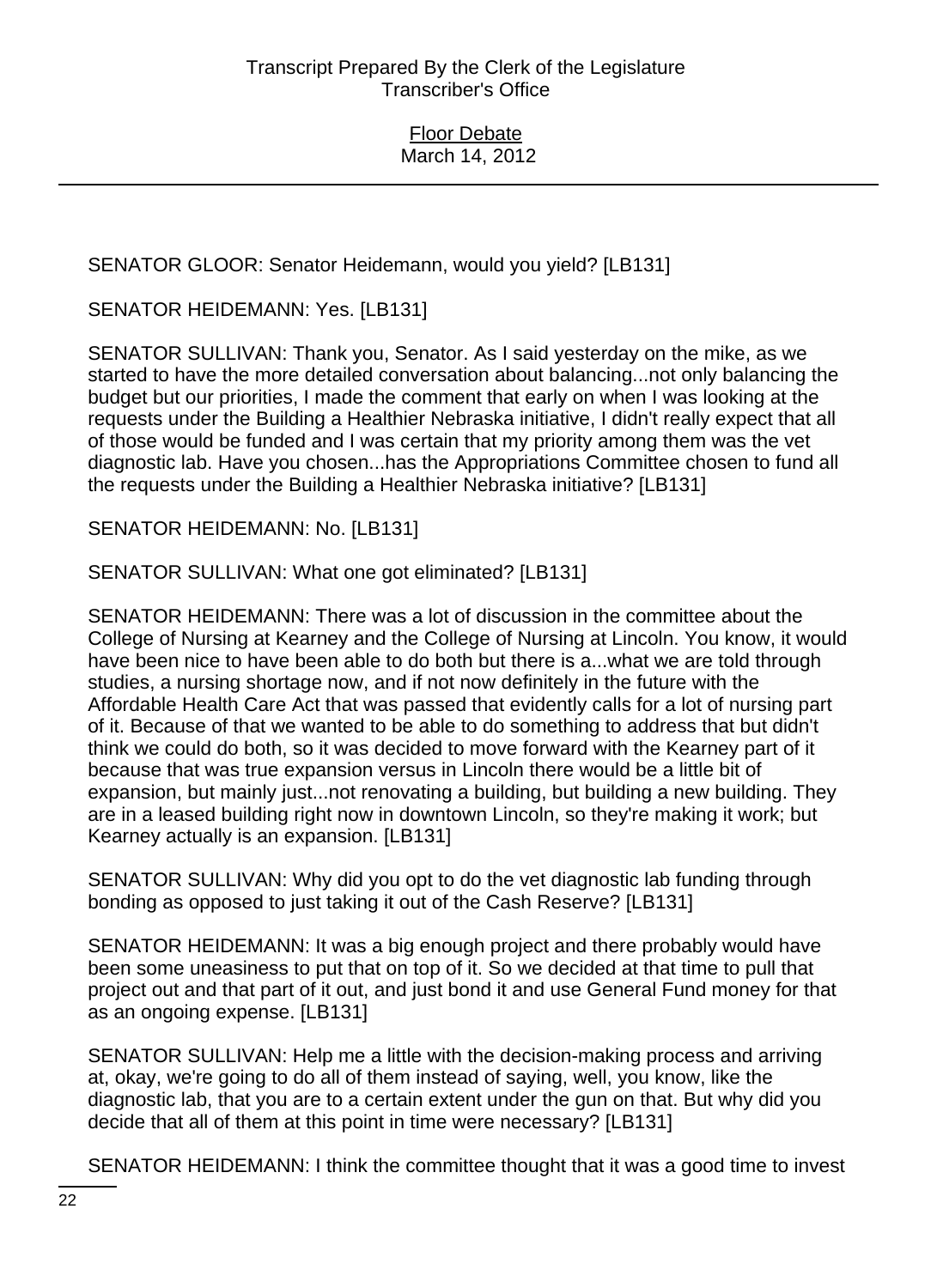#### Floor Debate March 14, 2012

in Nebraska and not...just like in the diagnostic lab where we were forced to. We thought that because there was more money in the Cash Reserve than what was definitely anticipated at the end of last legislative session, that it would be a good use of one-time funding to do some capital construction projects in Nebraska and invest in Nebraska. We felt...and we looked at each and every one of these projects and we felt they all had their importance, and once you decided then to do the cancer research tower, we looked at every project, you know, from that point on, and they all had equal importance and needs. And it was probably difficult for us to say then, no, we're not going to do this. We looked for priorities. They all seemed to be priorities. We thought that this was a good time to invest in these type of priorities and this is the path that we chose to present to the whole body. [LB131]

SENATOR SULLIVAN: What about the state college requests? Again, help me a little in how you arrived at that decision and were there other state college requests that you did not fund? [LB131]

SENATOR HEIDEMANN: These were the two that were presented to us. I'll give you a little background on the relationship between the university capital construction projects historically and the state colleges. Years, way before I was here, there was a bill called LB1100 that it allowed both the state colleges and the universities to bond money. [LB131]

SENATOR GLOOR: Thirty seconds. [LB131]

SENATOR HEIDEMANN: And usually "apportionately" they came up to this percentagewise by using the value of what the university was and the state colleges was, and they come up with about 10 or 11 percent when we do capital construction projects for the state colleges and the other part goes for the university's projects. So we felt it was important that we engage the state colleges as not to leave them behind because we feel the importance of the State College System to the state of Nebraska. [LB131]

SENATOR GLOOR: Time, Senators. [LB131]

SENATOR SULLIVAN: Thank you. [LB131]

SENATOR GLOOR: Thank you, Senator Sullivan and Senator Heidemann. Senator Council, you're recognized. [LB131]

SENATOR COUNCIL: Yes, thank you, Mr. President, and it's indeed fortuitous that I'm up following Senator Sullivan because her questions were exactly the questions that were in my head. And I pushed my light after my friend and colleague Senator Krist's comments about priorities and what our priorities are. First and foremost, priorities are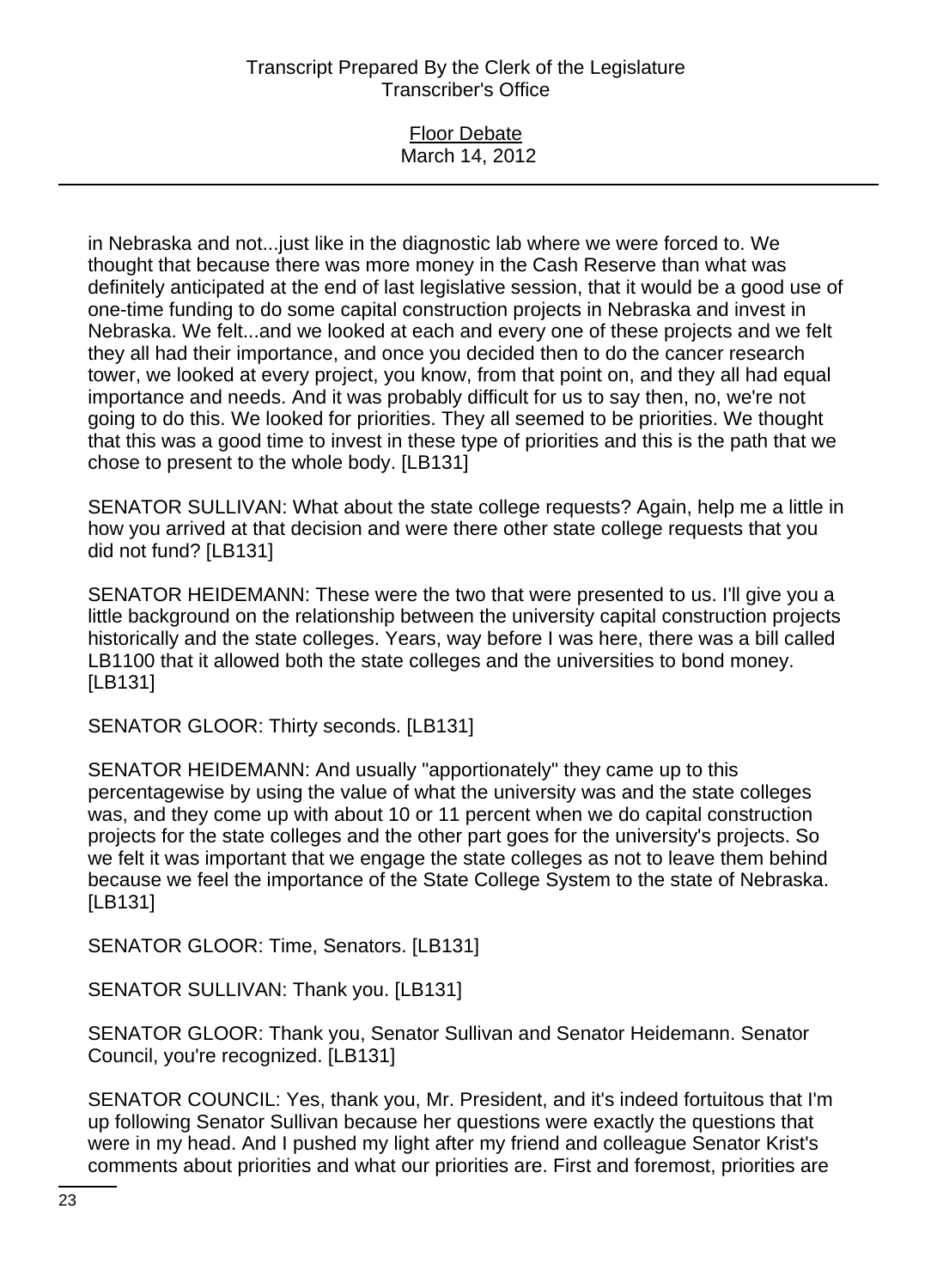#### Floor Debate March 14, 2012

relative. And as we go through this process, at this given point in time the Appropriations Committee has identified the items that are in LB131 as priorities. And as Senator Krist acknowledged, there are other priorities; and our job is to weigh these relative priorities. Now in terms of whether or not LB131 represents my priorities, for example, Senator Sullivan got at some of the questions I was asking, and that question was, were there other items of capital construction that were before the Appropriations Committee that are not reflected in LB131? And what were the factors considered in the Appropriations Committee arriving at its determination of priorities? And that is in fact what we are considering. That's our process. The Appropriations Committee reviews these requests and recommends a set of priorities for this body to consider adopting. Whether or not we adopt them or not are based upon our individual and collective determination of what the priorities were. And as Senator Sullivan stated, it was my understanding that there was also as part of this overall statewide capital construction initiative a request for capital funds associated with the nursing college on the campus of the university here in Lincoln. And to hear what was the analysis and thought process undertaken by the Appropriations Committee in determining that notwithstanding the fact that as I understood Senator Heidemann's comments that the state of the Cash Reserve was \$42 million greater than anticipated and estimated, even after LB131, the question that remains is in that event what was the rationale and thinking of the Appropriations Committee to not include the construction associated with a nursing college on the campus here at Lincoln? And, Senator Heidemann, I apologize if you believe that you responded to that question in your exchange with Senator Sullivan. But what I'm specifically asking is, am I correct in my understanding of your statement that even with all of the expenditures under LB131 the Cash Reserve Fund would still be \$42 million higher than what was estimated at the end of the last budget session? [LB131]

# PRESIDENT SHEEHY PRESIDING

PRESIDENT SHEEHY: Senator Heidemann, would you yield? [LB131]

SENATOR HEIDEMANN: Yes. I was having a conversation with Senator Larson, but I believe you asked the question, we will still be at \$341.2 million after the capital construction projects,... [LB131]

PRESIDENT SHEEHY: One minute. [LB131]

SENATOR HEIDEMANN: ...which is \$42 million higher than was projected at the end of the 2011 legislative session. [LB131]

SENATOR COUNCIL: Okay. So again, I mean, these are facts that we as a body should be aware of and should take into consideration in making a decision with regard to LB131, as well as other pending decisions that would affect potentially the Cash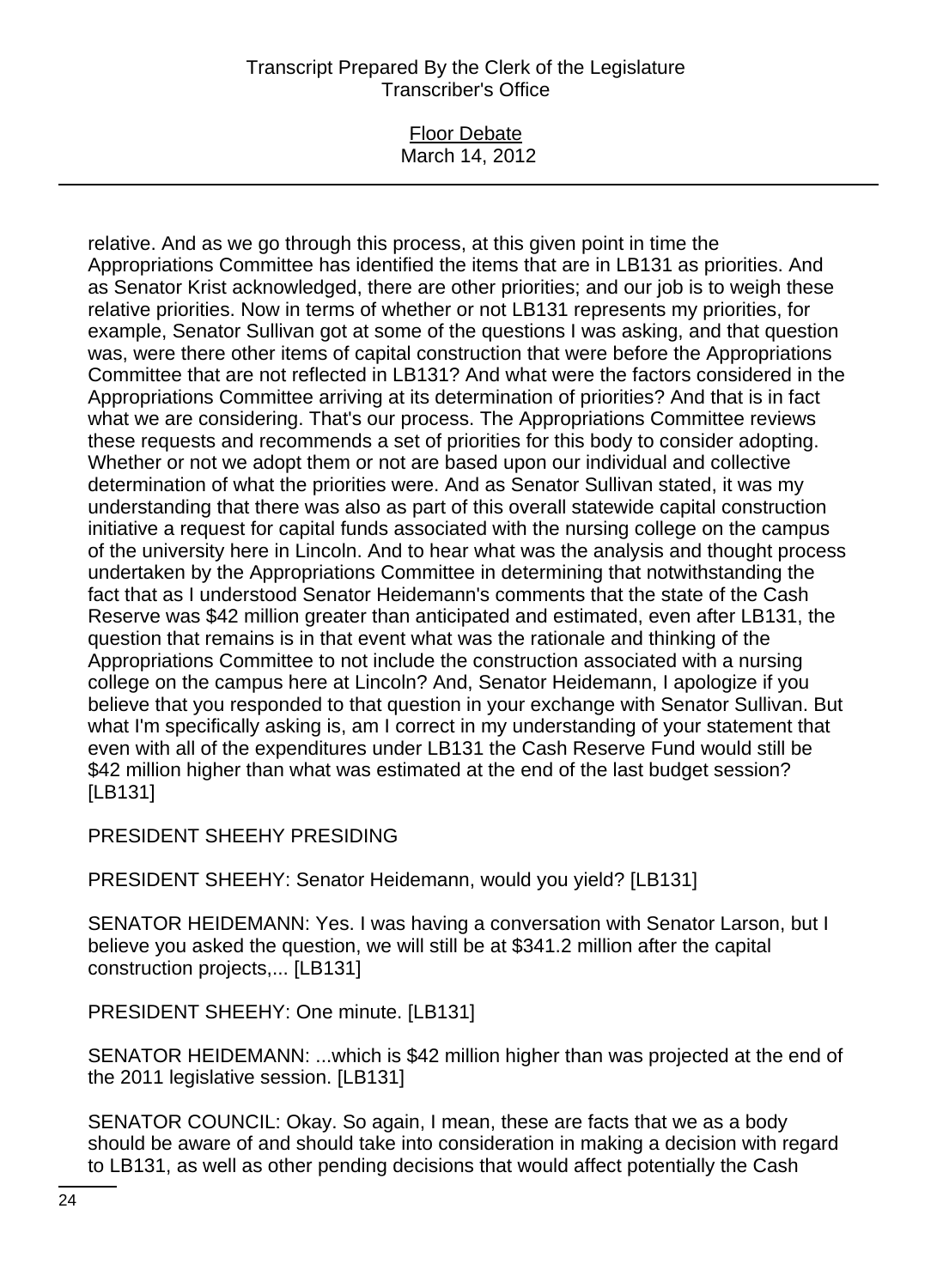Reserve. And I was listening intently yesterday when Senator Flood made the comment about we have entered budget years that we've entered legislative sessions knowing that in out years that we were going to be looking at... [LB131]

PRESIDENT SHEEHY: Time, Senator. [LB131]

SENATOR COUNCIL: Thank you. [LB131]

PRESIDENT SHEEHY: Thank you, Senator Council. Senator Ken Haar. [LB131]

SENATOR HAAR: Mr. President and members of the body, I have a question for Senator Harms. [LB131]

PRESIDENT SHEEHY: Senator Harms, would you yield to Senator Haar? [LB131]

SENATOR HARMS: Yes, I would. [LB131]

SENATOR HAAR: I listened to what you said, and this is just a question that I'll keep asking of construction projects. Obviously, they're going to build energy efficiency into it as much as possible, do you know? [LB131]

SENATOR HARMS: That's correct. That's what they're looking at, and that's one of the other issues with their HVAC and that whole aspect of it is, and I think they want to go as green as possible at Chadron State College. The one at Peru is more outdoors. [LB131]

SENATOR HAAR: Okay. Well, I think that's an important issue as we go into any capital construction project involving state money, that we make sure it incorporates energy efficiency, which saves money very quickly. Thank you very much. [LB131]

PRESIDENT SHEEHY: Thank you, Senator Haar. Members requesting to speak on the Appropriations Committee amendment, AM2098 to LB131: we have Senator Harms, followed by Senator Nelson, Senator Larson, Senator Gloor, Senator Ashford, and Senator Pahls. Senator Harms. [LB131]

SENATOR HARMS: Thank you, Mr. President, colleagues. I wanted to finish my discussion a little bit that I started earlier about the construction side here in regard to...I wanted to talk a little bit about the expansion of the nursing program in Kearney. One of the things that we found when you look at wherever you provide the training, a majority or well over a majority of the students who go through that training program stay in that area. And where is the biggest problem we have in regard to allied health and nursing, physicians, specialists in the field of medicine? It is in rural Nebraska. And so the further we can get these programs established, the further west, the better we are in being able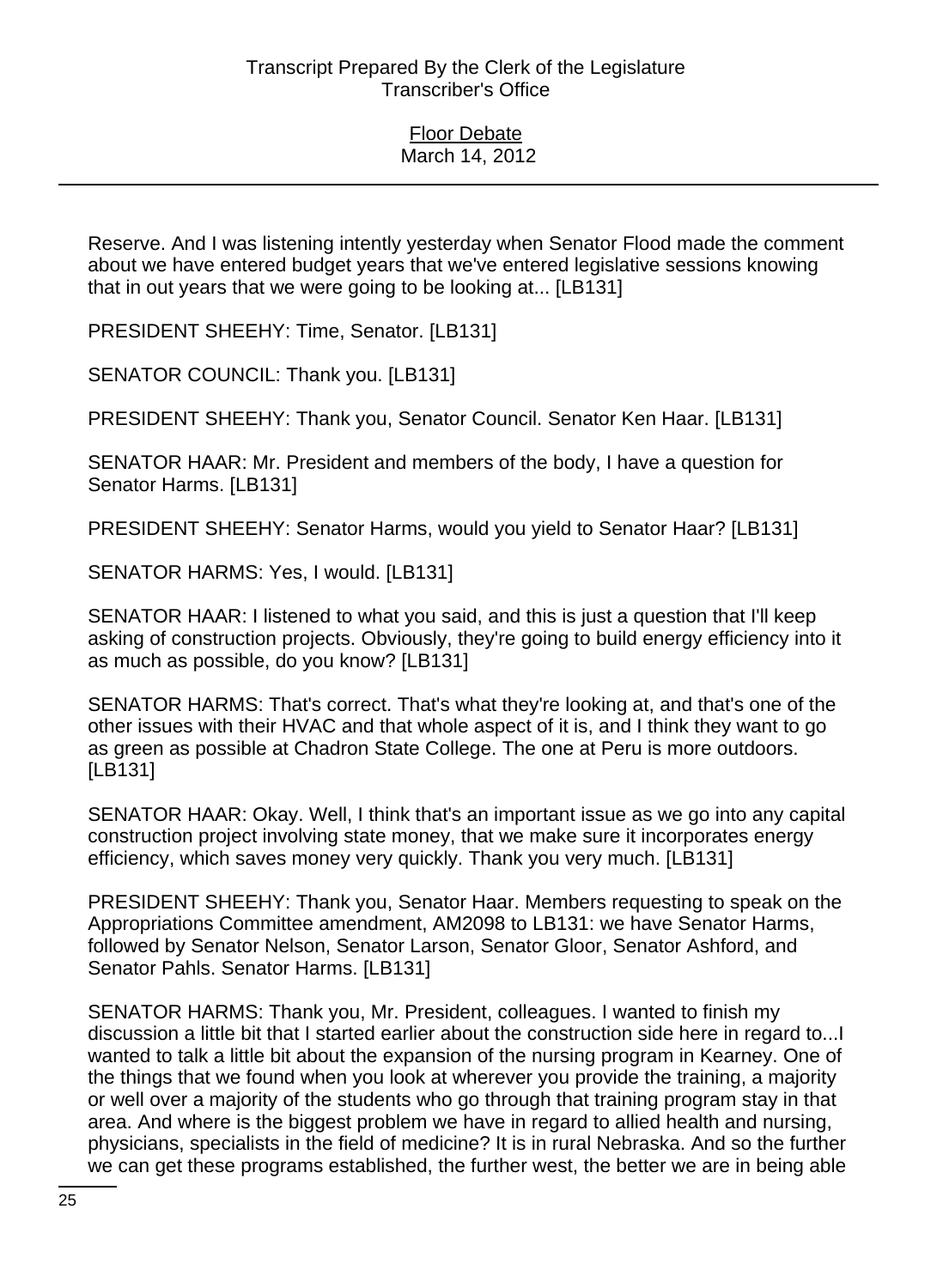#### Floor Debate March 14, 2012

to serve the rural environment, because that is an issue; and quite frankly, probably in the next decade if it's not dealt with will become a crisis for Nebraska. And so when you look at that aspect, that's...when I thought about it in my own thinking, that's one of the reasons why I voted to move that or to do the project in Kearney because I think we need that help. We have a University of Nebraska nursing program, a four-year program in western Nebraska in Scottsbluff, it's in the hospital there, and it does a great job. We have an associate arts degree, a two-year nursing, at Western Nebraska Community College. But it supplies that particular region, and what they found is that the majority of those students who go there stay there. They work at the hospital or they'll work up at Alliance or they'll work at Sidney and other smaller communities because that's where their home is. And that's why they've gone back and that's where they want to live. So it's really important to understand that as we look at these sort of things we have to remember that we are state senators and we have to find a solution to balancing it out for the great state. And that's part of my thoughts about that and that's why I was very supportive of that. In regard to the University of Nebraska's cancer research tower, colleagues, I think that's extremely important for us. They are nationally recognized today with some of the cancer research, but this will put them at the top. And I think it will provide some great opportunities for us to do the kind of research that's so badly needed in the area of cancer. I had a mother who I lost because of cancer and I'm a little sensitive of that particular issue. Because of that, I've always had an interest in that. And I think at the end of all the issues we went through in regard to her, there were three things I learned very quickly: that we're a product of what we eat, what we drink, and what we breathe. The research that they do and will be doing in these areas will begin to help us understand better how we can control this, how we can hopefully cure it, and make it more comfortable for people who have cancer. Where I live in western Nebraska, there are an awful lot of people who have had colon cancer or pancreatic cancer. And I just can't help believe that somewhere that's in the environment. I think this center will at least give us a handle on that, it will give us the kind of research we need, and it will bring some of the brightest minds in the country to the University of Nebraska Medical Center. You know, and if you have not had the opportunity to tour that facility, colleagues, I'd urge you to get on the telephone in your off-time and make an appointment and go over and see them and to have a chance to meet and discuss and to visit with some of the finest researchers you'll ever meet and hear their story and hear where they are and see the excitement of what they're projecting in regard to the treatment of this and what this new center will do. It is just staggering, colleagues. I know a lot of people have talked about, well, it's a great economic boom. Well, it is; but beyond that it's more important what it's going to do to the people who are sick. [LB131]

PRESIDENT SHEEHY: One minute. [LB131]

SENATOR HARMS: Thank you, Mr. President. I'd also like to speak, if I can, just for a few minutes on the veterinarian diagnostic center. That's critical to our ag center. Ag is the number one in the state of Nebraska. Our cattle and hog markets and sheep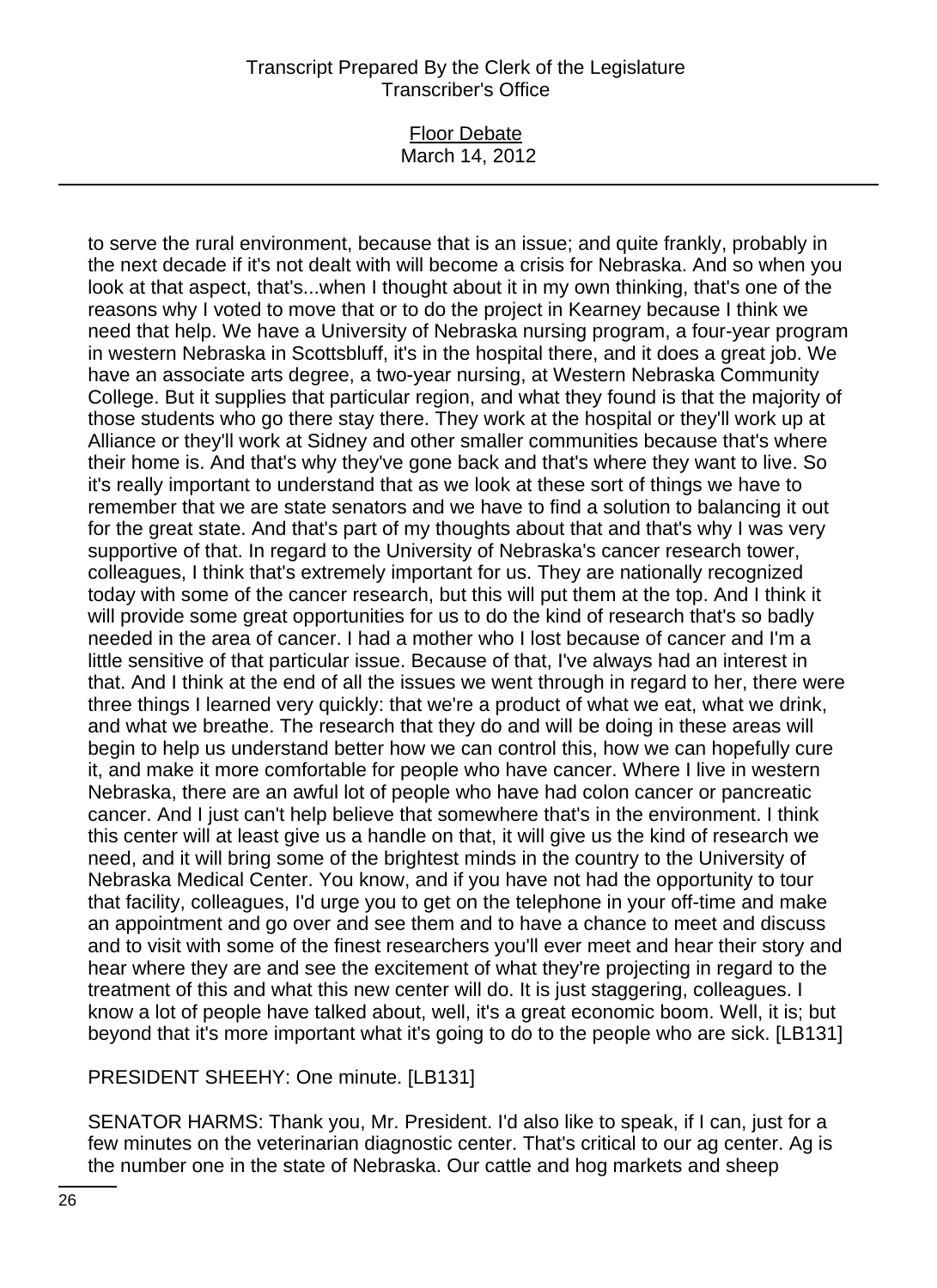| <b>Floor Debate</b> |  |
|---------------------|--|
| March 14, 2012      |  |

markets are at the top. And today what we have to do is we have to...in western Nebraska what we end up doing is sending everything over to Colorado, spending our money there rather than here and having the research and having boots on the ground to come out and spend some time with the farmer or the rancher with what's happening in that livestock. It's important that we have this, it's important that we continue to do this, and it's important that we develop this. So I would urge that this is forward thinking and it is for the betterment of the great state and to keep in mind that we're not just western senators or rural senators or urban senators, but we're senators for the state of Nebraska. And sometimes in my mind that gets foggy for me, and I have to... [LB131]

PRESIDENT SHEEHY: Time, Senator. [LB131]

SENATOR HARMS: ...constantly go back and remind... [LB131]

PRESIDENT SHEEHY: Time. [LB131]

SENATOR HARMS: Thank you, Mr. President. [LB131]

PRESIDENT SHEEHY: Thank you, Senator Harms. Senator Nelson. [LB131]

SENATOR NELSON: Thank you, Mr. President. Colleagues, I stand in full support of AM2098 and the underlying bill, LB131, that's been introduced by our Appropriations Chair, Senator Heidemann. I want to...I'm from Omaha, of course, and I'm particularly interested in the UNMC Cancer Center project on the campus there in Omaha and in particular the research tower. I want to...you've seen articles in the newspapers and probably read elsewhere, but I just want to refresh your memory of what this research tower by itself is going to involve. It will have 98 laboratories dedicated to cancer research. Now part of those are already in place in other buildings there, but this will place all of them in the tower where the researchers there have close proximity to each other. It will increase the research funding, that's from grants, from \$67 million a year to \$110 million a year. The Medical Center has been particularly successful in getting grants, national grants. And you can see that that will improve by another 40 percent. It will increase the faculty from 110 to...or rather 100 to about 150. And most important, it will add at UNMC alone 460 jobs, and that's broken down 50 new research faculty members; 387 new research support staff; and 36 nonresearch staff. And these are high-tech, well-paying jobs at a minimum of at least on an average \$86,000 a year. This is going to keep the best and the brightest in Nebraska. Senator Harms has spoken about that. And we will be able to recruit highly educated researchers from around the world. This is a \$110 million project, and we are through the capital construction appropriation here going to provide \$50 million of that. It goes farther than that. The entire project comes to about \$370 million; \$120 million of that will be funded by bonding, but \$200 million has to be raised from private donors. That is a huge project, even in Omaha, and it's very important--and this is the reason--\$50 million is a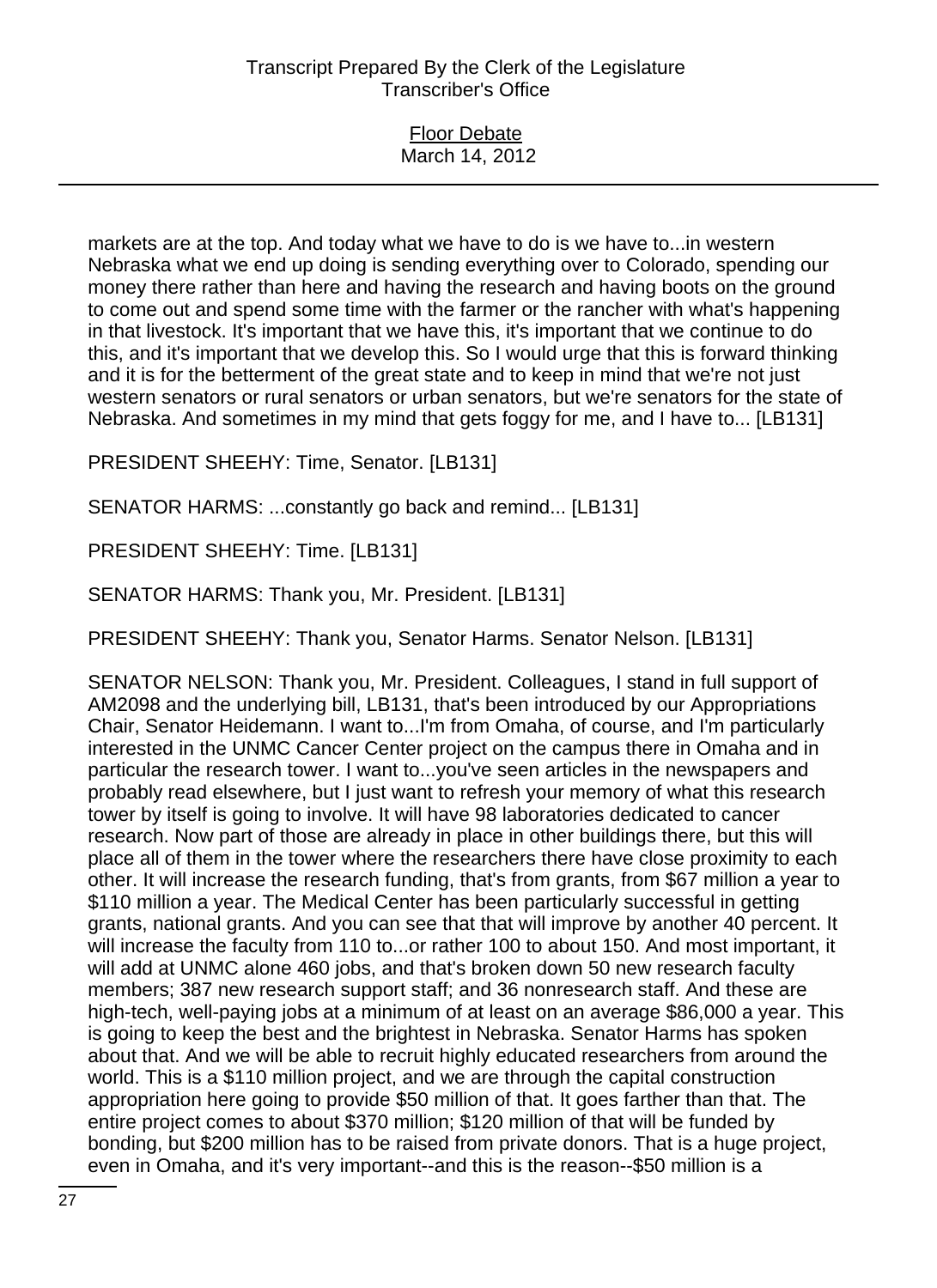| <b>Floor Debate</b> |  |
|---------------------|--|
| March 14, 2012      |  |
|                     |  |

substantial amount. But we need to provide at least that much to bring forward the private donations and make this a success. In addition to the tower itself, there's a 110-bed hospital adjacent connected and beyond that an outpatient center. My understanding is that during the course of their lifetime 50 percent of our residents here in Nebraska will be touched by cancer one way or another. I mentioned the other day that just in the last week my family has been touched. Let me move to the economic impact as a whole, and I made reference before to a report by the director of the Center for Public Affairs. And I hope maybe you had an opportunity to look at that. With regard to the cancer center alone on the Medical Center campus, the employment... [LB131]

PRESIDENT SHEEHY: One minute. [LB131]

SENATOR NELSON: ...the total effect employment will be 4,872 persons. The labor income from the construction, and this is just for one year, the total effect is \$205 million. I'm going to do these in round numbers. The state sales tax as a result of this labor income will be \$3,300,000; the state income tax, \$4,314,000. Now I could move on to the other projects, the allied health center expansion out in Kearney and the veterinary diagnostic center. Those are smaller projects, but they're...and this is on a one-year basis. This construction is going to go on for two or three years so you can multiply these figures by three. Colleagues, these are jobs. This is income, taxable income, and this is going to move throughout the entire state. And as I think Senator Wightman said, probably in the long run we're going to get... [LB131]

PRESIDENT SHEEHY: Time, Senator. [LB131]

SENATOR NELSON: ...more from this investment. [LB131]

PRESIDENT SHEEHY: Time, Senator. Thank you, Senator Nelson. Senator Larson. [LB131]

SENATOR LARSON: Thank you, Mr. Speaker (sic). I'll be relatively short with my comments. As I was looking through this, I looked at the nursing center in Nebraska-Kearney and realized that was \$15 million. And I know where we're going to be at next year, and I was looking at...heard...listened to the debate yesterday and looking at the green sheet see that it looks like \$481 million down next year in the hole. And I understand I think we need to keep as much in the Cash Reserve as possible. And when I was looking at the nursing center in Kearney, I saw \$15 million, and I know the Legislature before us put a nursing center in Norfolk. And that's actually done a lot of good. And talking to my hospital administrators up in northeast Nebraska, I called them with one simple question: Is there a nursing shortage in northeast Nebraska and, from what you hear, across the state? And I said, you know, it's easy to spend other people's money. I want to know the absolute truth in your opinion, is there a nursing shortage? And they would hem-haw around a little bit, but the answer was pretty much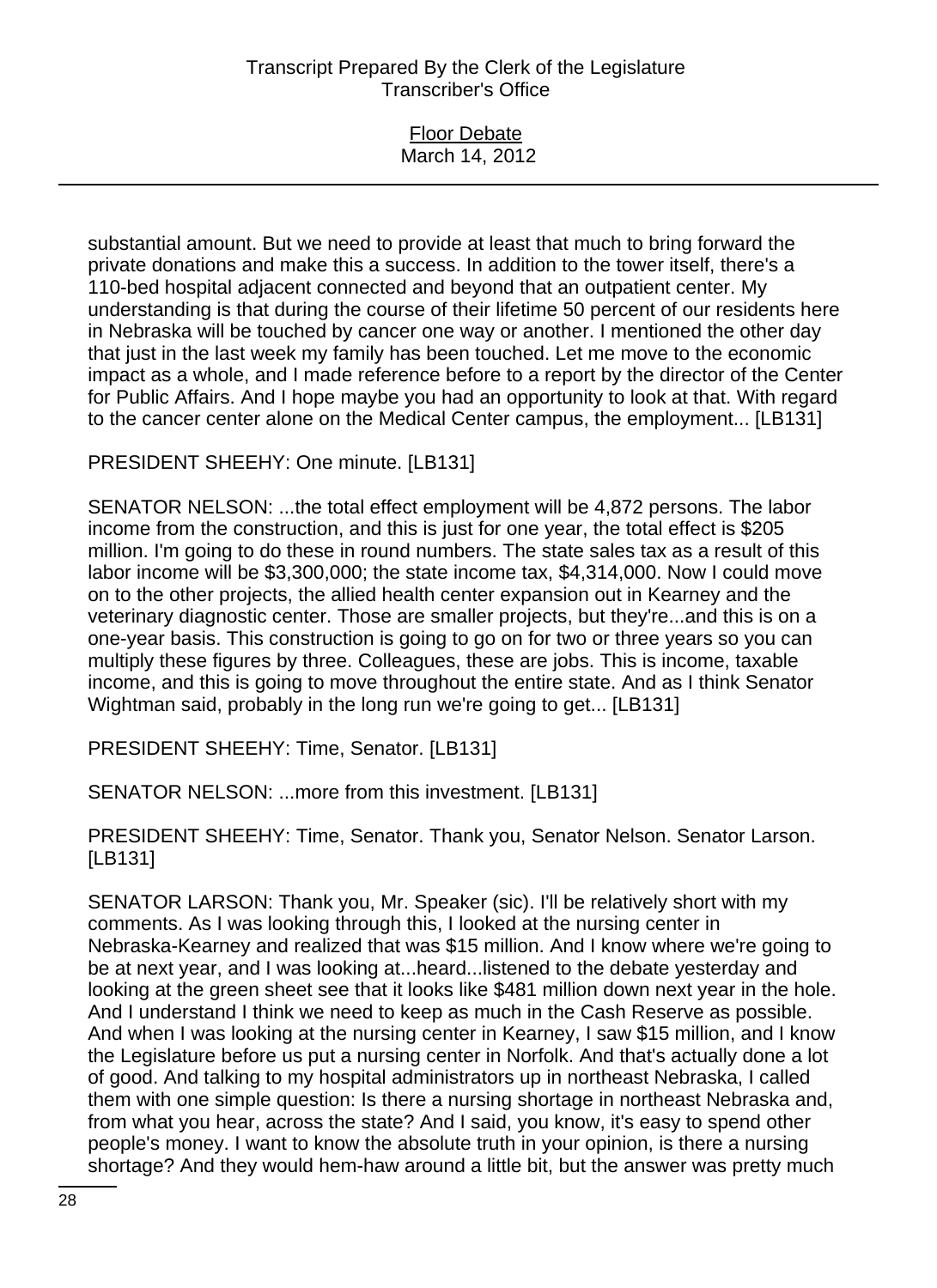#### Floor Debate March 14, 2012

a consensus: Let the school at Norfolk build and let the school at Norfolk supply those nurses; \$15 million right now is not necessary. And now I don't know, colleagues, what you're hearing from your districts and I know there's a long wait list to get into these nursing schools, but is there really that demand in rural Nebraska? Now I had a number of them say, you know, we're getting, you know, not as many applications as we would like for a nursing job. We're only getting 5 or 6 nursing applications, not 20. But I think it shows that there might not be that nursing shortage that we hear about, and it's \$15 million right now, especially looking at \$480 (million) next year, the right thing? And I have questions as well on, you know, \$800,000 to Centennial Mall and Chadron State and Peru State as well. I think the cancer diagnostic center or the cancer research center and the vet diagnostic center are both very worthy projects. I think the cancer center will end up paying for itself and will be great economic development. But I think we really do have to ask ourselves what is truly needed and talk to our hospital administrators, find out if there really is, if they're really having that hard of a time getting applications or if they're just only getting three or four, therefore they think they need more, because we don't need to train nurses that have a hard time getting a job because I heard that, too, you know. I've heard that nurses are having a hard time getting jobs. And so do we really need to spend \$15 million? I don't know. I'll continue to listen. Right now I'm skeptical and I think we need to take a hard look at that. Thank you. [LB131]

PRESIDENT SHEEHY: Thank you, Senator Larson. Senator Gloor. [LB131]

SENATOR GLOOR: Thank you, Mr. President. Good morning, members, and it's certainly appropriate that I'm following Senator Larson because he's brought to the forefront some of what I've heard, not a lot of, but a little of and that is that there's not a nursing shortage. So I want to bring my personal perspective to that. I have to tell you that healthcare shortages overall, not just nursing, are very cyclical in nature. I ran into my first one in 1980 when I started in healthcare administration in charge of the personnel department. During the 30 years of my career, I can recall, and there may have been more, four periods of time when there were nursing shortages. There were other healthcare shortages also but specifically nursing shortages, very cyclical in nature, but it's important to understand that when we came out of those cycles we always came out of those cycles with more nurses. In other words, we weren't laying people off because there wasn't enough work. We were scrambling to find more trained professionals, in this case nurses, because of the demand. To underline and emphasize that, let me give you some numbers that are recent in history, prepared as part of a work force development plan that the Nebraska Hospital Association has. These numbers relate to all nurses employed across the state of Nebraska, whether it's in a hospital or physician's office or in a department of health and whatnot. The estimated employment in 2004 was 19,000. By 2008, the estimated employment was 21,220; that's about a 2,100 growth over that period of time. The projection from 2008 to 2018 is a need of the current estimation of 21,002 to 26,003. That's an increase of 5,100 nurses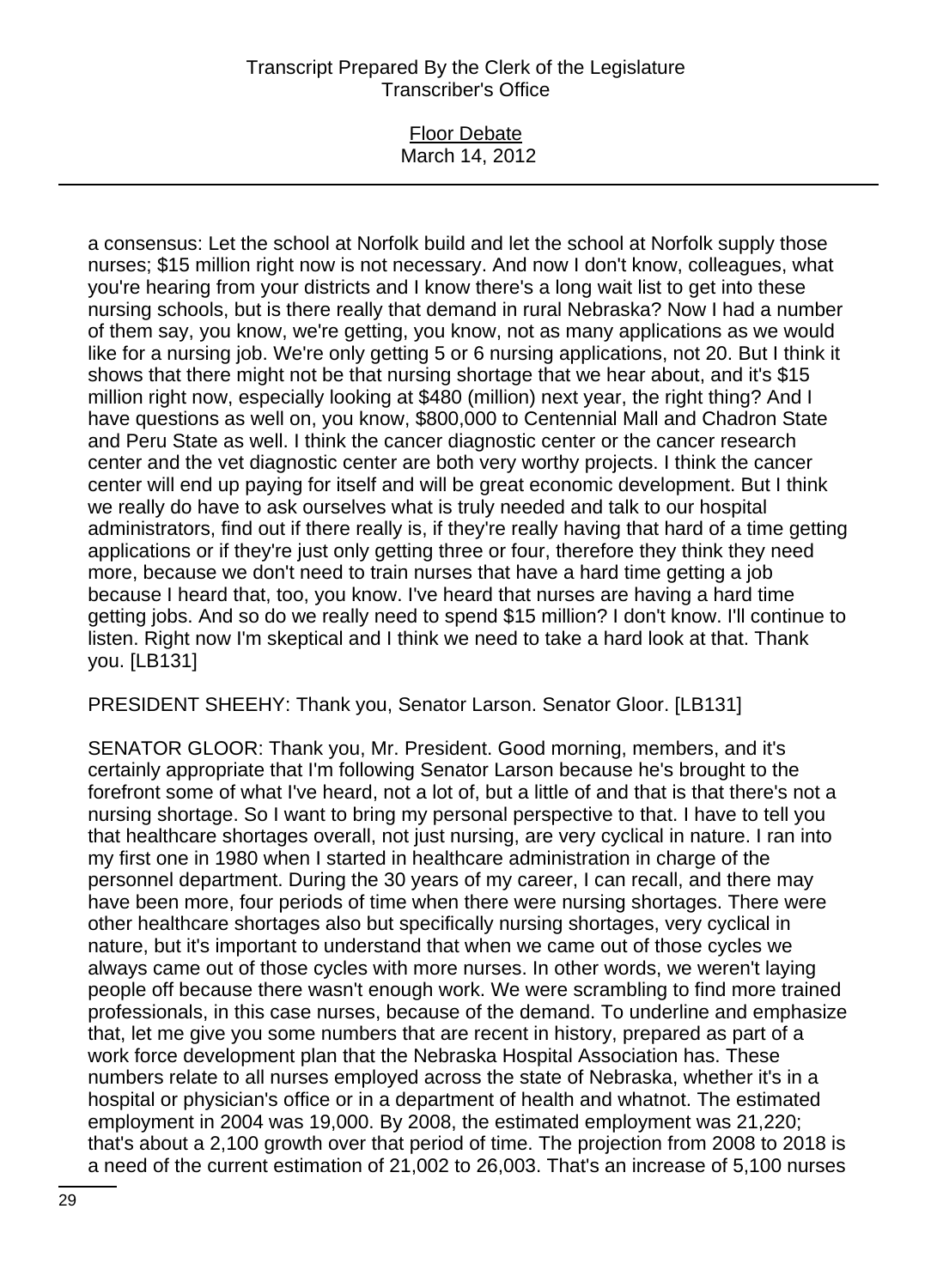### Floor Debate March 14, 2012

over that ten-year period of time. I give you the past information and the projections forward to show you that the trend line here continues to be, as I've said in my discussion on the cyclical nature of this, upward and onward always. That doesn't mean that in certain communities there may not be that demand, but overall in the state of Nebraska there certainly is and has been and will continue to be. We have added schools of nursing over the years to address that increased need because we, as baby boomers, at least those of us who fit into that category, are aging and will require care ourselves, not to mention the ever increasing population in the state of Nebraska overall. There is going to be a need for nurses. Not to dispute the fact that in certain areas of the state that may not be the case and certain institutions that may not be the case, but those jobs are out there and there is a demand for those jobs and that demand will continue to grow. And that's why we need to invest the money in those facilities. If you doubt that, take a look at the cranes over hospitals across the state. Those hospitals are building based upon what they see as long-term growth, and that long-term growth will result in services and programs for which we will need to have healthcare workers like nurses to staff. I'd also make a quick comment about the tower at UNMC. My institution had an affiliation for research purposes for those oncology services provided at that institution. And I have had the chance on the mike before to point out this is a world-class research facility and provider of oncology care. We're proud when people come to Nebraska for certain things: College World Series, the NCAA tournament going on right now, college football games here in Lincoln, the cranes, the Berkshire Hathaway annual meeting held in Omaha. We get excited when people come to Nebraska and see what we do and what we're capable of doing and how we treat visitors. [LB131]

PRESIDENT SHEEHY: One minute. [LB131]

SENATOR GLOOR: Thank you, Mr. President. But I have to tell you that every day people get off planes in this state to seek care at UNMC for cancer and cancer-related diseases. Every day people get off the plane and go there. This is a form of economic development. This is, as Senator Nelson pointed out as he went through some of the numbers involved, one of the stars within the state of Nebraska when it comes to people coming here for programs, services, interacting with Nebraskans, and what it does also helps Nebraskans in their treatment protocols. So I point that out for the purposes of keeping in perspective that there is a need, and both of these capital projects are going to address that need long term, both in their own way but both are highly...very, very much a need. Thank you. [LB131]

PRESIDENT SHEEHY: Thank you, Senator Gloor. (Visitors introduced.) Continuing with floor discussion on the Appropriations Committee amendment AM2098 to LB131, members requesting to speak: Senator Ashford, followed by Senator Pahls, Senator Campbell, Senator Hadley, Senator Flood, and Senator Conrad. Senator Ashford. [LB131]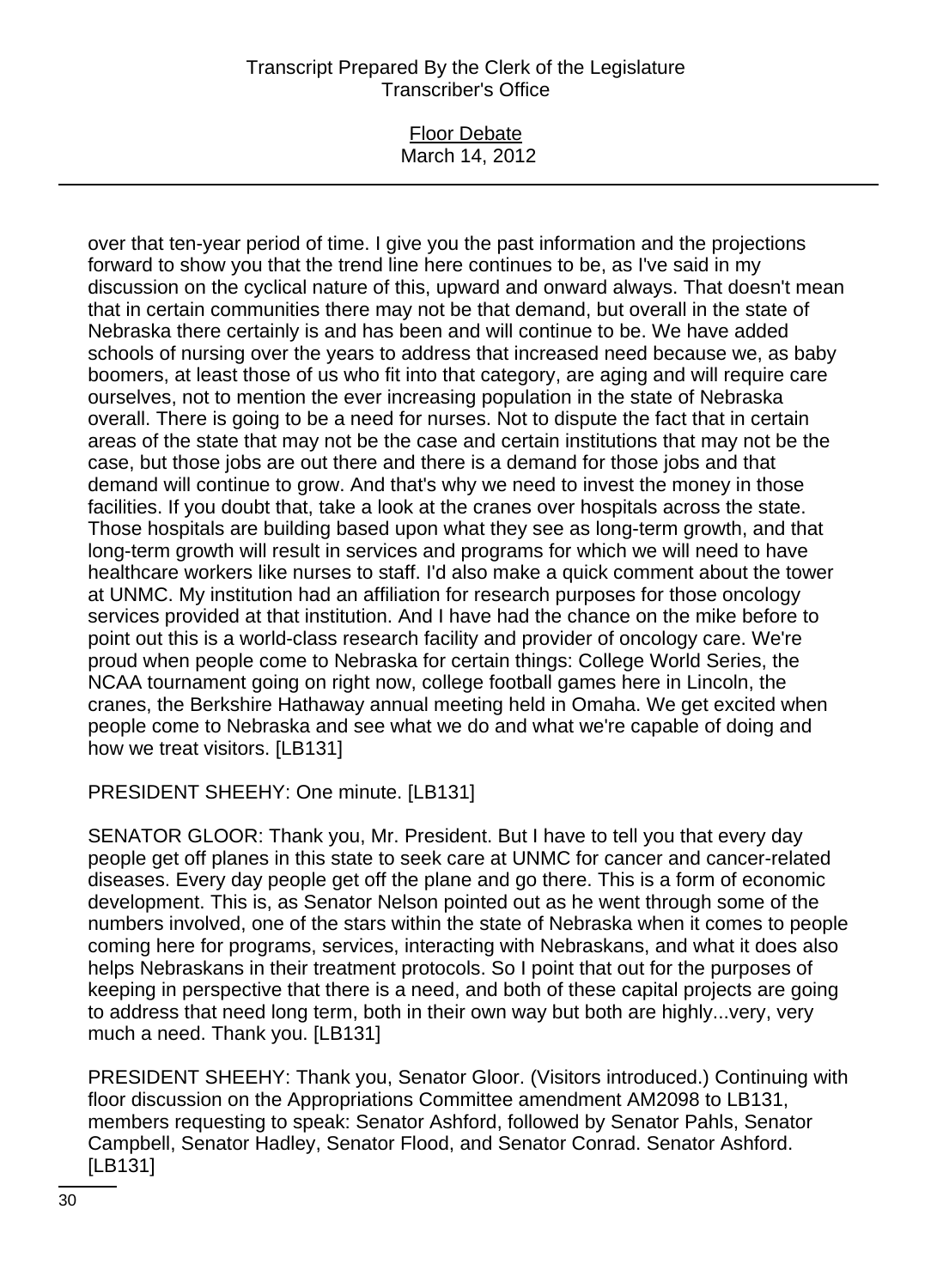### Floor Debate March 14, 2012

SENATOR ASHFORD: Thank you, Mr. Lieutenant Governor. And I'd like to just briefly talk about an issue that the Appropriations Committee has handled to a certain degree and in a very helpful manner and that's the YRTC at Kearney issue. We'll be having...the Judiciary Committee will be meeting today at noon to Exec again on the issue of how we deal with what I believe our committee sees as a significant gap in the process of dealing with juvenile justice in our state. Hopefully we will have a bill out today or soon that will address the concerns that Senator Hadley has raised and that many others have raised about, you know, where does YRTC at Kearney and Geneva, but clearly at Kearney, how does it fit into the continuum of treatment for our juveniles? So it's an important issue and we'll have some more discussion. The committee has, I believe, rightly, correctly included in the budget additional staff for 11 or 12 positions I believe for YRTC, including mental health professionals. That addition to the staff at YRTC will go a long way to helping eradicate some of the behaviors that have increased significantly over the last two or three years or even longer than that as the nature of the population has changed. The one other issue though that is not in the budget, but we in the committee are going to attempt to address is the issue of the construction or restoration or remodeling is the better word of the dormitory facilities at YRTC. Those facilities were built I believe in the late '40s, early '50s, and they really desperately need to be retrofitted. Right now we have dorm-like facilities which in and of themselves are not bad, but they are set out in long lines of a single cot bed-like arrangements of 30 each on each floor. This type of arrangement just simply doesn't work at YRTC now. And it may seem like a small matter but it isn't. A lot of the tension, interaction...the tense interaction that goes on between the juveniles that are at YRTC occurs at night. It occurs when these youth are...the lights have been turned off, and even during the daytime when some of the younger juveniles need to seek some sort of refuge, there really is no place for them to go. We're going to get into the YRTC issue. It is something that needs to be corrected. There are 160 or so juveniles at any given time, 500 per year at YRTC. They are juveniles with all sorts of behavioral issues, from the most serious, violent behaviors to shoplifting, status offenders. And there's very young children, 12-, 13-year-old children there, juveniles, and they're mixed together. The staff does a super job in dealing with what they have. And again, the Appropriations Committee, I believe, has correctly added additional staff. But we do need to deal with the issue of these dorms. We're going to attempt to look for other sources of funding in the committee and see if we can find it. If we cannot, we may come back to the body on Select File and ask for the money. It's a little over a million dollars to retrofit those two dorms. [LB131]

PRESIDENT SHEEHY: One minute. [LB131]

SENATOR ASHFORD: But we're asking, continually asking for more and more trouble if we don't retrofit or change the layout into smaller living quarters for these juveniles. It is so critical as these young people move through the continuum from the least serious to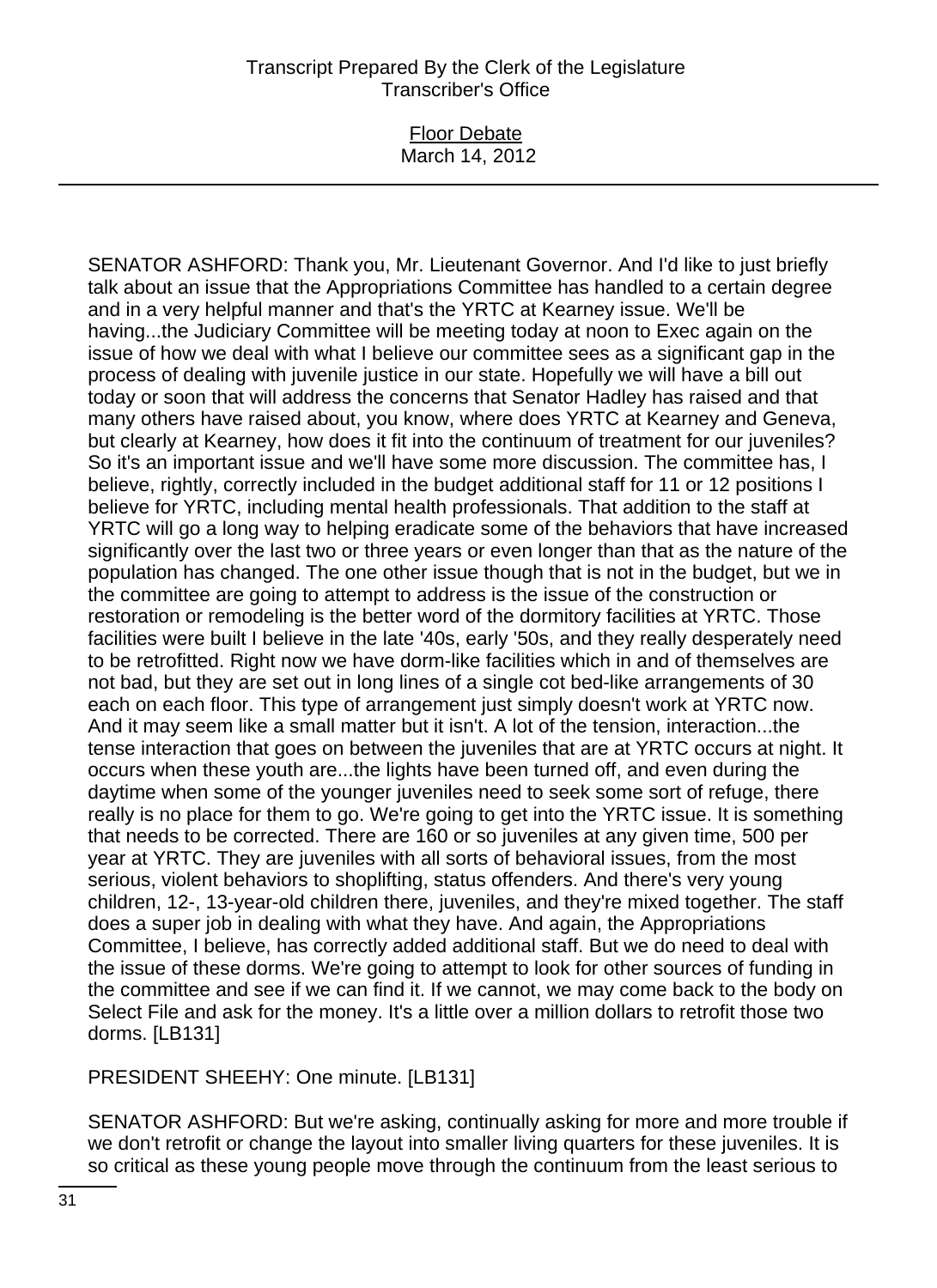| <b>Floor Debate</b> |  |
|---------------------|--|
| March 14, 2012      |  |
|                     |  |

the most serious kinds of offenses. We're making progress, great progress, I think, working with the Health Committee and Senator Campbell, and the Supreme Court in Through the Eyes of the Child Initiative. But we have a long ways to go and this is a key part of that. So with that, I would certainly urge the adoption of AM2098; and we will hopefully address the issue of the retrofitting of the dorms still yet this session. Thank you. [LB131]

PRESIDENT SHEEHY: Thank you, Senator Ashford. Senator Pahls. [LB131]

SENATOR PAHLS: Thank you, Mr. President, members of the body. You know, we're talking about spending money. I'm going to show you how we are putting some of this money in General Fund. As Chairman of Banking, Commerce and Insurance, I almost feel obligated to let you know that what we do, not the committee, but what those organizations, the bankers and the insurance people, how much money they do contribute to our General Fund that allows us to do some of these things that we are thinking about. And I'm just going to go back a year or so and I'll start with 2009. We gave in this fund, the General Fund, \$9 million; in 2010, \$11.5 million; 2011, \$6 million; 2012, \$6 million. So we are throwing money into the pie. The interesting thing about it is, how do we get that money? Well, this money we get from the Department of Insurance cash fund and we get these from company appointments, certificates of authority, agency licenses, agent certificates, on and on. So those people are contributing to us for our, or what I might say for our cash...so we can work with it I should say. Also if you look at...that's on page 21. If you look on page 17 you can see...on page 21 you can see what we do on education. The Insurance Department, that fund gives \$15 million, \$12 million, \$17 million the next three years so we are...we're doing our part. Also if you look at the comprehensive health insurance program, that runs into the millions--\$20 million-plus that we give on a regular basis. Now I would like talk a little bit about the Securities Act Cash Fund. That money comes from the registration fees, license fees, and investment interest. Now that, just to give you an idea, in 2009 that was \$24 million; 2010, \$37 million; 2011, that will be \$19 million; 2012 that would be \$19 million. We do have people out there who are helping us make some of our decisions. I don't know how much input they have in that other than we are the ones who make that decisions for them. But I just wanted to bring forth that information that the Department of Banking and the Department of Insurance, they are cash-funded agencies and they do provide a lot of monies for us to utilize. Thank you. [LB131]

PRESIDENT SHEEHY: Thank you, Senator Pahls. Senator Campbell. [LB131]

SENATOR CAMPBELL: Thank you, Mr. President, and good morning, colleagues. I certainly stand in support of the amendment and the underlying bill. But I do want to send a word of caution to my colleagues for the future. And I would hope that the Appropriations Committee in the next several years would take a look at the issue I'm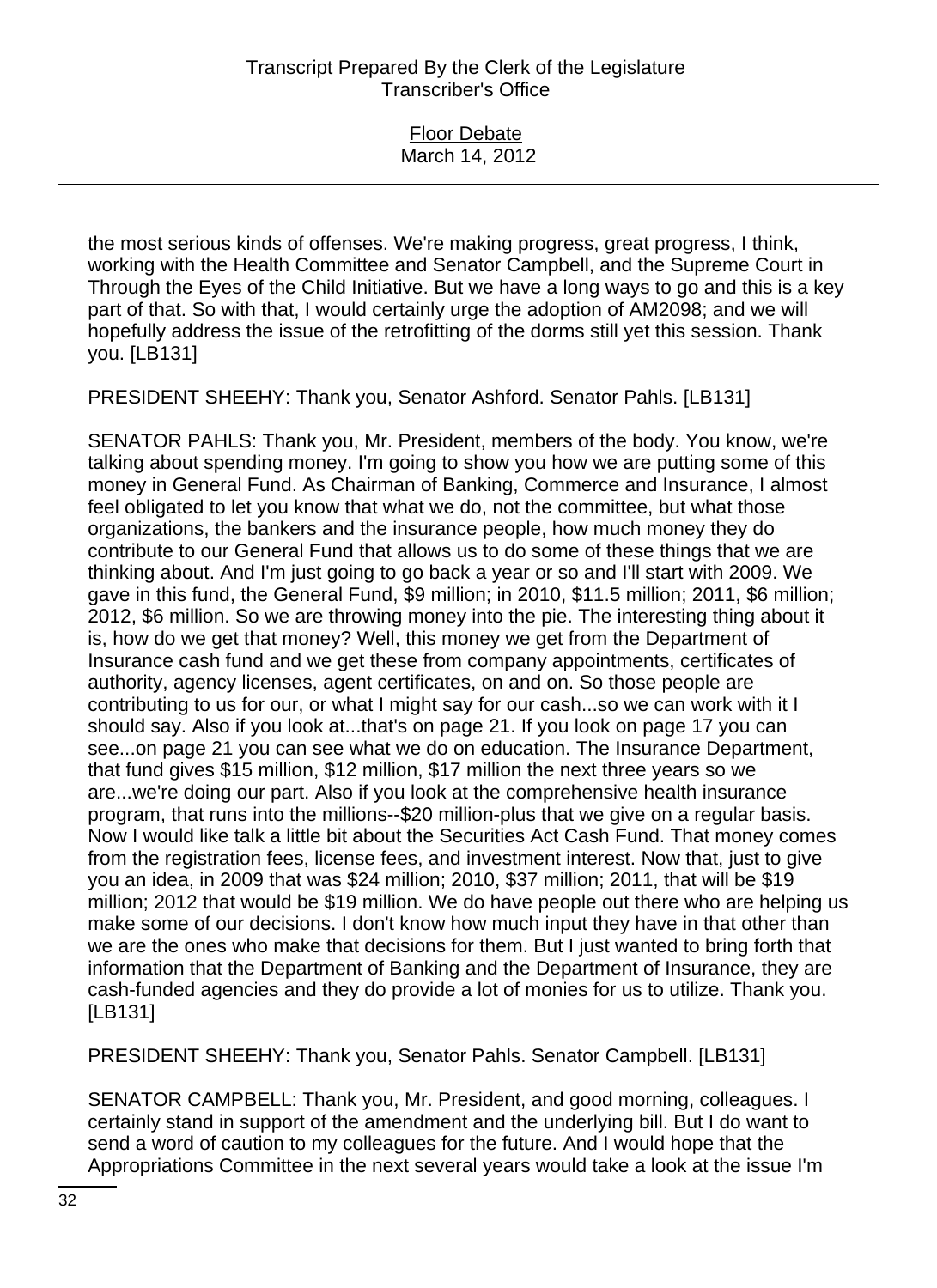### Floor Debate March 14, 2012

going to raise this morning. And that is having to do with the Lincoln nursing school, and I'm sure a number of us in our home community were disappointed that it was not on the list because it has been a long-term priority for the university. And as a note of full disclosure, I sit on the BryanLGH Board of Trustees for the medical center and we have a nursing school at BryanLGH. And yet I very much want to say that I support the Lincoln nursing school and I'll tell you why. I certainly support the school in Norfolk and I would support the school in Kearney. But at some point, colleagues, the Lincoln school of nursing has to come into play because it provides the teachers for all of our schools of nursing. We find at BryanLGH that that's one of our problems is that we can fill the classes to capacity, but we need to be able to find those master's and doctoral level people who can teach our students. And so we need to look in the future and remind ourselves that, yes, there will be a shortage of nurses, but there's going to become an increasing shortage of those who teach them. And so I would hope that in the next couple of years we take a strong look at the need for how this will fit in to the nurses that we need across the state. There's no doubt that putting the school at Kearney will certainly help the population, because we know that they tend to stay often where they have gone to school. And I fully support that, but please look into the future to know that we will have to look at a broader problem in the ensuing years. Thank you, Mr. President. [LB131]

PRESIDENT SHEEHY: Thank you, Senator Campbell. Senator Hadley. [LB131]

SENATOR HADLEY: Mr. President and members of the body, in terms of full disclosure, I do live in Kearney that this is going to have an impact on. Let me give you just some numbers because we can sit and talk about whether there is a shortage of this or whether there is a shortage of that. Some numbers: I mentioned yesterday the University of Kansas is starting a medical school in Salina, Kansas. The reason they're doing that is to try to train physicians for outstate Kansas. The University of South Dakota increased their medical school budget with state funds by 10 percent this year so they could increase their incoming class from 52 to 56. They established a rotation in the third year for rural South Dakota. They see a problem. They're trying to attack the problem. Let me give you some numbers. Kansas has five counties without a physician. Do you know what that percentage is in Kansas of their counties? It is 4.7 percent of the counties in Kansas that do not have a physician, and they're concerned enough to start another medical school. South Dakota has 12.1 percent of their counties that do not have a physician and they're concerned enough that they increased their funding in their medical school by 10 percent to get more physicians. Do you know what the percentage is in Nebraska of the counties without a physician? We have 18 counties out of 93 counties that do not have a physician; 19.4 percent; five times the rate of Kansas; 50 percent more than South Dakota. Is there a problem? Yes. We've talked a lot about the nursing program in Kearney, but that's only half of what's happening in Kearney. It's the allied health program. Do you know that 13 counties in Nebraska do not have a medical radiographer? Twenty-four counties, basically one-fourth of the counties do not have a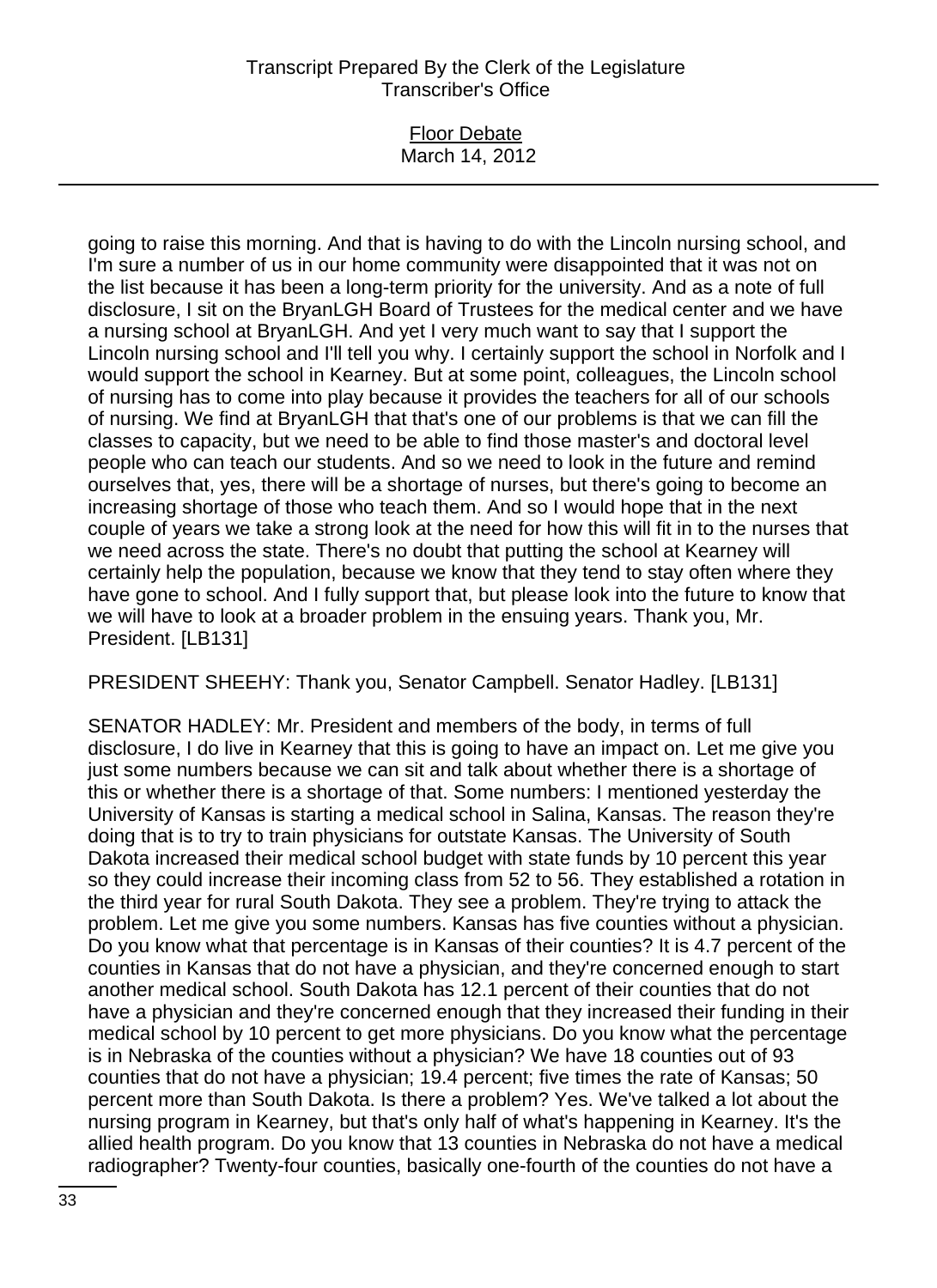#### Floor Debate March 14, 2012

physician assistant in the county. Twenty-five counties do not have a physical therapist in their county. The program with Kearney is not only nursing, it's to increase the allied health programs. They will increase the areas of clinical laboratory science, diagnostic medical sonography, physician assistants, physical therapy, and radiography, while further investigating more programs to bring to Kearney. There's data that shows the students that spend their first years in Kearney and then go to Omaha to finish their degrees in these areas do not come back to outstate Nebraska. That's just plain and simple. So if you want to try and stem the flow of medical help that is leaving outstate Nebraska, you need to start training not only nurses, but you need to train allied health professionals. And that's exactly what they're going to do here with this program in Kearney. In two years they expect the enrollment increases to be 10 to 20 percent in the total programs of those five programs because of the Kearney campus. What this means is that there will be 50 allied health people trained in the program in Kearney every year. That's 50 students that will be trained there with the chance that they will stay in outstate Nebraska. If you want to look out 20 years, if we don't have medical healthcare... [LB131]

PRESIDENT SHEEHY: One minute. [LB131]

SENATOR HADLEY: ...in outstate Nebraska, what are we going to have? How are you going to convince people to move to Ainsworth, Atkinson, those kinds of places if you say, oh yeah, you want to go...healthcare? You get in your car and you drive to Kearney. How far? Oh, it's only 130 miles. Is that what we want? I don't think so. So just so you know, the program in Kearney is more than just a nursing program. It is an allied health program that will help all of healthcare in outstate Nebraska. Thank you, Mr. President. [LB131]

PRESIDENT SHEEHY: Thank you, Senator Hadley. Senator Flood. [LB131]

SPEAKER FLOOD: Thank you, Mr. President. We need more nurses. Who is going to take care of Senator Hadley in ten years? (Laughter) His wife. She'll want a nurse. In all seriousness, though, I want to say as somebody from an area of the state that had a nursing shortage and we worked as communities together to try and address that nursing shortage, that school in Norfolk helps the northeast/north-central region. Central Nebraska, if you look at the population trends, is growing along the interstate especially--Buffalo, Dawson County, Hall County. The healthcare that they offer in Kearney is a much higher trauma level than a lot of different parts of the state because that is the go-to place for care in those emergent-type situations, not to mention all the elective opportunities they offer. The Kearney nursing school is a priority for the state. For a long time I've been very supportive of the Lincoln project because, you know, we've got students sitting in hallways on the Lincoln campus. But what I think the Appropriations Committee has done with this bill is they've recognized there's really a partnership between rural and urban Nebraska. And the cancer center is going to pay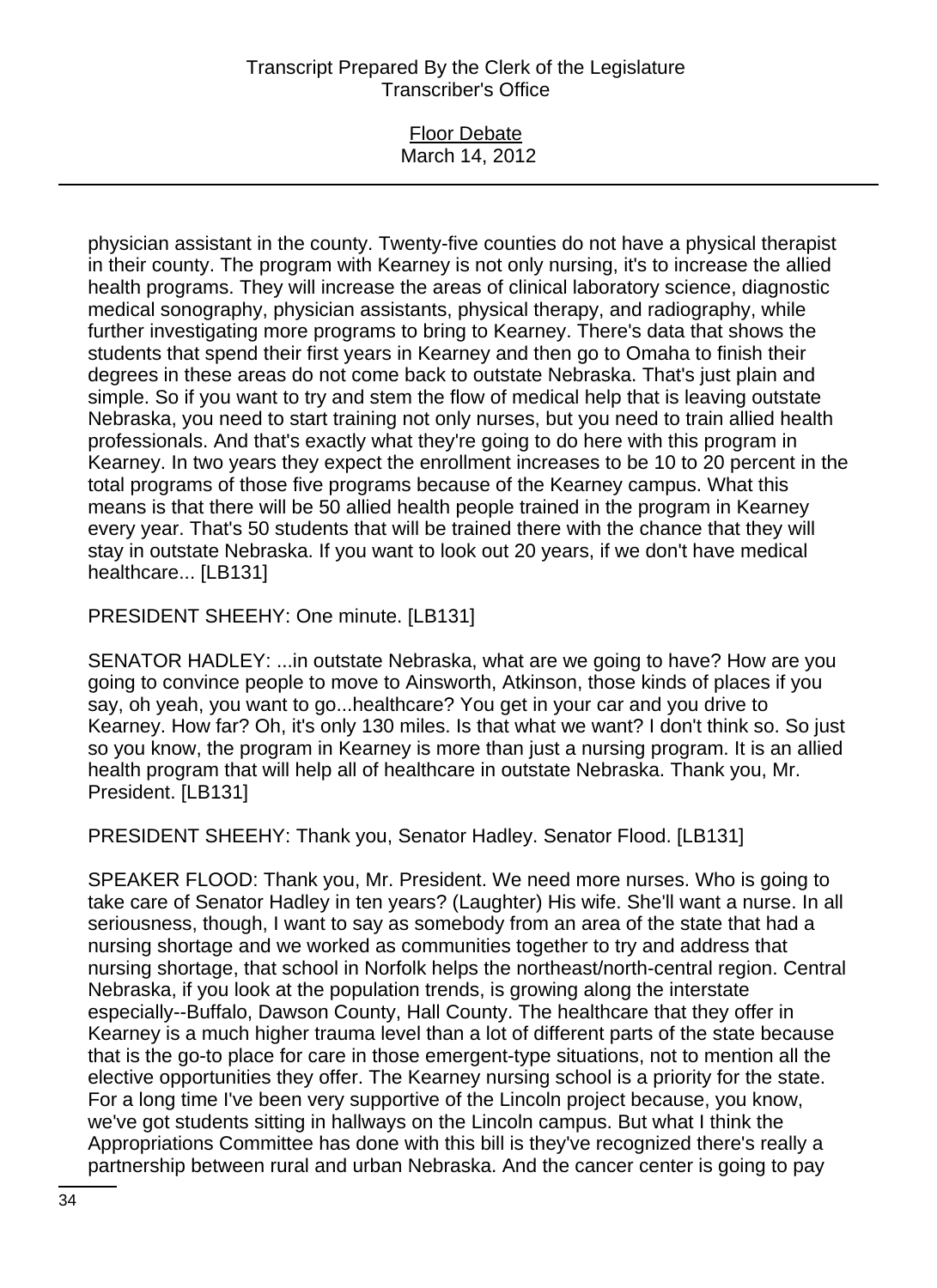#### Floor Debate March 14, 2012

great dividends in my opinion to the entire state. It's going to help grow the economy of east-central Nebraska, Douglas, Sarpy, Washington, Dodge, Saunders, all of those counties that comprise what we call the metro area in Omaha. The Kearney effort and initiative I think makes sense on many fronts. And as somebody that was very active in the northeast and north-central part of the state, I applaud the efforts of the Appropriations Committee. And from the perspective of the folks in central Nebraska, I think this is an opportunity for us to be responsive to a problem that's going to be magnified tenfold in ten years. While I said that in jest about Senator Hadley this morning, the reality is the baby boomers are entering that age where nursing care is going to be of primary importance. And as a younger generation, we need to make sure we're taking steps to make sure that care is available and that the care is available close to home because it's as important in Phelps County as it is in Madison County and Dodge County and Douglas County and Lancaster County. What we're doing with these spending priorities, I think, is taking a look at where we want to go as a state and we're putting our money on projects that will have a great impact on the quality of life and the access to care and the research and the opportunity to build jobs. Let me leave you with one story. There was a grandmother in Pierce who came up to me in Norfolk after that school got going and she said that her granddaughter was going to go to the nursing school. And she was very proud of her granddaughter and that she was going to go to the UNMC facility in Norfolk. She had been looking at going into a much larger city. And her grandma looked at me and a couple of other folks that were active with the nursing school and said, we have a chance to watch her grow into an adult and we have a chance to meet her children and to get to know them because she's going to be living in Pierce County. And that's a big deal when you're from an area of the state that doesn't have a large metro area to keep every young person you can in your hometown. And I'm sure there's a grandmother in Holdrege that will find the same scenario happen and be as proud as she can because we're offering... [LB131]

PRESIDENT SHEEHY: One minute. [LB131]

SPEAKER FLOOD: ...increased opportunities for allied healthcare professions and nursing opportunities. So I join the chorus this morning in support of LB131 and appreciate the vision of the Appropriations Committee. Thank you. [LB131]

PRESIDENT SHEEHY: Thank you, Senator Flood. Senator Conrad. [LB131]

SENATOR CONRAD: Thank you, Mr. President. Good morning, colleagues. I am glad that my light came up in the order that it did because I specifically wanted to visit a little bit more about the Nebraska nursing shortage and some issues that Senator Larson raised. And it's always been helpful to me when I was getting started as a new senator to learn more about the resources that are available to us when we're trying to make policy decisions. Senator Larson noted that he made contact with some constituents to identify the issue in his area, but as Nebraska state senators, we need to look beyond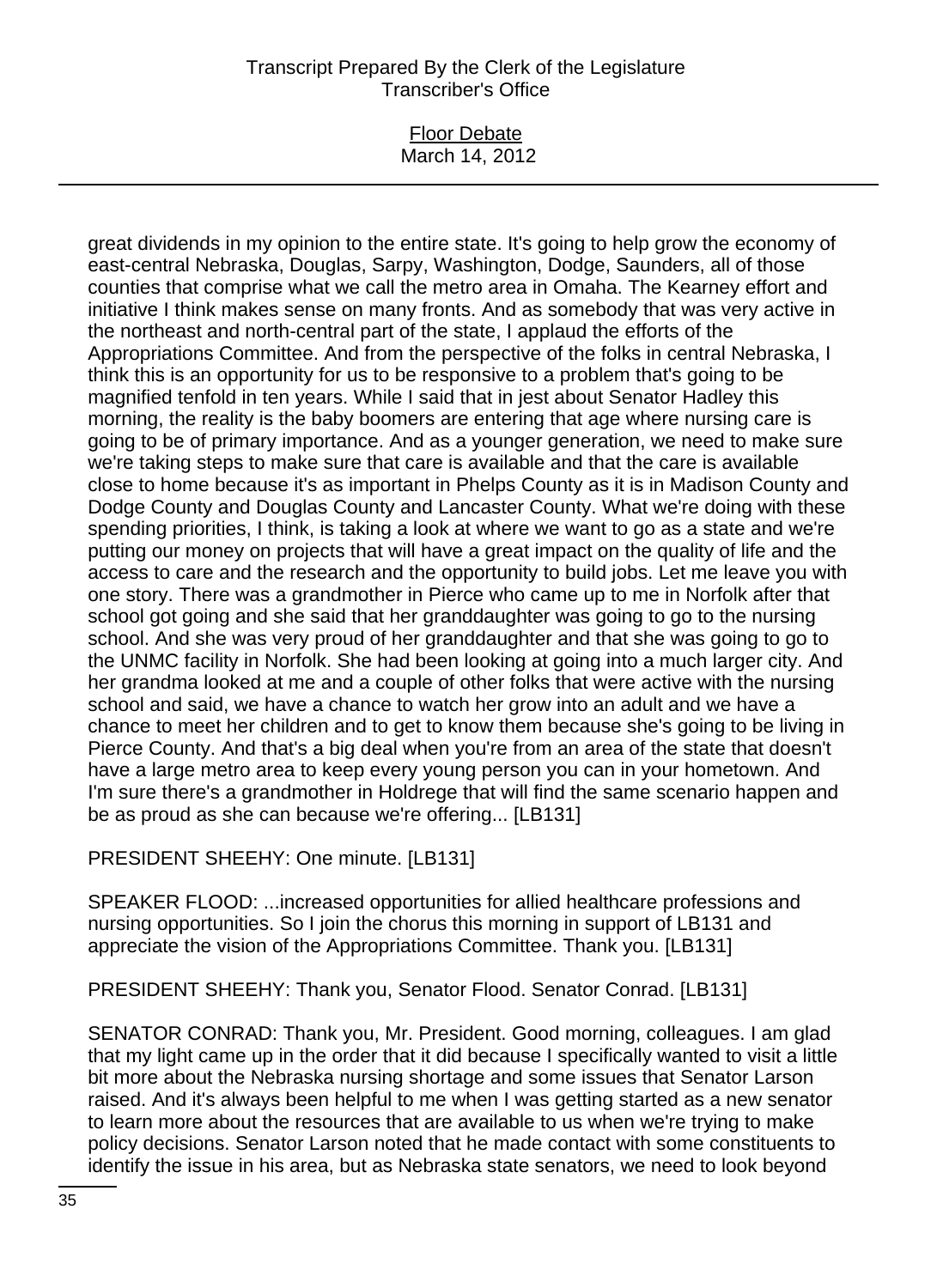#### Floor Debate March 14, 2012

the boundaries of our legislative district and we need to look at unbiased resources that help us make good policy decisions. And I wanted to let people know in case they didn't that, in fact, we have a Nebraska Center for Nursing in Nebraska, and that's a division of the Department of Health and Human Services and it is administered by gubernatorial appointees with legislative confirmation; and it's a very good, unbiased source on this kind of information. They have a fantastic Web site at www.center4nursing.com and 4 is like the number 4, that lists fact sheets, vacancy reports about RNs, LPNs, national and state statistics, and it's really a fantastic, unbiased resource on these issues. Additionally, I introduced LR285 in 2011 to address the...to identify whether or not there was a nursing shortage in Nebraska. And I can tell you we had a fantastic public hearing on this and a report was compiled by the Legislative Fiscal Office, and each and every testifier that came forward that day...Senator Larson, this may be of interest to you based on your earlier comment, it really was well established that there was no question that there is indeed a nursing shortage in Nebraska. And I think maybe your experience in your area really makes the case for this. We've made improvements in nursing programs in northeast Nebraska, and that's helped to address the shortage in that area. Well, we need to do the same for the state as a whole so that all Nebraskans have access to quality care, and this is an issue that particularly affects rural Nebraskans as well. But I'm going to quote just really briefly from a report that was compiled by the Legislative Fiscal Office in this regard. And according to the Center for Nursing in Nebraska in their annual report in 2010, the projected nursing supply and demand showed a shortage of about 1,874 LPNs and RNs. The supply and demand models project a nursing shortage in Nebraska of 5,581 LPNs and RNs in the year 2020. And that has yet to take into account some of the additional issues that may exacerbate the problem related to the aging of our demographic and the healthcare reform issues as well. So I think that it is important that we use unbiased facts that do demonstrate that this is a clear issue across the state and that we paint a complete picture when we talk about the need to support these programs that help to address critical public policy needs all across the state. And with that, thank you, Mr. President. [LB131 LR285]

PRESIDENT SHEEHY: Thank you, Senator Conrad. Members requesting to speak on AM2098 to LB131: We have Senator Wallman and Senator Bloomfield. Senator Wallman. [LB131]

SENATOR WALLMAN: Thank you, Mr. President, members of the body. Would Senator Harms yield to a question? [LB131]

PRESIDENT SHEEHY: Senator Harms, would you yield to Senator Wallman? [LB131]

SENATOR HARMS: Yes, I would, Mr. President. [LB131]

SENATOR WALLMAN: In regard to Chadron, it seems like a lot of money to me to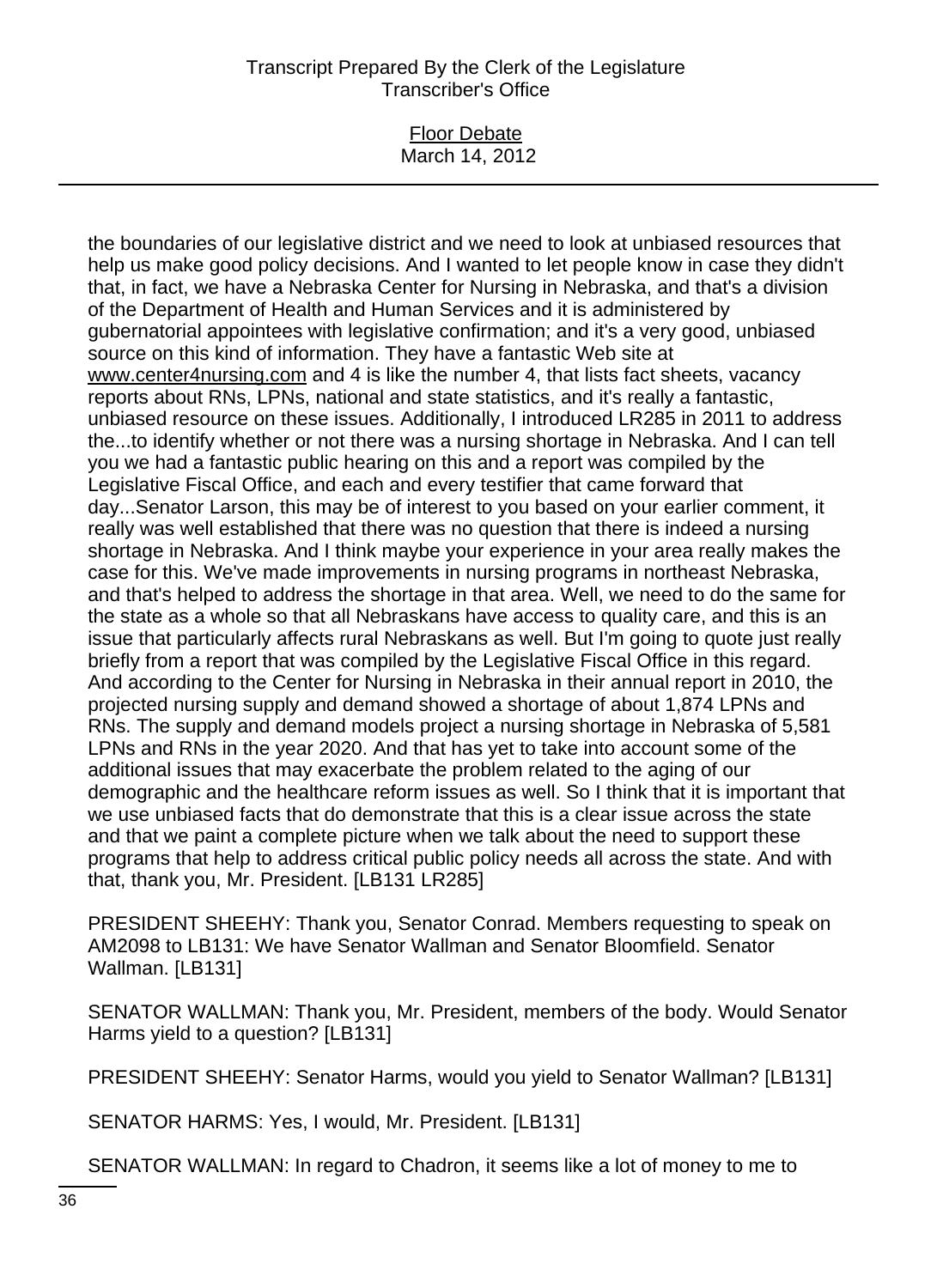expand the gymnasium and things. You know, in today's budget tight times, it's kind of hard. And I'm an athletic...I love athletics, but do you think that's an exorbitant price to pay? [LB131]

SENATOR HARMS: No, I don't, Senator. I think it's a good price. What you have to look at is that that facility is 50 years old, and they hold their...they try to hold their graduation exercise there and they've got over 3,000 students. It's so packed it's just...plus they have women's athletics, and there's all kinds of issues there that need to be addressed. And if not, eventually what's going to happen there will be some litigation that's going to take place maybe, and we can fix all this we don't have to have. I think the price is right. The commitments that the college has made, the foundation made a \$1.2 million commitment. The college has saved over \$700,000, you know, back...to contribute to that. They're doing everything they can. It's just time to fix it. The longer we wait, the more expensive it's going to get. [LB131]

SENATOR WALLMAN: So it has a pretty good endowment fund then to support this thing once it gets going? [LB131]

SENATOR HARMS: Yeah, I think...yes, I do. Um-hum. I think it will be just fine. [LB131]

SENATOR WALLMAN: Well, thank you. You know, I just think how UNO was treated on the wrestling program and stuff. That's all I got, Mr. President. [LB131]

PRESIDENT SHEEHY: Thank you, Senator Wallman. (Visitors introduced.) Continuing with discussion, Senator Bloomfield. [LB131]

SENATOR BLOOMFIELD: Thank you, Mr. President. Good morning, colleagues. I have gotten further and further into Health and Human Services than I ever thought I would when I came down here. Anyone that has been involved in the process that we went through this year can see a little bit in the out years there is going to be a nursing shortage. In the town of Wayne, their weekly newspaper comes out, there are usually five to six ads in there looking for nurses, and that's with the new school in Norfolk being 30 miles away. This is something if we don't deal with now we will deal with later, and now is the time to do it. I am fully going to support AM2098 and LB131. It's time to fix things that are broken. It's time to fix things before they are totally destroyed and not just broken. Thank you. [LB131]

PRESIDENT SHEEHY: Thank you, Senator Bloomfield. Seeing no additional requests to speak, Senator Heidemann, you're recognized to close on the Appropriations Committee amendment, AM2098. [LB131]

SENATOR HEIDEMANN: Thank you, Mr. President and fellow members of the body. I think we've had a good discussion and a good debate. This is a bold plan that the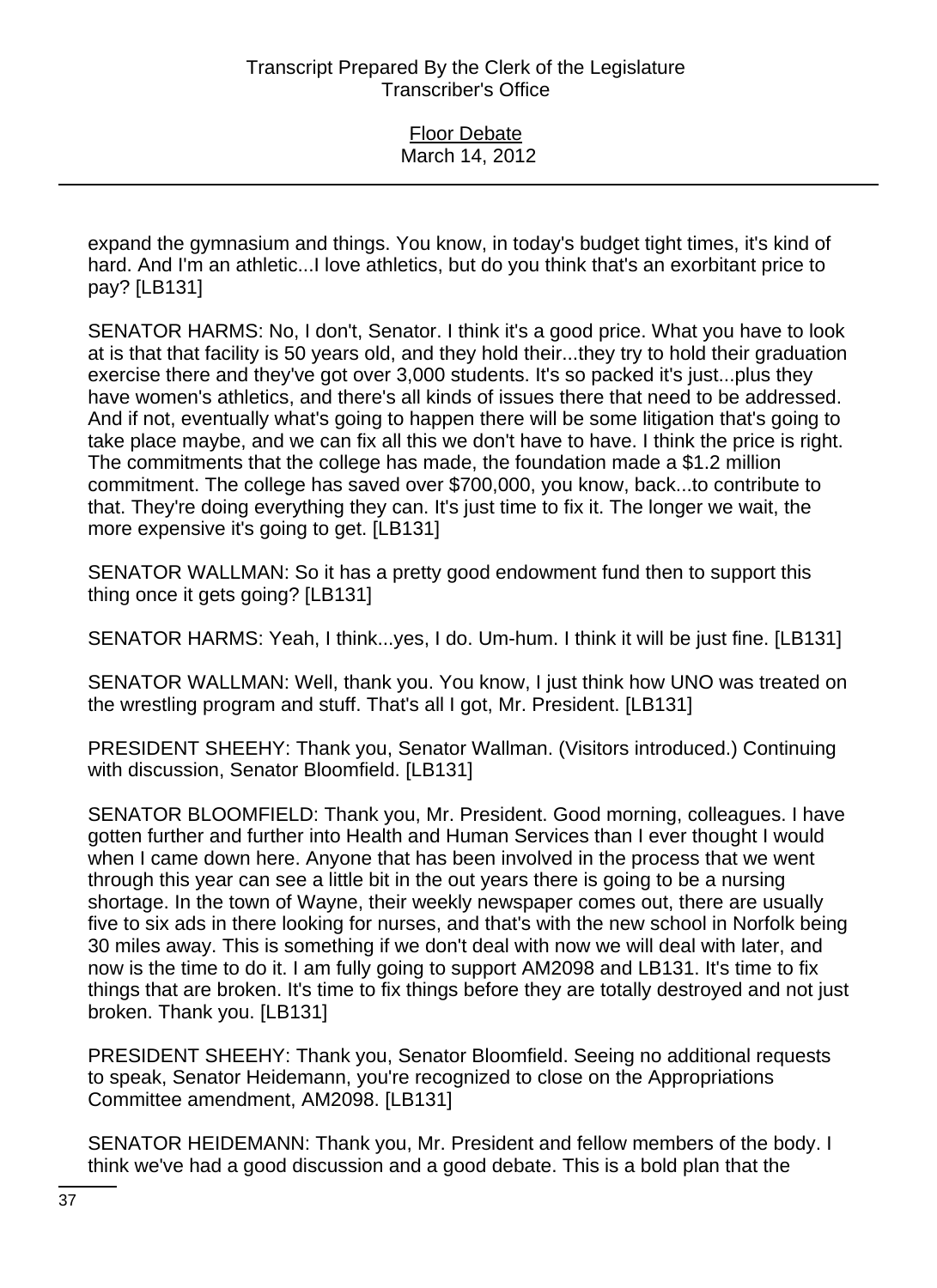| <b>Floor Debate</b> |  |
|---------------------|--|
| March 14, 2012      |  |

Appropriations Committee put out as far as capital construction projects. We're talking about it because it's a transfer of \$80 million out of the Cash Reserve into the Nebraska Capital Construction Fund, which will then fund these projects. That's why the discussion is right here. I am still convinced that it is a good plan. It is a good investment from one side of the state and from one corner of the state to the other. And I believe in the long run when you look at this and the amount of money that these projects will be with us for 40 and 50 and 60 years, and when you divide that out and would depreciate that out if you was a business, it's a small investment per year that we are making as a state for such a large, large sum and such a large bill project. With that, I urge your support of AM2098 to LB131, which will become the bill. Thank you. [LB131]

PRESIDENT SHEEHY: Thank you, Senator Heidemann. You have heard the closing. The question before the body is on the adoption of the Appropriations Committee amendment, AM2098, to LB131. All those in favor vote yea; opposed, nay. Record, Mr. Clerk. [LB131]

CLERK: 42 ayes, 0 nays, Mr. President, on adoption of the committee amendments. [LB131]

PRESIDENT SHEEHY: AM2098 is adopted. [LB131]

CLERK: Mr. President, Senator Flood, I have FA41 with a note you wanted to withdraw, Senator. [LB131]

PRESIDENT SHEEHY: FA41 is withdrawn. Senator Cornett, FA44. I believe she wants to withdraw, Mr. President. [LB131]

PRESIDENT SHEEHY: FA44 is withdrawn. [LB131]

CLERK: I have nothing further on the bill, Mr. President. [LB131]

PRESIDENT SHEEHY: We will now return to floor discussion on LB131. Seeing no requests to speak, Senator Heidemann, you're recognized to close. Senator Heidemann waives closing. The question before the body is on the advancement of LB131. All those in favor vote yea; opposed, nay. Record, Mr. Clerk. [LB131]

CLERK: 40 ayes, 0 nays, Mr. President, on the advancement of LB131. [LB131]

PRESIDENT SHEEHY: LB131 advances. Mr. Clerk, items for the record. [LB131]

CLERK: Thank you, Mr. President. Amendments to be printed: Senator Cornett to LB970; Senator Karpisek to LB807. Senator Fulton offers LR474; Senator Larson, LR475, both of those will be laid over. That's all that I had, Mr. President. (Legislative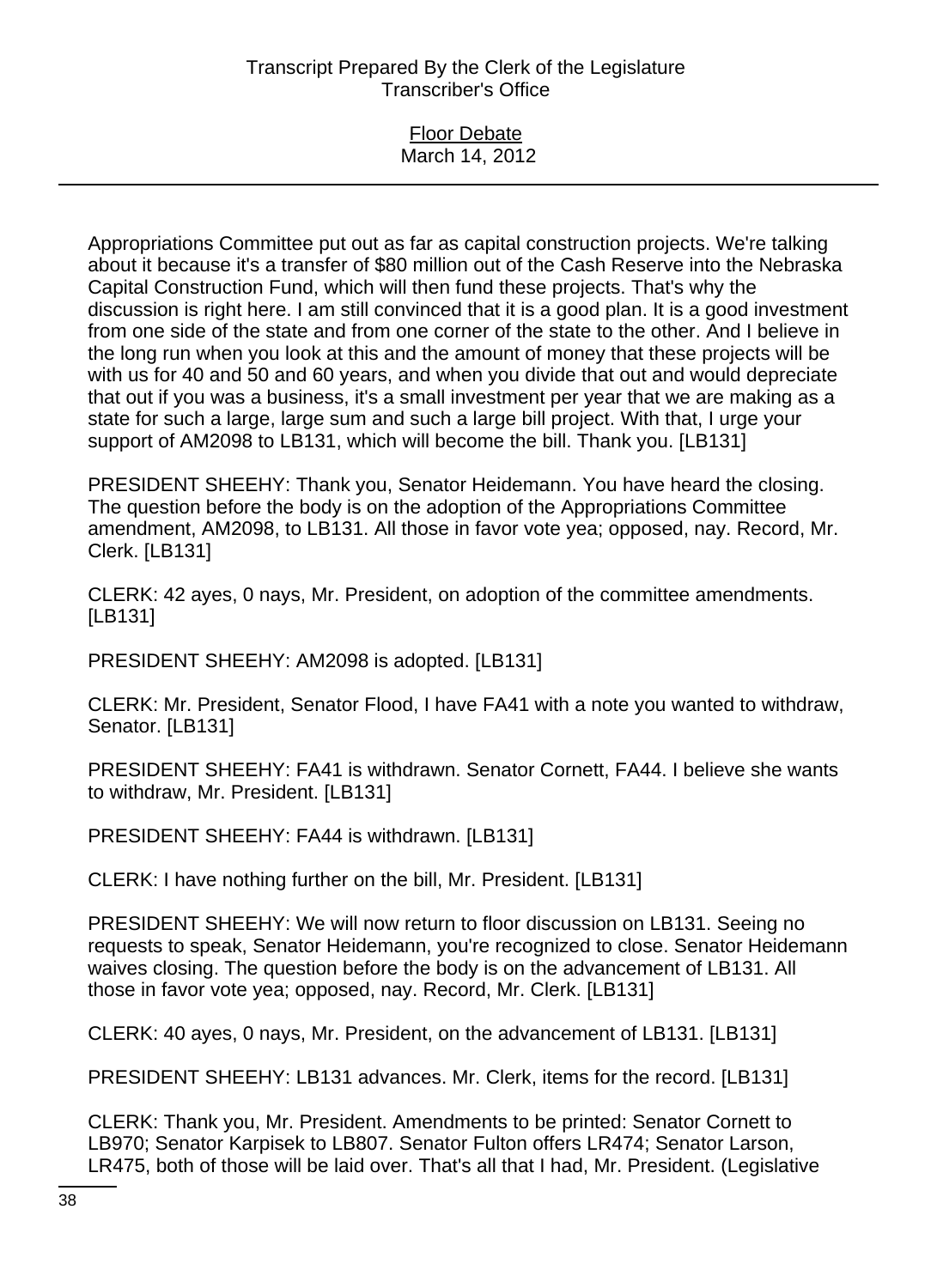Journal pages 918-921.) [LB970 LB807 LR474 LR475]

PRESIDENT SHEEHY: Thank you, Mr. Clerk. We'll now proceed to LB969. [LB969]

CLERK: LB969 was a bill introduced by the Speaker at the request of the Governor. (Read title.) Introduced on January 12, referred to the Appropriations Committee, advanced to General File. There are committee amendments, Mr. President. (AM2068, Legislative Journal page 830.) [LB969]

PRESIDENT SHEEHY: Thank you, Mr. Clerk. Senator Heidemann, you're recognized to open on LB969. [LB969]

SENATOR HEIDEMANN: There are certain actions that take place in the green copy of the bill; I will open on them. And there are other actions then that take place in the amendment; I will discuss those further at that time. The green copy of the bill does the following things: Section 1 transfers to the Treasurer the transfer of \$99 million, excuse me, \$99,166.37 from the State Insurance Fund to the Roads Operations Cash Fund. Section 2 changes last year's fund transfer bill, which is LB378. LB378 directed the transfer of \$3.8 million from the General Fund to the Ethanol Production Incentive Cash Fund, EPIC, on or before June 30, 2012. LB969 changes so the transfer amount is up to \$3.8 million on or before December 31, 2012, and the amount transferred can be on the dates in the amounts decided by the Budget Administrator. Section 3 harmonizes the statute to coincide with the changes made in Section 2. And Section 4 allows money from gifts, donations, grants, or bequests to provide multicultural and diversity education, training, and events to be put into the Health and Life Benefit Administration Cash Fund. We are also changing the allowable uses of the fund to include administration of multicultural and diversity educational training and events. And that's what covers the green copy of the bill. There will be more on the amendment following. [LB969 LB378]

PRESIDENT SHEEHY: Thank you, Senator Heidemann. You've heard the opening to LB969. As it was stated, there is an Appropriations Committee amendment, AM2068. Senator Heidemann, you're recognized to open. [LB969]

SENATOR HEIDEMANN: Thank you, Mr. President and fellow members of the body. What the amendment attempts to do: In Section 1 is still a transfer from the State Insurance Fund to the Roads Operations Cash Fund, but we increase that amount by \$500. The new amount is \$99,666.37. Keep Section 2 the same as the green copy. Section 3 creates the State Colleges Sport Facilities Cash Fund. It is administered by the Board of Trustees of the State Colleges. The fund consists of transfers from the Civic and Community Center Financing Fund, revenue received from gifts, grants, bequests, donations, or other contributions from public or private sources. The fund can be used to support renovation and construction of the improvements to the facilities for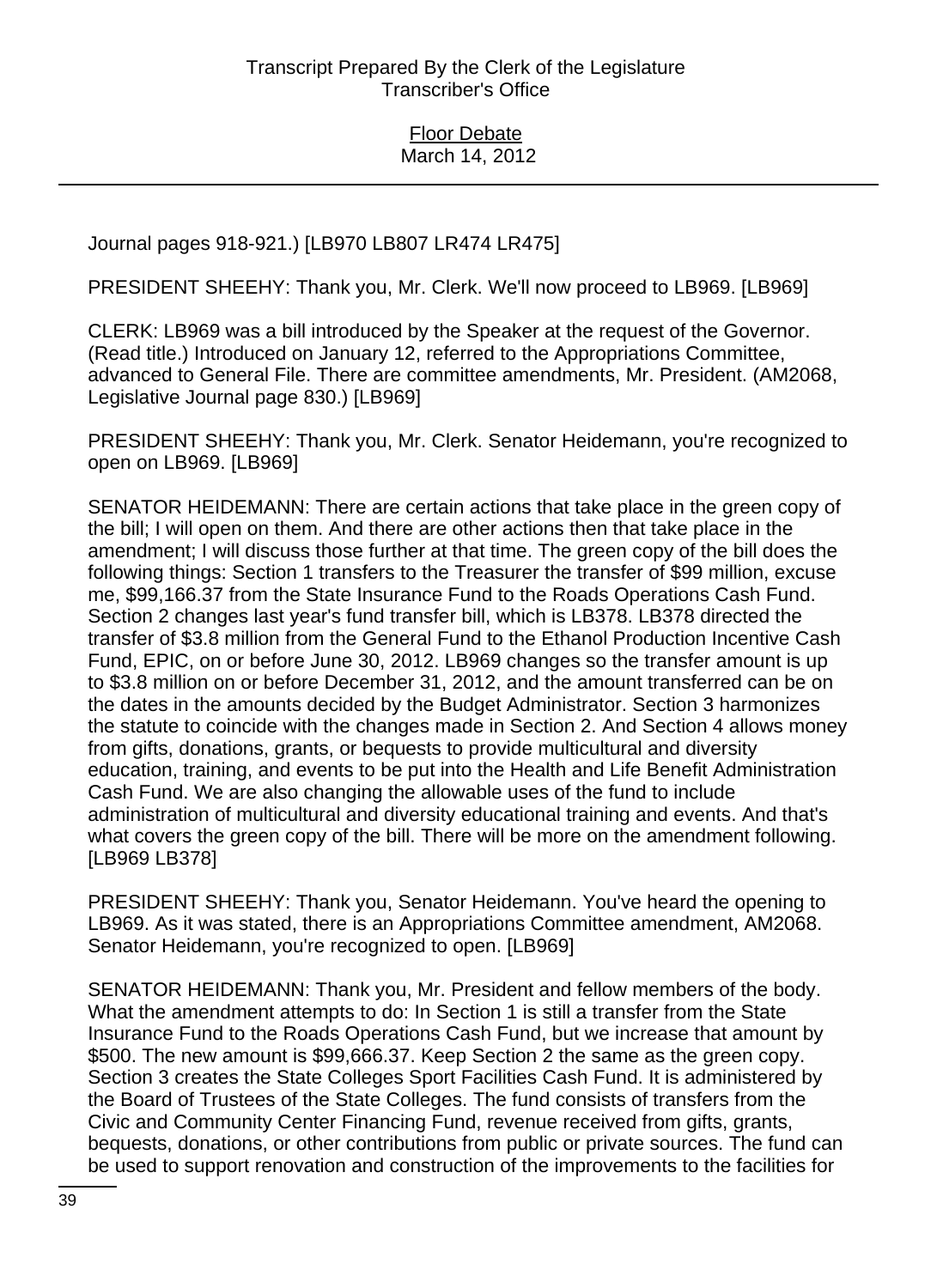#### Floor Debate March 14, 2012

the intercollegiate athletics and student fitness, recreation, and sport activities at the state colleges. Section 4 allows for transfers from the Civic and Community Center Financing Fund to the State Colleges Sport Facilities Cash Fund. This section also directs the transfers of \$250,000 on October 1, 2012, 2013, 2014; and beginning October 1, 2015, and every year thereafter the transfer amount goes up to \$400,000. Section 5 allows for the transfers authorized by the Legislature to go into the Affordable Housing Trust Fund. We are not allowing the appropriations from the General Fund and transfers from the General Fund on to the Cash Reserve Fund to be used as a revenue source for the Affordable Housing Trust Fund after June 30, 2013. Section 6 is the same as Section 3 of the green copy of the bill. That's the section that harmonizes the EPIC Fund transfer. Section 7-9 harmonizes the statutory language with what we did on the Health Care Cash Fund. The funds that will receive transfer that we are harmonizing language for are: the Autism Treatment Program Cash Fund, the University of Nebraska Medical Center Cash Fund, the Tobacco Prevention and Control Cash Fund, and the Stem Cell Research Cash Fund. Section 8 changes the transfer amount that is going from the Nebraska Medical Intergovernmental Trust Fund and the Nebraska Tobacco Settlement Trust Fund to the Nebraska Health Care Cash Fund. The current statute calls for \$59.1 million to be transferred annually between July 15, 2010. The new language retains the amount through July 15, 2012, and reduces that amount to \$56,145,000 for 2013; \$53,190,000 for 2014; and \$50,235,000 for fiscal year 2015. In Section 10 and 11 we provide for a definition of new money for Sections 82-331 and 82-332. What we did say is that the new money for the Nebraska Cultural Preservation Endowment Fund means a contribution to a qualified endowment generated after July 1, 2011. To be a qualified endowment, three things have to be true. The endowment must meet the standards set forth by the Nebraska Arts Council or the Nebraska Humanities Council; the endowment must be intended for the long-term stabilization of the organization; and the funds must be endowed and only the earnings get spent. Section 12 creates the World Day on the Mall Cash Fund. Money going to this fund shall consist of sums that are contributed as gifts, donations, grants, or bequests to provide for the multicultural and diversity education, training, and events. The fund shall be used by the personnel division of Administrative Services to administer these same things. Section 13 states that Sections 7-10 and Section 16 become operative July 1, 2012. Section 16 is an outright repeal of Sections 8 and 10 of last year's transfer budget. They both dealt with transfers to the Health and Human Services Cash Fund. And Section 17 we include the emergency clause. With that, that is LB969. If there are any questions, I would try to answer them. Thank you. [LB969]

PRESIDENT SHEEHY: Thank you, Senator Heidemann. You've heard the opening of the Appropriations Committee amendment, AM2068, to LB969. Members requesting to speak: Senator Dubas, followed by Senator Campbell, Senator Conrad, Senator Gloor, Senator Hadley, Senator Sullivan, and Senator Adams. Senator Dubas. [LB969]

SENATOR DUBAS: Thank you very much, Mr. Lieutenant Governor. Good morning,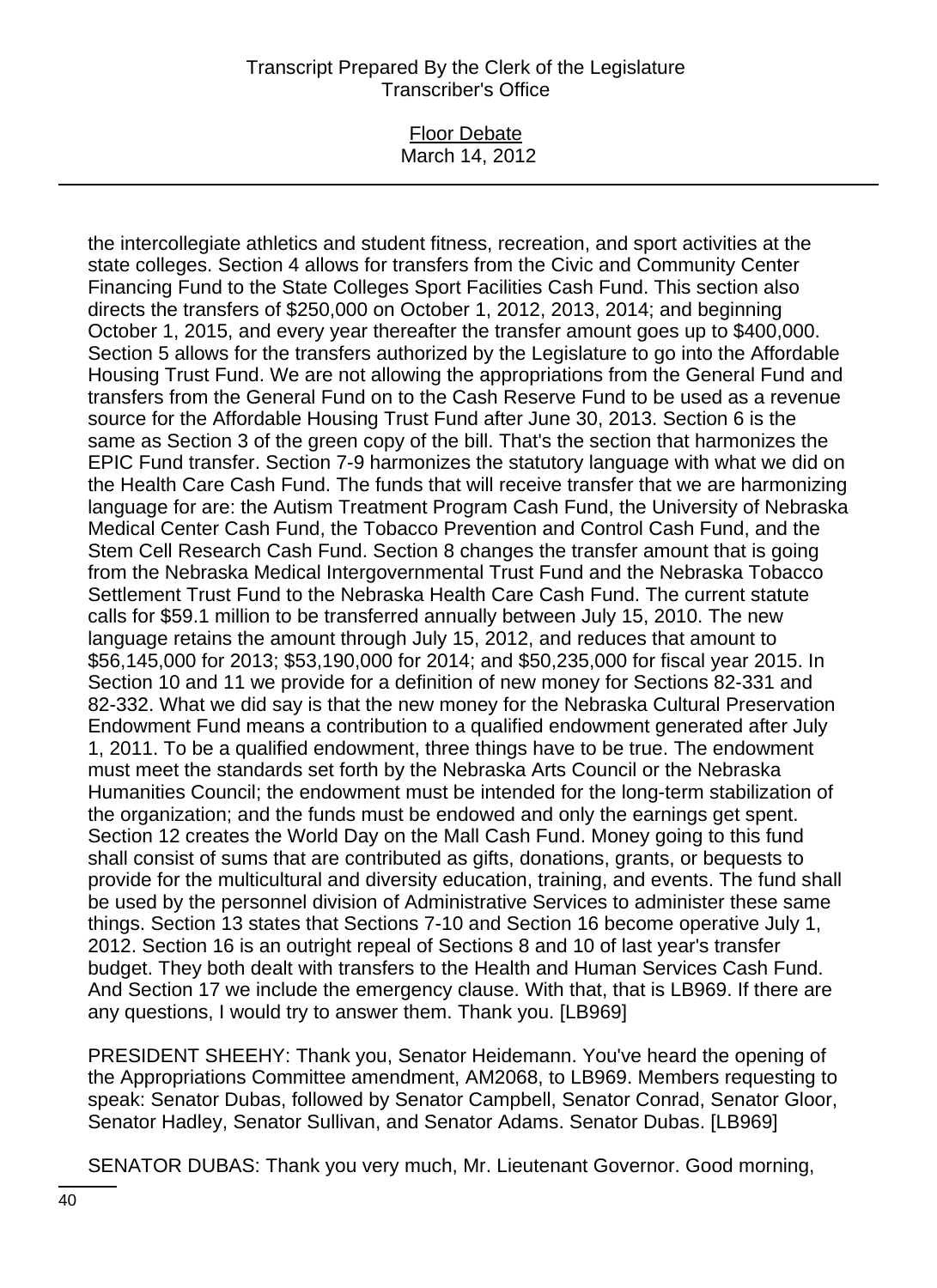### Floor Debate March 14, 2012

colleagues. I'm rising with opposition to the portion of the amendment that deals with the Civic and Community Center Financing Act. And Senator Heidemann and I have had some brief conversations about this. And so my intent is to probably...to ask some questions and have some dialogue with Senator Heidemann. And then I think after that dialogue I would hopefully say we could move this on from General to Select with the idea that Senator Heidemann and I will sit down and look at some of the questions I'm going to raise a little bit further and then decide what action I may or may not take. But this fund is...it's a very, very important fund for our smaller and more rural communities across the state. This fund was created...received sales tax funding that...sales taxes that are generated through the CenturyLink Arena in Omaha. That was part of the original agreement was the money that was generated through that arena we would dedicate a portion of it to go out to rural Nebraska so that, you know, we don't need the types of facilities like the Omaha arena, but we do need the smaller community centers, cultural centers, those types of things in our smaller communities. And it has definitely proven its worth. I could list you all kinds of communities from across the state who have benefited through this. Last year I carried legislation that hopefully made it a little easier for communities to apply. It lowered the matching grant. It allowed the inclusion of historic buildings. And I know there's been some questions raised about the amount of money that's in the fund and is it being used and do we have room to broaden it to include something like the colleges. And I would just say while I understand the challenges that our smaller colleges are facing, we just talked about it in the previous budget bill, I really don't feel that this fund is intended for that use. This is one of the remaining resources that our rural communities, smaller communities across the state have available to them. So if we start taking from that fund I think it will have a negative impact on our communities across the state. So if Senator Heidemann would yield to some questions, I would appreciate it. [LB969]

PRESIDENT SHEEHY: Senator Heidemann, would you yield to Senator Dubas? [LB969]

SENATOR HEIDEMANN: Yes. [LB969]

SENATOR DUBAS: Thank you again, Senator Heidemann. You and I, as I said, have had some conversations about this. And I certainly know and appreciate where you're coming from. But as I just stated, I have some serious reservations. And as I look at the money and the funding and I'm trying to track where everything is at and the amount of money that's left in the fund, I know last year I think maybe it was through an appropriations process, we transferred \$42,900 from this fund into the Department of Revenue Enforcement Fund. That wasn't something that I was aware of. And I'm just not quite tracking where all the money is, how it's coming in, how it's going out. And so I think it would maybe be a good opportunity for us to have a conversation between now and Select File so that both of us fully understand what this fund is doing and how it can or should be used in the future. So I guess I'm just giving you this opportunity to make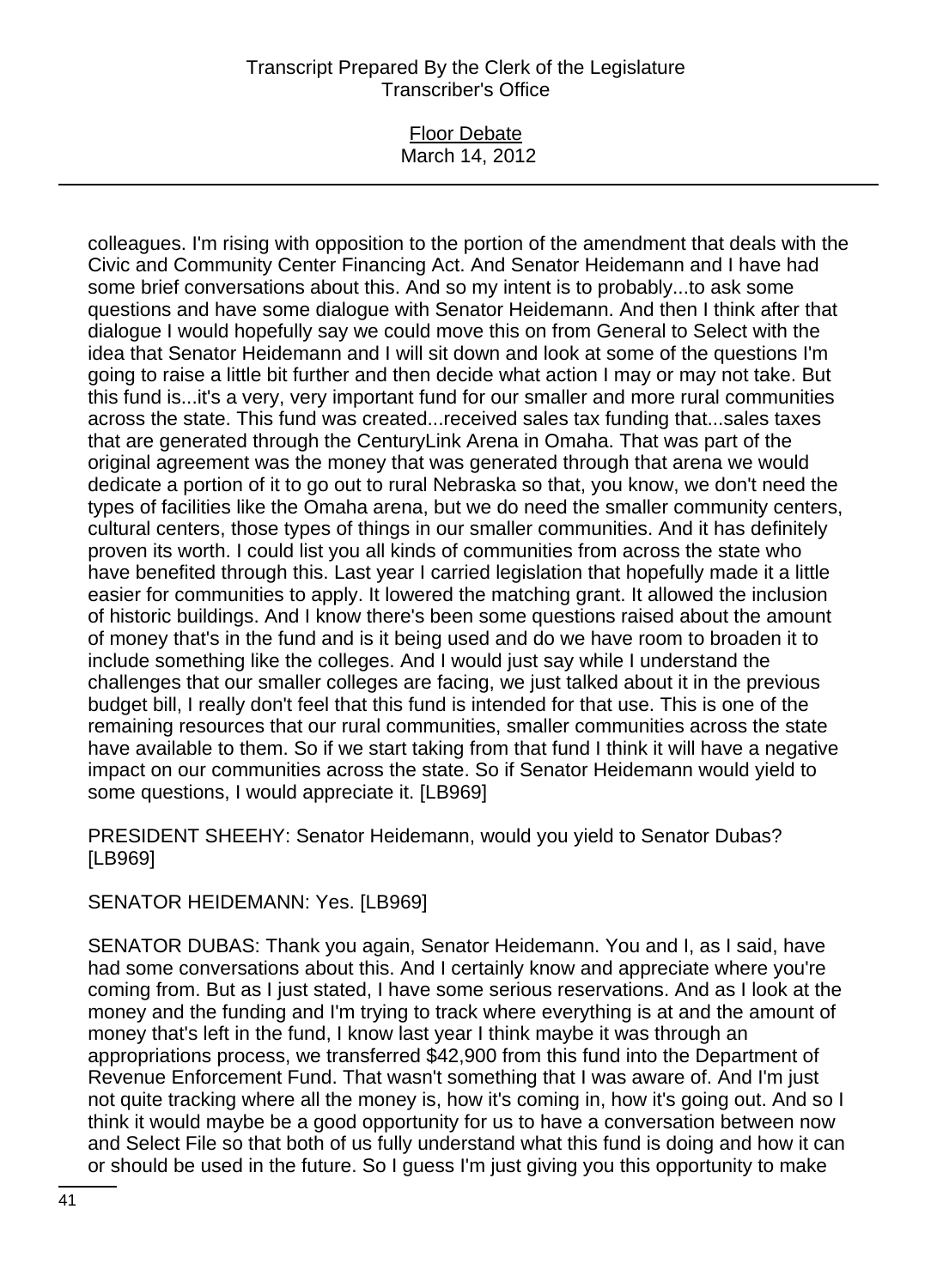your pitch for why this is important, and hopefully we'll continue the dialogue between General and Select. [LB969]

SENATOR HEIDEMANN: Okay. Thank you, Senator Dubas. And I appreciate you've always had interest in this fund and I have a lot of interest in this fund too. It's our part of the sales throwback money from the convention and it is important. I'm probably not going to have time to give my pitch... [LB969]

PRESIDENT SHEEHY: One minute. [LB969]

SENATOR HEIDEMANN: ...but what I want to do right now is give information about the fund and then we can go from there. Balance currently from what I can gather is \$2.6 million, and with the actions in LB969 this would not be touched. On effective date of LB968, which is our Appropriations bill, an additional \$1 million will be transferred into the fund; 30 percent of the revenue from the Convention Center Financing Act, of the new money, \$250,000 would go into this new sports fund. The new revenue would be deposited in the State Colleges Fund on October 1; \$1.1 million, I believe, is allocated and appropriated to fund these small projects in these small towns. And what I just said hits home to me. In LB968, there will be another \$1 million deposited in this fund. [LB969 LB968]

PRESIDENT SHEEHY: Time, Senator. Thank you, Senator Dubas. Senator Campbell. [LB969]

SENATOR CAMPBELL: Thank you, Mr. President and colleagues. I want to discuss this morning Section 8 of the amended bill. And if Senator Heidemann would yield to a question? [LB969]

PRESIDENT SHEEHY: Senator Heidemann, would you yield to Senator Campbell? [LB969]

SENATOR HEIDEMANN: Yes. [LB969]

SENATOR CAMPBELL: Senator Heidemann, you and I have had a conversation earlier with regard to the Health Care Cash Fund. And it's my understanding from what we talked about is that you are introducing a 5 percent decrease to the fund, but it is delayed for a period of time until the Health Committee can take a look at the priorities and perhaps come back with a recommendation. Is that accurate? [LB969]

SENATOR HEIDEMANN: That is very accurate. We took on this in Appropriations and there is concern that this fund is not sustainable anymore. I believe, it's my personal opinion, if we don't do anything it will not be sustainable and it will run out eventually. You have concerns that you want to be part of this discussion and you think the Health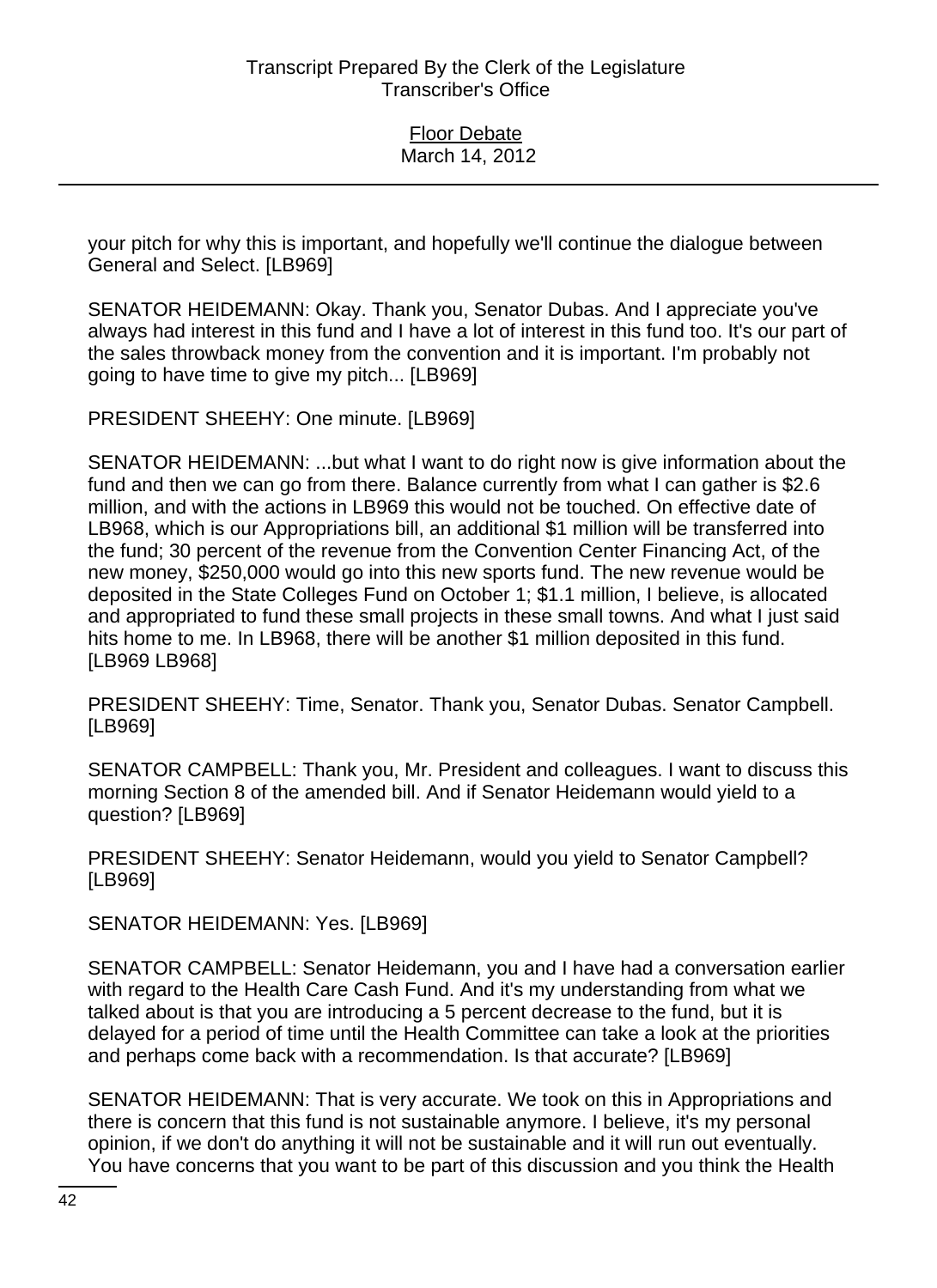### Floor Debate March 14, 2012

Committee should be part of the discussion. I agree with that. We put things off. We are starting a process though that is going to probably stir some discussion and bring that. And I think we need to at least, I hate to use the word force to talk about it, but this will force conversation. Otherwise, we continue just to go down the path of saying, yes, we need to do something; yes, we need to do something. And it just gets year after year. And once you start using the principal out of this fund, it starts to go very fast. So it's my intent...I will not be around, but we've set this up in such a fashion that the Health Committee can be definitely a part of this discussion; and hopefully something will be able to come out of that and we can go down the path to make this sustainable if that's the desire and the will of the Legislature. [LB969]

SENATOR CAMPBELL: Thank you, Senator Heidemann. And colleagues, it certainly is my intent to introduce an interim study with regard to the Health Care Cash Fund, its priorities, and what alternatives may be possible than just cutting the fund by 5 percent every year. I think it's important for us to revisit this fund. The Appropriations Committee and the Health and Human Services Committee had a joint meeting this past summer, and I think we need a second version of that before we make final decisions. But I did understand Senator Heidemann's proposal and told him that as long as we had a delay and we had the possibility for the Health and Human Services Committee to work with Appropriations to look at what the priorities are there, and what alternatives, that I was comfortable with it being in the bill. Thank you, Mr. President. [LB969]

PRESIDENT SHEEHY: Thank you, Senator Campbell. Senator Conrad. [LB969]

SENATOR CONRAD: Thank you, Mr. President. Again, it's fortuitous where my light came up in the speaking order this morning because this was an issue that in regards to the proposed cuts for the Health Care Cash Fund that I can tell you received a great deal of debate and attention at the committee level and is something that I continue to be very, very, very concerned about. This really comes to us in two pieces and I want to highlight it and flag it for the body in regards to this budget and future years. The first piece that there was a great deal of consensus on amongst committee members was that we streamline the existing process to ensure that we have an ability to look at this in a comprehensive and streamlined manner through the existing appropriations process. That was something that we all felt was important as we proceeded and as we want to be good stewards of these funds and the many important programs that they help to support. The second piece that was indeed I think it's fair to say fairly controversial is related to the language in this amendment that slates a significant cut over a period of years, which granted doesn't take effect immediately, but nonetheless would be a part of our state law and our budget if adopted. And when you talk about sustainability, which I think is something everybody in this body is indeed committed to, we have to be very careful. And I think that we also have to be very careful about whether or not that is an appropriate use of our budget process to put threats or incentives to dialogue, as Senator Heidemann might characterize it, on the table. I think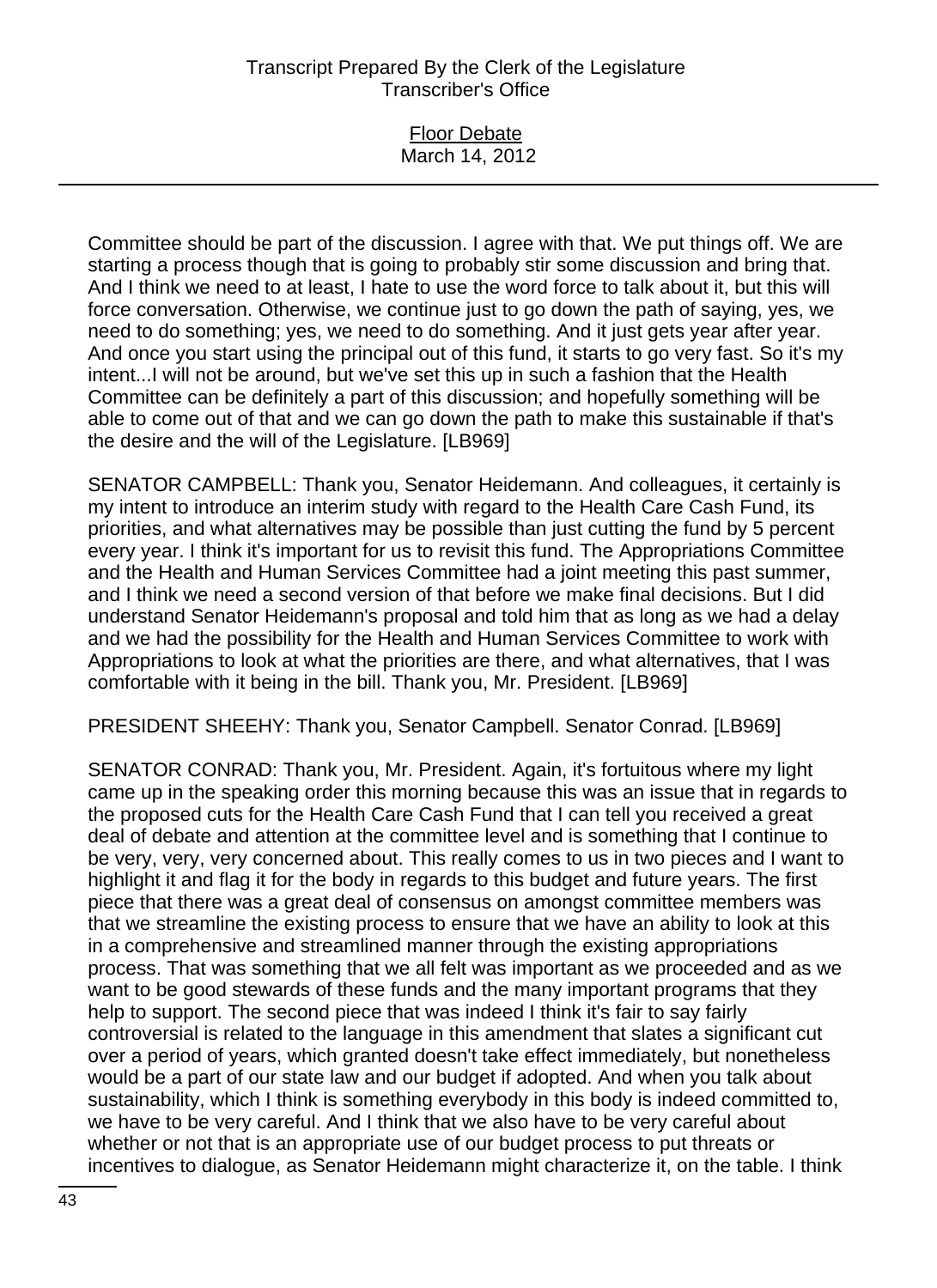#### Floor Debate March 14, 2012

that's why we have interim studies so that we can look at things in a thoughtful way rather than a, I guess, very dramatic action that's included in this budget from my perspective. If you look at LR282, which was an interim study in 2011 that looked at the Health Care Cash Fund and that was...there's a report put out by Liz Hruska in the Legislative Fiscal Office, not only does it provide a good history of the Health Care Cash Fund and the related programs that it helps to support, but it also talks about sustainability projections. And it's always good to prepare earlier rather than later. I agree with that completely. But it is important to show that the state investment officer is required to report to the Legislature each...in every even-numbered year on sustainability of transfers from this fund by practice. We projected that use of the fund to a ten-year period. In the last report the analysis showed the fund to be sustainable. An outside analysis done in 2010 showed that the Health Care Cash Fund may be depleted around 2037 or 2038, which is about 25 or 26 years down the road. So I think it is appropriate, if we are committed to really treating this as an endowment, that we do look to sustainability in a responsible way. I am committed to working with Senator Campbell and others in the interim process to ensure that we can do that. And the reason I mention it is because if you look at the report you can see the many, many important programs that this fund supports, from tobacco...I'm sorry, from Poison Control Center to biomedical research to stem cell research, minority health aid, it impacts every public health department in the state, smoking cessation, behavioral health, respite care, children's health, mental health/substance abuse services, gambling assistance... [LB969 LR282]

PRESIDENT SHEEHY: One minute. [LB969]

SENATOR CONRAD: Thank you, Mr. President...emergency protective service funding, and the list goes on and on and on of important health-related issues that we have to be thoughtful about impacting. And I'm going to highlight it because it's a very small piece, but when you talk about what a 5 percent cut would do to some of these programs that get millions of dollars, well, maybe they can absorb it, maybe they can't; but there's some smaller programs in here like the Parkinson's Disease Registry which a 5 percent cut would kill the program. And I am very concerned about that because this is a good story to tell from Nebraska. This is something that was brought to my attention when I was a new member of the Legislature and have worked very hard to protect over my time here. This is critical to research and understanding about Parkinson's disease. This is a one-of-a-kind registry in the country that Nebraska should be very proud of and has received support from private organizations like the Michael J. Fox Foundation in the past... [LB969]

PRESIDENT SHEEHY: Time, Senator. [LB969]

SENATOR CONRAD: Thank you, Mr. President. [LB969]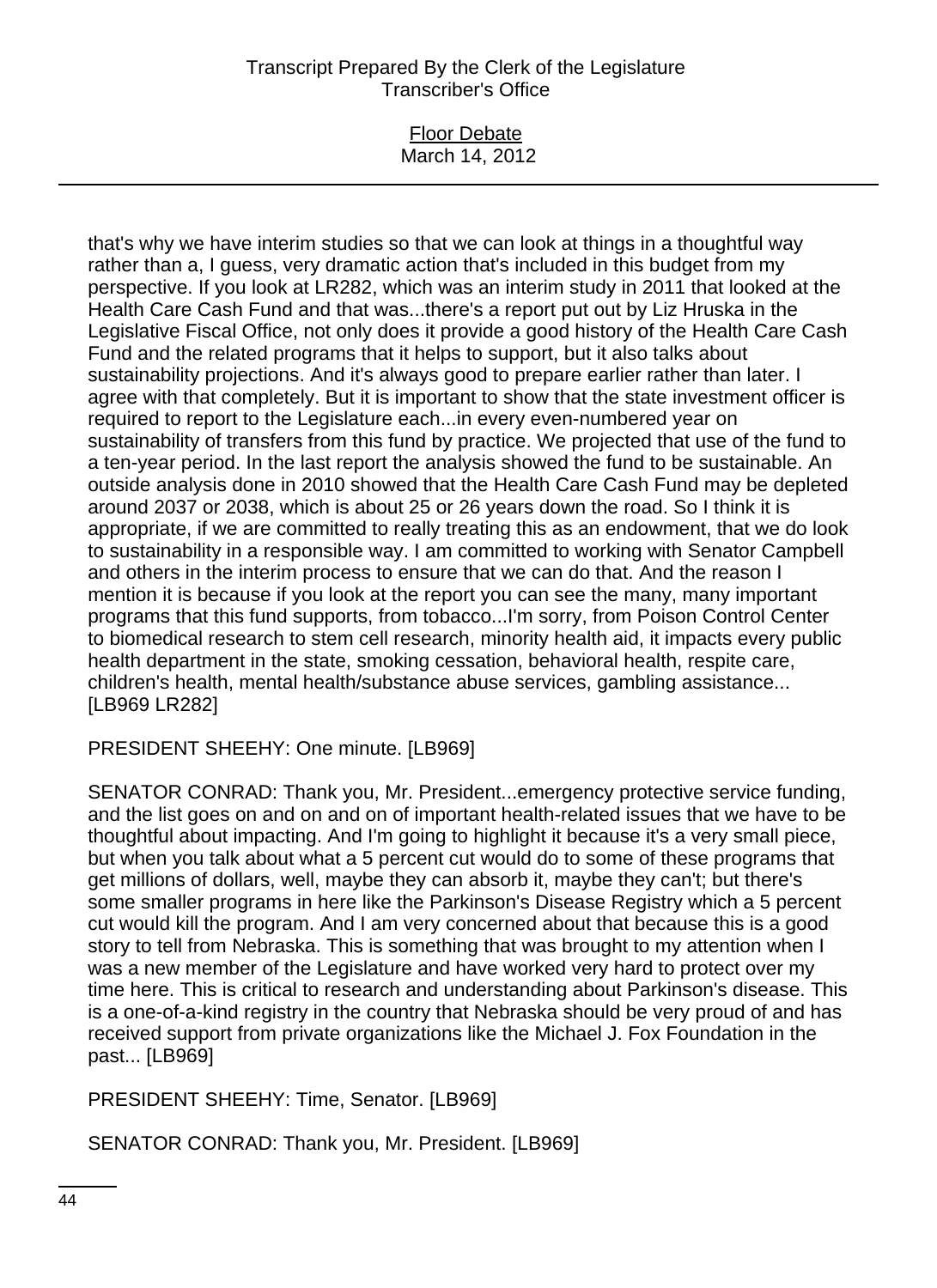PRESIDENT SHEEHY: Thank you, Senator Conrad. Senator Gloor. [LB969]

SENATOR GLOOR: Thank you, Mr. President. I wonder if Senator Heidemann would yield. [LB969]

PRESIDENT SHEEHY: Senator Heidemann, would you yield to Senator Gloor? [LB969]

SENATOR HEIDEMANN: Yes. [LB969]

SENATOR GLOOR: Senator Heidemann, I want to talk a little bit about the Health Care Cash Fund and the State Colleges Sport Cash Fund. I'll start first with the Health Care Cash Fund. There is in the amendment a paragraph I'd like to read to you, in your own words, to find out...it starts, pardon me, but it starts saying, "It is the intent of the Legislature...," and so I'm looking at what the intent of the Legislature is in your mind. And let me go on with it. It says, "It is the intent of the Legislature that no additional programs are funded through the Nebraska Health Care Cash Fund until funding for all programs with an appropriation from the fund during FY2012-13 are restored to their FY2012-13 levels." And you were answering that in part, I think, with Senator Campbell. But could you review that for me again, the intent behind that. [LB969]

SENATOR HEIDEMANN: We didn't want to go through a process to make this sustainable by slowing everybody down with the amount of money that they got and then having people realizing, yes, it is sustainable and then coming in with new ideas to access money from the Health Care Cash Fund, until the programs that we see now inside the Health Care Cash Fund are brought back to their full amount as we see it now. [LB969]

SENATOR GLOOR: But clearly there's a trade-off. Were we not doing this and making this decision, it might be possible for new programs to be funded. Is that correct? [LB969]

SENATOR HEIDEMANN: Say that one more time. [LB969]

SENATOR GLOOR: If we weren't making decisions about the transfer of funds, it might be possible to fund other programs? I mean there's cause and effect (inaudible). [LB969]

SENATOR HEIDEMANN: Well, yes, but you would just speed up the unsustainability of the Health Care Cash Fund at that time. The more you add right now the more unsustainable it becomes. [LB969]

SENATOR GLOOR: Certainly. But the transfer is, in fact, what's kind of brought this to a head. Is that correct or am I missing that point? [LB969]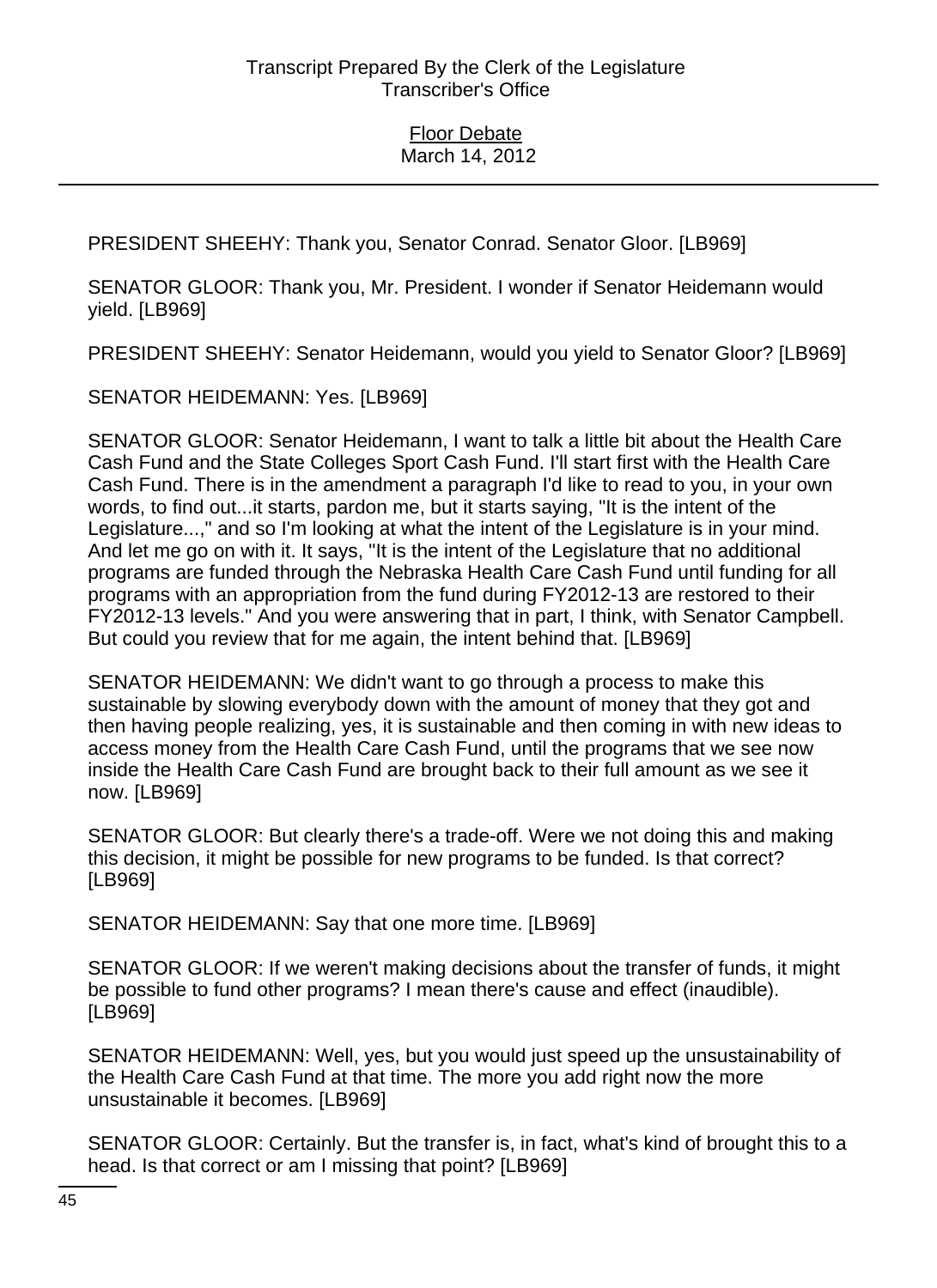SENATOR HEIDEMANN: The transfer is all neutral because you transfer the money and then appropriate from there. [LB969]

SENATOR GLOOR: Okay. All right. That helps me. Thank you. In the time left, you were rushed in answering Senator Dubas' question about the State Colleges Sport Facilities Cash Fund Act, and I would give you an opportunity to over the time left to hopefully work through that a little more. [LB969]

SENATOR HEIDEMANN: Thank you very much. I will continue on just a little bit more with that and maybe begin to make my pitch or my thoughts on this. And I left it at the appropriations out of this fund to do everything that Senator Dubas has talked about for our smaller communities, building community centers and other things, a library in Tekamah, I have one in my district on the opera house in Brownville. The appropriation amount is \$1.1 million to be able to do this as we see it now. As I was pointing out the important thing under LB968, which we just passed, \$1 million will be put back into this fund. And so as I see it now, and it was probably my intent that I didn't actually want to hurt what we are seeing ongoing now. But there is an anticipation of some more money coming into this fund, especially when Lincoln comes on, but that's when also the appropriation goes up...transfer goes from \$200,000 to \$400,000. But it's the thought that we're still going to be able to do everything that we see before us now and still create this new fund to help with these facilities on our state college campuses. Underneath the capital construction project which we just passed on General File there are two projects that were done within the college system; and I have been told by the college system if we do those two funds and catch them up to where they need to be and then create this new fund there will be no need to come back to the state of Nebraska and say we need help. I think this is a great use of these funds. I will continue on with that. The state colleges are in Wayne, Chadron, and Peru, Nebraska, which are out in the more rural parts. I believe they're a very important part of rural Nebraska and outstate Nebraska. If we don't build and continue to maintain, it takes away from the experiences that kids have on these campuses. It's very important that this part of it goes along... [LB969 LB968]

PRESIDENT SHEEHY: Time, Senator. [LB969]

SENATOR HEIDEMANN: ...with the educational part of it. Thank you. [LB969]

PRESIDENT SHEEHY: Time, Senator. Thank you, Senator Gloor. Thank you, Senator Heidemann. Senator Hadley. [LB969]

SENATOR HADLEY: Mr. President, members of the body, would Senator Heidemann yield to a question or two? [LB969]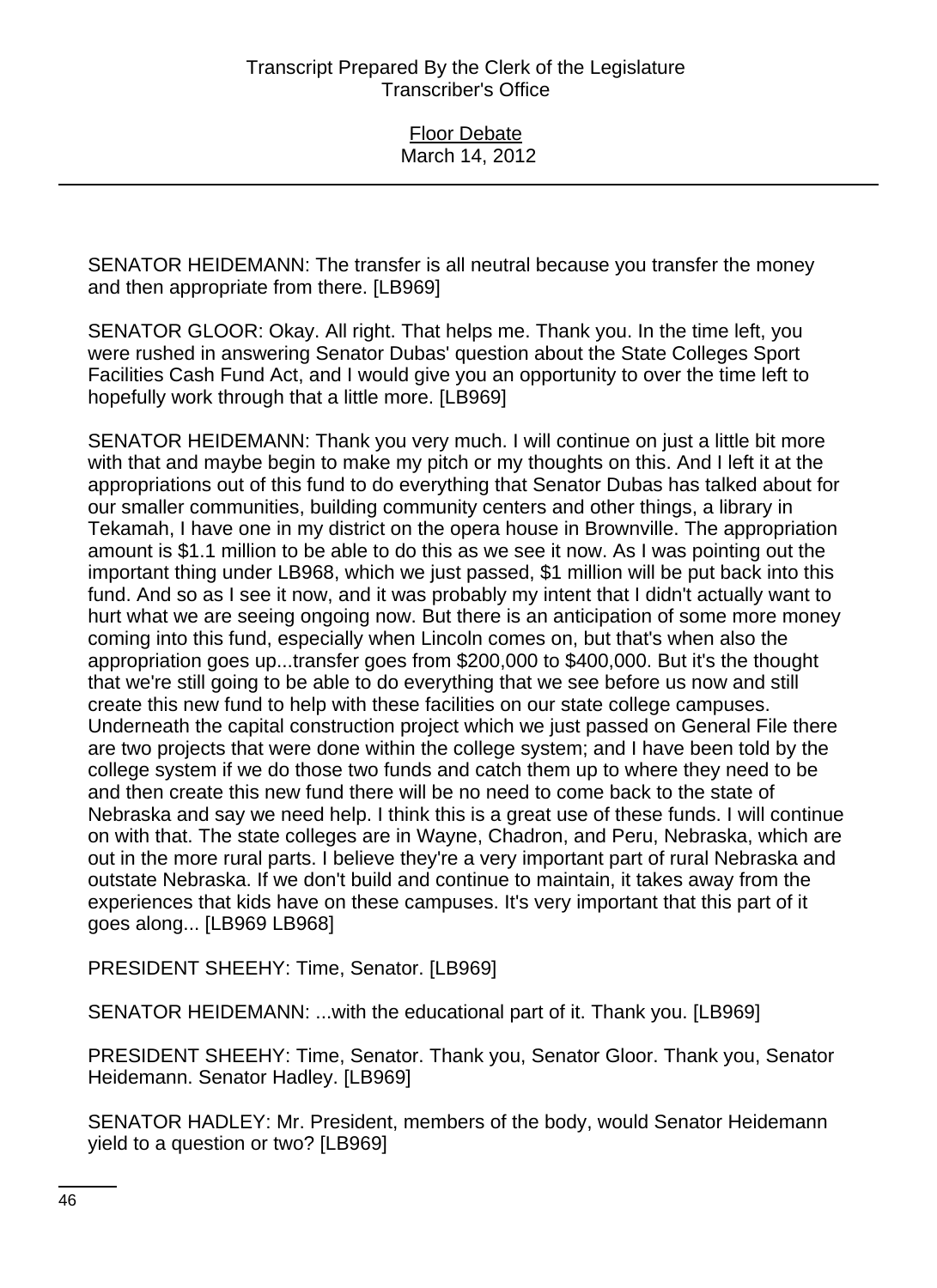PRESIDENT SHEEHY: Senator Heidemann, would you yield to Senator Hadley? [LB969]

SENATOR HEIDEMANN: Yes. [LB969]

SENATOR HADLEY: To follow up on that same line of reasoning, Senator Heidemann, would you say that we're basically putting operating funds into the projects that we've just approved in the last bill? [LB969]

SENATOR HEIDEMANN: More maintenance. It's not really operations because that would be more of a General Fund expenditure I believe. It's more things for maintenance. [LB969]

SENATOR HADLEY: So it wouldn't... [LB969]

SENATOR HEIDEMANN: And it's like...I saw a list, I don't know where it's at right now, but it's like we'd be redoing a gym floor and things like that... [LB969]

SENATOR HADLEY: Okay. [LB969]

SENATOR HEIDEMANN: ...to keep them up to where they need to be. [LB969]

SENATOR HADLEY: Okay. I guess I just...the concern I have, a couple of concerns, another question is, why aren't we spending more out of the local civic convention center financing act program? Why...are there just not enough worthwhile projects coming in or... [LB969]

SENATOR HEIDEMANN: I believe DED funds the ones that they think are appropriate and that fits in within the \$1.1 million appropriations. [LB969]

SENATOR HADLEY: Okay. You know, I'm going to sit and listen more as we talk about this. I guess I have a concern because I know that the other campuses in the university system basically use student fees to do some of these types of projects. Wellness centers. I know UNO has a beautiful wellness center that they used student fees. UNK is now looking at a wellness center using student fees. So I wonder why the State College System doesn't use student fees to do these types of projects. [LB969]

SENATOR HEIDEMANN: The State College System doesn't have the wealth as the university system does. The university system lives a lot off of revenues they get in from the football program and other revenue, parts of the sports that actually bring revenue in, and they are able to spend that wealth around. The State College System doesn't have that and never will have that. [LB969]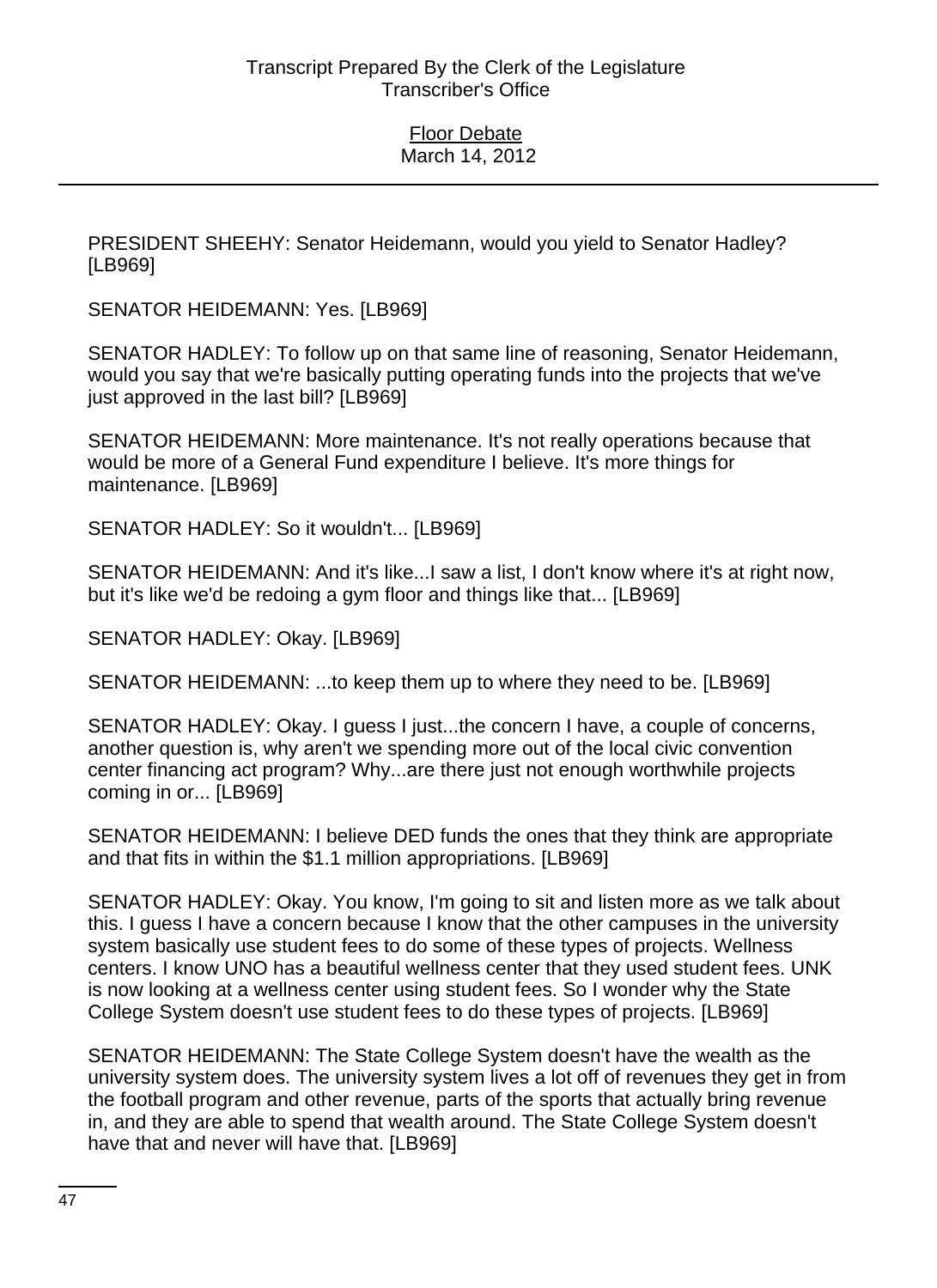SENATOR HADLEY: Okay. Thank you, Senator Heidemann. With that, I would yield the remainder of my time to Senator Krist. [LB969]

PRESIDENT SHEEHY: Senator Krist, you're yielded 2 minutes 50 seconds. [LB969]

SENATOR KRIST: On the subject of the Health Care Cash Fund, I guess I've been relatively vocal...thank you, Mr. President, I'm sorry...relatively vocal about trying to maintain the Health Care Cash Fund in perpetuity, and that started when I started here in 2009. I think it's extremely important that we realize that that Health Care Cash Fund when it was first set up was designed to put money where money needed to be. And Senator Conrad did a great job of letting us know some of those projects. My concern, colleagues, is as we look at this and we go forward, the cash fund...I know it's an approach to cut 5 percent across the board. As Senator Conrad said, that is not appropriate I don't think with the smaller funding issues. But we need to pare back on that and we need to be aware that some of that money coming out of the cash fund is also going into a regular budgeted amount, and those functions are coming to us, if you will, two or three times to fund their programs. So as we take a careful look at it, we need to carve it very carefully to make sure that those programs are still sustainable in the long run yet they're affordable for us in terms of not exhausting the Health Care Cash Fund. Thank you, Mr. President. [LB969]

PRESIDENT SHEEHY: Thank you, Senator Krist. Senator Sullivan. [LB969]

SENATOR SULLIVAN: Thank you, Mr. President. Appreciated the conversation that we've had thus far. I've heard on this floor, and off as well, from both a rural senator and an urban senator that say rural Nebraska, you just settled for the crumbs. And so I'm watching out for what I think are the crumbs that we get with some of the funds that are used for community centers in small communities. So I...to that end, I'm needing to ask some questions of why these funds are being diverted in the way they are suggested to be diverted in the way they are. So I wonder if Senator Heidemann would yield for some questions? [LB969]

PRESIDENT SHEEHY: Senator Heidemann, would you yield to Senator Sullivan? [LB969]

SENATOR HEIDEMANN: Yes. [LB969]

SENATOR SULLIVAN: Thank you, Senator. First of all, and you've probably in a way stated this already, but why did you see the need to create this State Colleges Sport Facilities Cash Fund? [LB969]

SENATOR HEIDEMANN: You know, it's hard for the state colleges to come in and ask for capital construction projects. We have helped them fund things through LB1100 and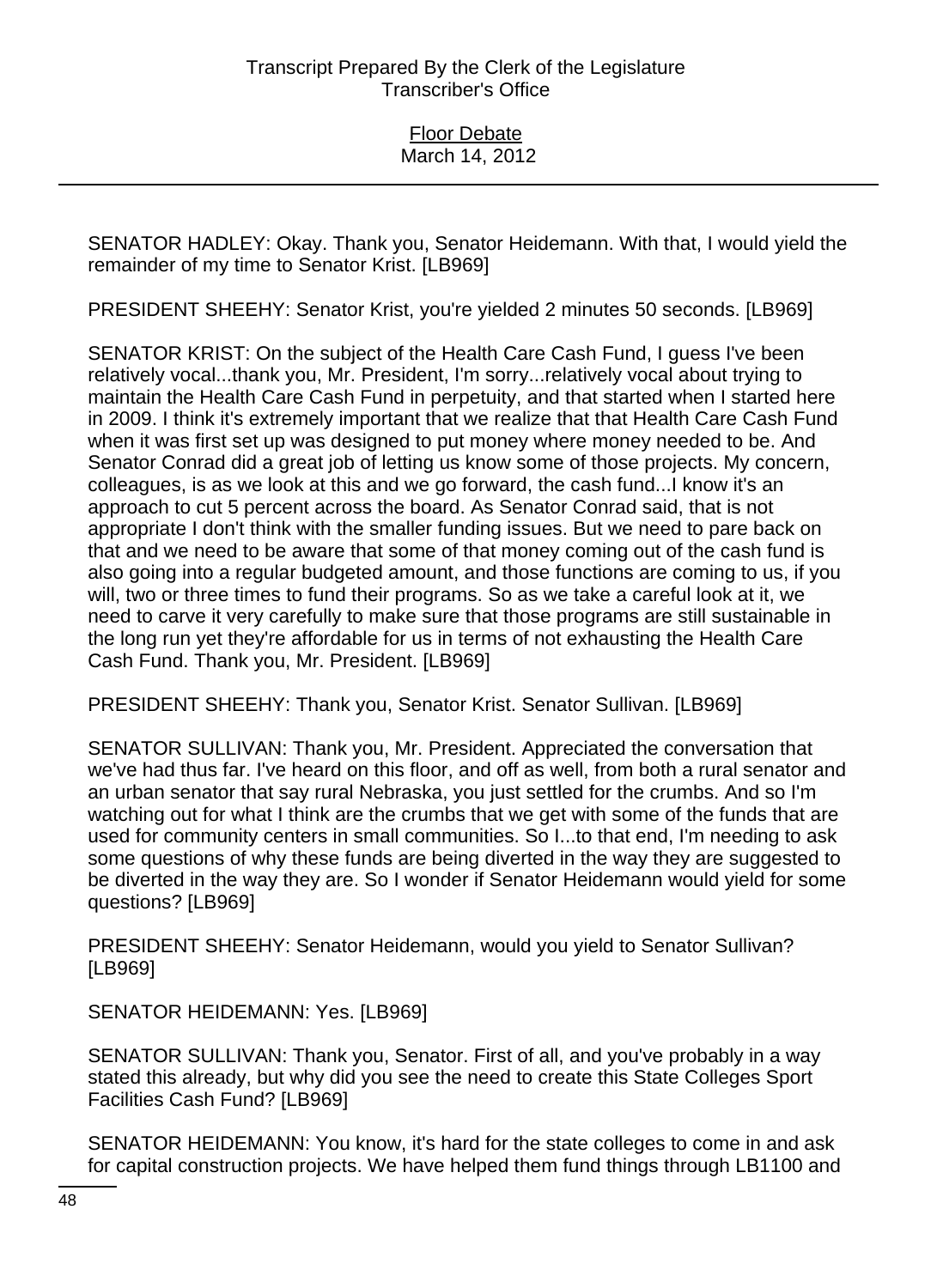| <b>Floor Debate</b> |  |
|---------------------|--|
| March 14, 2012      |  |

LB605 and they've accessed some of this money to do these type of projects. But it's not the easiest thing to ask for. It's not educational projects, but it's part of the college experience which we think is very important. If we create this fund and fund it at the level that's brought before us, you know, it's the thought being that they won't have to come back and ask for those funds anymore. And it is going to keep everything as they see it up to the point that it will be in good working order and, you know, they won't constantly need maintenance and renovation. [LB969]

SENATOR SULLIVAN: But you said that this request is in large part for maintenance. So you're saying that with the proposal of diverting \$250,000 for three years, and then starting in 2015 it's \$400,000 for the remainder, or is there any sunset on this? [LB969]

SENATOR HEIDEMANN: There is no sunset. The reason we went to \$400,000 at that point is that's when the Lincoln arena revenue will start to come in and there will be significant revenue at that time to fund that extra \$200,000, and it won't affect the projects I believe as we know it now. [LB969]

SENATOR SULLIVAN: Somehow you must have thought that there was some logic in going for these funds from this Civic and Community Center Financing Act. Tell me a little bit more about why you thought this was the logical route to go. [LB969]

SENATOR HEIDEMANN: There's been a lot of discussion, Senator Dubas can attest to that, of good use for these funds. And sometimes maybe I think we ought to have an interim study and sit down and see the 30 percent from the sales tax throwback what would be our best. But I looked at this and I still think this is good policy. These are General Fund monies that go to help pay off the Qwest Center, which is now CenturyLink, where Creighton actually plays basketball. This is General Fund money which is sales tax money that's giving back to what will be Lincoln now to create the arena here that...where UNL will play basketball. There's a new one going up in Ralston in which we'll get their sales tax money back, which is where UNO will play basketball. I think when you look at that, I believe that this would be a good use of our 30 percent to help fund some of those type of facilities in our part of the world. [LB969]

SENATOR SULLIVAN: Well, to a certain extent I can't argue with you on that, but I also don't want to dilute this fund so much that it's not possible for some of these smaller communities to... [LB969]

PRESIDENT SHEEHY: One minute. [LB969]

SENATOR SULLIVAN: ...leverage these funds. And to that end, I know you made mention of this but maybe you don't know, of the 50 responses or applications it says that 20 are being looked at to fund. Do you know, is it because there's not the available funds or did they not meet the standards? Or do you have any insight into why some of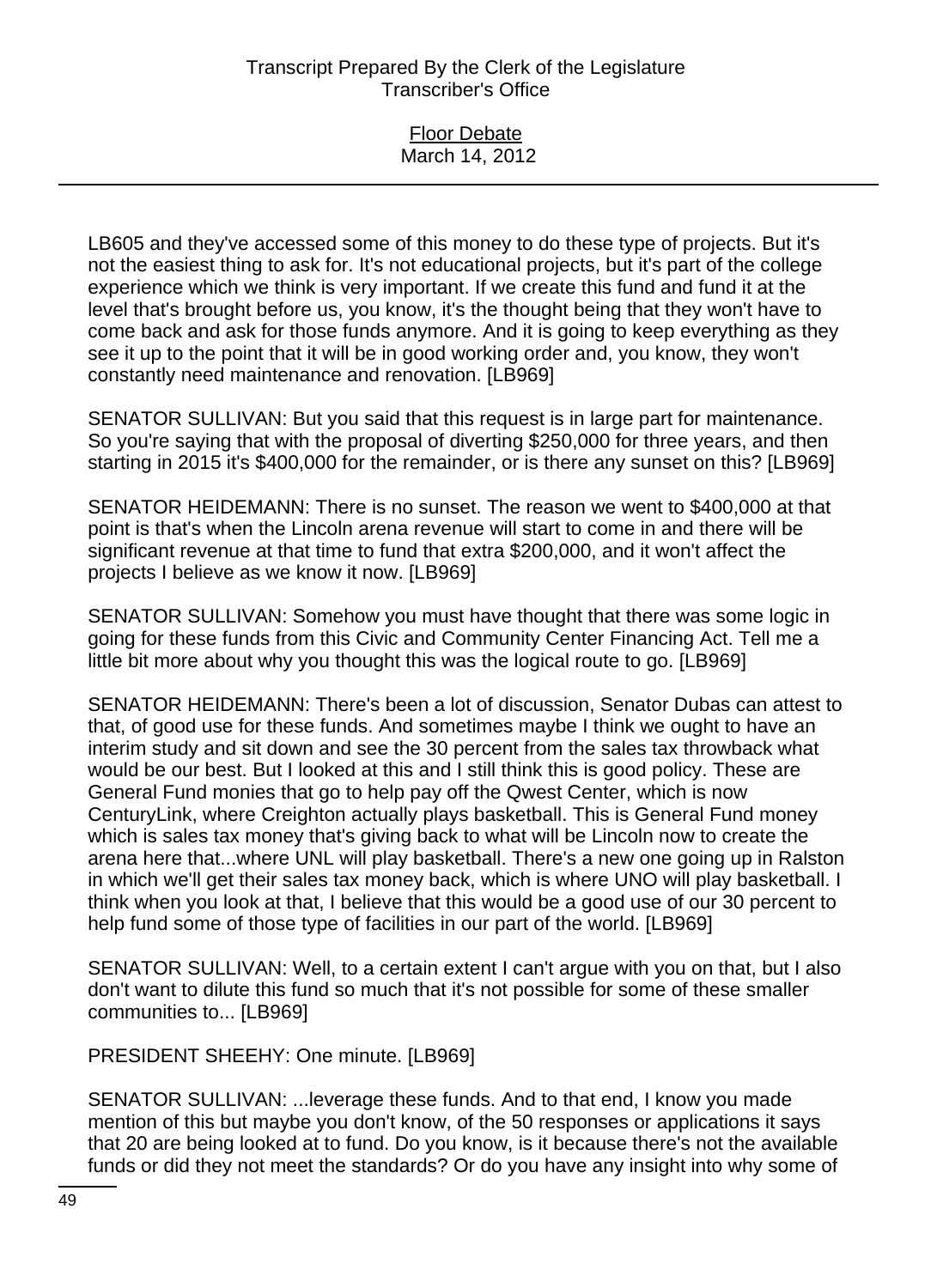these applications are being turned down or not funded? [LB969]

SENATOR HEIDEMANN: I would have to look into that a little bit more. But it was my understanding that they funded the one up to the \$1.1 million that they thought were appropriate, but I'd have to look into that a little bit more. [LB969]

SENATOR SULLIVAN: All right. Thank you very much. [LB969]

PRESIDENT SHEEHY: Thank you, Senator Sullivan. Mr. Clerk, items for the record. [LB969]

CLERK: New resolution: Senator Conrad offers LR476, an interim study, be referred to Reference Committee. (Legislative Journal pages 921-922.) [LR476]

And Senator Flood would move to recess the body until 1:30 p.m.

PRESIDENT SHEEHY: You have heard the motion to recess until 1:30 p.m. All those in favor say aye. Opposed, nay. The body is at recess.

## RECESS

SENATOR GLOOR PRESIDING

SENATOR GLOOR: Good afternoon, ladies and gentlemen. Welcome to the George W. Norris Legislative Chamber. The afternoon session is about to reconvene. Senators, please record your presence. Roll call. Mr. Clerk, please record.

CLERK: I have a quorum present, Mr. President.

SENATOR GLOOR: (Gavel) Thank you, Mr. Clerk. Any items for the record?

CLERK: Mr. President, your Committee on Enrollment and Review reports LB902 to Select File with E&R amendments attached. And I have a conflict declaration by Senator Adams. That's all that I have, Mr. President. (Legislative Journal page 922.) [LB902]

SENATOR GLOOR: Thank you, Mr. Clerk. We return to the agenda, General File. Senators wishing to be heard in the queue: Carlson, Louden, Dubas, and Wallman. Senator Carlson, you are recognized on AM2068 to LB969. [LB969]

SENATOR CARLSON: Thank you, Mr. President and members of the Legislature. If Senator Heidemann would yield, I'd like to ask him some questions. [LB969]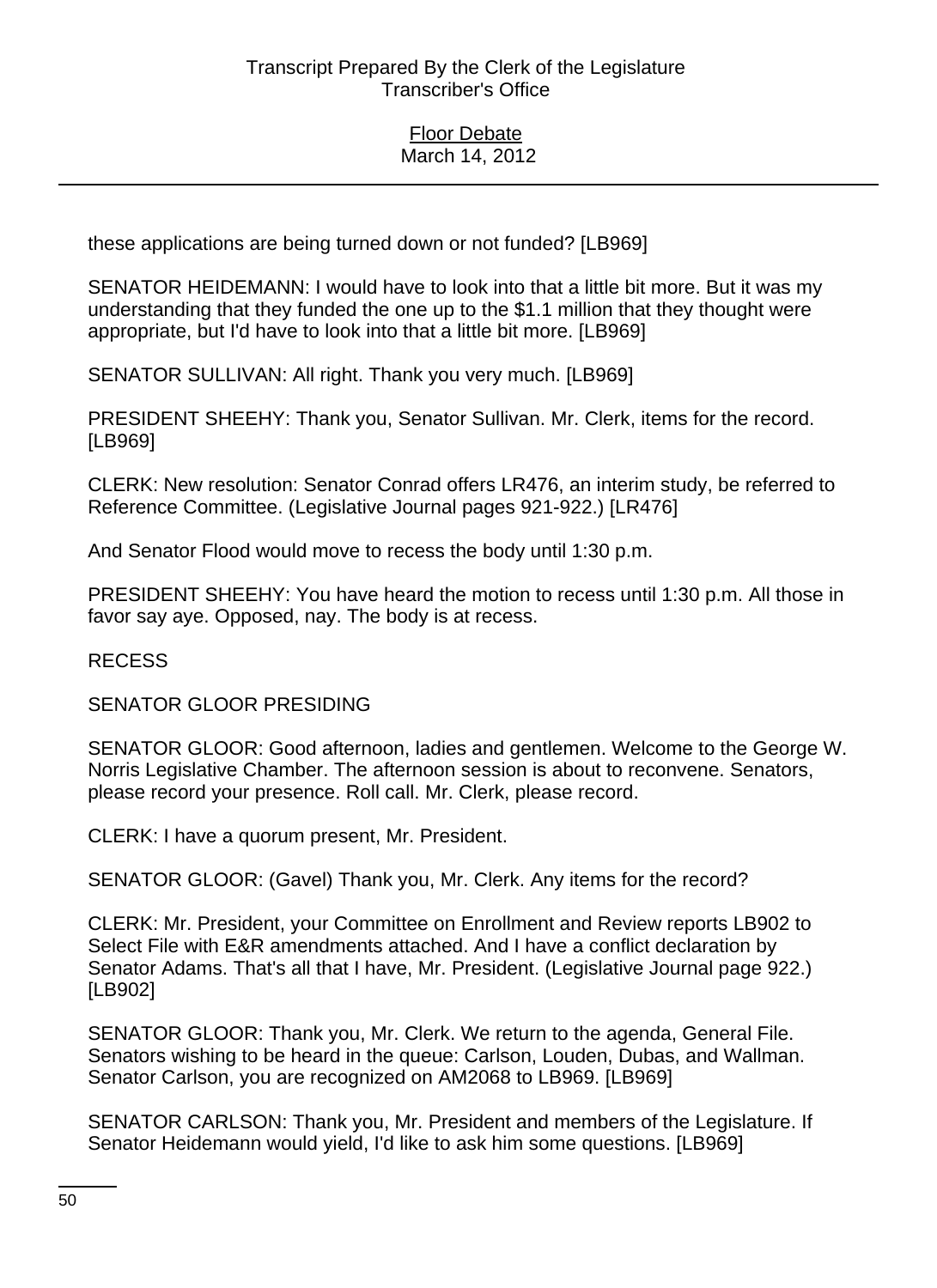SENATOR GLOOR: Senator Heidemann, would you yield? [LB969]

SENATOR HEIDEMANN: Yes. [LB969]

SENATOR CARLSON: Senator Heidemann, this started in 1999 for the Civic and Community Center Financing Act. Do you know what project it was in '99 that allowed it to start? [LB969]

SENATOR HEIDEMANN: It was, I believe, the Qwest Center if my memory serves me well, which now as I believe is called CenturyLink. [LB969]

SENATOR CARLSON: That's how time gets away from us because it doesn't seem like it could have been that long ago. And so the purpose of the act has been to give grants to cities and villages to support development of civic and community centers throughout the state and support projects that foster maintenance or growth of communities. So when it says "civic," does that mean that the state colleges are not eligible for that particular grant? [LB969]

SENATOR HEIDEMANN: I'd have to look at that particular language. I think it says civic and community fund. I would have to...hopefully these community colleges in the cities of Wayne and Chadron and Peru are...they're part of the community. [LB969]

SENATOR CARLSON: Well, that's a pretty important question because if they could access this, then maybe this is unnecessary because are they thought of as a part of the community in that regard or aren't they? I think that's kind of an important question. The other thing I note, that the transfer of \$250,000, and then starting in 2015, \$400,000, and I understand why. But it's "shall" language, it's not "may." So if this passes, this is a sure thing and it will be done. Correct? [LB969]

SENATOR HEIDEMANN: We want to put certainty there, yes. [LB969]

SENATOR CARLSON: And there's no sunset date on it, so it's not a matter of trying it for four or five years and then revisiting it to see whether or not there are enough funds to take care of the original intent as well as new intent. [LB969]

SENATOR HEIDEMANN: It's always the Legislature's will in future years to look at. And I would encourage people that are left behind, I will not be here, but hopefully other people will be that will take a look at this and make sure that the fund that we are creating is doing what we...as it would wish. We always with...can look at things; 25 votes can change almost anything. [LB969]

SENATOR CARLSON: Do you know how long the turnback from the Qwest is to go on? [LB969]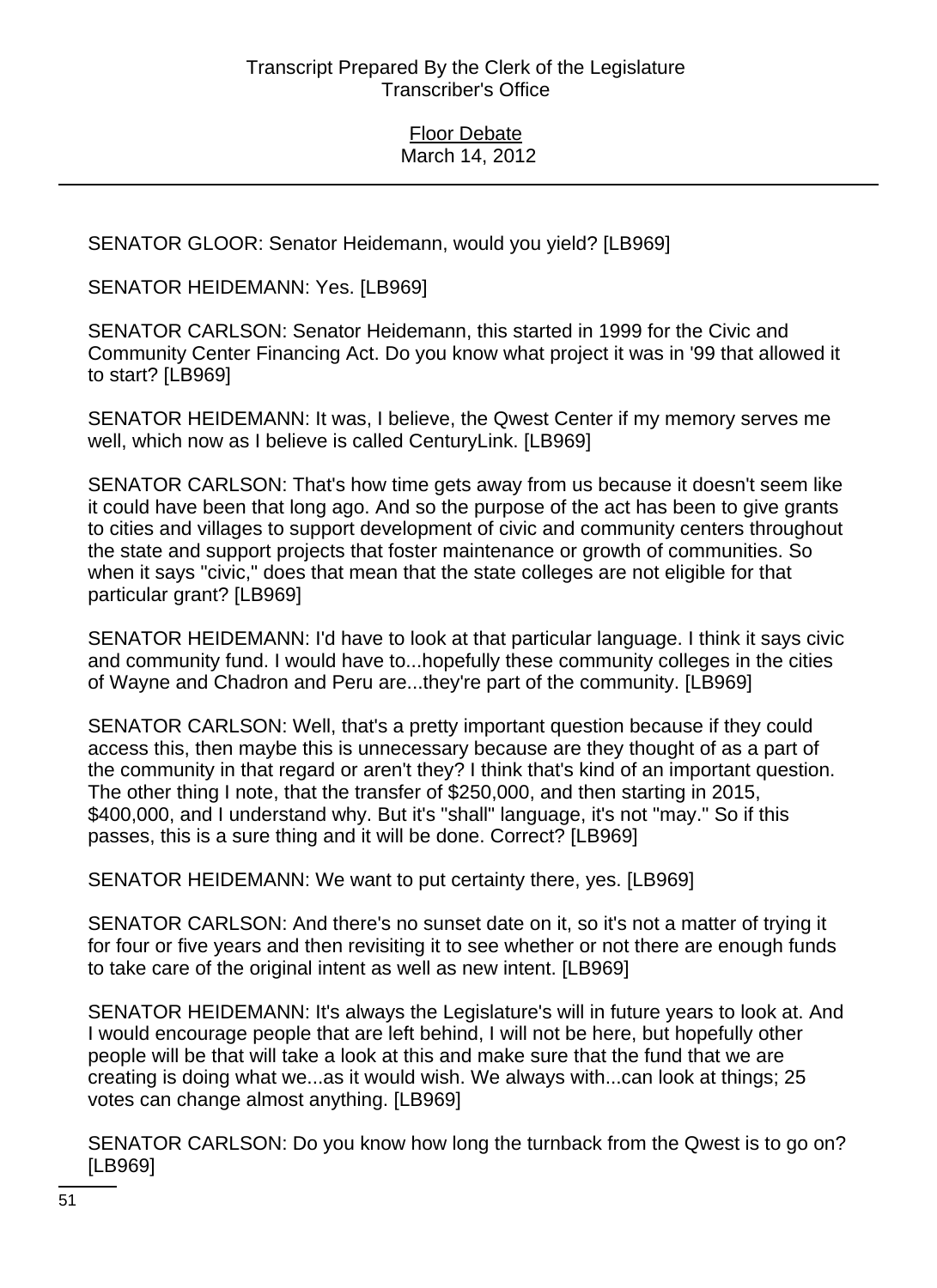Floor Debate March 14, 2012

SENATOR HEIDEMANN: Quite some time. I believe the language actually, until it's paid off which is going to be a while yet. And then we have the Lincoln arena which is coming into play which will continue on. This is going to go on for a while. [LB969]

SENATOR CARLSON: Yeah, I understand that with the Qwest. And that would also be interesting really how long that's supposed to go on because I would think it's quite a few years, and then what the estimate is that...the length of time that the arena would be being paid off so that that turnback tax was available. I'm intrigued by the idea that we have money that's really being turned back from athletic facilities and in this case then going to athletic facilities. And with my background, it's hard to be against something that has to do with athletics. And so I think that's kind of interesting. Are you comfortable that there will be adequate funds on an ongoing basis to take care of the existing requirements as well as the state colleges? [LB969]

SENATOR HEIDEMANN: The way I see it now, yes. It's not my intention to hurt what we have going right now. There's anticipated that there's going to be increased revenue into this. We're probably just taking that increased revenue off, if at the very most probably taking maybe a little bit of the others. [LB969]

SENATOR GLOOR: One minute. [LB969]

SENATOR HEIDEMANN: But, no, we still think that the other part of this will be able to continue on. [LB969]

SENATOR CARLSON: Do you think then that there may be a good possibility that not only the existing purpose will be able to continue but there may even be more dollars for that than there are currently? [LB969]

SENATOR HEIDEMANN: When the Lincoln arena comes on the board, right now just when you asked me that question, that answer probably from me anyway, my opinion would be yes. [LB969]

SENATOR CARLSON: Okay. All right. Thank you, Senator Heidemann. Thank you, Mr. President. [LB969]

SENATOR GLOOR: Thank you, Senator Carlson and Senator Heidemann. The Chair recognizes Senator Louden. [LB969]

SENATOR LOUDEN: Thank you, Mr. President and members of the body. As I follow along on the line that Senator Carlson has mentioned, that's a problem I have with the LB969 is going into this civic and community center financing. The reason that got sold like it was for turnback money for the Qwest Center, as it was called then, was that the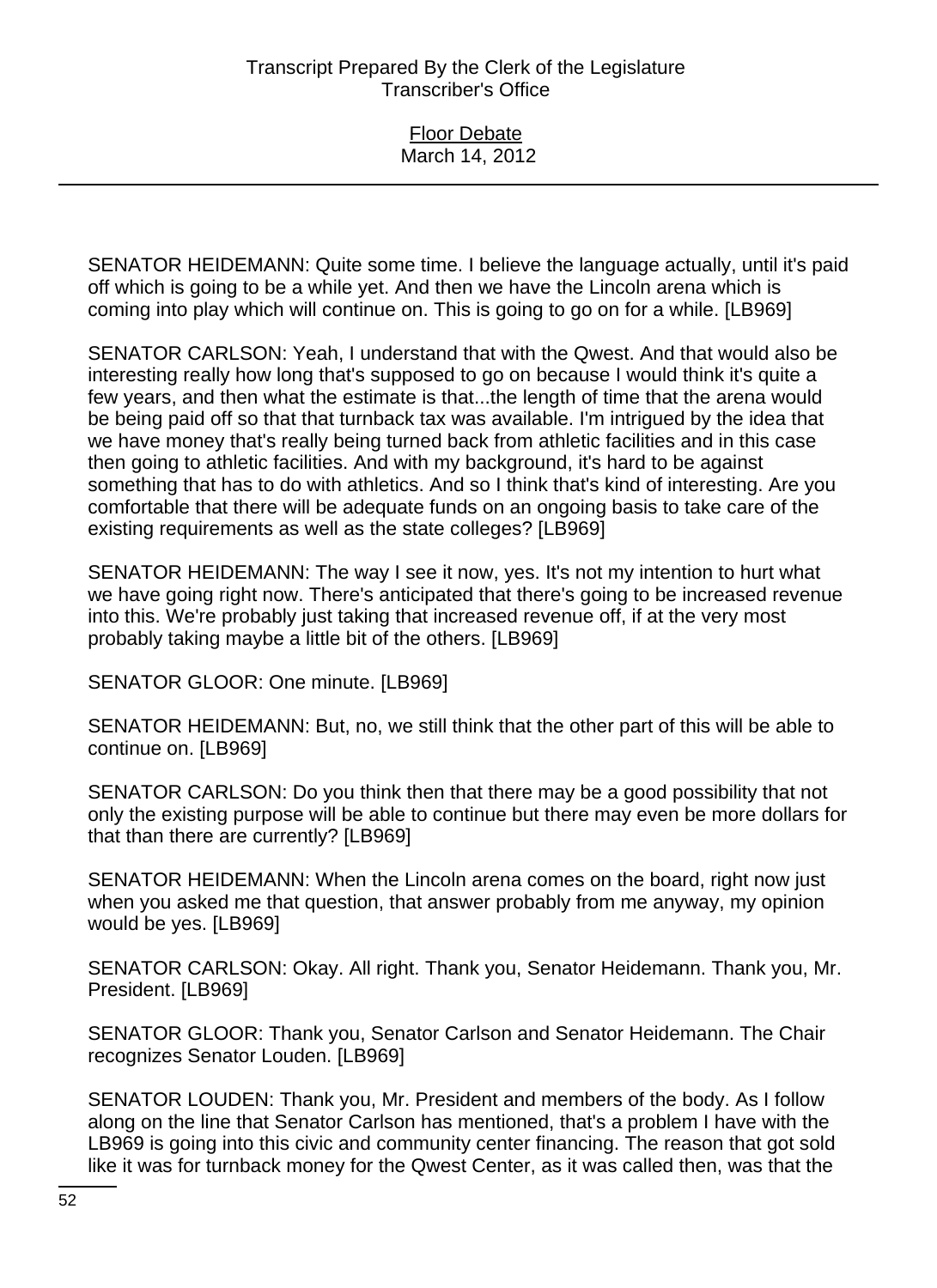#### Floor Debate March 14, 2012

fact that there would be some money sent out across all the rest of the rural areas of Nebraska to use some of this money to improve their civic areas, usually their...probably auditoriums or meeting centers or different things like that. If you go to Loup City, there's places that have the buildings rebuilt and different towns across there. And that was fine. But now we're talking about taking some of that money and going to the state college facilities. And when you look on page 3 there, why, you're taking \$250,000 every year for three years, which is...comes out to, what, about \$750,000. And then after that you're going to take \$400,000 every year from that. And I question, why are we doing this for community...or for state colleges. And not that I have anything against state colleges, but I think this is some type of a process or this is some type of legislation that we're going on that changes the whole complexity of what this civic fund was meant to do in the first place. My understanding is the state of Nebraska is supposed to fund state colleges. And if they have to have more money, then you're supposed to appropriate the money whatever they need. Now as far as some of this sports facilities and student unions, those are paid for by student fees and dues. Because up at Chadron State College, the student union was paid for completely with student fees and the dues that the students paid several years ago. So I know there's other ways that they're financing that. But I think this is probably a policy that we're starting that I would...I question whether we want to go into this civic financing, community financing fund in order to start doing something for state colleges. There's other ways state colleges have ways of funding. Some of them have foundations. Some of them, their foundations aren't all that big, but usually whenever they need something there's usually enough local money or donations or something, they work to get some of this stuff built. So that part of that bill I can't support. And I would like to see probably some more discussion on that or perhaps some amendments that this should be changed in there. I don't think this is the place for it. I don't think we should be taking other funds that were regularly made to go to a certain community, civic communities, and then start diverting it to your state colleges sport facilities. If we're short on money, then what are we talking about a tax cut, then perhaps...because now in order to fund that tax cut and fund some of these state colleges, now we're going out here and digging around in some other funds someplace to supply their needs. And so I have a question, why are we doing this? You know, if you're starting...are we starting already at digging into old purses because of a tax cut we're talking about? That would be my first question to ask. And is this the first issue coming down the tube? So I would like to think that perhaps this is something that could be funded in a different way and I'm sure it can be because...but I don't think and I know the state college people aren't going to be happy about it. But right is right and that's the way I think it should be. That fund wasn't set up to furnish... [LB969]

SENATOR GLOOR: One minute. [LB969]

SENATOR LOUDEN: ...athletic facilities for state colleges. That fund was set up to take care of civic buildings for the small towns all across Nebraska, because many of them,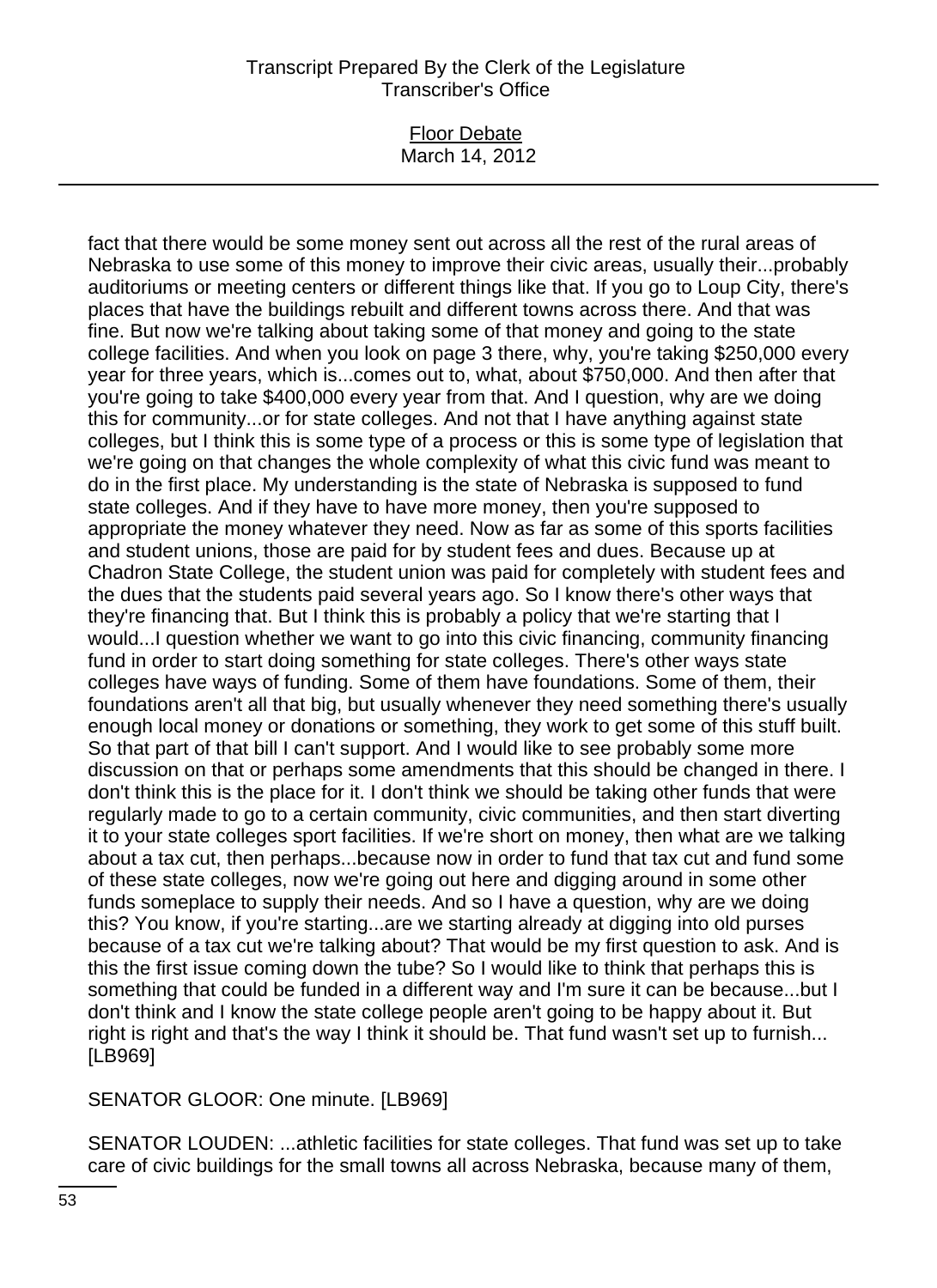| Floor Debate   |
|----------------|
|                |
| March 14, 2012 |
|                |
|                |

when they got ready to do something would take quite a little bit of money, and they had to apply for those grants in order to get that money. It wasn't something that it was just...like this bill says, you take \$400,000 out of there and put it in a fund for them, and then the state college board has the authority over it. So I think this is a far stretch of the imagination and I can't support that part of the bill. Thank you, Mr. President. [LB969]

SENATOR GLOOR: Thank you, Senator Louden. Senator Dubas, you are recognized. [LB969]

SENATOR DUBAS: Thank you very much, Mr. President. And Senator Louden has just given me a great segue: What's right is right. And, you know, while again I sympathize and I understand where Senator Heidemann and our small state colleges are coming from, this fund was set up with a very specific purpose in mind, and that was to help our rural communities across the state. And last year when I introduced legislation, it was to try to help those rural communities take advantage of this. We lowered the match rate from 80 to 50 percent. We included the use of historical buildings for renovation and that type of thing. It was my understanding last year that there were more applications than there was funding available. So it was my understanding that all of that funding was being put to use. I think there are some questions as far as the amount of money coming into this, how it's being used and how it's been taken out. And that's something that I would hope Senator Heidemann and I can have a conversation about between now and Select File. And I know that we have a very short amount of time to have that conversation, but I think it's important that we give you accurate information. But since the inception of this fund in 2004, 33 cities and villages from across this state have received grants totally over \$3.7 million. That's a nice chunk of change that has gone out into rural Nebraska and helped our communities with civic centers, community centers, those types of things. They're kind of the social and cultural hub of the communities. And I certainly understand why the cities and villages are protective of this fund because our communities don't have access to a lot of extra dollars like these that are available through this grant fund. We're all struggling and looking for ways to keep our communities strong and viable and attractive to people coming from outside of the community and hopefully wanting maybe to make this community a particular...a place to live, a good place to live. Again, I think we're opening a door that could take us down a path we really don't want to be going down to. As Senator Louden talked about, these are state colleges. In the bill we just previously talked about, the budget bill, we're providing very needed dollars for some of these colleges to update their facilities, and I don't disagree with that. We need to. It's a state obligation. These are state colleges. They have access to money and funds that our cities and villages across the state don't have access to. Again, I know that these smaller state colleges maybe don't have the same type of resources like the University of Nebraska do, but we're, again, treading on some dangerous ground here. If we're going to make it available to state colleges, how about community colleges? They have the same struggles and challenges in trying to be competitive and make their campuses inviting places to have students come. So I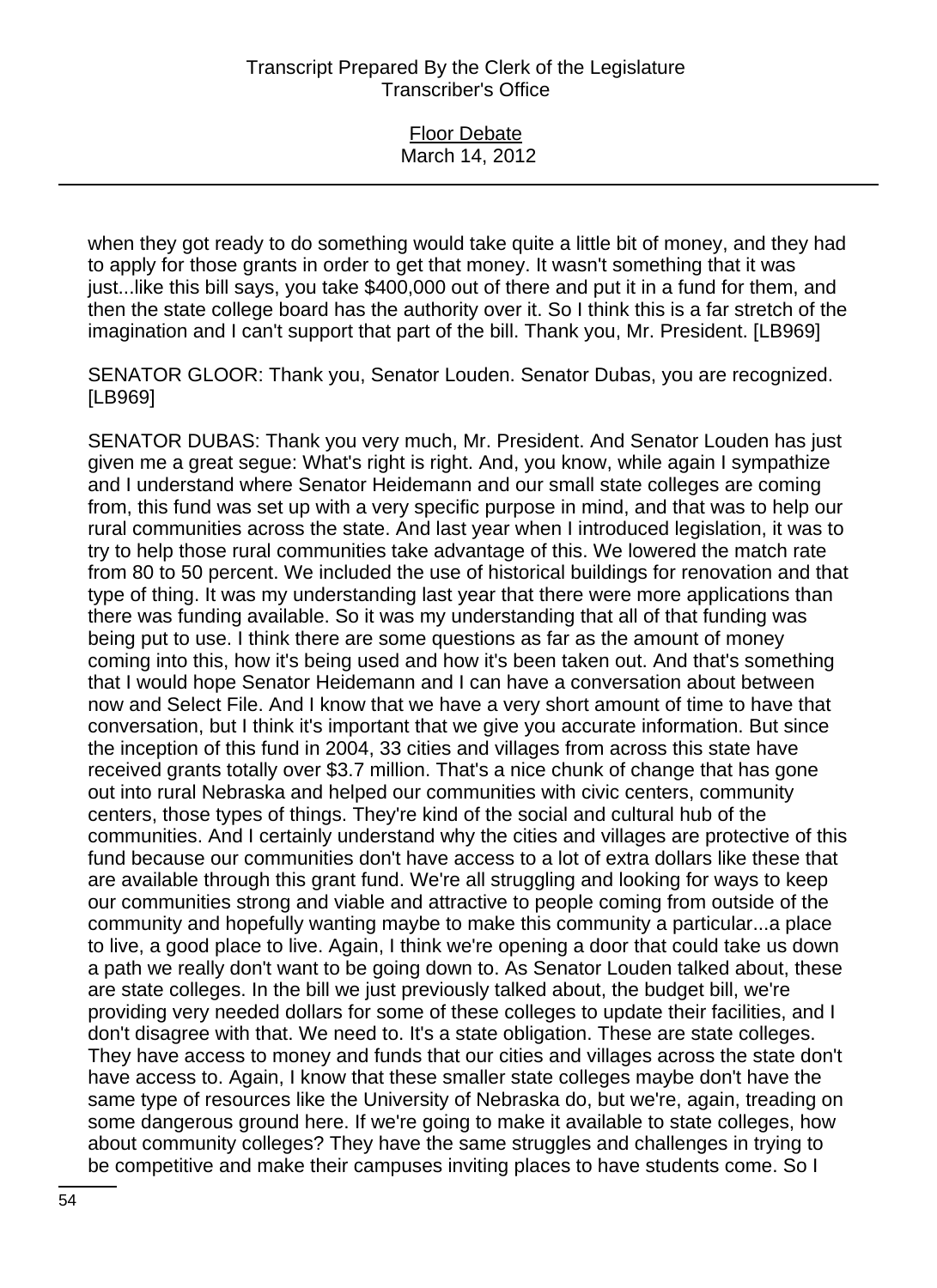### Floor Debate March 14, 2012

think it was very specific what the creation of this fund was for. The cities and villages are taking advantage of it. Senator Mello and I raised some questions a few years ago about why, you know, maybe why aren't cities and village taking advantage of this program like they should. And I think DED stepped up their efforts in putting out the information and helping these communities apply for this grant. And we saw definitely an uptick in those applications. I believe in the last grant cycle there were 50 applications; 20 have been deemed good enough to take it to the next level of application. So there does not appear to be a shortage. I think we need to clarify the money, making sure we know exactly what's out there, what's available, how it's being used. [LB969]

SENATOR GLOOR: One minute. [LB969]

SENATOR DUBAS: But it would be my intention, I do hope to visit with Senator Heidemann between now and Select File. You know, maybe there's some common ground that we can find. But at this point in time, you know, I would not be supportive of opening this up for our state colleges and would anticipate filing an amendment on Select File to have this discussion further. Thank you. [LB969]

SENATOR GLOOR: Thank you, Senator Dubas. Senators in the queue: Wallman, Sullivan, Schumacher. Senator Wallman, you're recognized. [LB969]

SENATOR WALLMAN: Thank you, Mr. President, members of the body. Would Senator Heidemann be open to a question? [LB969]

SENATOR GLOOR: Senator Heidemann, would you yield? [LB969]

SENATOR HEIDEMANN: Yes. [LB969]

SENATOR WALLMAN: Thank you, Senator. And this revenue thing, is Peru State football...do they bring in a lot of revenue for the state for the college? [LB969]

SENATOR HEIDEMANN: They're not like the university by any means. They do charge for some tickets, but it's not a revenue maker for anyone in the college system I wouldn't think. And that's just my opinion. I don't know that as fact. [LB969]

SENATOR WALLMAN: Thank you. I like athletics as well as the next person. But just in my district here, Firth got some money, \$28,000; Odell got \$88,000; Beatrice got \$318,000 for community and civic centers and the Carnegie library. And so it did make a difference. This does make a difference to small communities in rural Nebraska. Is Chadron in rural Nebraska? Sure it is. Peru State? Sure it is. But in these tough times, maybe we better be looking where we spend our money very, very closely because it's going to affect somebody down the road. Do we want our kids to have topnotch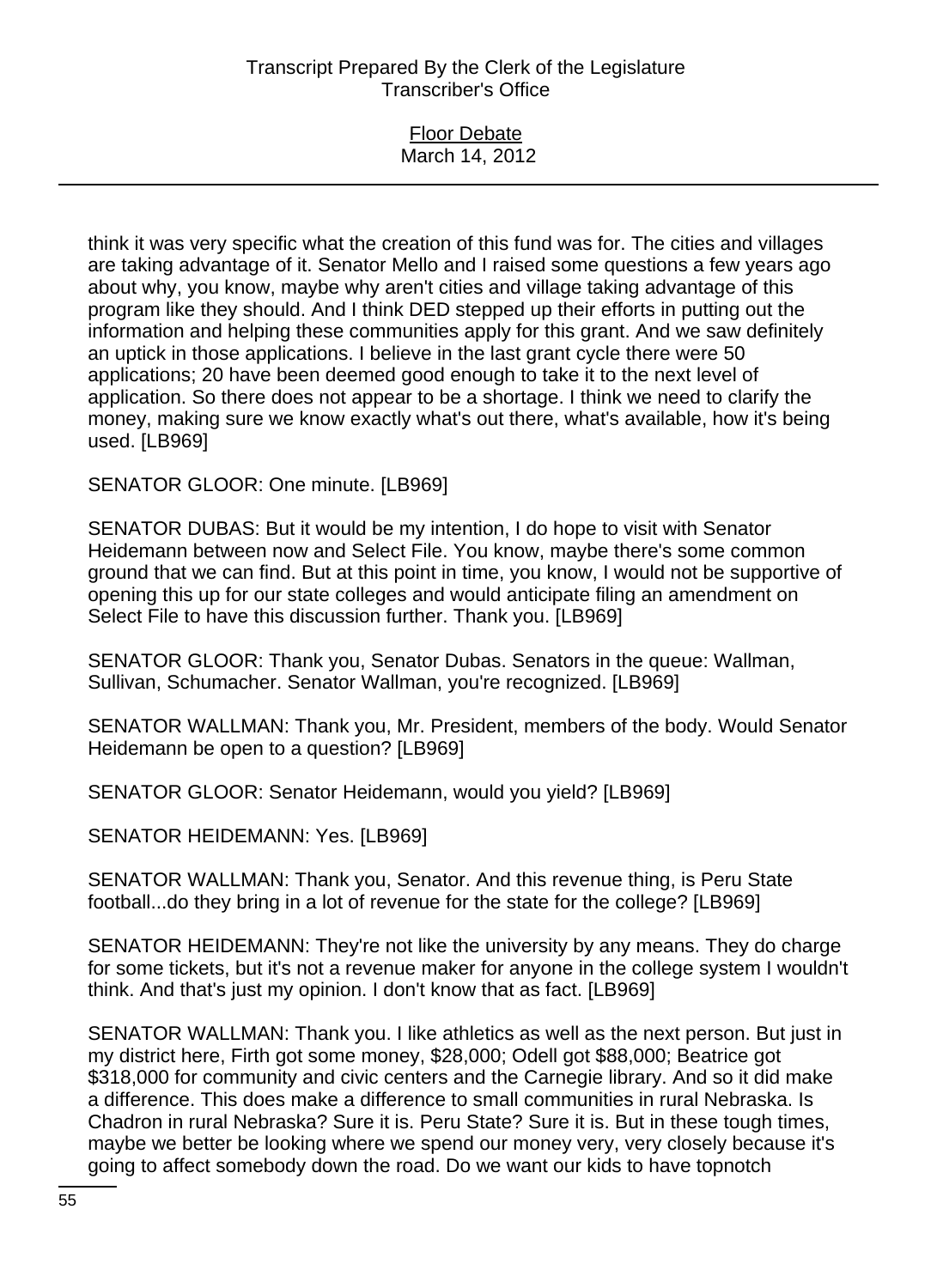| <b>Floor Debate</b> |  |
|---------------------|--|
| March 14, 2012      |  |

facilities? Sure we do. We have a Wesleyan in town and we have a Lincoln Northeast. They have pretty nice fields, and some of the others. But, wow, \$7 million seems like a lot of dollars for a stadium; \$6.5 million for a gymnasium. And granted, that will draw in some grant money from local constituents, but I think sometimes we go to the state as a bank. Like the federal government, we think they can pay for everything. Folks, we can't always pay for everything. And then we string it out. So should we be stringing something like this out? I don't know. I have apprehensions. I like the way it was set up, what it was supposed to do, and it did the job. Thank you, Mr. President. [LB969]

SENATOR GLOOR: Thank you, Senator Wallman. Senator Sullivan, you're recognized. [LB969]

SENATOR SULLIVAN: Thank you, Mr. President, and good afternoon, colleagues. I'm still on the quest of asking more questions, so I wondered if Senator Heidemann would yield. [LB969]

SENATOR GLOOR: Senator Heidemann, would you yield? [LB969]

SENATOR HEIDEMANN: Yes. [LB969]

SENATOR SULLIVAN: Thank you, Senator. And my apologies if you've answered this before, but can you tell me what the balance is right now in the fund? [LB969]

SENATOR HEIDEMANN: I think it's \$2.6 million. [LB969]

SENATOR SULLIVAN: And then you indicated that with this current budget that we're looking at, an additional million would flow into it? [LB969]

SENATOR HEIDEMANN: I believe that LB968, on its implementation respective date, another million will flow into it, yes. [LB969 LB968]

SENATOR SULLIVAN: When I asked some questions this morning, and maybe you haven't had time nor maybe didn't even have the inclination to find out, when I asked about the 50 applications and 20 were selected by DED to then submit more detailed applications. Do you know anything about why those 20 were pulled out and the other 30 weren't? [LB969]

SENATOR HEIDEMANN: You know, we're not for sure where that information came from. We were going to get ahold of DED and I don't know if we've been able to do that yet. All that we know is that DED asked for so much money in appropriations, if it's \$1.1 million or \$1.2 million, and the Appropriations Committee has always funded that request. So they take that money and then divvy it out to the applications. [LB969]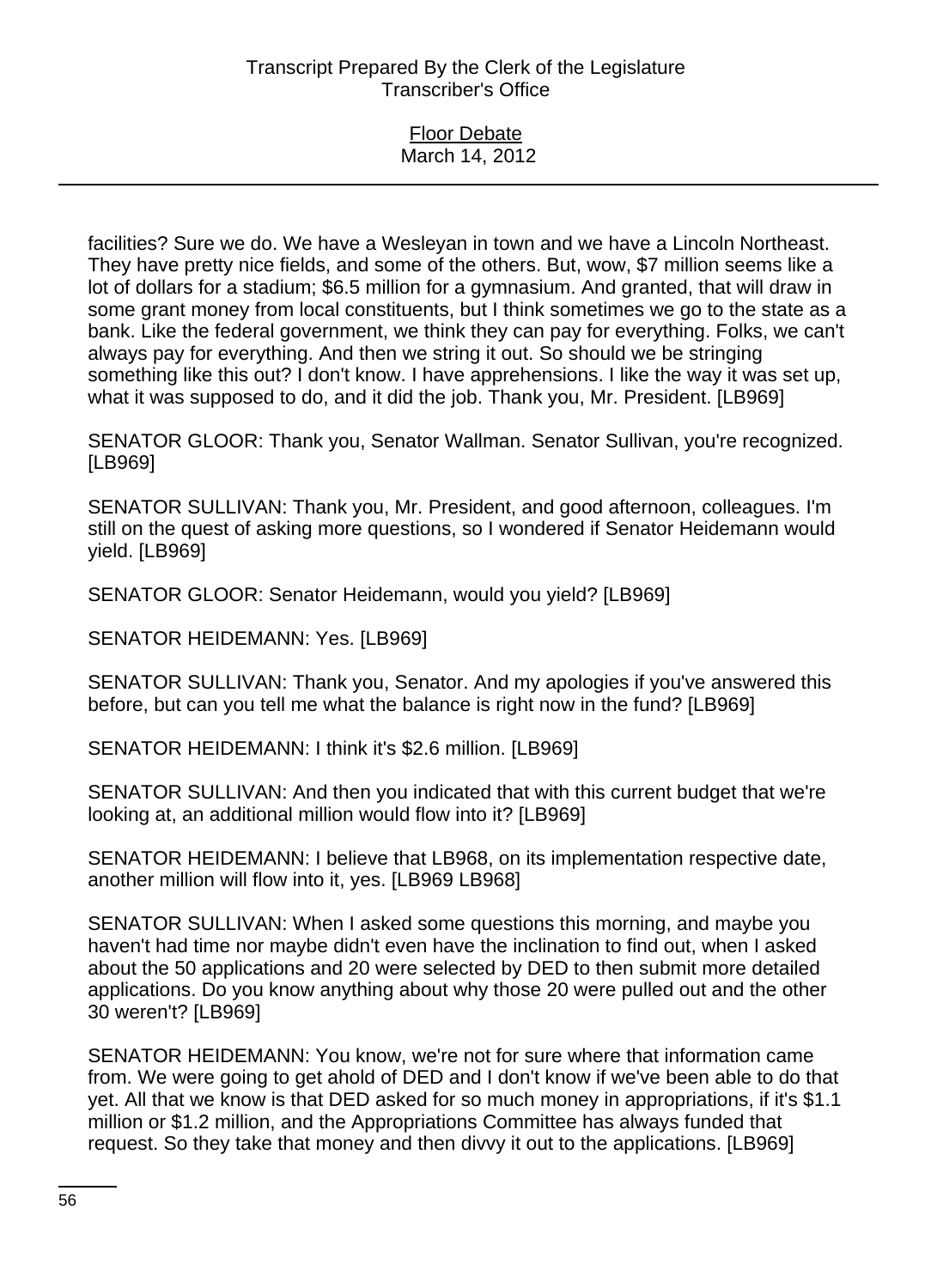SENATOR SULLIVAN: So you're not...we really don't know how that \$1.2 million, whatever, \$1.3 million is arrived at. So it's almost like, okay, this is the amount that we're going to use and that will be allocated. It's not based on need or requests or applications. Is that correct? [LB969]

SENATOR HEIDEMANN: We fund what DED has requested us. [LB969]

SENATOR SULLIVAN: Asked for. [LB969]

SENATOR HEIDEMANN: Yeah. [LB969]

SENATOR SULLIVAN: Okay. Do you recall also in the original act what the expectations...I know Senator Dubas said something about the parameters that she had in her legislation that she had last session; but in the original act, were there parameters delineated as to what the intention was of how specifically these funds should be used in rural communities? Was it more blanket economic development or specifically for specific types of facilities? [LB969]

SENATOR HEIDEMANN: Probably more specific type of facilities I would guess. Civic and community is actually...yes. [LB969]

SENATOR SULLIVAN: But would you also say that that could be interpreted fairly broadly? [LB969]

SENATOR HEIDEMANN: There are rules and regulations that actually say that it can only be cities and villages. So that would limit its use. And Chadron State, Peru State, Wayne State wouldn't be able to access this money even though they are part of the community. [LB969]

SENATOR SULLIVAN: So is it possible that perhaps some of those parameters and the process of DED asking for the amount of money that they do for these projects, could that possibly need to be revisited? [LB969]

SENATOR HEIDEMANN: We can always take a look at things. And I stated this morning that maybe we should look at this, this summer, where this money goes, how it's used, how it can best be used in rural Nebraska. [LB969]

SENATOR SULLIVAN: So to that end, would you be willing to either entertain an amendment or at the very least consider the introduction of an interim study resolution to look at this? [LB969]

SENATOR HEIDEMANN: Senator Sullivan, we put a lot of time in this year and last fall on trying to find a way to help out the college system when it comes to these facilities.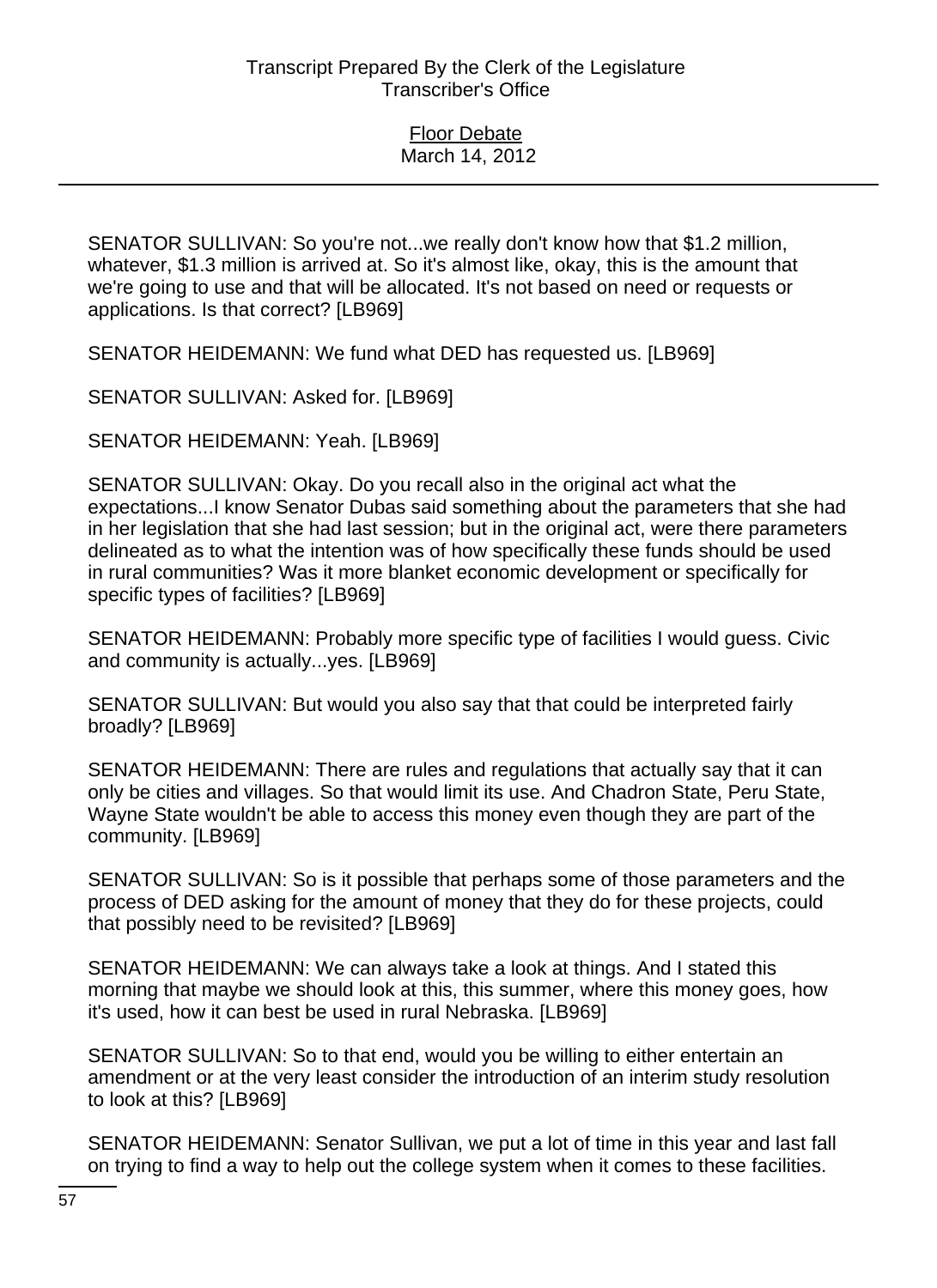And I think this, and we have determined in Appropriations, we'll find out what the Legislature is going to do, but I think this is a good use, intended use, for this fund. I don't believe it widens the window very much. [LB969]

SENATOR GLOOR: One minute. [LB969]

SENATOR HEIDEMANN: I believe that there's going to be enough funds to do everything else that we see as being done right now. [LB969]

SENATOR SULLIVAN: Well, I appreciate that. But it's also safe to say that we're venturing into new territory, and I think it's only right that we take a close look at this and see what the consequences of this action will be. Thank you. [LB969]

SENATOR GLOOR: Thank you, Senator Sullivan and Senator Heidemann. Senator Schumacher, you are recognized. [LB969]

SENATOR SCHUMACHER: Thank you, Mr. President, members of the body. I'd like to take just a couple of minutes to kind of go through an actual application of this particular program. Two of the cities or towns on this list are in my district, and both of them were my clients when I was their village and city attorney. And this is how this thing works and it really works pretty slick. And probably it hasn't been used more. Certainly up in 2008 when these towns that I represented got some money out of it, it wasn't very well publicized; and were it not for me remembering that there was an agreement in the Legislature that in exchange for some funding for the Qwest Center, some money would be distributed to smaller communities across the state, they probably wouldn't have gotten any money either. But Humphrey is one of the towns. They needed a new civic center. The old town hall was getting a bit rundown and not large enough for their needs, and they raised \$900,000, approximately, from their own private funds and the city of Humphrey's funds. And that pretty well milked the cow dry and they needed another \$100,000 in order to put the package together. This fund made it possible, and now they have a very, very nice civic center that's used for weddings, all kinds of civic events, and they're very proud of it. And you got 9 to 1 basically leverage off of this money. Same thing in the little town of Creston. Creston, the Legislature closed its school. And the old school building was looking at a most probable fate of being turned into some place to store fertilizer. They got \$40,000 out of this fund and put in a lot of muscle and some of the town's money and some local contributions, and they, too, have a functional little civic center that they have weddings in, receptions after a funeral. And it is a very vibrant part of a very small and struggling town, but it would not have happened but for this money. So I would think that if there's extra money in this thing, there's probably about 500 other towns out there that would be anxious to get in line if they knew that the money was there. And that was the real purpose of this, was to treat all the communities fairly because the Qwest Center got treated fairly first. Thank you. [LB969]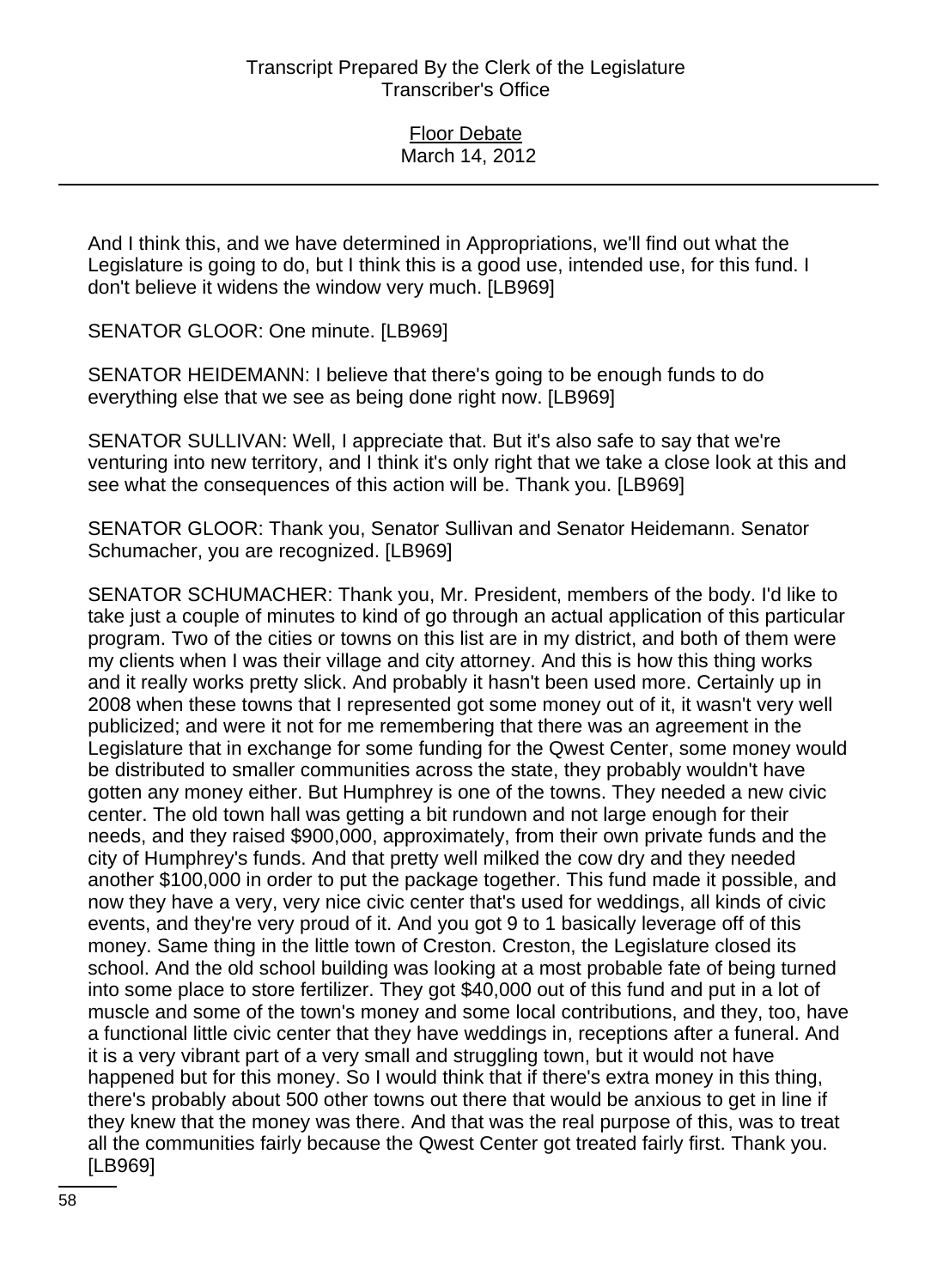Floor Debate March 14, 2012

SENATOR GLOOR: Thank you, Senator Schumacher. (Visitors introduced.) Continuing with floor debate, Senator Harms, you're recognized. [LB969]

SENATOR HARMS: Thank you, Mr. President, colleagues. I do rise in support of AM2068 and LB969. And I know the issue seems to center around the sports facility cash fund. To be real honest with you, colleagues, if you go back and look over at least the last six years that I've been here, I've never seen very much about facilities or anything coming into the Appropriations Committee for the State College System. They've gone about as far as they can go, and I think what we're trying to do is find a source that they could be funded appropriately so that they can keep up to date with their facilities. And when you look at what the State College System does, it's instrumental in a lot of growth that happens in our smaller rural communities. If you look where Chadron State is located, if you look at where Wayne is located, you look where Peru is located, they're all rural. And quite honestly, they have a major impact of what happens in those communities. They have an economic impact. And I've heard the discussion here, well, the university can pay for it through fees. They don't have enough students to be able to pay for it through fees. We'd still be here ten years from now having this same discussion and debate about can we help them and let them do it through fees; they wouldn't be able to. And what's happened is this has built up over a number of years. Chadron State College, 50 years, they haven't touched those facilities. Since 1900 when the facilities down in Peru were put together, they haven't touched those facilities. And it's time we get these things upgraded and dealt with and have a source of funds that they can at least plan on so the next time we have a debate or it comes up we don't have worry about where the money is going to come from. They've put it together. Those sources of dollars will continue to go in there. They can keep abreast with what's happening, what's taking place now. And that's really what this is about. I do believe that it has an impact, an economic impact, the State College System does. And that's why this does tie together. As they grow, these smaller communities have a greater chance of growth and economic development. So I'd urge you to go ahead and support this because I think it's very important and I think it does stabilize what we're trying to do for the State College System and this particular program. So thank you, Mr. President. [LB969]

SENATOR GLOOR: Thank you, Senator Harms. The Chair recognizes Senator Christensen. [LB969]

SENATOR CHRISTENSEN: Thank you, Mr. President. Would Senator Heidemann yield to a question please? [LB969]

SENATOR GLOOR: Senator Heidemann, would you yield? [LB969]

SENATOR HEIDEMANN: Yes. [LB969]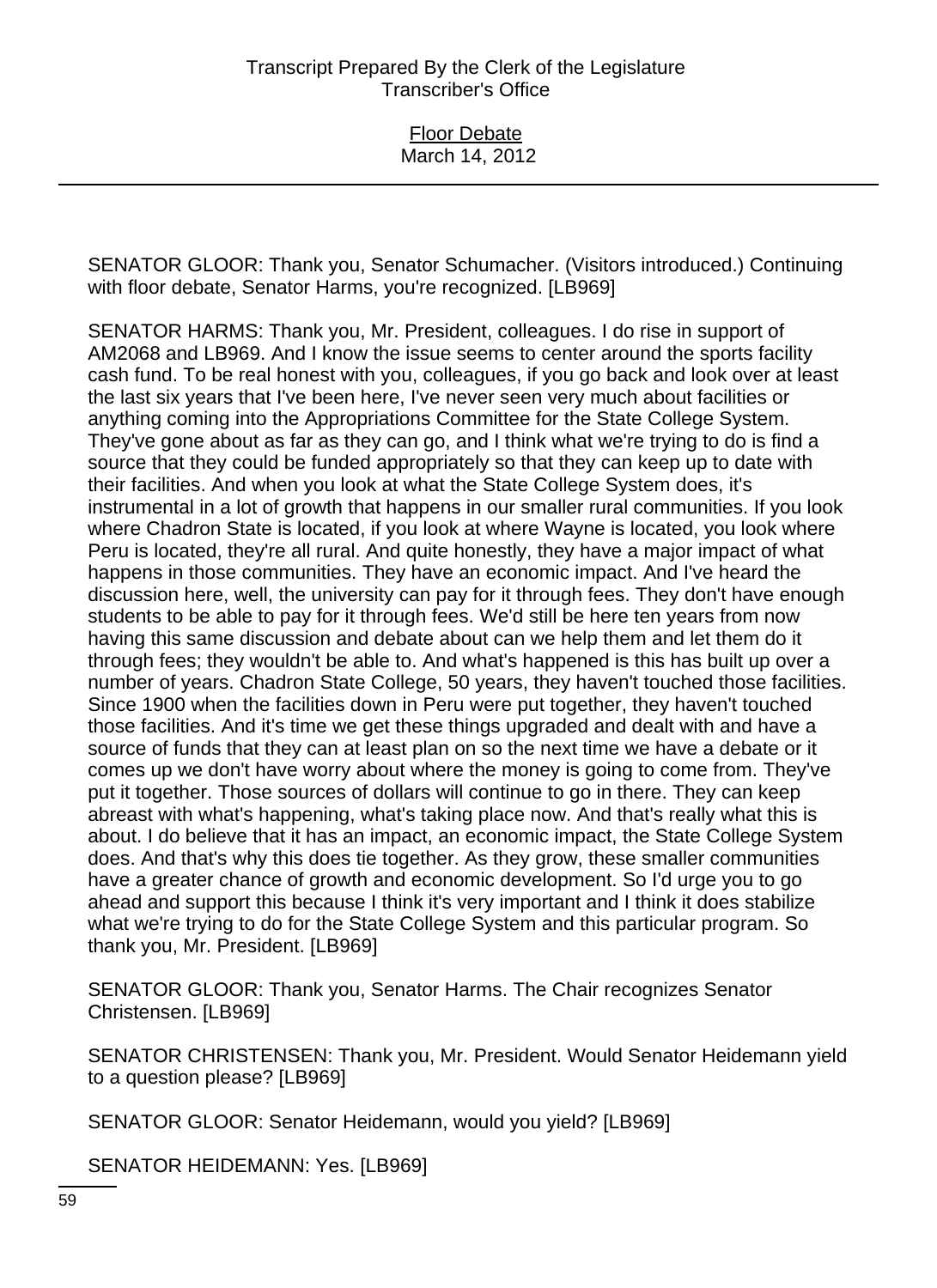SENATOR CHRISTENSEN: Senator Heidemann, when you were writing this bill, is there a reason why you didn't include the community colleges too? [LB969]

SENATOR HEIDEMANN: They can access property tax. The college system does not have any other resources besides private donations and maybe some fees and ticket things to support these type of facilities. But community colleges have access to property taxes, as you're full well aware, and they don't struggle like the college system does. [LB969]

SENATOR CHRISTENSEN: I don't know if I'd say they don't struggle. But they're in a lot of smaller communities; it is tougher to survive in. But that's why, I was just curious, your reasoning. [LB969]

SENATOR HEIDEMANN: I understand your thought, but there is...they have access to property taxes when...if the college system had access to property taxes, which I wouldn't support--don't get me wrong there--they wouldn't be in the position that they're in. [LB969]

SENATOR CHRISTENSEN: But at the same time that's the number one hated tax is property tax and we don't want more access to it. [LB969]

SENATOR HEIDEMANN: I said I wouldn't support it for the college system, but I'm just...the community colleges have access to property taxes and they don't struggle as much as the college system does. [LB969]

SENATOR CHRISTENSEN: But what I'm saying, even the community colleges we don't want them when they need to do a project to have to use the property tax. If they had access to something like this, it would be good. [LB969]

SENATOR HEIDEMANN: And you could guarantee me that your property tax bill would go down if they accessed this money? [LB969]

SENATOR CHRISTENSEN: Well, more likely not go up. [LB969]

SENATOR HEIDEMANN: There are levy lids that they actually have to deal with. [LB969]

SENATOR CHRISTENSEN: Right. [LB969]

SENATOR HEIDEMANN: But I'm not convinced if you give them access to this money that it would help your property taxpayer at all. [LB969]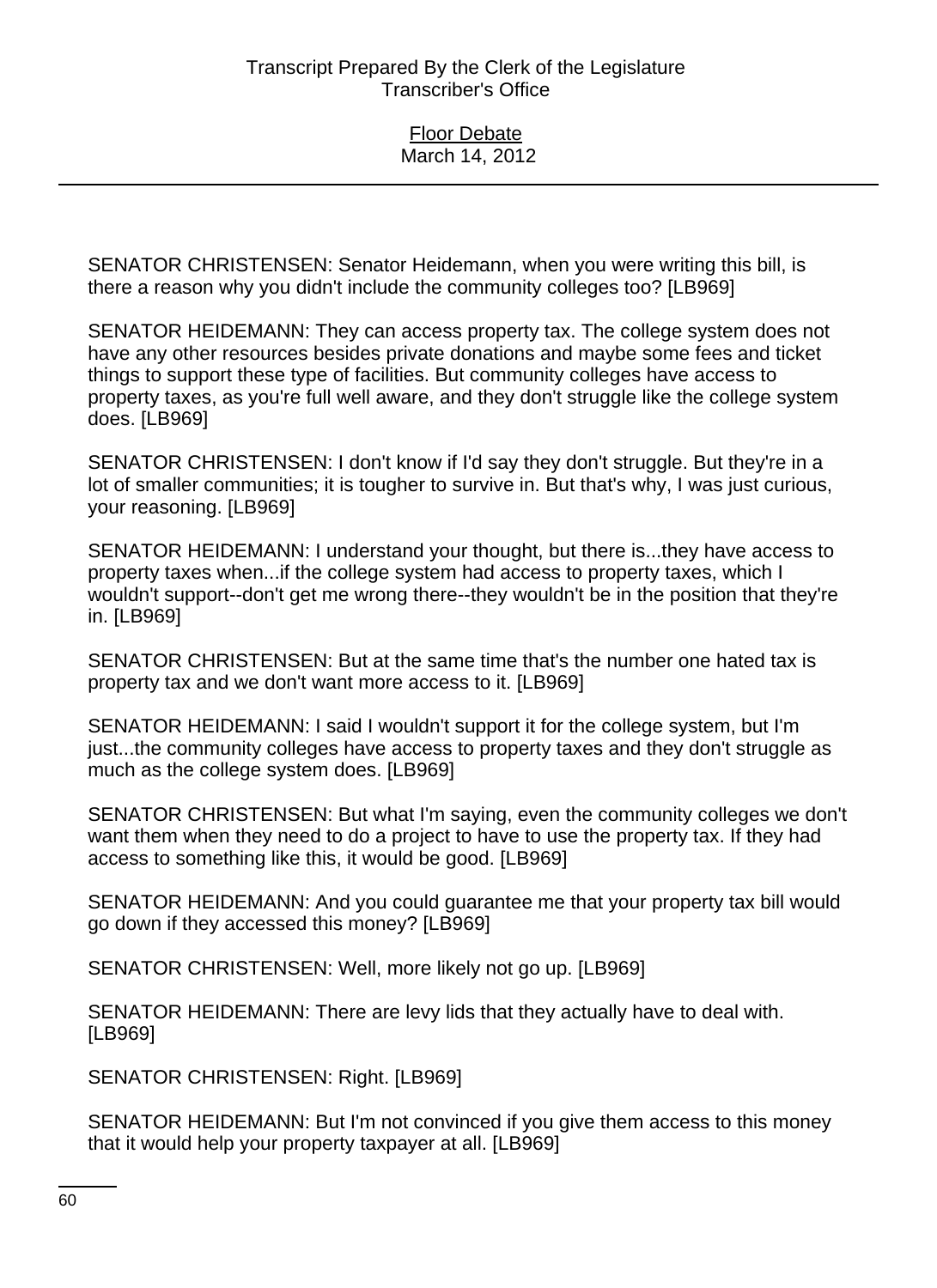SENATOR CHRISTENSEN: Thank you. And if you need the time, go ahead. [LB969]

SENATOR HEIDEMANN: I'm good. Thank you very much. [LB969]

SENATOR GLOOR: Thank you, Senator Christensen and Senator Heidemann. Senator Louden, you're recognized. Senator Louden, you're recognized. [LB969]

SENATOR LOUDEN: Thank you, Mr. President and members. When we talk about this bill, there are other funds that these state colleges can get for their maintenance if that's what you're talking about is maintenance. And anybody that's been on the Building and Maintenance Committee knows we have the LB309 funds, and they go out every year. And as these different colleges...and, of course, they also, some of the state buildings, put in their requests for usually repairing the roofs and taking care of any work that needs to be done on the roofs all the way from the university to Chadron State College, to the Game and Parks Commission, to Fort Robinson and Mahoney State Park. We've been everywhere looking at different roofs and what we do. Now those LB309 funds, that comes from some of the cigarette tax, and also some LB530 money which was some rent surcharges years ago, and there's some LB1100 monies that come out there, and there's also from any matching funds that these agencies have. So it isn't like the colleges don't have any other source of revenue for their maintenance, because that's what you're talking about. If you're getting \$750,000 in the first three years and you're going to divide that up among three colleges, you're not going to do much more than some type of maintenance. And we already have some things in place. Now if you think they need more maintenance, then put some more money into the LB309 Task Force because that's usually...they're always short on it and we usually just use the money that's been earmarked for that task force. But maintenance can be done in other ways. And, besides, if it's a state college, then they have to be funded by the state of Nebraska through General Funds if there's something that's needed to be done. So I really think this is something that we're getting into a different set of areas that that funding is set aside for civic and community projects in towns in rural areas of Nebraska, and that's what sold it for Qwest; otherwise Qwest couldn't get that turnback done. In fact, the first year or so I was down here, they were asking for more money. And I think Senator Chambers had a real fit about it because he said he told him, to start with, they didn't have enough money, and they had to increase the amount of percentage that was turned back. So this is something that's been going on for a long time, and that's what sold it on the Qwest Center was the fact that some of this money would go out in the rural areas and help some of these smaller towns across the state of Nebraska. So I still can't support that amendment on there. Whether we have something on Select File to take that part of it, I'd certainly would support that, and I think somewhere along the line that's what has to be done. I don't think it's right that we tap into that community and civic fund to do something for state colleges. There's other ways the state colleges have to fund their maintenance. Thank you, Mr. President. [LB969]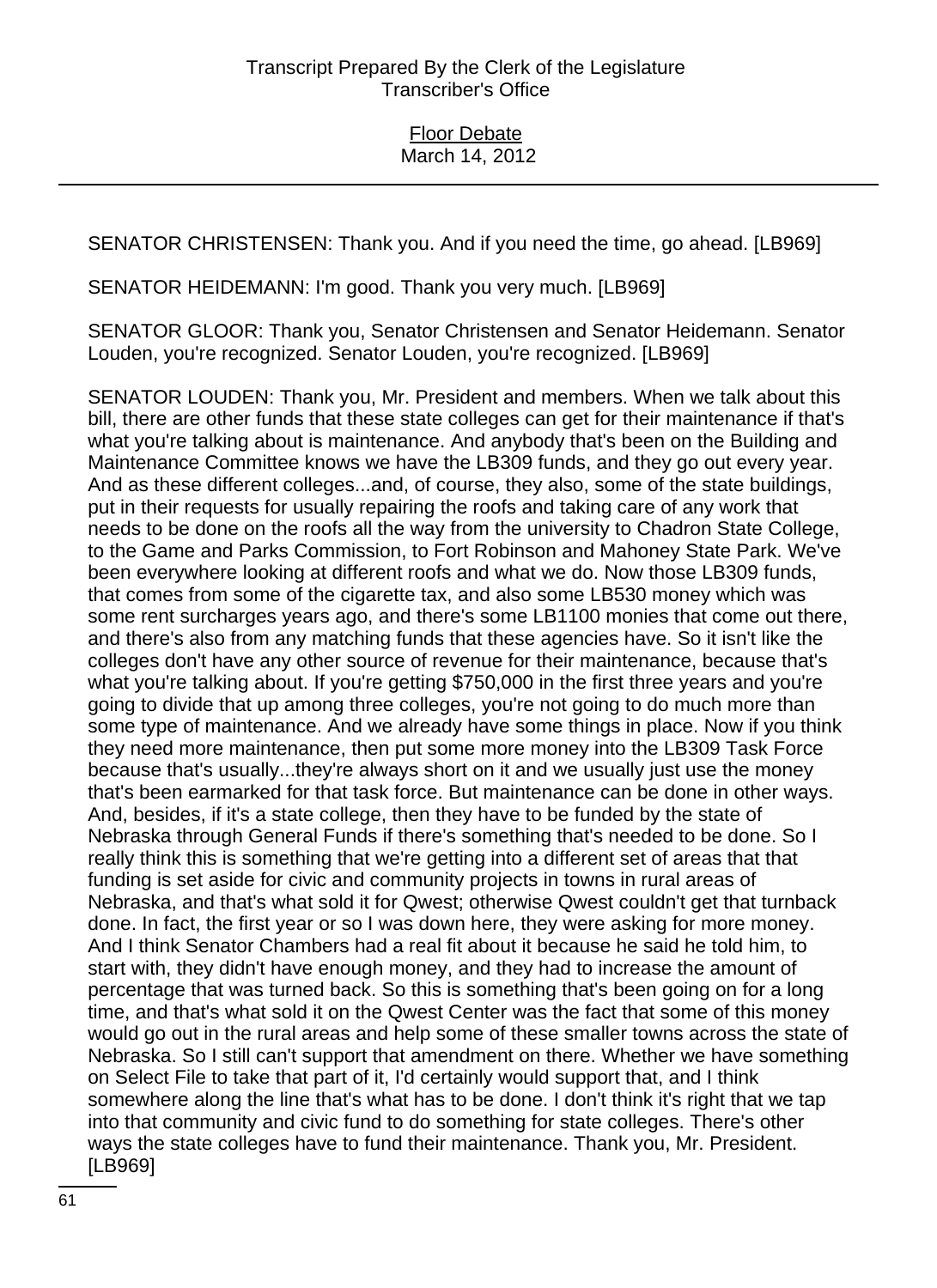SENATOR GLOOR: Thank you, Senator Louden. Senator Wallman, you are recognized. [LB969]

SENATOR WALLMAN: Thank you, Mr. President. I have to say ditto to Senator Louden's remarks. You know, we go here and there. Somebody saved some money in a fund to spend for something, to save up for something, maybe for a larger grant money. Oh, they got some money in there; maybe we ought to take it out of that fund. It's pretty easy to do. So if we go down this slippery slope, we're setting a precedent. So do we want to do that in here? I don't like to do it. Why should we do it? And are these institutions needing some upgrades on their facilities? I don't know. I haven't looked at them. But if I would, I'm sure I could build them less than what they're quoted as. And local contractors, when you give them money out of here, you discourage local philanthropy. Local philanthropy does a lot. We built a new stadium in Beatrice. I was involved in a different outfit at Norris. Local philanthropy asked the people to help, and you'd be amazed. We do not ask the general populous enough: contractors, farmers, business people. A lot of people like to get involved in colleges, high schools, elementary schools--free, free--not millions of dollars. So are we discouraging local philanthropies? I see about \$2 million here or something on...this leverages that philanthropy. And then you'll have to set up something for maintenance on the building, on the stadium to keep it up. That's where we're falling down, as Senator Louden would tell you: maintenance on our state and local buildings. The roofs and windows have to be fixed or your buildings are going to go to pot. Why don't we take care of our property we have instead of building more new ones? That's all, Mr. President. [LB969]

SENATOR GLOOR: Thank you, Senator Wallman. The Chair recognizes Senator Brasch. [LB969]

SENATOR BRASCH: Thank you, Mr. President, and good afternoon, colleagues. I also oppose AM2068 that would take very vital funds from our small villages and communities. And in our district there are four such communities that would be affected, community centers. And as we see our population declining in many of our rural communities, it is more important than ever that we have funds to renovate, rebuild, and encourage new growth through our community centers. So I do stand opposed. Thank you, Mr. President. [LB969]

SENATOR GLOOR: Thank you, Senator Brasch. Senator Lathrop, you're recognized. [LB969]

SENATOR LATHROP: Thank you, Mr. President and colleagues. Interesting discussion. We set up the 30 percent pot for civic purposes. Generally, it's been used for community centers in smaller towns, and that probably explains why there's a predominance of rural senators standing up and questioning whether or not this is an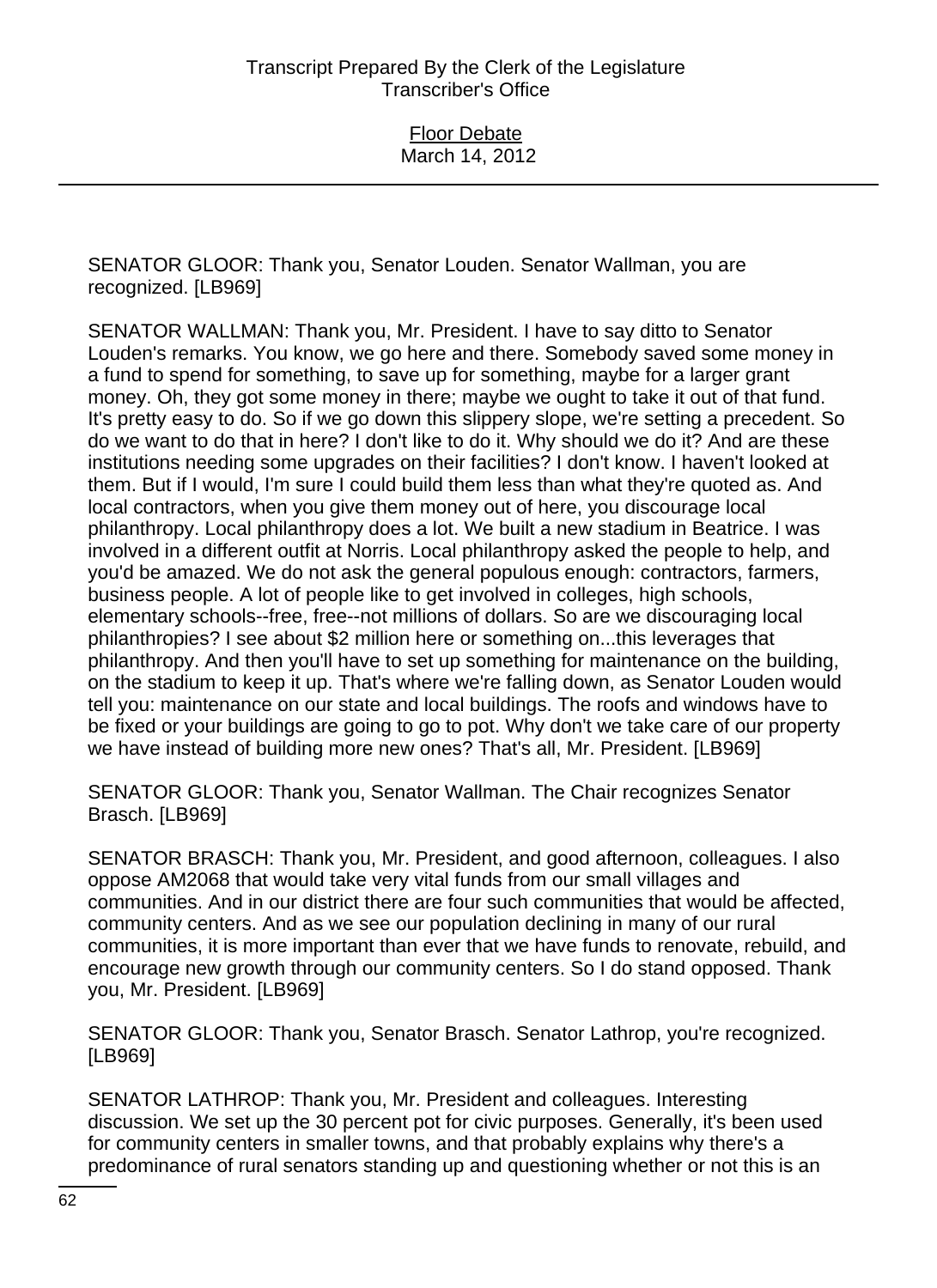### Floor Debate March 14, 2012

appropriate use of the funds. And I'm not standing to say it is or it is not but to make an observation. When we are left with no resources, we go to cash accounts and we take money out of them for other purposes. And yesterday when I talked about how are we going to pay for this hole in the budget, this is the kind of stuff that will happen next year. It will happen next year. I was around when we took money out of...I won't say we, when money was taken out of the corn checkoff. Right? See, there are questions that need to be asked this year, or what's going on today will be commonplace next year. Please get engaged in the Appropriation and in the Revenue bills that you will see coming, and ask yourself what interest you have, what fund you believe serves an important purpose, because they will all be at risk next year. They will all be at risk next year as we try to make up a \$600-million hole in the budget. Thank you. [LB969]

SENATOR GLOOR: Thank you, Senator Lathrop. Senator Lautenbaugh, you're recognized. [LB969]

SENATOR LAUTENBAUGH: Thank you, Mr. President and members of the body. And I have to admit I'm a little mystified by this debate as I'm listening to it today. I'm not sure what a lot of my colleagues are talking about, about these community colleges in greater Nebraska. As I understand it, the population trends are against greater Nebraska. People are moving away. And we all know once a trend starts, it's completely pointless to try to do anything to reverse it. So I don't know why we're prattling on about community colleges and greater Nebraska as a whole. If something is going to die, we should probably just let it die. Unless somebody comes forward with an idea, we can talk about it for a few days in little fits and starts for a couple hours, and then turn our noses up at it like drama critics from The Times and sniff disapprovingly and reject it. Hopefully that won't be the case. Hopefully if someone comes along with something that's meant to do something good for greater Nebraska, you all will keep an open mind to it. I'm not sure that this bill is it. But I just find it interesting when people stand up and say we have to do this, we have to bring people back, we have to try to reverse trends, but then look at other things and say, oh, there's no point in reversing this trend. Those thousands of jobs are gone. We might as well just let them go. They should get Facebook pages or something of the sort. So this is a serious discussion, unlike some we've had recently. And I'm paying attention, and I just wanted to let you all know that. Thank you, Mr. President. [LB969]

SENATOR GLOOR: Thank you, Senator Lautenbaugh. There are no senators remaining in the queue. Senator Heidemann, you're recognized to close on AM2068. [LB969]

SENATOR HEIDEMANN: Thank you. And fellow members of the body, it's been a good, not quite an hour, discussion, which is good again. We're getting more familiar with what we're doing here and that's always a good thing. I've got to find my right sheet back here. We talk about this is the civic and community fund, and I was given a sheet,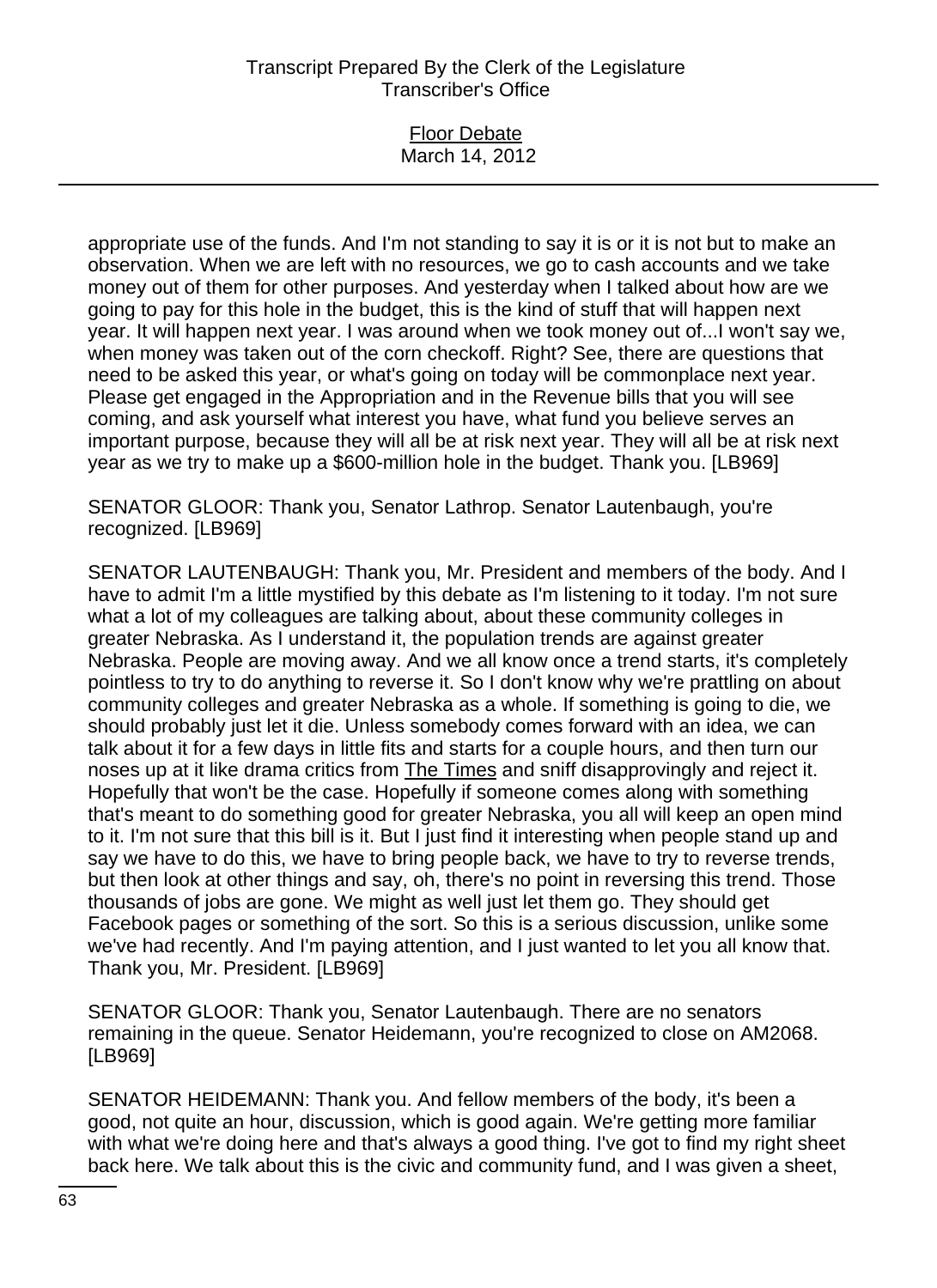#### Floor Debate March 14, 2012

and I'll just go through Chadron State and Peru State, what they all do with their facilities. I'm going to read this off really quick. Chadron State...who all uses it? It's Chadron community recreational basketball; Chadron High School wrestling invitational; Chadron peewee wrestling; high school track meets; hoop shoot basketball tournament; Chadron shark swim community meet; community utilization of swimming pool; youth camps, including basketball, football, softball, wrestling, track, and volleyball; scholastic day; Rotary invitational track meet; employee and community wellness programs; ROTC program; fiscal training and testing, a few. Peru State: youth basketball, baseball, softball tournaments; high school practices, competition; community health fair; career fairs; power lifting meet; high school post tournaments; American Legion recreational; community uses, they invited the community to come in and use it. These things, once they are built, are brought in and the community uses them. I think a very good purpose. When this came up in Appropriations Committee, this was actually a bill that I carried, I opened. The college system came in in support. And not one person came in and testified in opposition--not one. I believe this is appropriate funds. I believe this is a good use of these funds in rural Nebraska. These three colleges partner with the communities; and it goes both ways because the communities partner with the colleges when they build these funds, guarantee it. We had that discussion. We had discussion on the Health Care Cash Fund. That will be an ongoing discussion without a doubt, and I know that. I approve that. I accept that. Senator Conrad has a lot of interest in this. I'm sure she will partner with Senator Campbell and the whole Health Committee to see the best way for the Health Care Cash Fund to be sustainable. And if that's what the intention of the Legislature is, I'm sure they're going to be able to get it done. We did not set this up that it's going to start so that they couldn't have that debate. They will have every opportunity to have that debate. So with that, I am going to close. I ask your support on AM2068 to LB969. [LB969]

SENATOR GLOOR: Thank you, Senator Heidemann. The question is, shall the committee amendments to LB969 be adopted? All those in favor vote aye; all those opposed vote nay. Have all voted who care to? Record, Mr. Clerk. [LB969]

CLERK: 32 ayes, 4 nays on adoption of committee amendments. [LB969]

SENATOR GLOOR: The amendment is adopted. We continue... [LB969]

CLERK: I have nothing further on the bill, Mr. President. [LB969]

SENATOR GLOOR: Thank you, Mr. Clerk. Seeing no senators wishing to speak, Senator Heidemann, you're recognized to close on LB969. Senator Heidemann waives. The question is the advancement of LB969 to E&R Initial. Those in favor vote aye; those opposed vote nay. Record, Mr. Clerk. [LB969]

CLERK: 35 ayes, 2 nays, Mr. President, on the advancement of LB969. [LB969]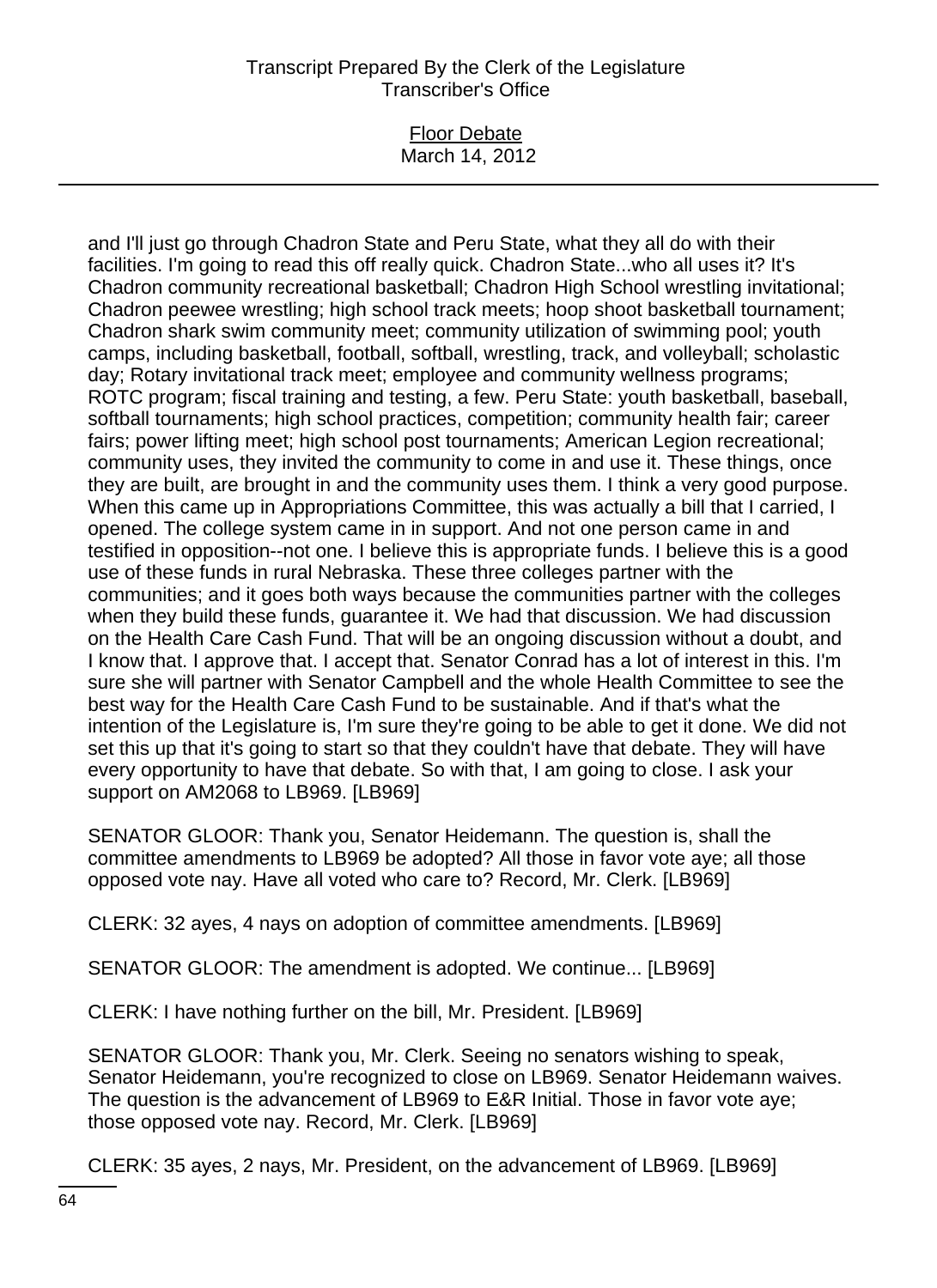SENATOR GLOOR: LB969 is advanced. Mr. Clerk, items for the record. [LB969]

CLERK: Two items, Mr. President. Thank you. New resolutions: LR477 by Senator Wightman. That will be laid over. Senator Nordquist offers LR478, that calls for an interim study. That will be referred to the Executive Board. That's all that I have, Mr. President. Thank you. (Legislative Journal pages 923-924.) [LR477 LR478]

SENATOR GLOOR: Thank you, Mr. Clerk. Continuing with General File. Mr. Clerk.

CLERK: Mr. President, LB1072 is a bill by the Business and Labor Committee, signed by its members. (Read title.) The bill was introduced in January of this year, referred to the Business and Labor Committee, advanced to General File. There are committee amendments. (AM2358, Legislative Journal page 848.) [LB1072]

SENATOR GLOOR: Senator Lathrop, you're recognized to open on LB1072. [LB1072]

SENATOR LATHROP: Thank you, Mr. President and colleagues. As many of you know, one of the responsibilities of the Business and Labor Committee is to process and to pass upon claims made against the state of Nebraska. There are criteria set for what claims require the consideration of the Legislature. Suffice it to say, there are three categories of claims that come before the Business and Labor Committee for our consideration. There are tort claims, which are generally personal injury claims. Somebody gets hit by a snowplow. There are contract claims where someone enters into a contract with the state of Nebraska. For some reason, the state of Nebraska doesn't pay and they make a claim against the state. And there is a third category, miscellaneous claims. They do not fit in either of the first two categories but for one reason or another they are proper for our consideration. I introduce today LB1072. And I hope you'll forgive me for reading this as sometimes I must to make sure I'm accurate with the claims that we have. LB1072 is introduced by the Business and Labor Committee at the request of the Department of Administrative Services Risk Management Division. This annual approved claims bills, which contains claims against the state that were either settled by the Attorney General's Office or a court order, has directed their payment. The first claim is for \$275,000 against the Secretary of State. The ACLU successfully challenged three statutes pertaining to the initiative and referendum petition circulation process. On August 30, 2011, U.S. District Judge Joe Bataillon found Section 32-629 requiring petition circulators to be residents unconstitutional. Plaintiffs are entitled to reasonable attorney fees when that happens, and the Attorney General's Office settled on an amount of \$275,000. The second claim is for \$267,737.62 against the Department of Corrections. This claim concerns an inmate who alleged he was assaulted by another inmate and denied medical treatment. The Claims Board originally denied the claim, and the plaintiff later prevailed in district court. The claim and the claim amount is pursuant to a judgment. The third claim is for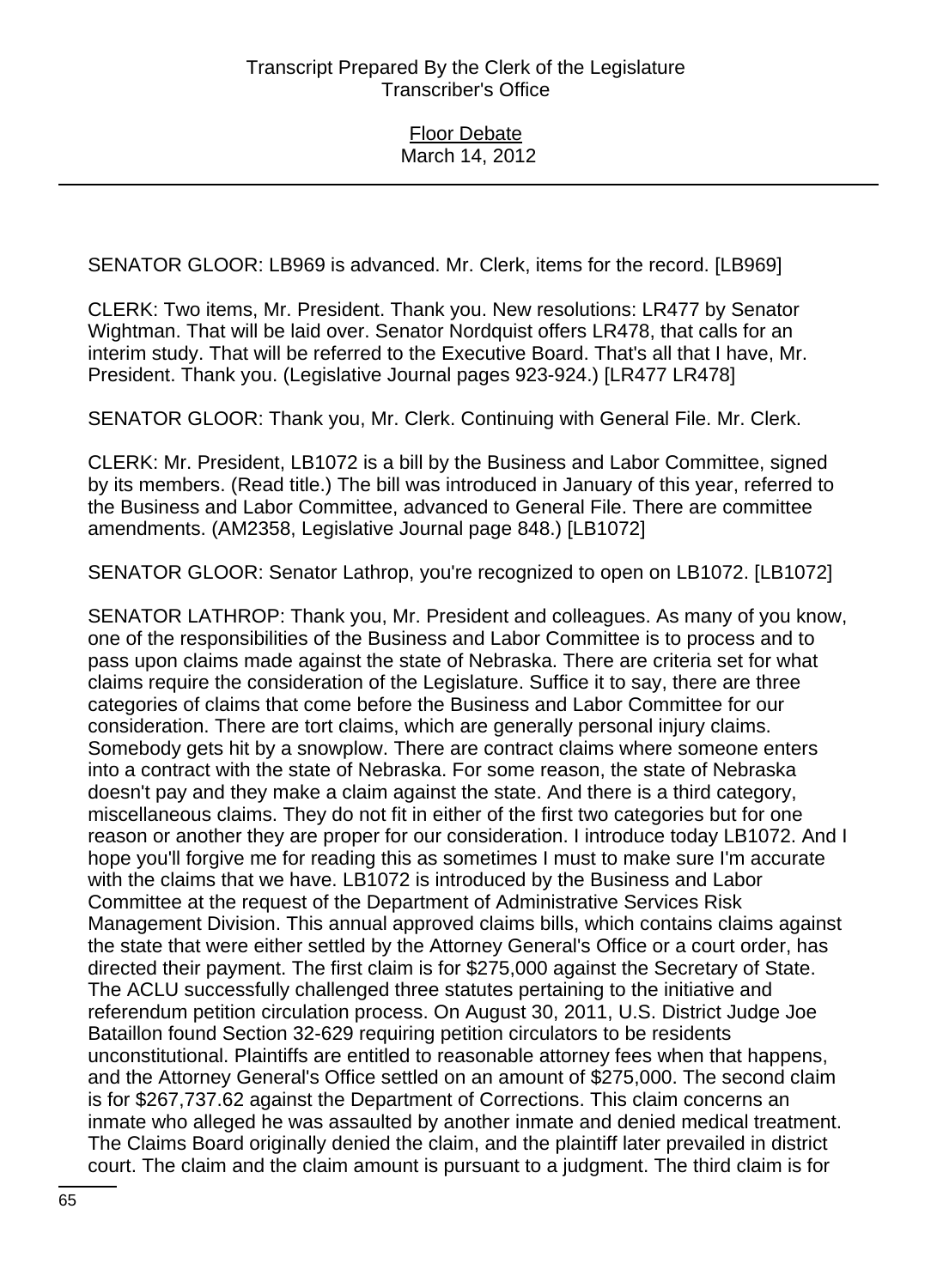#### Floor Debate March 14, 2012

\$227,500 and concerns an accident between a state snowplow and a vehicle. The Attorney General settled this claim for the \$227,500 amount. The following claims concern agency write-offs, which is also part of the claims bill process. Agencies are required to seek the Claims Board's approval for debt write-off. The board approved all of the requests which are found in LB1072. Specifically, the Military Department is requesting to write off \$2,683.98. The department has been unable to collect amounts provided for tuition assistance. The Department of Roads requests that we write off \$136,153.13. Most of the debt includes damage to property, including guardrails or bridges, but also includes a \$55,000 debt caused by damage to a weigh-in-motion electronic device. The Nebraska Lottery is requesting a \$21,233.05 write-off. The five debts from the lottery are for insufficient fund checks written to cover the cost of lottery tickets. The vendors either declared bankruptcy or are deceased. The debt period is as follows: September of '04, December of '04, September '05, May '07, and March '08. The lottery reports that these are all their outstanding old debts. The Department of Motor Vehicles requests that we write off \$17,746.65. This debt concerns the administrative DUI appeal process and specifically the requirement that a transcript be provided for appeal purposes. The DMV may collect transcript fees from those who lost their appeal. This debt resulted in defendants not paying their fees. The Department of Health and Human Services is requesting a \$3,664,786.12 write-off. This debt is due to either overpayment or lack of payment for needs-based assistance programs. The Department of Administrative Services requests a \$7,505.03 write-off. DAS was not paid for videoconferencing services. The State Treasurer requests a \$101,737.13 write-off. This debt concerns 11 years' worth of overpayments and bank returns on child support payments. The Nebraska Supreme Court requests a \$215.33 write-off. These are 47 debts for the past year only in range from \$1 to \$13.50. The debts are for postage, copies, and fax services, and certificates of good standing. The parties each are sent two letters requesting payment before they are written off due to the costs of collecting exceeding the amount in controversy. And, finally, the Department of Insurance requests a \$10,557.36 write-off that concerns an examination fee. The department has an obligation to examine pre-need burial insurance plans pursuant to the Burial Pre-Need Sale Act. This request concerns an exam that occurred in November of 2010 that incurred expenses due to new staff and confusion around the act. The exam became controversial, and as part of settling with the property, costs that were incurred due to department error were waived; therefore, the department is asking for them to be written off. Those are all of the claims that the Business and Labor Committee has in LB1072. We do have an amendment which I'll address shortly. I would request your approval of LB1072. Thank you. [LB1072]

SENATOR GLOOR: Thank you, Senator Lathrop. Members, you've heard the opening of LB1072. As the Clerk stated, there are amendments from the Business and Labor Committee. Senator Lathrop, as Chair of that committee, you're recognized to open on the committee amendment. [LB1072]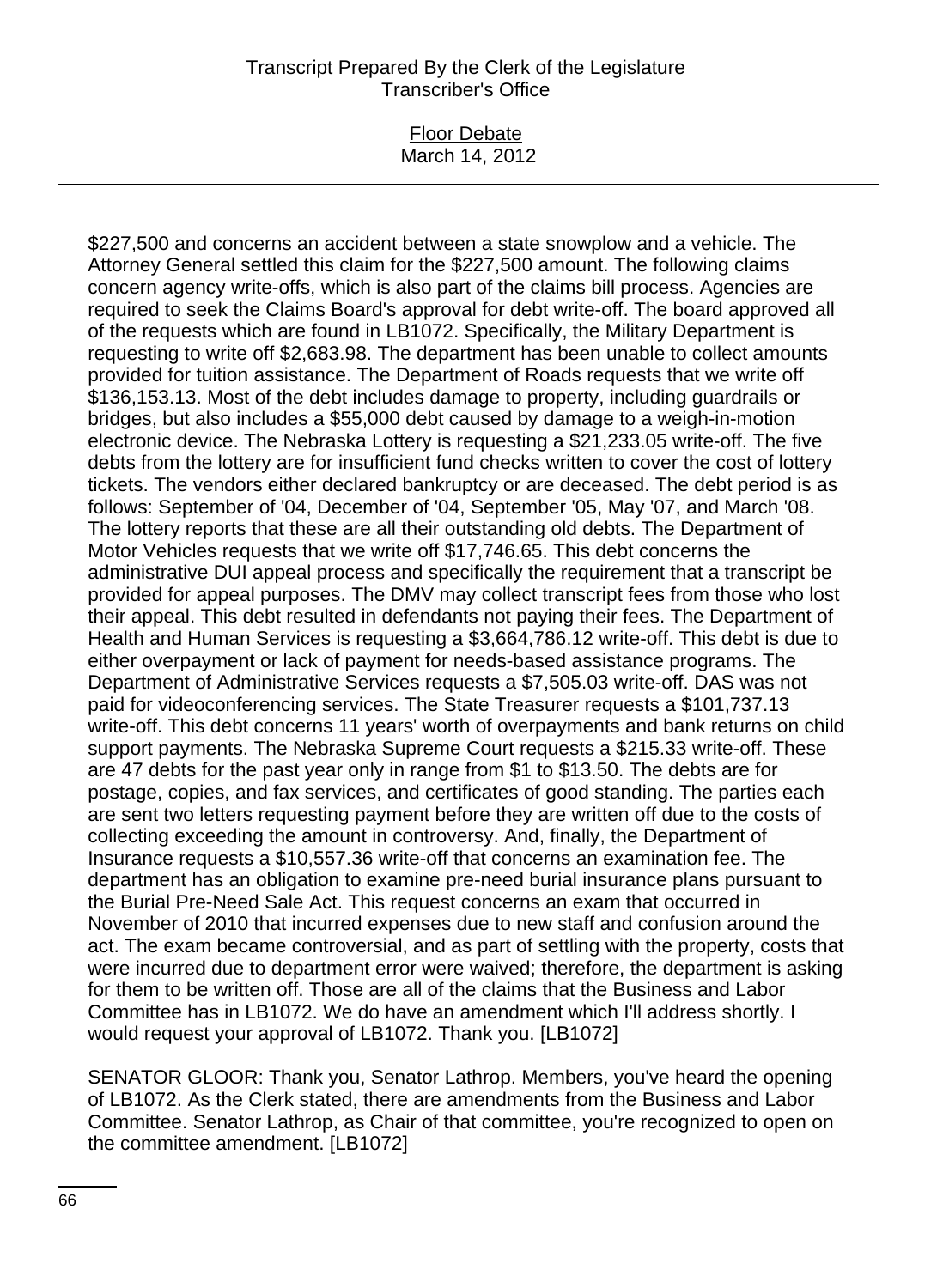#### Floor Debate March 14, 2012

SENATOR LATHROP: Thank you, Mr. President. We now move to AM2358, which is, and I will generally refer to it because the subject matter is all the same, these are claims made by subcontractors who were unpaid as a result of Boys and Girls Home's termination of their contract with the state to provide services, child welfare services. AM2358 amends the denied claims found in LB1073 into the approved claims bill, LB1072. The committee voted unanimously to approve these claims. The claimants are subcontractors of Boys and Girls Home. The committee believes that paying these claims is appropriate and I'll explain why. In Nebraska, the state of Nebraska and the Department of Health and Human Services has a statutory obligation to those who they provide services to, to provide those services and to pay for them. And I'm going to read three sections of the law so that you understand what the state's obligation is before they ever entered into a contract with Boys and Girls Home. Section 43-285 states: When the court awards a juvenile to the care of HHS, the juvenile shall become a ward and shall be subject to the guardianship of HHS. HHS shall have authority by and with the assent of the court to determine the care, placement, medical services, psychiatric services, training, and expenditures on behalf of a juvenile committed to it. Similarly, 43-290 provides that if a juvenile has been committed to the care and custody of the Department of Health and Human Services, the department shall pay the costs for the support, study, or treatment of the juvenile. Section 68-1202 provides that once services are provided, payment must be made directly to the vendors. Services include: foster care, drug and alcohol treatment, protective services for children, visitation, and parenting. These are the services that claimants provided to the state wards and their families on behalf and at the behest of the state. These statutes, in my judgment, create a duty to the state to pay for the children and the families who were provided services at the direction of the Department of Health and Human Services. The question then is, did the state discharge that responsibility when it paid Boys and Girls Home? It is our judgment in the Business and Labor Committee they did not. And I will go through the reasons, but generally there are problems with the contract that was entered into with Boys and Girls Home, which I believe, and I believe the committee feels the same way, did not discharge the duty of the state to pay for these services. And I'll go through those for you one at a time. Health and Human Services, when they let a contract with the Boys and Girls Home, as well as the others, did not comply with the competitive bidding statutes. The Auditor's report states that Health and Human Services did not follow competitive bidding statutes and that the exception for contracts with the providers did not apply, as most of the services were subcontracted out, making the subcontractors direct providers rather than a lead agency. The report reasoned that sound governmental accounting practices require that contracts involving the expenditure of millions of dollars in public funds be let for bid to ensure the fair and reasonable expenditure of those funds, as well as to make certain that the state receives the best services for the lowest possible price. Second, HHS did not take advantage of the Department of Administrative Services' experience in contracting. The Auditor's report indicates that had Health and Human Services utilized the Department of Administrative Services in these contracts, including Boys and Girls Home, it is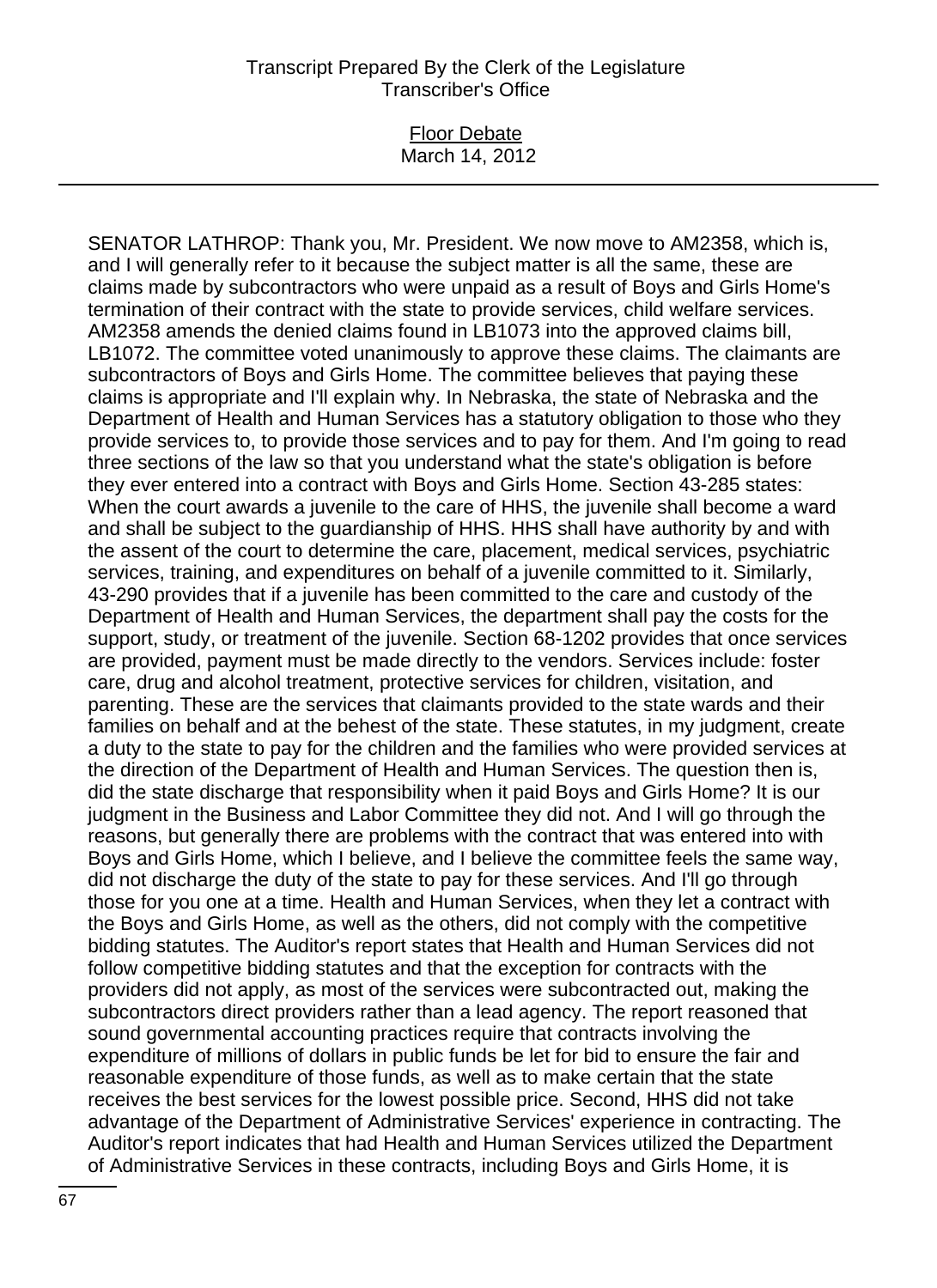#### Floor Debate March 14, 2012

possible that more qualified applicants would have been found. Third, HHS did no vetting when choosing Boys and Girls Home as a lead contractor. The Public Auditor's report notes that HHS entered into lead agency contracts despite inadequate information and without performance bonds. The Auditor's report states the following concerning Boys and Girls Home: It had...this is the Boys and Girls Home who is the contractor that didn't pay the very people whose claims we are taking up right now. Boys and Girls Home had no line of credit. Its liquid assets were less than 33 percent of the service area's child welfare budget. It had a cash balance of only \$171,000. And it was over 95 percent government-funded. Boys and Girls Home also lacked experience providing and coordinating community-based services in Nebraska. The Auditor further reviewed the Boys and Girls Home affiliates, finding four out of five entities had revenues less than expenses, and three of the five had negative net assets. And yet HHS did not obtain any financial information from these affiliates. The Auditor further found that without adequate evaluation procedures to ensure the proper qualification of these lead contractors, there is an increased risk that the chosen provider may prove incapable of rendering appropriate performance, which certainly happened in this case. As a result of such outcomes, services might not be performed properly, if at all, and subcontractors or foster parents might not get paid--shortcomings for which the state could ultimately be held liable. That's the Auditor. Next, HHS provided no oversight of these contracts. As noted in the LR37 report, privatization only works if the responsible government entity manages the process well. The report further states that the lack of appropriate cost analysis resulted in fiscal unsustainability within the first few months and has continued despite additional infusions of money. The Auditor's report similarly found that financial oversight of the lead agencies was woefully inadequate from the beginning. HHS continued to amend the master contract, adding a provision in the fourth amendment requiring prompt payment of subs within 45 days. To assist prompt payment, HHS front-loaded monies for August and September. As indicated in the Auditor's report, the inability of HHS to provide documentation concerning the decision to front-load the service contracts indicated a lack of prudence given that two contractors had already terminated. HHS had not performed any financial monitoring. A lack of oversight, including a failure to enforce the contractual requirements that lead contractors pay subs within 45 days of rendering service is a major reason why the subs are owed and have not been paid for services dating as far back as November of '09. The Auditor further found that HHS lacked adequate procedures to oversee the lead contractors' management of subs whose services they had enlisted. Specifically, HHS had no way of knowing whether the subcontractors were timely paid. Next, the contracts themselves were underfunded. Prior to privatization, HHS spent \$107,753,000 on child welfare services but only contracted to have those services performed privately for \$105,809 for the lead contractors. According to our Fiscal Office, contractors were offered the amount appropriated for services only, even though they were required to hire staff and pay for operating expenses. Without financial monitoring, it is unclear how the monies allocated to Boys and Girls Home were spent. Not only were these contracts underfunded based on current expenses, but the move to privatization had the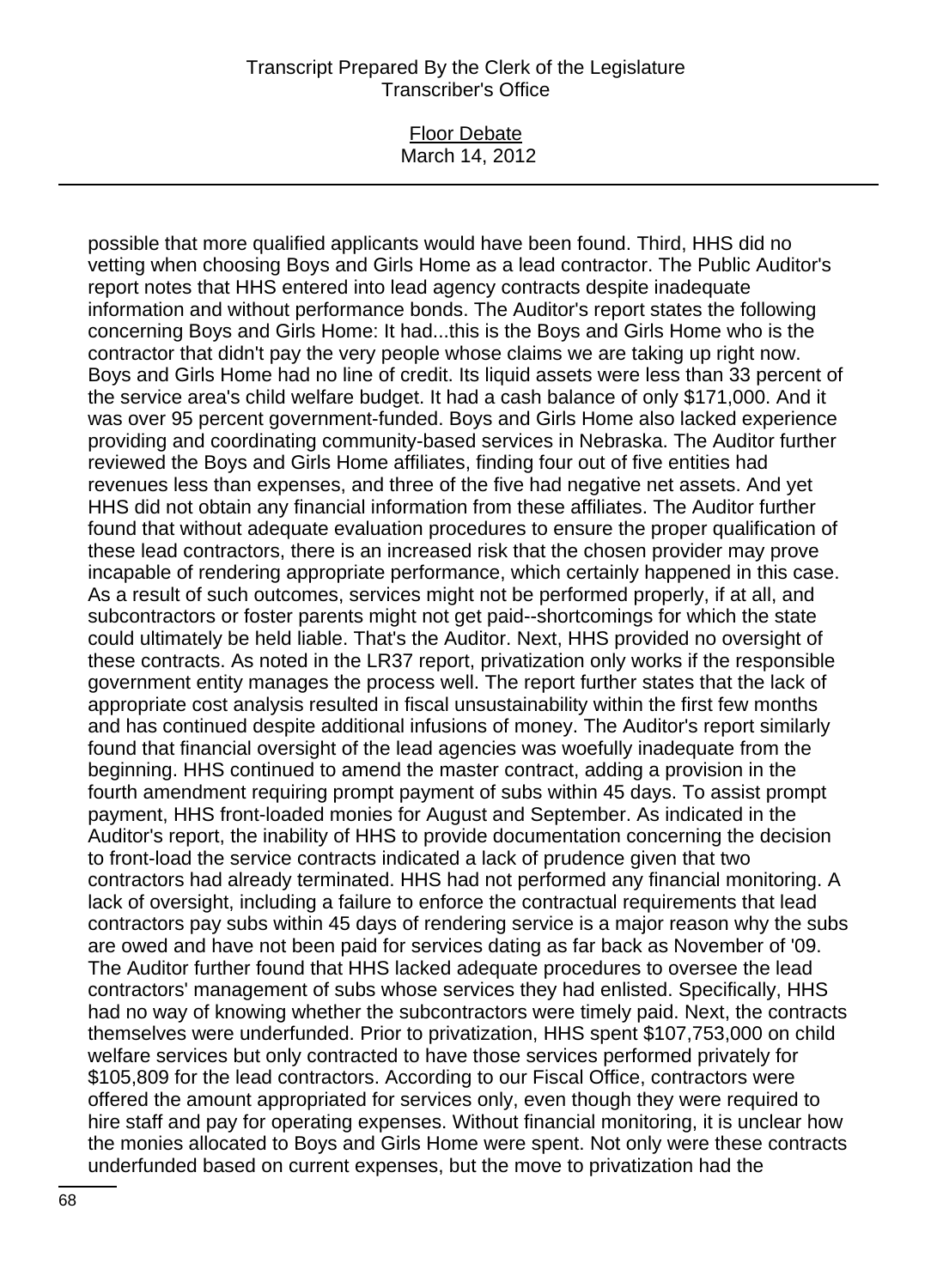undesired effect of increasing child welfare costs. The Auditor found the state had spent proportionately more in privatizing services than in the service areas still under state management, and specifically found a 27 percent increase in child welfare costs between 2009 and 2011. [LB1072 LB1073 LR37]

SENATOR CARLSON PRESIDING

SENATOR CARLSON: One minute. [LB1072]

SENATOR LATHROP: Contractors noted that costs were substantially higher than anticipated. HHS's actions have resulted in a loss of confidence in our child welfare system and a loss of providers and infrastructure necessary to sustain and support the system. Those rural areas assigned to Boys and Girls Home have especially suffered in the privatization effort. Nonpayment has resulted in a loss of providers, including shelters, therapy providers, group homes, and foster homes. I believe and the committee believes that paying these contractors, these subs, is a matter of fairness. And you will see and I'll direct your attention to page 24 in this book, you will see the latest contractor to leave was KVC. Page 24 of our budget book indicates these...the transition costs to KVC. These funds are divided into two areas. First... [LB1072]

SENATOR CARLSON: Time. Thank you, Senator Lathrop. [LB1072]

SENATOR LATHROP: Thank you. [LB1072]

SENATOR CARLSON: Members, you've heard the opening on LB1072 and the underlying amendment, AM2358. The floor is now open for debate. Senators wishing to speak include: Senators Flood, Hadley, Fulton, Howard, and others. Senator Flood, you're recognized. [LB1072]

SPEAKER FLOOD: Thank you, Mr. President. Good afternoon, members. I appreciate Senator Lathrop's discussion about primarily the underlying committee amendment. I absolutely believe we have to approve LB1072 and I have questions on AM2358. If we were in a trial right now, one of the things that I would do with Senator Lathrop is stipulate on the following: The privatization effort in the northern service area did not work; (2) Boys and Girls Home as a lead contractor was not qualified nor did they perform as was intended; (3) missteps in the process occurred and those missteps are found in the...occurred at the executive branch through the Department of Health and Human Services and through the lead contractor; and (4) subcontractors in the northern service area were harmed. That all is true. And I think Senator Lathrop would probably stipulate to each one of those things. And here are the issues. And I've decided I'm not throwing rocks, but I think we do need to step back and this should take some time to talk about. First of all, we are going to potentially set a precedent here. And I'm not saying...it's your choice as to whether or not this is a good thing or a bad thing. But the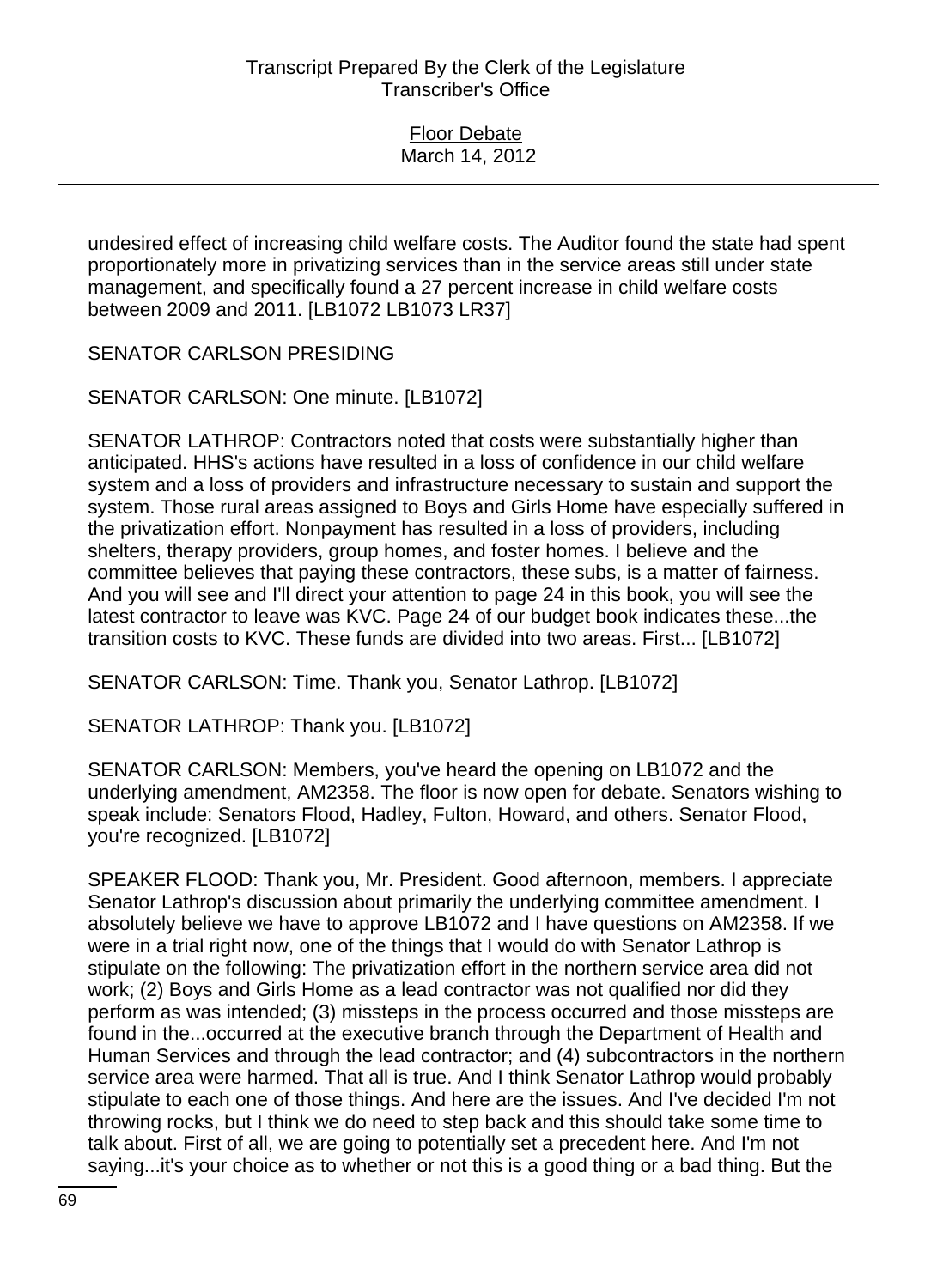#### Floor Debate March 14, 2012

precedent is, state of Nebraska, as Senator Lathrop said, has the duty in the statutes to provide for the welfare of these children in the state system. The state was not forbidden from entering into the privatization effort with lead contractors, so the state essentially, by virtue of a contract, assigned its risk, if you will--and this is something I'm sure Senator Lathrop and I will have to debate--to the lead contractor and made that lead contractor in the privatization effort, in this case Boys and Girls Home, the party responsible for carrying out the child welfare services for these kids in the system. Boys and Girls Home is the lead contractor, and we'll call them the prime contractor, goes out and hires a series of subcontractors. They may be a residential facility, they may be counseling services, maybe family reunification, mediation. Whatever it is, the prime contractor goes out and hires a subcontractor. We assigned our risk by virtue of the contract and agreed to pay a price to Boys and Girls Home. They failed to perform in a contract with the subcontractor. So let's back up for a second. And this is not a fair comparison with the emotion and the importance of children, but it is a fair comparison when you think about it legally. The state of Nebraska contracts to build a building in Aurora with a general contractor, a prime contractor. That prime contractor goes out and hires a subcontractor to pour the cement. The subcontractor goes out and pours the cement. The building is built. The state of Nebraska pays the prime contractor. The prime contractor fails to pay the subcontractor. There's good and bad in my example here, and I'm going to be fully up-front on this. The concern I have is that if we go around and remedy every breach of contract between a subcontractor and our relationship with the prime contractor, we could be setting a precedent to step in on these third-party deals all the time. Now in construction, you do have, especially with homeowners, you have the ability to file a lien, which doesn't apply in this case because this isn't a construction matter. It could be a personal service. The state of Nebraska contracts with an advertising agency. [LB1072]

SENATOR CARLSON: One minute. [LB1072]

SPEAKER FLOOD: The advertising agency doesn't pay the broadcast facilities. The broadcast facilities don't get paid. They can't come back to the state. I'm just saying, privity of contract is something we have to think about as a legislature. And in my time today I want to focus on that. What I do want to know from Senator Lathrop and others, I was led to believe that at some point in this process, in the privatization process, there were these things called provider agreements between HHS and the subcontractors prior to October 1, 2010. (A) Did those exist? (B) What do they say? And (C) do they create a contractual relationship between the state and the provider? My efforts today are focused on finding answers. Let's sort through this both legally. Let's talk about what the remedies are, and let's talk about what precedent we're setting. This is a good conversation to have. It's something that you'll probably deal with in the future in the Legislature. And I look forward to the discussion. [LB1072]

SENATOR CARLSON: Time. [LB1072]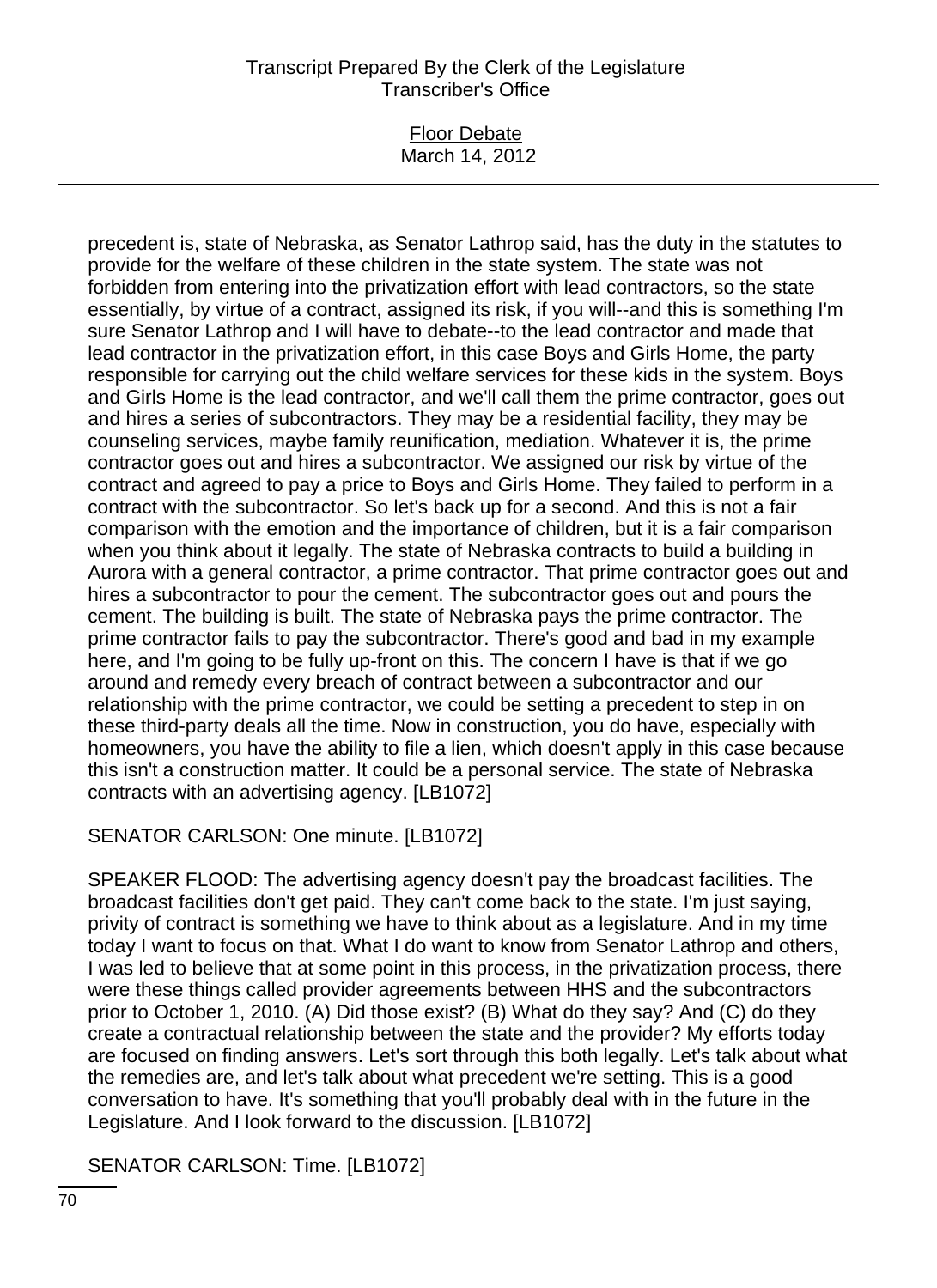# SENATOR FLOOD: Thanks. [LB1072]

SENATOR CARLSON: Thank you, Senator Flood. Senator Hadley, you're recognized. [LB1072]

SENATOR HADLEY: Mr. President, members of the body, as the first nonattorney to speak on this, I don't know whether I'm speaking from ignorance or whatever it is. But I actually had my staff go through and put down the towns where these people who are owed the money are, and it was interesting, you know, Fremont, South Sioux City, Columbus, Kearney, Ravenna, Fremont, Norfolk, York, Scottsbluff, Wayne, Grand Island, Kearney, Norfolk, Grand Island, Kearney, Omaha, Fremont, South Sioux City, Columbus, Henderson, Walton. I could go on and on. But what they had in common is that they're basically in outstate Nebraska where it's hard to get providers to begin with, right? It's difficult to get people who are willing to do this and able to do this. So that was one thing that struck me. The other thing I thought, well, maybe I could put kind of a face on a claim. You know, there's a claim for the South Central Behavioral Services. South Central operates in Lincoln, Custer, Valley, Greeley, Sherman, Howard, Dawson, Buffalo, Hall, Merrick, Hamilton, Clay, Adams, Kearney, Phelps, Gosper, Frontier, Red Willow, Furnas, Harlan, Franklin, Webster, and Nuckolls. So it covers, oh I don't know, maybe a fourth of the state. They have a specialized children's services. In FY '11, South Central provided agency-supported foster care with offices located in Kearney, Hastings, Holdrege, and Broken Bow. Agency-supported foster care provided frequent contact with youth and foster families, in addition to recruitment, licensing, and ongoing training for foster families. A total of 23,573 foster care days were provided to 144 youth. SCS has 45 foster families located throughout the central and western service areas. SCS provided 2,206 hours of in-home services, including family support, supervised visitation, drug screening, and drug testing. I bring this up because I got in touch with them because I saw their claim was about \$182,000. I asked them what they spent on their specialized...what their budget was for their specialized children's services. It's \$1.3 million, so their claim is 15 percent of what they spend on specialized children's services. So if they're not reimbursed, that means they're going to do 15 percent less. I mean, there's no other way. These aren't for-profit type operations, they just basically don't have the money. And there are a lot of these others that we're talking about whether they stay in business or not. So I understand the legal ramifications of doing the things. But is there a moral obligation sitting out there to make these agencies whole? And I'm not going to get into whether privatization failed, didn't fail, why it did, but I don't know. As a nonattorney I don't know whether their moral obligation holds any water. I do know that sometimes we worry all the time about setting a precedent. Well, we set precedents in here a lot. So I guess I'll continue to listen. But I just think it is important that we look at these firms that are owed the money. These are significant dollars to these firms. And they're doing something to help children. And I just think that is a little different sometimes than a contractor... [LB1072]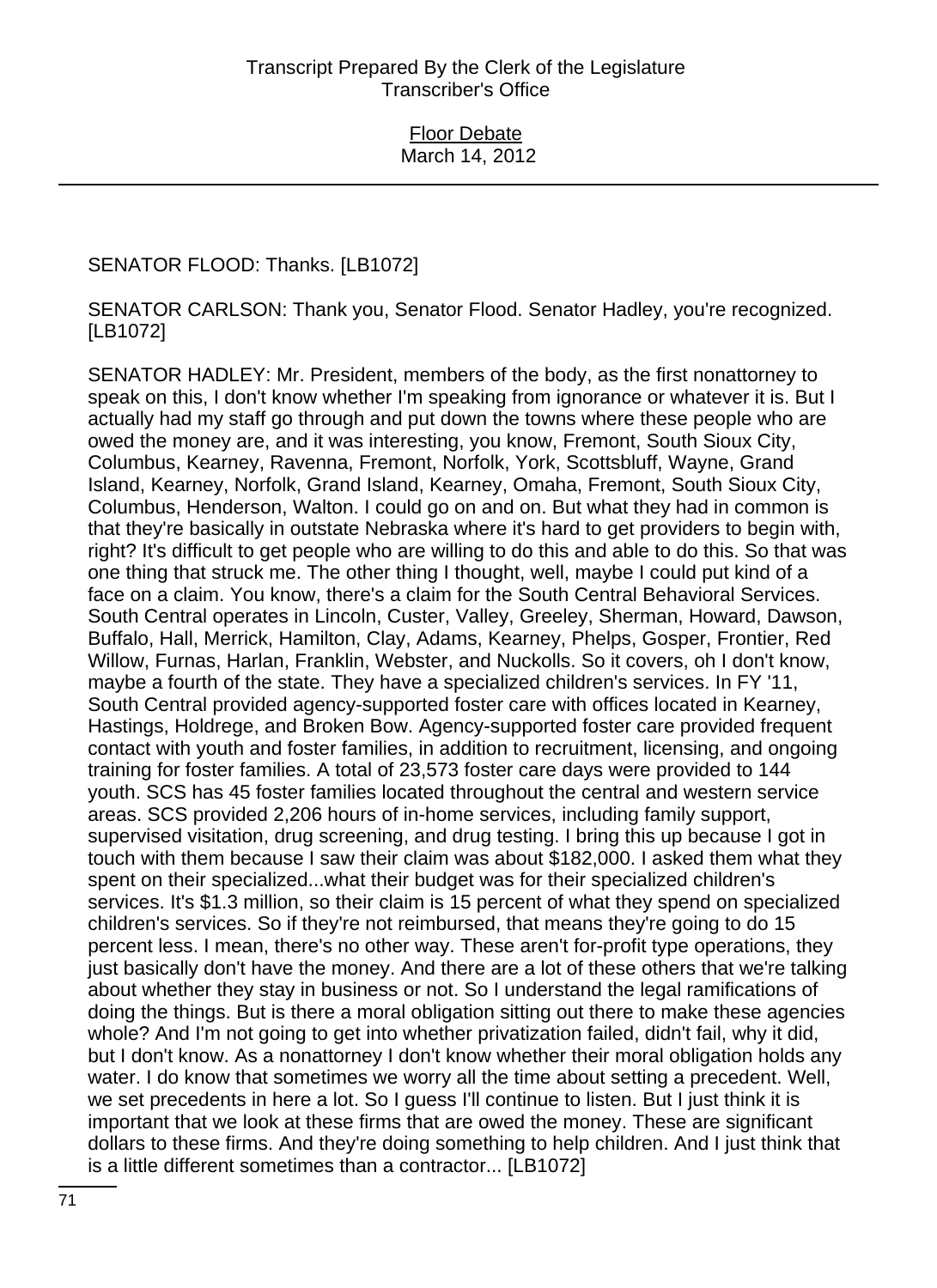SENATOR CARLSON: One minute. [LB1072]

SENATOR HADLEY: ...building a highway, building a road, whatever it might be. So I'll sit back and listen. But I just wanted to give you my thoughts on it. Thank you, Mr. President. [LB1072]

SENATOR CARLSON: Thank you, Senator Hadley. Senator Fulton, you're recognized. [LB1072]

SENATOR FULTON: Thank you, Mr. President, members of the body. I'm just going to spend less than a minute here talking about my concerns and then I plan to yield the remainder of the time to Senator Lathrop. This will be informative, and I'm hopeful to get that information in an understandable way between Senators Lathrop, Flood, and any others who would engage. But I read through this last night and it didn't...it just didn't occur to me that this could be a precedent or could be a problem. But I read it again this morning and recognized that it seems to me that we're paying twice for the same service. And by, from Senator Flood's argument, and this is what I would worry about a little bit, is that if we do this, then going forward are there other industries or areas in which government is involved--and there are many in which government is involved--in which we've set a precedent for the actions and activities and responsibilities of a contractor with the state, are actually, oh, forcing the state or causing the state to be encumbered beyond our own control? If that's the case, then this is a precedent. It's a dangerous precedent. So that's the concern I have. With that, I'll just yield the remainder of my time for Senator Lathrop. [LB1072]

SENATOR CARLSON: Thank you, Senator Fulton. Senator Lathrop, 3 minutes 45 seconds. [LB1072]

SENATOR LATHROP: Perfect. Thank you, and thank you, Senator Fulton. Let me talk about precedents. First of all, these are miscellaneous claims. If one just like it came along next year, we don't have to approve it. So we're not, unlike the Supreme Court or the Court of Appeals or even a trial court, we're not bound by precedents. Okay? That's the first thing. The second thing I would tell you is to the extent you are concerned about precedents, let me read what I got cut off from reading when I ran out of time. In your Appropriations Committee budget recommendation, on page 24, you'll recall that Boys and Girls Home was one of five contractors. Every one of them have gone but one. We're down to NFC. The last to leave was KVC, and we gave them a lot more money before they left. And on their way out the door we gave them even more. And your committee, Senator Fulton, had this to say about it: "The Transition Costs to KVC. These funds are divided into two areas. First is \$4.2 million identified by KVC as necessary to ensure payment to its subcontractors." So in a very real sense the precedent has been set. When we gave KVC \$4.2 million to make sure their subs got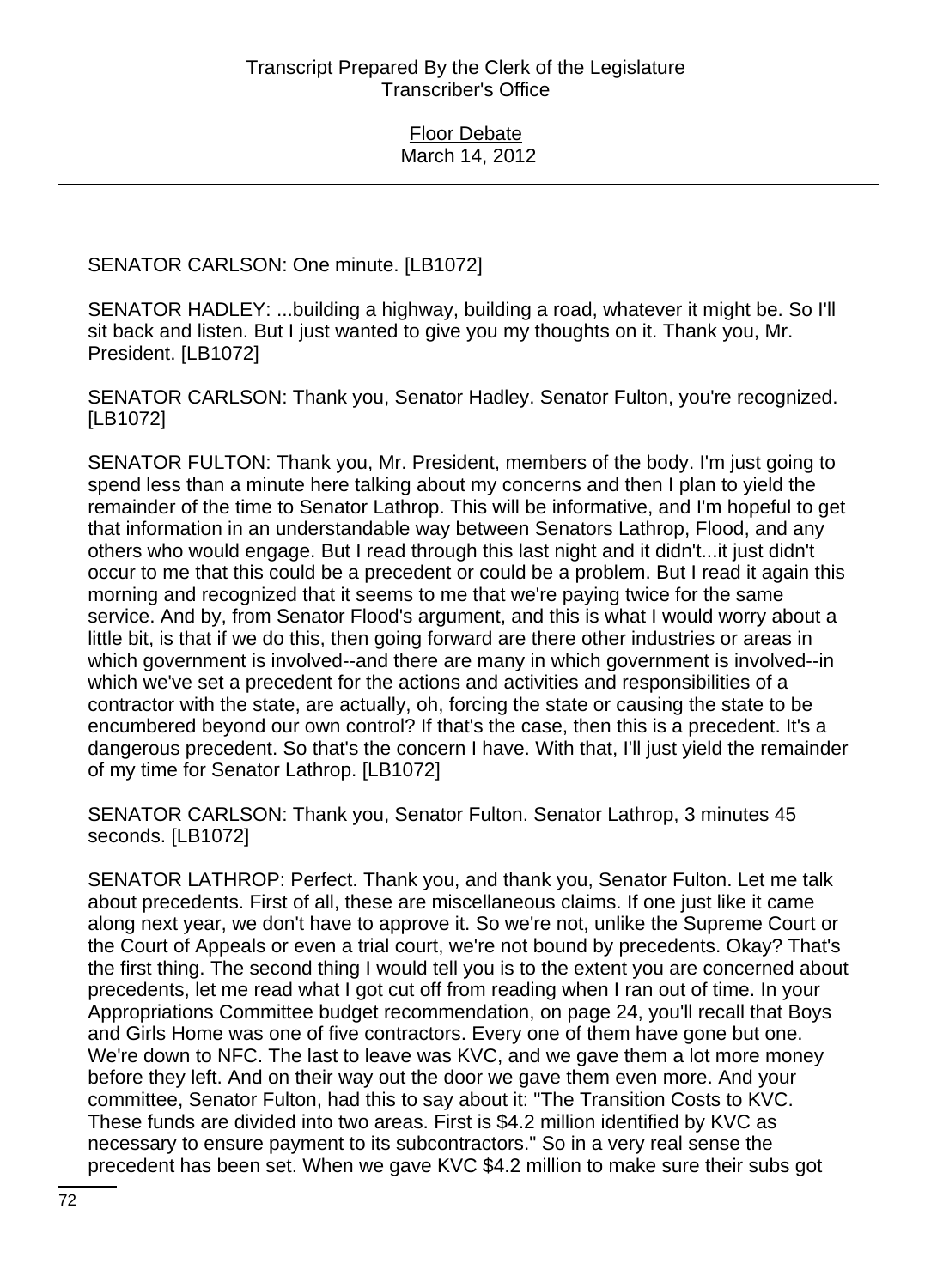### Floor Debate March 14, 2012

paid, if precedents is our concern, we set the precedents when we paid KVC over \$4 million to make sure their subs got paid. And I'm not saying whether that was good or bad. It's all the result of some real bad work in this contracting process; and we've already paid one agency to make sure that they've taken care of their subs. Again, on the subject of precedents, because these are miscellaneous claims we are not bound to do next year the very same thing we did this year. It is our judgment now. And Senator Hadley makes a good point, and I'll use the balance of my time to make it. When these people didn't get paid, and you can look in there and see in the amendment the dollars and the numbers, there's like 50 agencies or individuals who have not been fully paid. They got 30 cents on the dollar and their claim is for the balance. They total \$2.5 million. This is the infrastructure in the state in western Nebraska to take care of children in the child welfare and the juvenile system. We don't pay them and they go out of business. We are decimating, decimating the providers in greater Nebraska with the way we partner with them in providing services... [LB1072]

SENATOR CARLSON: One minute. [LB1072]

SENATOR LATHROP: ...and this is a critical piece of it. If we do not pay them, they will stop providing services. Some of them will go under, some of them probably have gone under. And understand, they've provided these services to the kids and in many cases had to take out lines of credit, borrow money to make payroll. They've paid their obligations; they just haven't been paid for what they did. So that's what I have to say about precedents, that's what I have to say about what we're doing to providers in greater Nebraska and the consequence to the state and the system if we don't pay these folks. And I have a number of people that are kind enough to yield me more time, and I'll take up some of the other subjects as time permits. Thank you. [LB1072]

SENATOR CARLSON: Thank you, Senator Lathrop. Senator Howard, you're recognized. [LB1072]

SENATOR HOWARD: Thank you, Mr. President and members of the body. And I'm going to begin this by saying I believe these bills are due to us; we have the responsibility. When I came into this body I came in as a case manager. That's a person that does the direct work with the families, the foster families and the children, not as an attorney, not as someone in the administration, not as someone who is a CEO and awards contracts. I came in as a case manager. When I found out in 2009 that these contracts were probably going to be awarded out and heard the list of agencies that were up to be the lead contractors, I immediately went to Senator Heidemann. And I said to Lavon, this is going to cost you more than you've ever anticipated. And he said thanks for the information; and he said, I think, you know, when we make these contracts, the contractor is responsible. I said, oh no, no, no. I am, again I'm not an attorney, but these children are state wards, these children are placed in the custody of the state by the court system here in Nebraska. I see no difference in saying the foster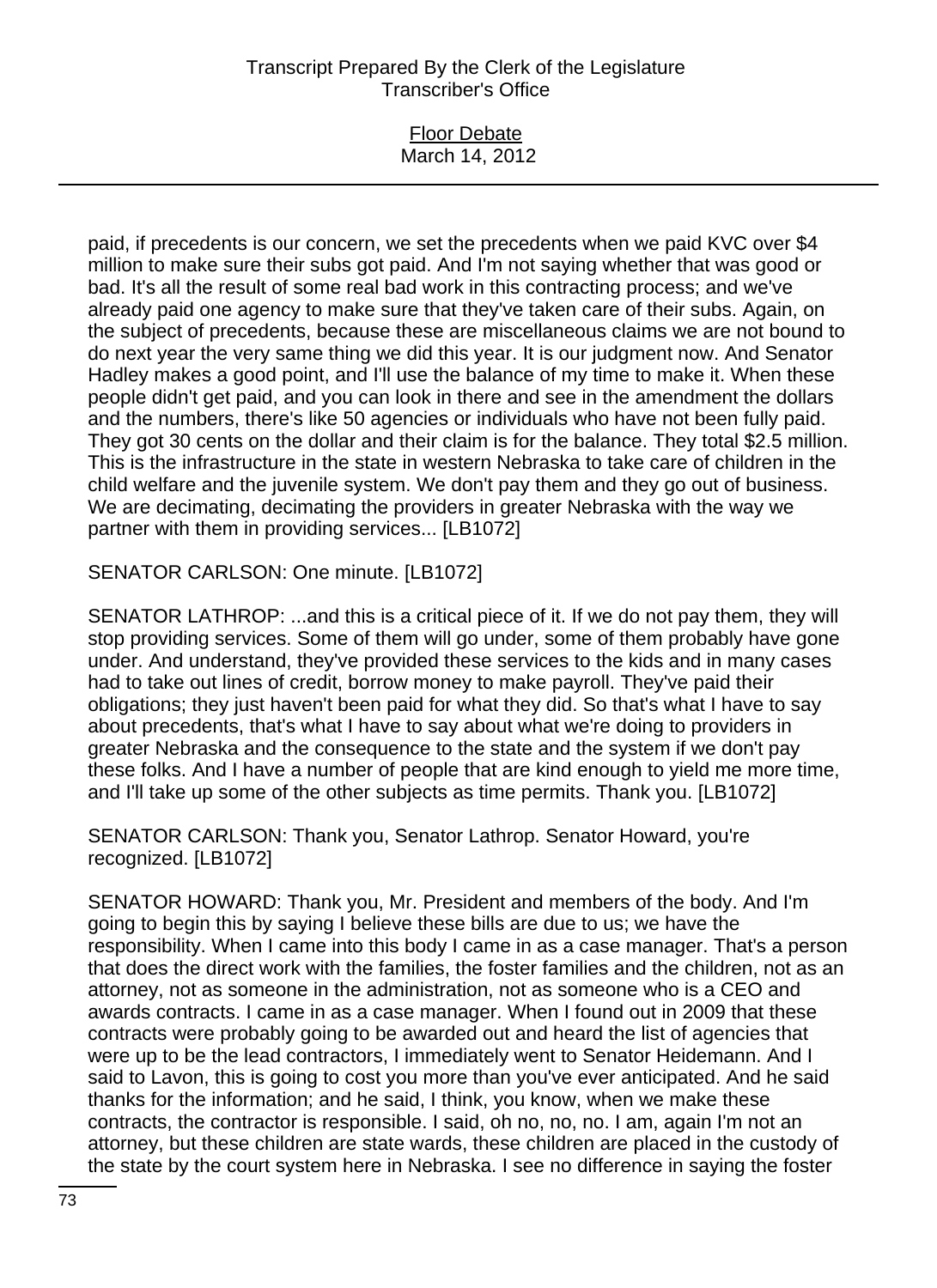#### Floor Debate March 14, 2012

parent is responsible for the medical bill. We made this agreement with these lead agencies. After I talked to Senator Heidemann, I thought I've got to try again. And I talked to the Governor. And I said, this is going to cost you more than you ever thought it's going to cost you. You can't take an agency that's been underfunded for decades, take that same amount of money--if you remember originally, that same amount of money--and get the quality services that we all want. You can't do it. I was there; I saw it. I saw it every working day. I said thanks for the information, and that was it. I felt like maybe the little Dutch boy trying to put his thumb in the dike. Everyone was polite, but nobody wanted to hear what I had to say. I finally reached the conclusion that there was a far stronger political agenda here than my information was ever going to be able to override. And I watched it, I watched it go on. And I remember, and I just mentioned this to Speaker Flood, we had a conversation, I called him and I said, I am so concerned about this. It's all being done outside the legislative body; it's all being put in place without any input from this body that should be making this decision regarding this vast amount of money. And he said, we'll get in there, girl, when we get back into session. Now I have all the respect in the world for Senator Flood, he's been excellent. But I was so discouraged when I heard that. I thought we are just going down a path we cannot sustain--a word that's been used against me with Health and Human Services, concerns that I have had since I've gotten down here. Gwen, we can't sustain that higher payment to foster parents, what are you thinking? Gwen, we can't give more money to children's clothing for foster children, what are you thinking? On and on and on and on again. And yet literally, literally, Health and Human Services, the Governor, the people that did the contracts, jumped off the cliff without even looking--without even looking. Some of the small agencies that they contracted with in the beginning, Visinet; Visinet was a small agency in Omaha that supervised visitation. They were in no way prepared financially or any other way to take on a massive overhaul of the child welfare system. And yet because they wanted to be a part of the whole, they stepped up. It's a tragedy, it's a tragedy. [LB1072]

SENATOR CARLSON: One minute. [LB1072]

SENATOR HOWARD: Thank you. If this money...and I promised Senator Lathrop some time. I'm sorry, Senator Lathrop. If this money would have been put into our internal system and given the workers in that system, many of whom had committed years and years and years of their lives to working with families and children, we would have a quality system at this point. I am glad I'm here at this point to be able to say I said in '09 this was a bad direction to go. I'm sorry I'm here to see how badly it's turned out. I appreciate our Health Committee, Senator Campbell; she's been wonderful at working on these issues, no small matter. And I think we're going to make some major improvement. But this has been a political debacle and it's up to us to try to make it right. Thank you. [LB1072]

SENATOR CARLSON: Thank you, Senator Howard. Senators wishing to speak include: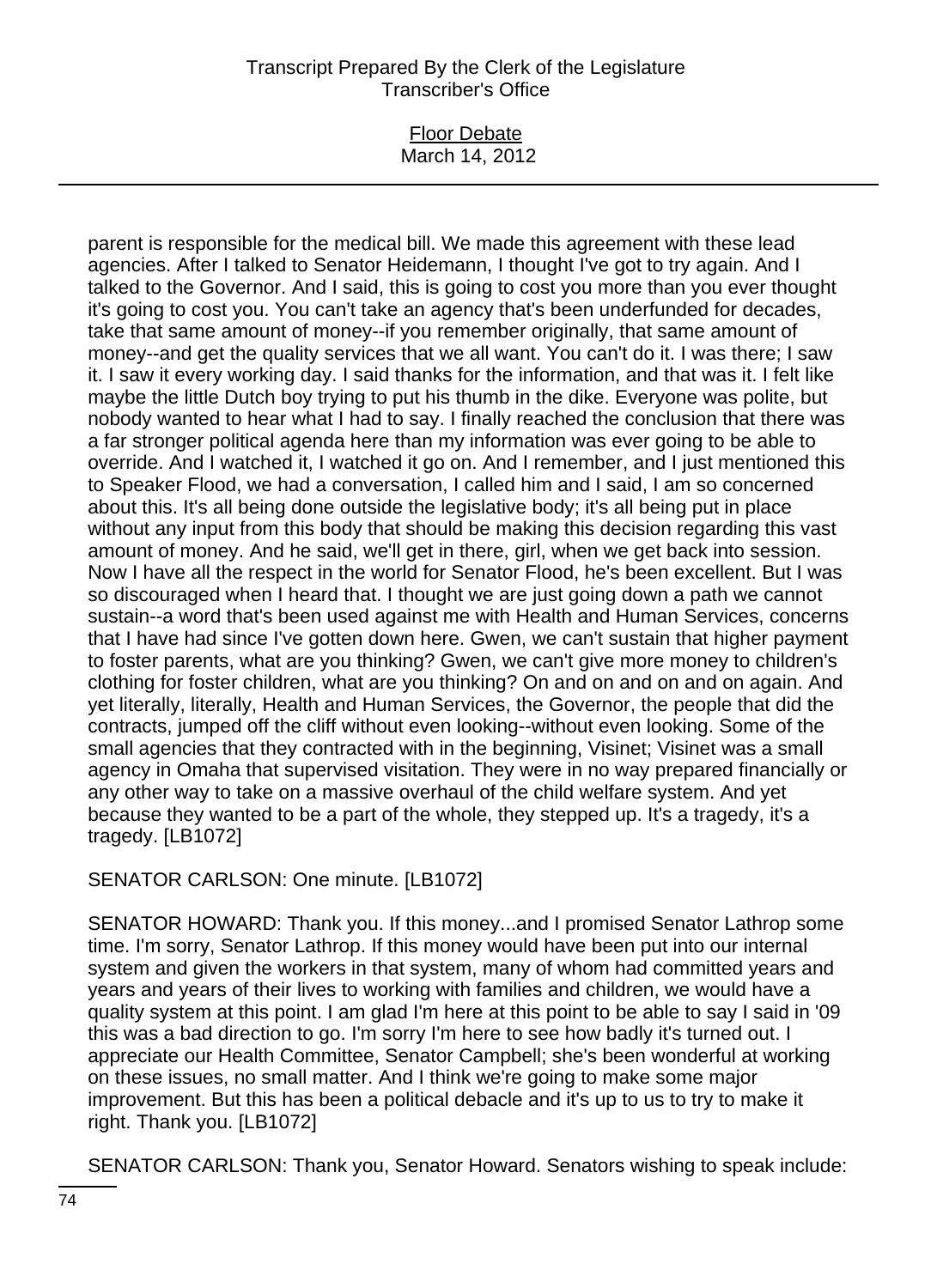Senators Cook, Pahls, Gloor, Coash, Bloomfield, and others. Senator Cook, you're recognized. [LB1072]

SENATOR COOK: Thank you, Mr. President. And good afternoon, colleagues. I rise in support of AM2358 and the underlying bill. As a person who serves on the Health and Human Services Committee and participated in the LR37 process and many of the hearings, someone who's been contacted by constituents and friends from my former nonprofit days, I am in strong belief that it is the appropriate thing for us to do at this time to follow through to pay these subcontractors. The work has been completed. Senator Lathrop has already mentioned that. As you know, from our initial round of debate on the child welfare bills, our committee, with your support, is taking steps that these kinds of contracting arrangements are not made, so that we don't find ourselves in this kind of situation. So for those of you who are concerned about this coming up again in the same way, just consider that. You've already advanced a bill that's going to look for that, along with our new additional monitoring requirements for the system, I think that this is something that, along with our work with the child welfare reform we're doing, along with my priority bill that's coming up, LB1063, will preclude us being in this situation. At least that is my sincere hope. And I'd like to echo something that Senator Howard said, my colleague, my earnest colleague on the Health and Human Services Committee, I've learned so much. (Laugh) Baptism by fire during my short time on the committee. These are our children, these children are wards of the state. I say and sometimes it's not a funny joke for those of you who don't have a sarcastic sense of humor, but I often say to my friends, well, what are we going to do? Are we each going to take one kid home with us? And I say, well, that's going to be a problem because I don't have food in my refrigerator, I'm not there. (Laugh) The child is not going to be safe with me necessarily as an individual. But sincerely this is my...still my, as a state taxpayer and as an advocate and as a public servant, I sincerely believe that these are our children and this is our responsibility at this time. With that, Mr. President, I would yield the balance of my time to Senator Lathrop, if he would choose to accept it. [LB1072 LR37 LB1063]

SENATOR CARLSON: Thank you, Senator Cook. Senator Lathrop, 2 minutes and 10 seconds. [LB1072]

SENATOR LATHROP: Sure, thank you. And maybe I'll use this short bit of time to reiterate a point and to try to make a point. I don't think this is pure contract law. Okay? Let me repeat that. I do not think this is pure contract law which makes this distinguishable from what Senator Fischer and I will talk about when we talk about trying to make a comparison between these circumstances and a Department of Roads contract. Understand, unlike almost anything else the state can do, we had a statutory duty to care for these kids and to pay for these kids' care. The question is whether we discharged that duty when we paid Girls and Boys Home. In short, and so you hear it again and I've tried to make it as simple as I can, we did not discharge that duty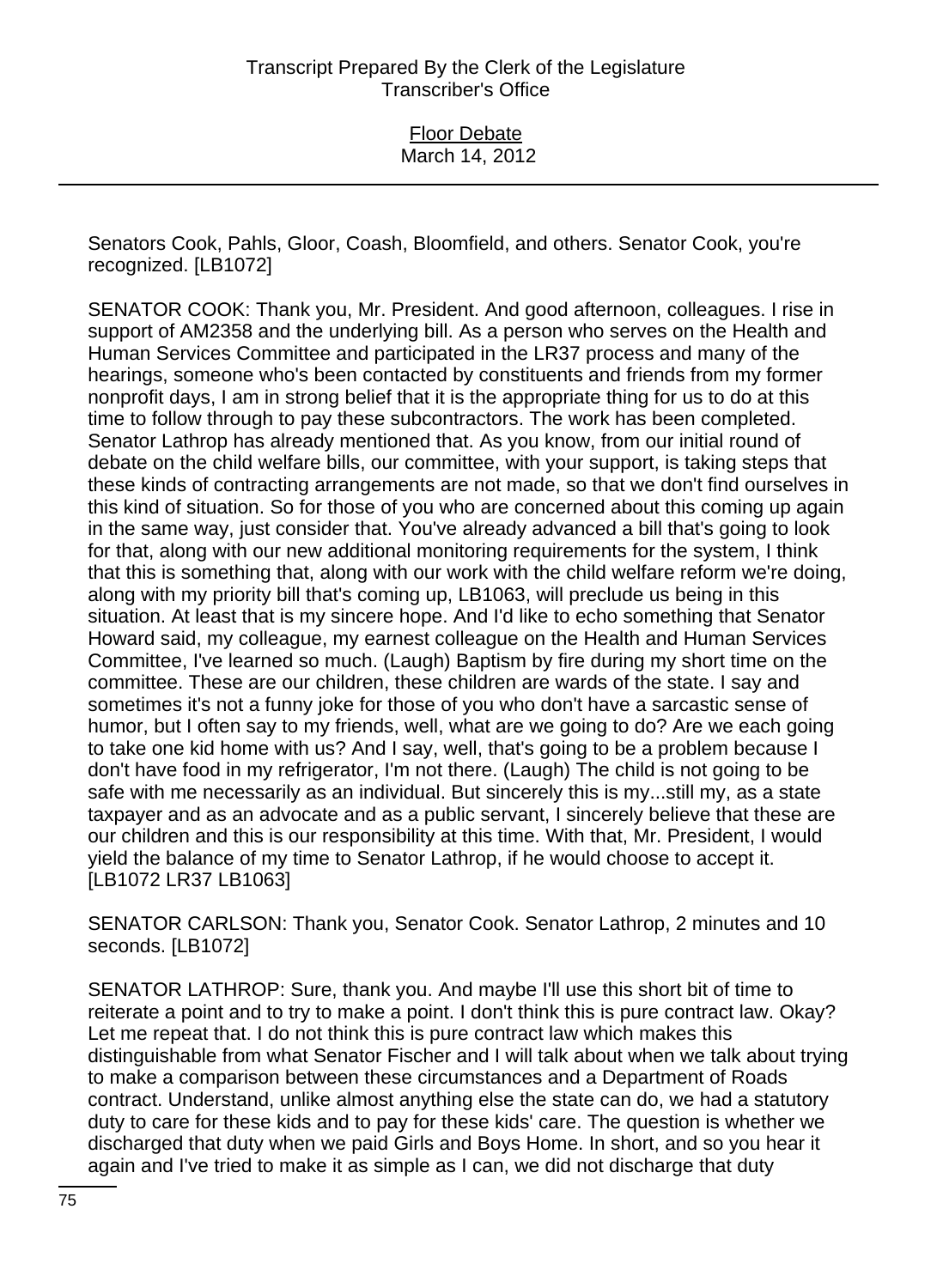| <b>Floor Debate</b> |
|---------------------|
| March 14, 2012      |

because these contracts were so very flawed. They were flawed with the assumptions. They were flawed in the manner in which they were executed. They went outside the competitive bidding process; they did not use the Department of Administrative Services. And they did not monitor these contracts, which everyone who has ever gone into privatization will tell you... [LB1072]

SENATOR CARLSON: One minute. [LB1072]

SENATOR LATHROP: ...the only way they will succeed and serve the purpose that the state intended them to serve is with proper monitoring, which did not happen. As a consequence, I think this is similar to if we took all of our health and human services obligations and found the first kid walking out of the Student Union, gave him a million dollars, and told him he's now assumed responsibility for paying all of our bills. And everybody here would say that's preposterous. You can't get rid of your obligation by paying a kid a million dollars walking out of the Student Union. But that's what we did. It's a matter of degree, but I will tell you these contracts were so poorly executed, they were based on faulty assumptions, monitoring wasn't there, that they were doomed to fail. And as a consequence, in my judgment, we did not satisfy our obligation to pay. [LB1072]

SENATOR CARLSON: Time. [LB1072]

SENATOR LATHROP: Thank you. [LB1072]

SENATOR CARLSON: Thank you, Senator Lathrop. Senator Pahls, you're recognized. [LB1072]

SENATOR PAHLS: Thank you, Mr. President, members of the body. Would Senator Avery yield? [LB1072]

SENATOR CARLSON: Senator Avery, would you yield? [LB1072]

SENATOR AVERY: Yes, I will. [LB1072]

SENATOR PAHLS: Thank you, Senator. Early on in the discussion the thing that caught my attention when I heard petition, I heard Secretary of State, and I heard \$275,000. And this money was being given to the...paid to the American Civil Liberties Union. And the question I have, even though this may be out of order, I did try to get my button pushed early, but a number of people pushed theirs before I did. So this is not really following the line with other people who are on HHS. But I have a question about did our Government Committee have something to do with this? [LB1072]

SENATOR AVERY: Well, this I believe goes back to 2008, when the Government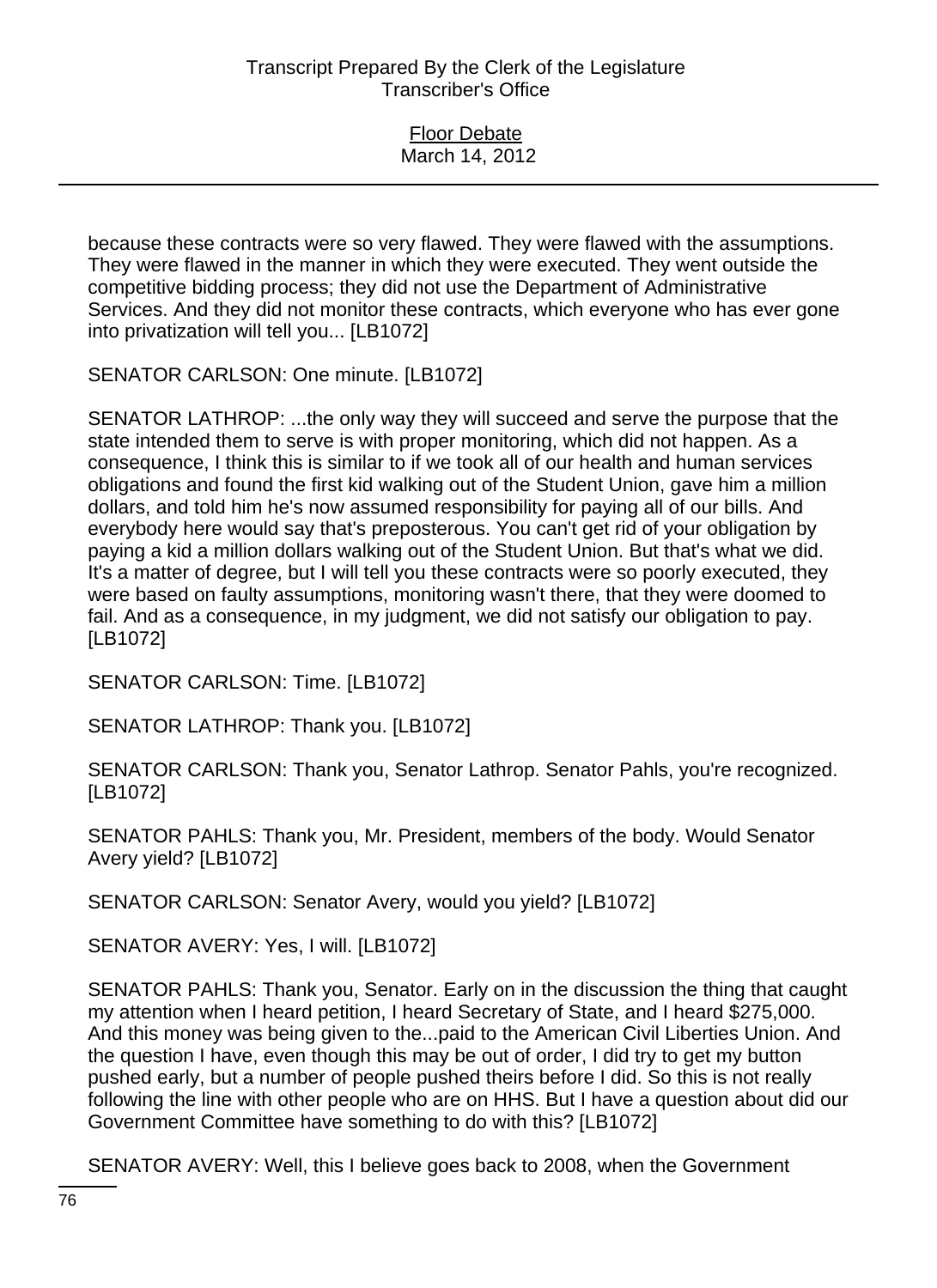Committee considered a bill on petitions that was approved by this body and signed into law. And part of the restrictions that were passed involved requiring petitioners or circulators to be residents of the state. The court ruled that that was unconstitutional, a violation of the First Amendment. So we contributed to this problem, yes. [LB1072]

SENATOR PAHLS: So in other words, by our vote at that time we did cost the state \$275,000. [LB1072]

SENATOR AVERY: By action of this body, yes. [LB1072]

SENATOR PAHLS: Okay. Well, let me ask you this: Are we in the process of correcting that? [LB1072]

SENATOR AVERY: LB759 was just passed last week on Final Reading with only two negative votes, and that corrects the current law to reflect the court's decision. [LB1072 LB759]

SENATOR PAHLS: Okay. So what I'm...I don't...were you here when this bill was first brought about or was that... [LB1072]

SENATOR AVERY: I was and I supported it. I don't recall at the time that we considered it to be unconstitutional. It's important to point out that the court did uphold other restrictions that were in that legislation. So the whole law itself was not declared unconstitutional. It did uphold the part of the bill that requires petitioners to be at least 18 years old. And it also upheld the prohibition on paying circulators by the signature. So there were elements of that law that were good and were upheld. [LB1072]

SENATOR PAHLS: And I thank you for that. Again, when we...any bill comes from...has been in front of the Government Committee, one of the first things I hear out of the person who's an opponent of that is, this will cost you. So maybe in the future, and I have been involved in this because I voted for it also, that we really need to take a look at the potential, especially in this particular area, because this is a sensitive area to a number of people in the state of Nebraska. Thank you, Senator Avery. Thank you. [LB1072]

SENATOR CARLSON: Thank you, Senator Pahls and Senator Avery. Senator Gloor, you're recognized. [LB1072]

SENATOR GLOOR: Thank you, Mr. President, members. I've come down as presiding officer this afternoon to speak as Vice Chair of the Health and Human Services Committee. Senator Campbell, as it relates to the LR37 process that's been the basis for the bills that we've brought forward, have already discussed on General File, Senator Campbell does a nice job saying that what we're trying to do is not dwell on the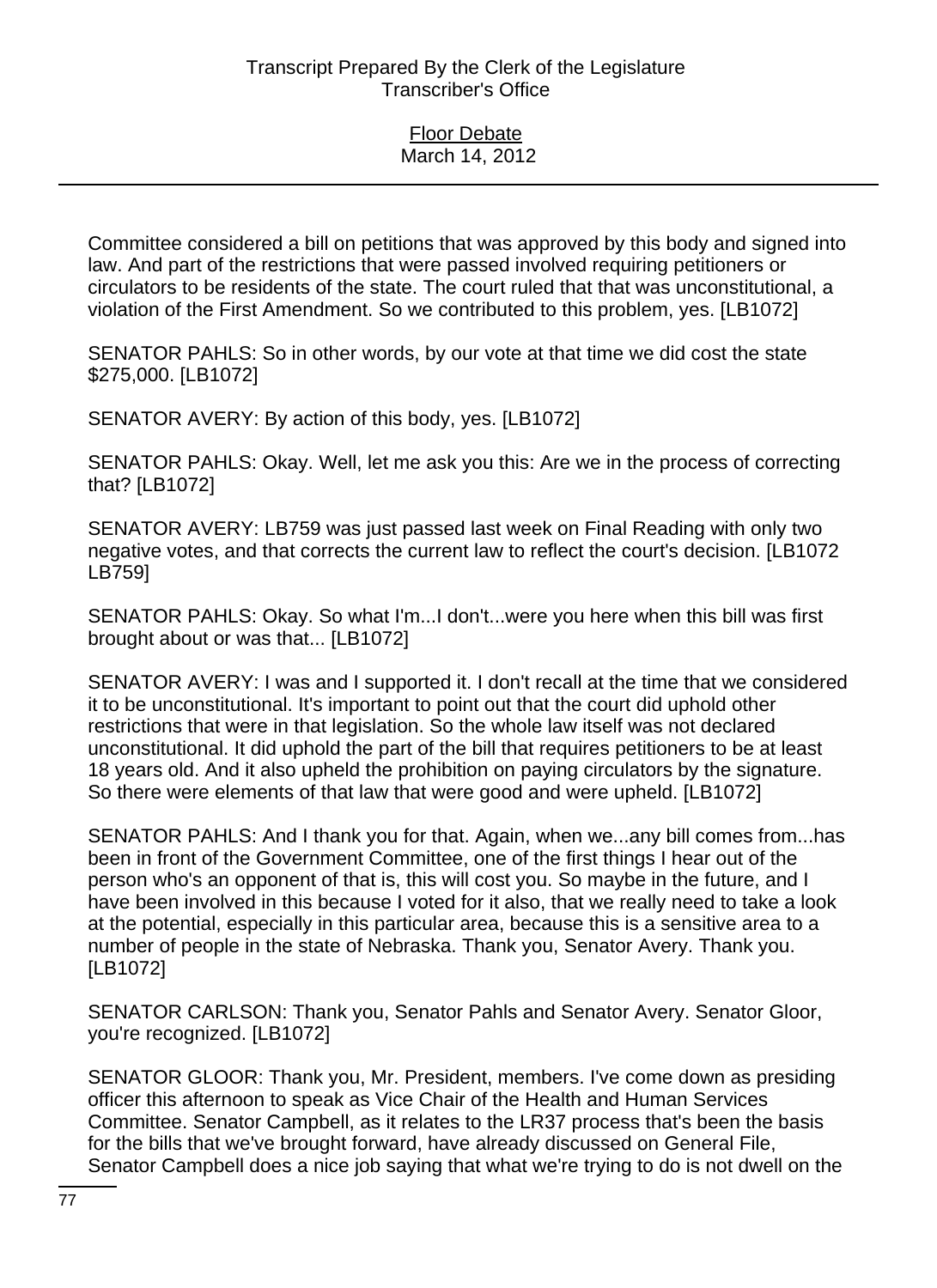### Floor Debate March 14, 2012

past but to try and set a path forward to get us out of the problems and the challenges that we're having with child welfare reform. But unfortunately, this is an example of having to stop, turn around, and look back at the mess left in our wake. There's no way around it. And it's important to stop and look back because there are people who are providers yet who we need badly in order to resurrect some semblance of stability in our child welfare system. During the LR37 hearings that we held across the state we heard from these individuals, faultless to a person as they present themselves--and it's hard not to agree with them--quite aware of the fact that they were contracting in a new world, but ultimately also aware of the fact that the children they were providing care to were wards of the state, our responsibility, even though there were subcontractors. The recommendation ultimately of the LR37 committee to these subcontractors was go through the miscellaneous claims process, because with all the things we had to deal with we felt this was just a bit beyond our purview. Get it to Business and Labor. Get it to the Claims Review Board, Business and Labor, folks who deal with these miscellaneous claims on a regular basis, and ultimately bring it here to the Legislature where we can talk about it. So we did not have a specific recommendation, except I think we can comfortably tell you this, and that is we are concerned about the survivability of these entities. We've already lost some providers. I can think right off hand of one in Senator Hadley's service area or perhaps Senator Wightman's. It was a transportation company that just could no longer cash flow because of the loss of revenue that they realized. And I certainly understand the example, the metaphor given by the Speaker of the state contracting with somebody to build a garage or a building and that they subcontract; and the subcontractors are going, shouldn't somebody pay us? (Laugh) But this is a complicated issue because the basis of that original contract and a payment methodology, a shift of risk, takes it outside the purview of anything the state had contracted for as it relates to health services in the past. Completely outside that purview; something completely different. It's as if the state went to a lead agency to build a garage and said, we're not sure how big a concrete base to build, we're not sure how deep the foundation should be, we're not sure how tall it's going to be or how to roof it, but we'd like you to agree to do all this for a set amount of money. Now (laugh) shame on the lead agencies for agreeing to that contract and shame on the state, as has been pointed out, for putting together such a poor contract to offer. But the subcontractors who are out there did what they were told to do: poured the concrete, put in the foundations, built the walls, put on the roofing, and presented a bill as they were told to do, and were told, we're out of money because we didn't really come up with the right amount of money for the size of the concrete to be poured and the depth of the foundation, and so on. So this is a mess. And they did what they were asked to do and told to do. And now we're left with those providers, most of whom, as Senator Hadley points out, are in outstate Nebraska,... [LB1072 LR37]

SENATOR CARLSON: One minute. [LB1072]

SENATOR GLOOR: Thank you, Mr. President...are still struggling to stay alive. And this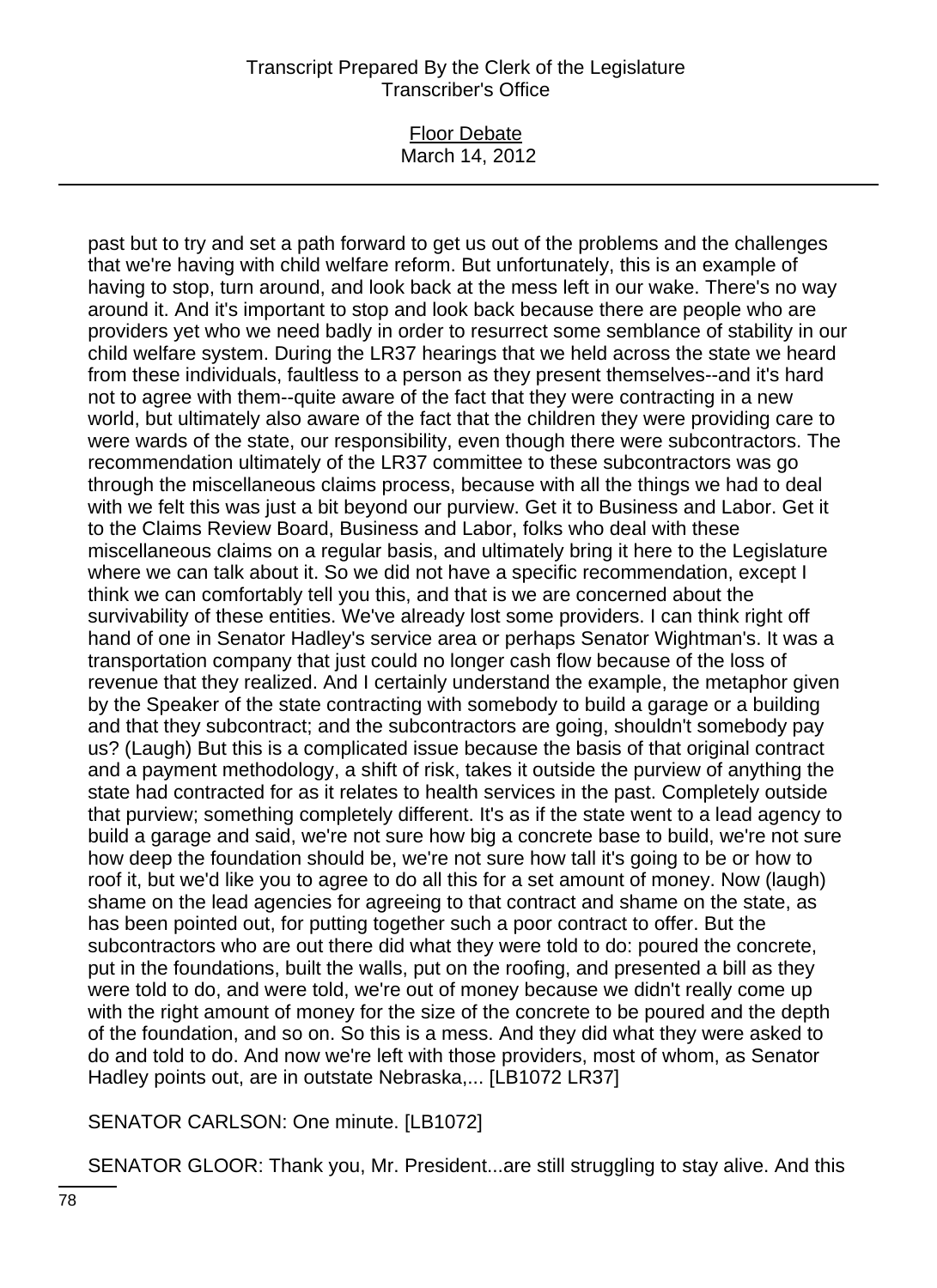| <b>Floor Debate</b> |  |
|---------------------|--|
| March 14, 2012      |  |

affects not only services for children. Organizations like the Mid-Plains Center, the Behavioral Health Mental Health Center in Grand Island, took money out of their reserves to help cover the cash flow problem. There are programs that could be provided in substance abuse or for adults that are not being provided because those monies weren't available to do it. They went into subsidized and nonpayment for services and providers in providing care for children. So this is much broader than just child welfare. Many of these providers have had to pull their horns in, in providing care across the whole continuum of behavioral health and welfare services that they provide. And that's part of the tragedy we're trying to avert, part of the tragedy we're trying to avert by making these folks as close to whole as we can and fulfilling that obligation on the contracts they agreed to. And I ask for your consideration of that. Thank you. [LB1072]

SENATOR CARLSON: Thank you, Senator Gloor. (Visitors introduced.) Senator Coash, you're recognized. [LB1072]

SENATOR COASH: Thank you, Mr. President. I was following the debate. Several of my questions have been answered. And I would wonder if Senator Lathrop would be available for a few questions. [LB1072]

SENATOR CARLSON: Senator Lathrop, would you yield? [LB1072]

SENATOR LATHROP: Yes. [LB1072]

SENATOR COASH: Thank you, Senator Lathrop. And I'll get to my question in a moment. I'm going to kind of set it up here. Several years ago or three years ago I believe we lost a provider here in Lincoln, Visinet. And there was a problem not with them getting their subs paid but this was a problem with them getting their employees paid. And I worked with a whole group of employees who, when Visinet closed, had provided hours and hours of service to children; the service was delivered. But they closed their doors, and the employees were left without paychecks and without a job. With regard to the claims in the amendment, is there anything guaranteeing that should this go through that the money goes to the employees that provided the service or will the...I mean, if it's a privately held company it just goes to them and they continue to operate? I know we're talking about businesses that are currently operating, which is different. But if you could speak to that I would appreciate it. [LB1072]

SENATOR LATHROP: Sure. Senator Coash, as you might expect, before we brought this to the floor we had a hearing. The hearing went a whole afternoon. I did not hear one person come in and say, you know what, not only did the sub get stiffed, but I worked for the subcontractor and I didn't get paid. Most of the stories that we heard when we took up this bill were stories of the subcontractors having to go into their line of credit, borrowing money against their house, doing everything they could to make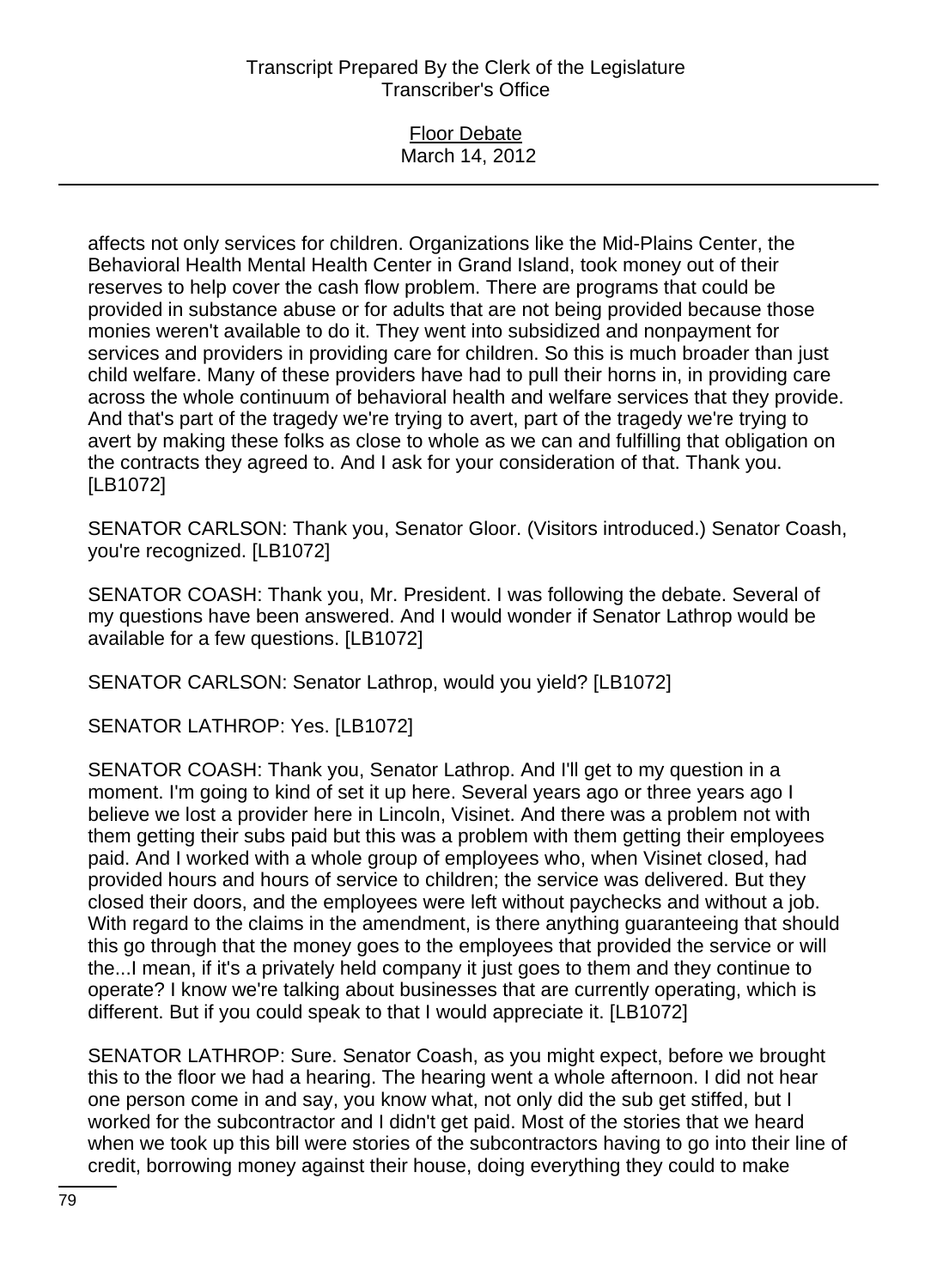| <b>Floor Debate</b> |  |
|---------------------|--|
| March 14, 2012      |  |

payroll. And I know I asked a number of them, and somebody who hires foster care people, whether or not all those people got paid. And they assured me they had. So far as I know, we don't have a concern today... [LB1072]

SENATOR COASH: Okay. [LB1072]

SENATOR LATHROP: ...that the subs didn't pay their employees or the people they contracted with. [LB1072]

SENATOR COASH: Okay, that makes...that answers that question. I do want to ask another question, Senator Lathrop, about how we got to today. You mentioned you had a long hearing. Before a group can come to the Business and Labor Committee and say, here's what we're owed, do they have a burden to say...and we've tried the regular court system and we've, you know, Boys and Girls Home owes us this much money and we took them to court, but they're not around anymore, so we lose. Is there... [LB1072]

SENATOR LATHROP: Great question. [LB1072]

SENATOR COASH: Thank you. [LB1072]

SENATOR LATHROP: No. No is the answer. And the problem is, is that this, and you can see Senator Flood is struggling with contract principles, and that's a separate class in law school. If you have an agreement between the vendor, let's say it's a foster care parent, and Health and Human Services, which is the way we did it before and what we've returned to, you have a direct contract claim. Since these people were contracting with the sub, that is Boys and Girls Home, they can't make a contract claim because they don't actually have a written agreement with the state. So what they do is they file a miscellaneous claim based upon a principle outside of contract law, and that's the statutory duty the state has to pay for these services. [LB1072]

SENATOR COASH: Okay. I've got one final question. I'll just yield you the rest of my time. [LB1072]

SENATOR LATHROP: Sure. [LB1072]

SENATOR COASH: The question is this: Why didn't these companies who have now come to the state sue the lead contractor for the money that they're owed? [LB1072]

SENATOR LATHROP: Here's the answer to that and it's part of the problem. We entered into a \$15 million contract with somebody that was worth \$107,000. They were undercapitalized and they are...there is no point. It's the old "trying to get blood out of a turnip." There is no point in trying to go after them,... [LB1072]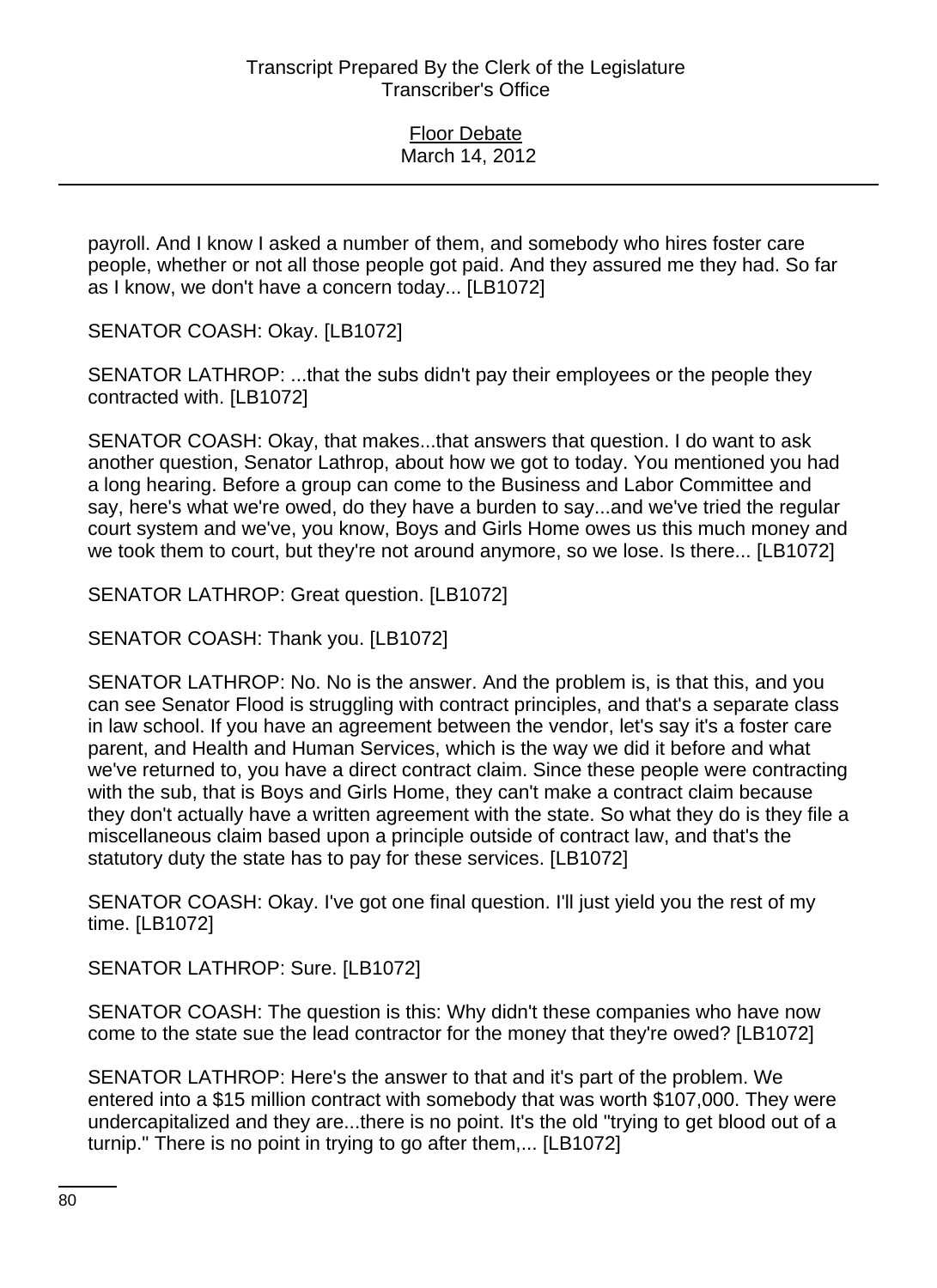## SENATOR CARLSON: One minute. [LB1072]

SENATOR LATHROP: ...and that really illustrates one of the problems that I think is a defect in the argument that we satisfied our duty when we paid them, they were undercapitalized. They were worth \$107,000 when we entered into a \$15 million contract with them. And that combined with the other circumstances led to the default. [LB1072]

SENATOR COASH: Thank you, Senator Lathrop. Thank you, Mr. President. [LB1072]

SENATOR CARLSON: Thank you, Senator Coash and Senator Lathrop. Senator Bloomfield, you're recognized. [LB1072]

SENATOR BLOOMFIELD: Thank you, Mr. President. Good afternoon, colleagues. I won't be able to speak as eloquently as my learned colleagues Senator Flood and Senator Lathrop. But I will speak in my own way about what's right and what's wrong in this matter. Senator Krist isn't here this afternoon. But in the middle of our LR37 process last year he boarded his trusty plane and flew to Sioux City. I met him at the airport; we went to Boys and Girls. The way they departed was at best questionable from either side. But that's not the issue here. The issue is whether or not we as the state are going to stiff the people who spent their own money to take care of our kids. These are not giant corporations or mega not-for-profits. They don't have high-dollar lawyers to advise them when they go into these contracts or agreements with the lead agency. These are the lifeblood of Nebraska caregivers. We might be able to find a legal way around paying them, but that doesn't make it right. These people laid their own money out and we owe it back to them. These are Nebraska kids, we need to take care of them. And I'll yield the rest of my time to Senator Lathrop if he'd like it. [LB1072 LR37]

SENATOR CARLSON: Thank you, Senator Bloomfield. Senator Lathrop, 3 minutes; and then your light is on next, so you've got 8 minutes. [LB1072]

SENATOR LATHROP: Okay. Thank you, Senator Carlson. And, Senator Bloomfield, thank you and I appreciate your remarks. Colleagues, let me answer the question Senator Fischer posed to me, now that I have 8 minutes to do that. The question that she presented to me off the mike is, how is this not the same or not analogous to a roads contract? Let's take a roads contract and then I'll talk about this so that I can demonstrate what I think are the different principles that are involved. If the state enters into a contract, and this goes to the concern expressed about precedents, are we going to have Hawkins subs in here if they happen to not get paid? If the state builds a road or builds a building, they hire a general contractor, and that general contractor is then going to hire a bricklayer and a cement mason and a drywaller and an electrician. Right? That is one circumstance. If the contractor doesn't pay the subs, the subs will generally go after the contractor and not after the owner. Now I'm ignoring a lot of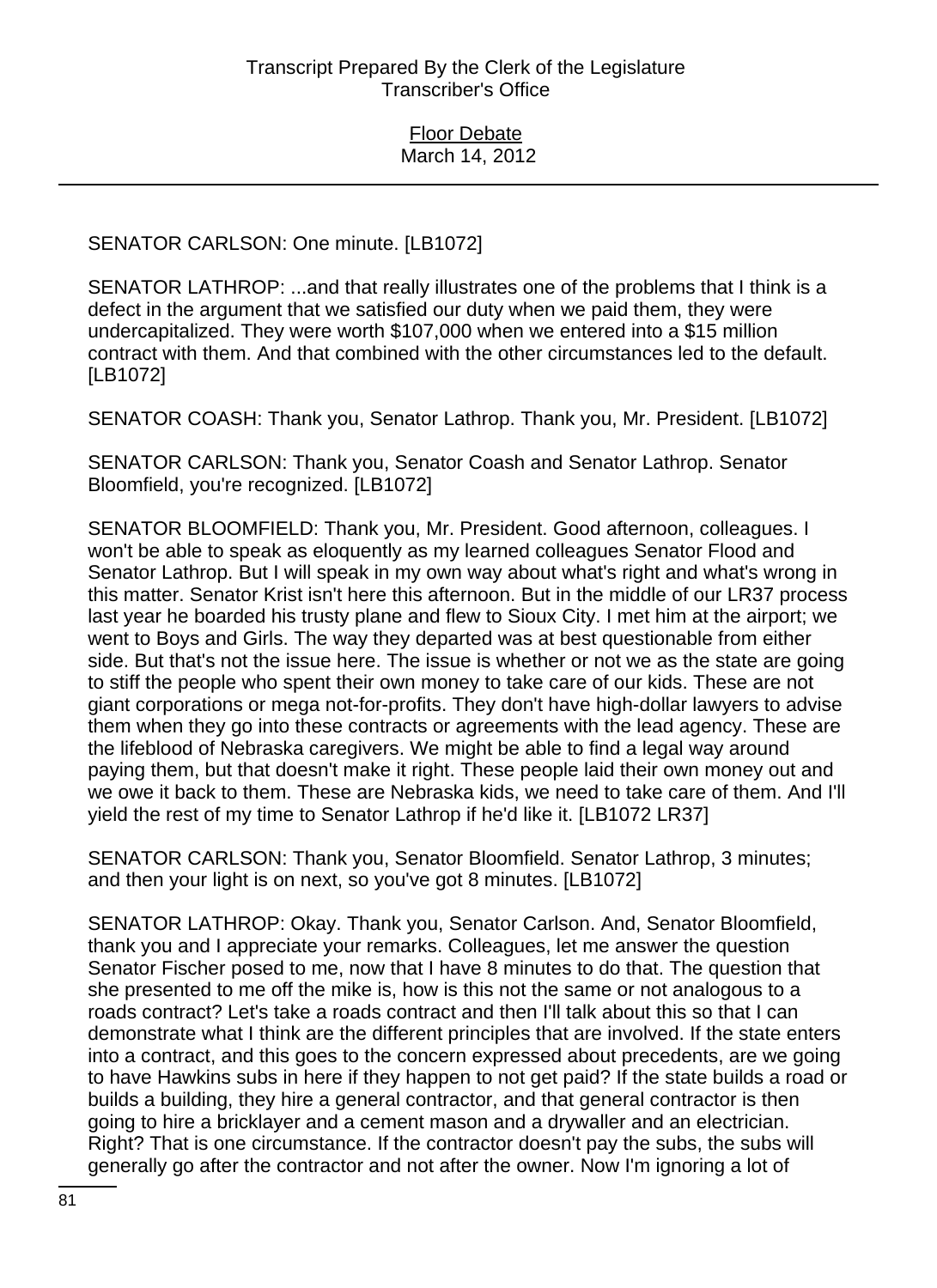### Floor Debate March 14, 2012

principles about builder's liens and things like that to make this point. On the other hand, we have a duty that is statutory. In other words, the law that we passed in this body requires that we provide these services, and when we provide them, that we, the state of Nebraska, pay for them. That doesn't prevail over here on the road side of things. If we're building a building, we do it because we need a building or a stadium or a road. Right? We will also do the contract differently. We will run it through a competitive bidding process. And then we will have the Department of Administrative Services make sure that the person that's the contractor is capable, knows what they're doing, have the resources. They put up a bond, they do all the things that the Department of Administrative Services adds to the contracting process. Over here we didn't do any of that. We start out with a statutory obligation on the part of the state to provide the services and to pay for them. And then we wanted to absolve ourselves, or HHS thought they were absolving themselves, by entering into a contract. And as I said, they might as well have entered into a contract for a million dollars with a frat guy, because the person that they contracted with was incapable of performing what they had been contracted to do. Over here on the roads side contract, let's say it Hawkins, they build roads all over this state. We know that they're good; they have the resources; they put up a bond and they pay their subs. And the contract is done well and everybody performs. Over here the difficulty is that it's not all contract law. We start with an obligation in statute and we didn't discharge that by handing this over to Boys and Girls Home because... [LB1072]

SENATOR CARLSON: Senator Lathrop, you're on your own time now. [LB1072]

SENATOR LATHROP: Thank you. And I know I'm repeating myself, but somebody once told me you have to do that sometimes so that it gets through and becomes as simple as I hope I'm making it. We didn't discharge that duty because we picked somebody who was incompetent. Not that they didn't have a good heart. Everybody who came in front of the committee told us they were good at what they did, which was providing services. They had absolutely no experience in coordinating them. Right? So they were not competent to do what they did. They were undercapitalized, which meant, unlike Hawkins over here in my roads example, these guys didn't have the resources to do this, but nobody checked; nobody checked to see if they were competent and nobody checked to see or paid attention to see if they had the resources to do this. And then Senator Campbell's committee made this point in the blue book. These contracts don't work if no one is monitoring them. You can't just turn this over to them and say, here you go, now you have the obligation to pay all these people, and tell the subs, you deal with that guy that's incompetent and doesn't have the resources, and if you don't get paid, tough luck. It doesn't work that way. You have to monitor it to make sure they're spending the money, not on automobiles and haircuts, but they're spending it on services. And that's where we dropped the ball. Another thing: You can't privatize something for less money than you were spending doing it yourself. Just think about that. We tried to get this done, the privatization effort done for less money than we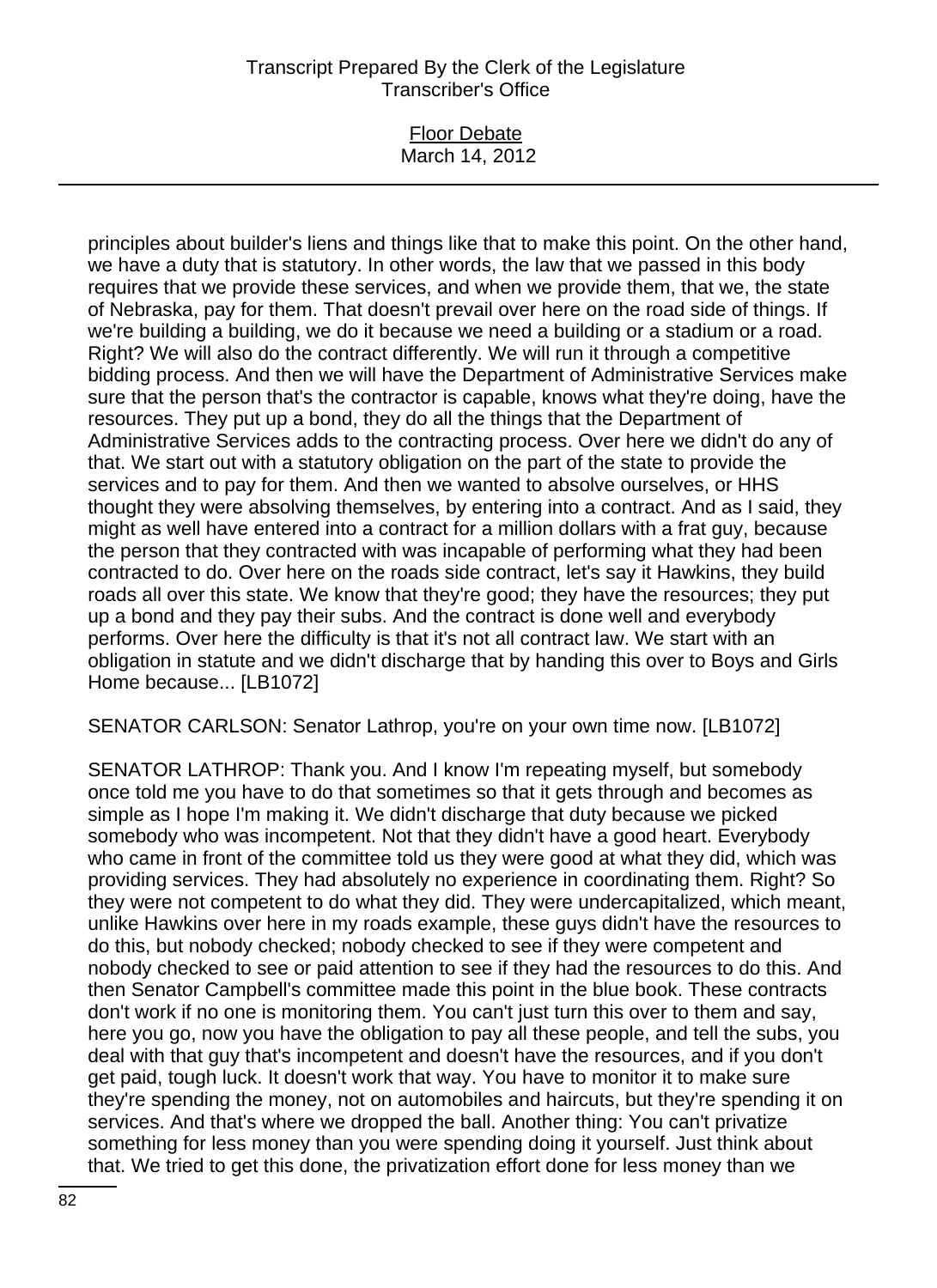#### Floor Debate March 14, 2012

budgeted the year before when we were doing it ourselves. So now if Senator Campbell is the contractor, she's got to go do everything the state of Nebraska did, and she has to pay her own employees to coordinate all that. Well, that was never going to work. It was never going to work. And here's the proof: five contractors, one left. One of them went through a bankruptcy, several of them ended it very quickly. Why? Because it was based upon faulty assumptions. And that's the other thing: We didn't discharge our obligation to get...by getting a contractor when we entered into the contract based on numbers that weren't accurate. If you say, I'm going to give you a contract to take care of 2,000 kids, and send 3,000 kids over there, Senator Campbell isn't going to get it done, she can't do it. And that's exactly what happened. We had more kids and then we had more services. And then there's a third piece. You'll like this one. In our enthusiasm to cut Medicaid around here wherever we can, we changed the definition of medical necessity. And so Senator Campbell, my contractor, now has to try to pay for all this stuff or more of it without matching funds. Right? She's got to do it with General Fund dollars, which means now she can't make it go as far as it did before over here in the "cut Medicaid at all costs" department. We were cutting our resources that were available, increasing the number of kids that we expected for them to serve, asked an incompetent and undercapitalized contractor to do the job. Now, sounds like the frat kid that we paid a million dollars to, doesn't it? If you find somebody who isn't capable of doing it, you don't give them enough money to do it, and then when the people who were performing the services... [LB1072]

SENATOR CARLSON: One minute. [LB1072]

SENATOR LATHROP: ...you were obligated to pay for come in, and you say, but I paid that kid that I met down at the Student Union a million dollars to take care of this. Well, of course, there's not going to be enough money. And more importantly, we haven't discharged our obligation to pay for these services by entering into a contract that I've just characterized. And that is why these claims bills are in front of you. That's why the amendment is in front of you. And that's why every last person on the Business and Labor Committee, and as far as I know the Health Committee, believes these claims should be paid. Thank you. [LB1072]

SENATOR CARLSON: Thank you, Senator Lathrop. Senators wishing to speak include: Senators Nelson, Schumacher, Flood, Fischer, Price, and others. Senator Nelson, you're recognized. [LB1072]

SENATOR NELSON: Thank you, Mr. President, members of the body. This is an interesting discussion. There are several of us who are lawyers here, and I think we need to discuss contract law. I totally subscribe to what the Speaker set forth. I think he gave us the parameters there and the problems that we face. Let's get two things straight. The services were provided. Senator Howard, the services were provided to the children. They were paid for; they were paid to the lead contractor. I don't think the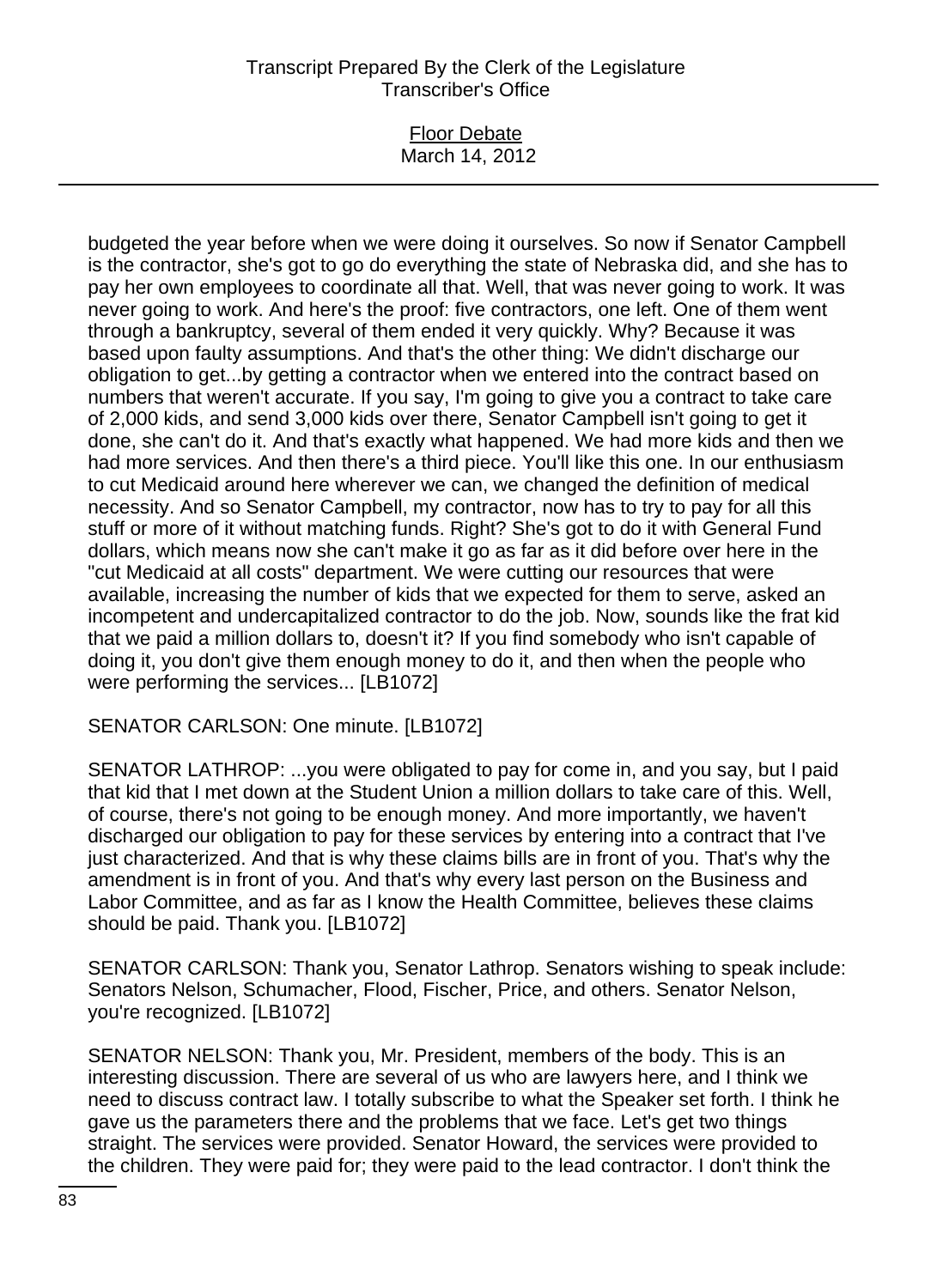### Floor Debate March 14, 2012

statute says that we have to pay twice, Senator Lathrop. I hear words like "fairness; it's the thing to do; it's appropriate." That's not contract law. We talk about being underfunded on the part of the contractor. Maybe due diligence was not done. But as a matter of contract law between the parties you set forth what's going to happen. And unless you are an absolute insurer, and you agree in the contract to stand behind the deficiencies of the lead agency and the subcontractor in this case, you aren't liable as a legal principle. I don't...let me ask Senator Lathrop, I won't ask a question. I assume it was Boys and Girls Club or Boys and Girls Home that took bankruptcy, I may be wrong on that. But if they haven't I would be surprised. So I'm going to assume that all of these claims that we have here were submitted to the bankruptcy court and they were denied. Now when we compare the Department of Roads and what we have here under this situation, it's entirely different. Let me make this point, I don't believe, and I may be mistaken, but I don't think that the Transportation Committee monitors what the Department of Roads does, how they go about building the highways, and how they spend it, not at the time anyway. You know, there may be an audit later or something like that and we may have reservations about how they spent the money. Why doesn't the same thing apply here? What obligation do we have to monitor? We have a contract with these lead agencies. It didn't work out. But we paid them to pay the subcontractors, and they didn't pay. And I feel sorry for these subcontractors. There are some substantial claims here. But unless you can tell me that if we denied these claims that they have a good legal argument to go into court and get a court to say, yes, because the Department of Health and Human Services didn't do all the things that they might have done, they didn't investigate, they didn't do things of this sort, that the state is liable. The state in this instance is not an absolute insurer, it's not an absolute guarantor. And for that matter, we have entrepreneurs around the state of Nebraska that might have \$100,000 to their name. Do we as a state, when we contract for computer services or something like that, do we say, you don't have enough capitalization to do this? I'm going to guess, and I might be wrong, that the Health and Human Services under the \$15 million contract probably advanced some money for them to get started or for them to operate on. Otherwise you'd have to have a pretty substantial outfit that's doing this. This is all new. And just because we went into privatization and perhaps there were some deficiencies in the contract, that's not to say that the state of Nebraska is liable. So perhaps Senator Flood will elaborate on some of these things. But these are the principles of contract law. [LB1072]

# SENATOR CARLSON: One minute. [LB1072]

SENATOR NELSON: You make a contract. It's a contract between the parties that say this is what you're expected to do. If the other party to the contract, Boys and Girls Home in this case, couldn't fulfill that, then they are the ones that are liable. And unfortunately they don't have the money to pay these claims. In construction work and things of that sort, we provide for statute by contractor's liens or plumber's liens or service liens. I don't believe that applies here. Then they would have, as we...if they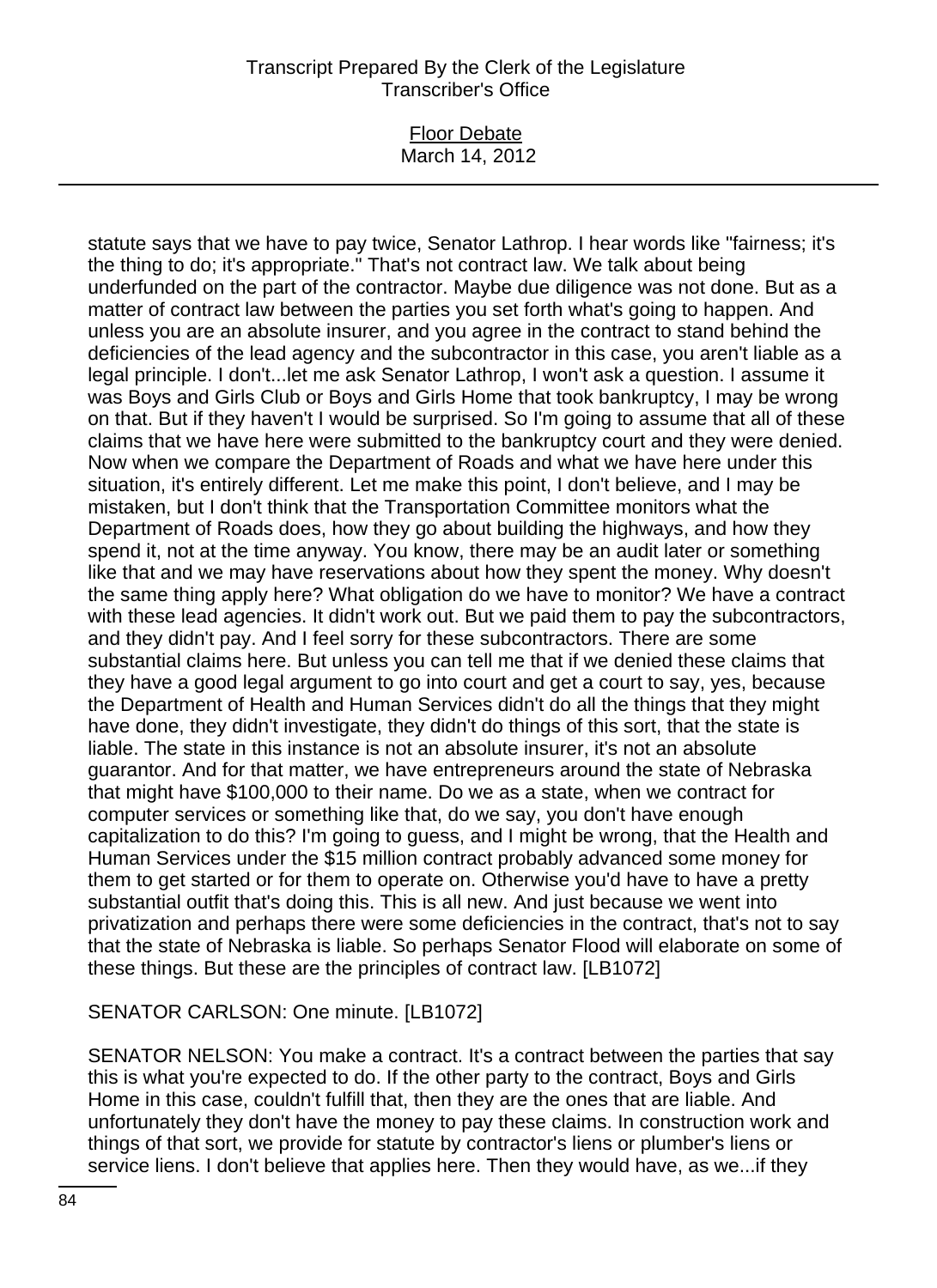| <b>Floor Debate</b> |
|---------------------|
| March 14, 2012      |

could say that the state of Nebraska was the employer here instead of the lead agency, then they might have some basis for these claims. But just because it's appropriate or a matter of fairness, we are not legally obligated to do this. And I contend that this is a real precedent that we do not want to get involved in. We don't want to, down the road, have people come to us on 50 miscellaneous claims... [LB1072]

SENATOR CARLSON: Time. [LB1072]

SENATOR NELSON: ...that say, well...thank you, Mr. President. [LB1072]

SENATOR CARLSON: Thank you, Senator Nelson. Senator Schumacher, you're recognized. [LB1072]

SENATOR SCHUMACHER: Thank you, Mr. Chairman, members of the body. This is a very interesting legal argument delineating between parental obligations, contract law, torts; and if we had a higher pay grade and wore black robes and worked across the hallway, we probably could give a definitive answer to it. But we're just us. And as such, let me toss in my analysis of what we have going here. And remember back in the welfare debate a few weeks ago a big problem stood out. We have more kids being brought into the system than, I think they said, any other state per capita. We got an enormous amount of kids coming into the system comparatively. And how they get into the system is a police officer, basically, taking them into the system. And the police officer or peace officer is the one that can do that. The minute that peace officer takes them into the system they are our children and we have an obligation to care for them. We cannot escape that obligation to care for those children by having a contract with somebody else. In the end it is our obligation. Much like if you had a child who was walking home from school and got hit by a truck and somebody rushed them to the hospital and the doctor took care of them, and you had also contracted with a babysitter to watch them when they got home, and the doctor said, I want to be paid. You're the parent, you're stuck for the money. In this particular case we have a contract with a lead agency. That lead agency may or may not have defaulted, we may or may not have defenses against paying them or be able to sue them for not following through with their contractual obligations. But that contract doesn't extend down to the next level, to the guy who actually did the work and provided the care for our children. And he's entitled to be paid unless somehow he waived that payment. So, Senator Lathrop, will you yield to a question? [LB1072]

SENATOR CARLSON: Senator Lathrop, would you yield? [LB1072]

SENATOR LATHROP: Yes, yes. [LB1072]

SENATOR SCHUMACHER: In your work in analyzing this particular situation, what kind of paperwork or relationship was there between the lead agency and the person who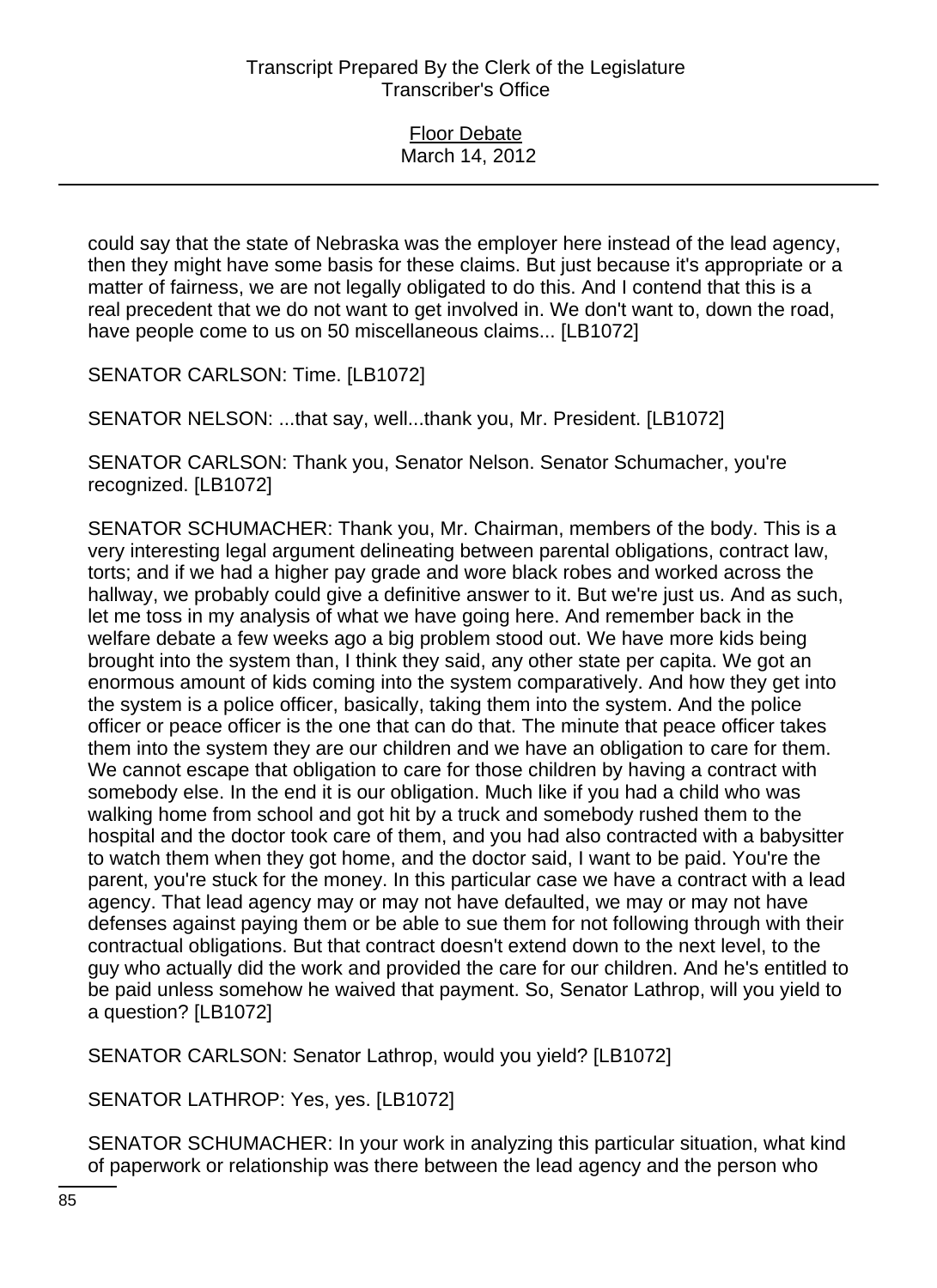ended up providing the care? [LB1072]

SENATOR LATHROP: Guardian and ward. [LB1072]

SENATOR SCHUMACHER: Just ward? [LB1072]

SENATOR LATHROP: Guardian and ward, yes. [LB1072]

SENATOR SCHUMACHER: Okay. But there was no contract specifically that said that they would look only to the agency? [LB1072]

SENATOR LATHROP: Oh, in the relationship between the state and Boys and Girls Home? Is that what you're asking, or whether the... [LB1072]

SENATOR SCHUMACHER: No, the next relationship between the... [LB1072]

SENATOR LATHROP: The next relationship. I don't know of a formal, written agreement. If there was one, I've never seen it. [LB1072]

SENATOR SCHUMACHER: To the provider, the ultimate provider of the service, would the lead agency look like an agent of the state in that relationship? [LB1072]

SENATOR LATHROP: Well, yes, because the state maintained, even in their contract with Boys and Girls Home, they maintained final say over every service the child got. So...and the state had to consent...Boys and Girls Home could not consent to care; that had to be done by the state. The state, HHS, maintained control over the type of care. Right? So if the child is going to alcohol treatment, that had to be approved by the state. There was not a judgment made by Boys and Girls Home over approving care, just finding somebody to do it. [LB1072]

SENATOR SCHUMACHER: And my understanding just for sure, there was no understanding... [LB1072]

SENATOR CARLSON: One minute. [LB1072]

SENATOR SCHUMACHER: ...by the part of the ultimate provider that they would not look to the state for payment? [LB1072]

SENATOR LATHROP: No, I don't think there was an agreement, let alone an agreement with that term. [LB1072]

SENATOR SCHUMACHER: Thank you, Senator Lathrop. Well, if I were wearing that black robe across the aisle at this particular point I'd say we're stuck on this. Thank you.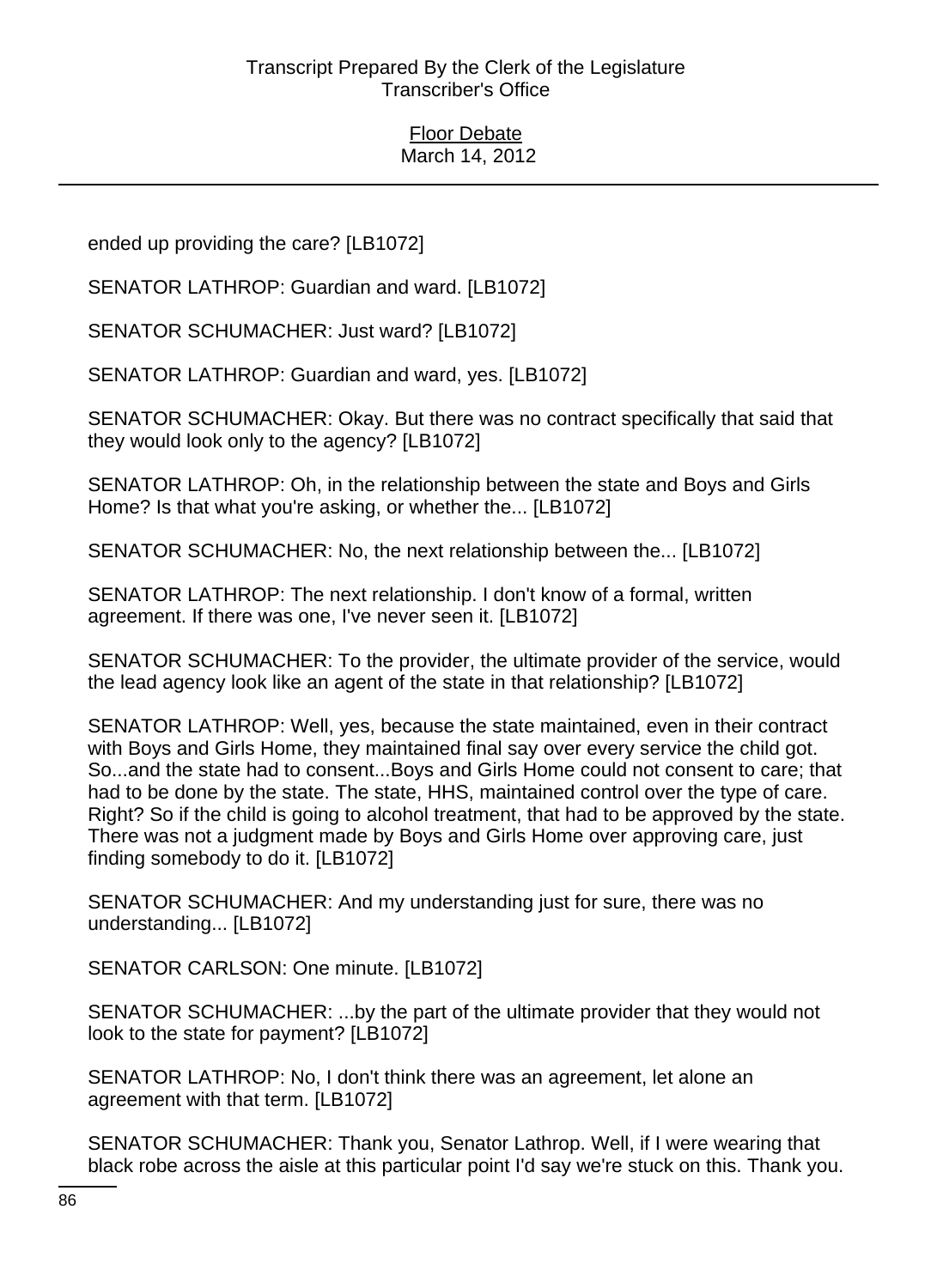# [LB1072]

SENATOR CARLSON: Thank you, Senator Schumacher and Senator Lathrop. Senator Flood, you're recognized. [LB1072]

SPEAKER FLOOD: Thank you, Mr. President, members. I want to just briefly touch on a few of the issues that I had remaining. And then I want to talk about a procedural issue that I think is important that we should visit about. I asked Senator Lathrop, and he's got four boxes in his office, I've heard about these provider agreements from constituents in my area that purport to be a contract between the state of Nebraska and the subcontractor. I'm not asking for somebody to dig through four boxes right now. But it's going to tally into my discussion on the procedural side. I also know that Kerrey Winterer testified there were no contracts between the state of Nebraska and the subcontractors. We are, in a way, and I don't want to overvalue our role here, a finder of fact, in my opinion, especially to the folks like me that are weighing very heavily on was there a contract. Now Senator Lathrop has made his case and Senator Schumacher has made his case based on the statutory duty. And I think for me that argument doesn't meet the threshold of support because we have a lot of relationships where we care for somebody. A state prisoner goes to a hospital, has a surgery. The doctor works for the hospital. We fully pay the hospital. Doctor doesn't get paid; does the doctor have a right of action against the state of Nebraska? And that may seem like an extreme scenario, but I think it goes to the very heart of what my concerns are related to the contract. Because as much as we want to do the right thing, remember, the taxpayers have paid once pursuant to a contract that was not followed...pursuant...the taxpayers have paid once, but the lead contractor hasn't made good on its obligations to perform with the subcontractor. Let me go to what I'm thinking on the procedure. While I may disagree on some levels with his position on this bill, Senator Bob Krist, if any of you have been around him and as part of the LR37 process, has very strong feelings about this issue. And unbeknownst to him--everything is fine--he had to be called away from the Capitol on important family business right before we started this afternoon. And I understand he's one member, but as we all work together in this place, and I've seen examples of this in the past, I do think there is some value to letting Senator Krist come in and weigh-in on this issue because he has such a strong opinion. And while we can't, as a Legislature, stop things up for one person, I do think this is one of those special situations where Senator Krist should have a chance to be here. This was not an elective decision for him to be gone, this was something that came up in his family and he needed to be gone. And as members of the Legislature I think that may be a courtesy I would ask you to consider extending to him in this situation. It would also give folks like me the chance to dot the i's and cross the t's and look at what some of my constituents, who are more affected by this than probably most of you, refer to when they say a provider agreement, because I don't have anything in my office that I kept that would be what they regard as a provider agreement. I have very strong concerns... [LB1072 LR37]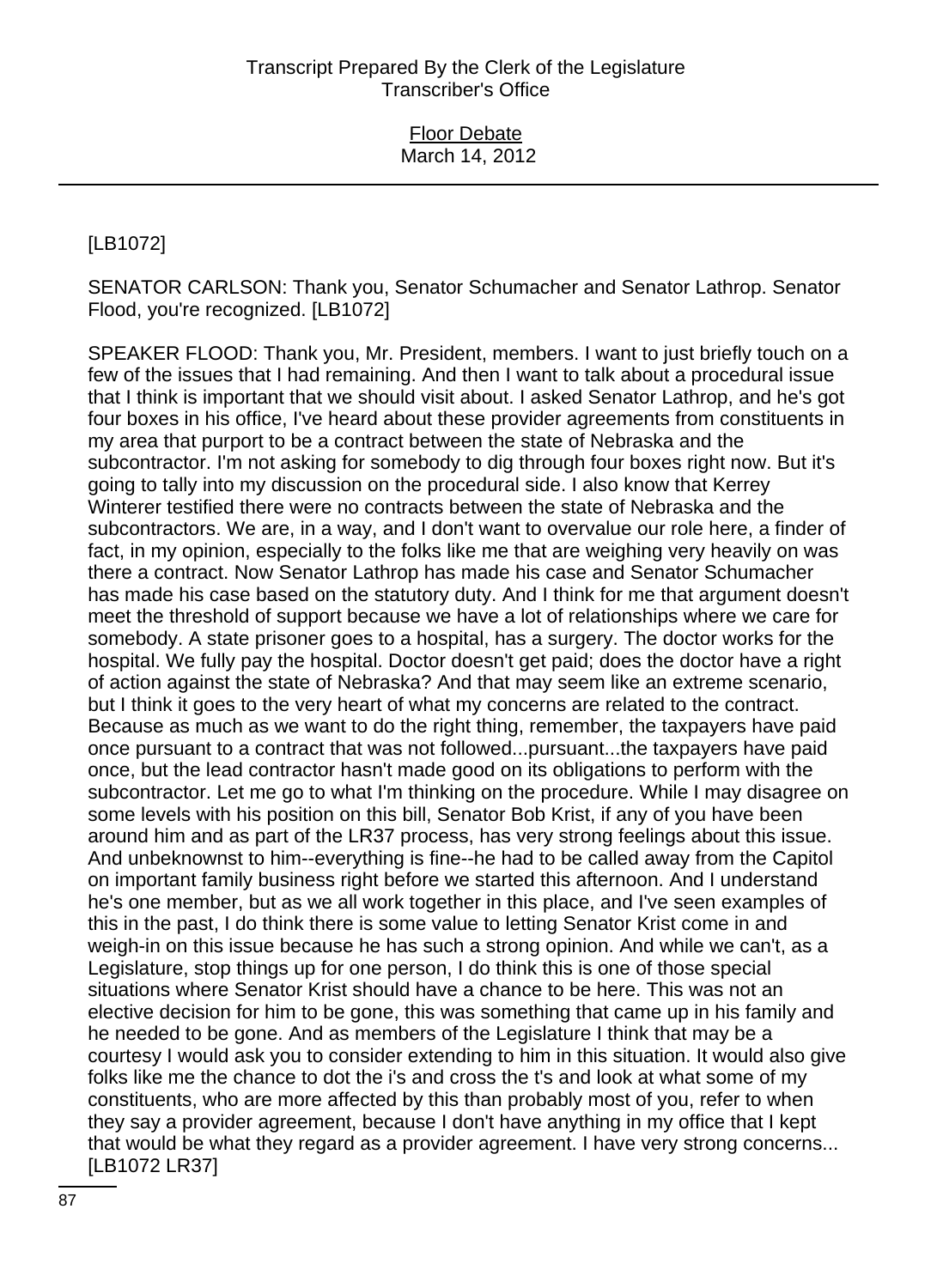SENATOR CARLSON: One minute. [LB1072]

SPEAKER FLOOD: ...about where we're going with the amendment. And I'm not suggesting that we give up on those concerns. The point of my short talk here is to consider whether, as a Legislature, we move this to Select File, reserve an appropriate amount of time, let Senator Krist weigh-in out of deference to his very strongly held beliefs, given a family situation, and allow a few of us that have constituents affected to just double-check as it relates to the contract issue, because I want to be absolutely sure that my understanding is correct or that it should be altered based on the facts. I don't know if that meets with any of your favor today. I don't want to cut the debate short. I would ask you, though, to consider moving this to Select. And my vote to move this amendment and this bill to Select is conditioned upon a very strict... [LB1072]

SENATOR CARLSON: Time. [LB1072]

SPEAKER FLOOD: ...adherence to the...that is not going to obligate me on Select. Thank you. [LB1072]

SENATOR CARLSON: Thank you, Senator Flood. Senator Fischer, you're recognized. [LB1072]

SENATOR FISCHER: Thank you, Mr. President and members. I appreciate the comments by the Speaker. I, too, have a number of questions about just what situation we're looking at here. If Senator Lathrop would yield for questions, please. [LB1072]

SENATOR CARLSON: Senator Lathrop, would you yield? [LB1072]

SENATOR LATHROP: I'd be happy to. [LB1072]

SENATOR FISCHER: Thank you, Senator. And I thank you for your comments that we had discussed off the mike with regards to the Department of Roads and the contracts that they let with their contractors and then the contractors have with the subcontractors. But specifically I wanted to address a couple of statements made by Senator Nelson and by Senator Flood when they said that the state has already paid the contractors. Is that true? [LB1072]

SENATOR LATHROP: The state paid Boys and Girls Home. They withheld the last \$1.6 million when it was completely obvious that they weren't paying the contractors. The state then, through a great deal of work, got the subs to agree to take a pro rata share of the \$1.6 million. So these people that we're talking about today have been paid roughly 35 cents on the dollar. The claims today are for the balance. [LB1072]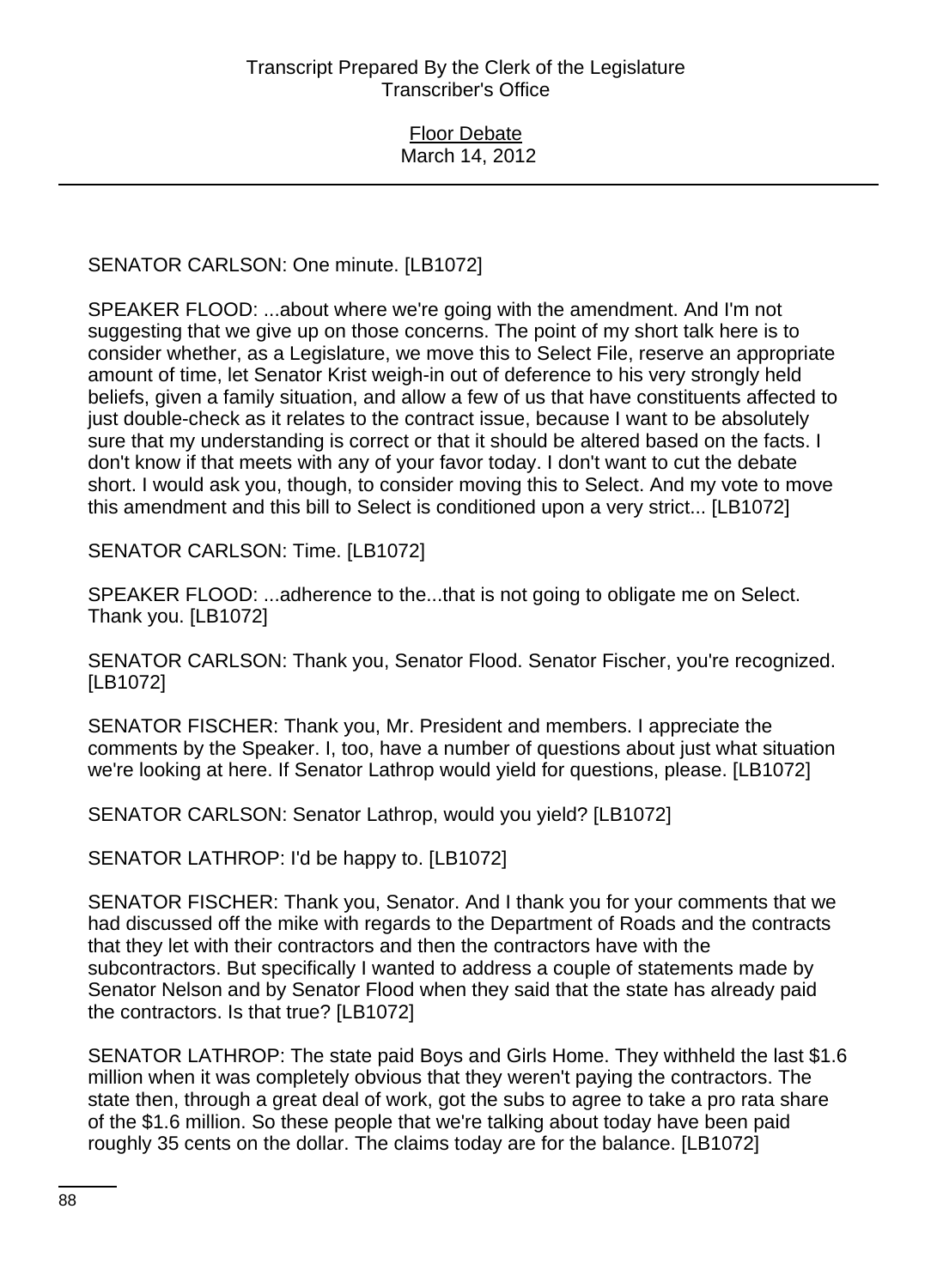SENATOR FISCHER: Did the state pay all of the contractors, including KVC? You had mentioned KVC earlier, that they had been paid, and their...but that, I don't believe, is true, because aren't they included in the budget and we have not passed the budget? [LB1072]

SENATOR LATHROP: Their package, their severance package, if you will, provides for \$6 million--additional dollars. And that's in the budget and the discussion is on page 24 of this book. [LB1072]

SENATOR FISCHER: Right. And KVC is the reallocation of funds, where we would be paying them once we pass the budget, if it is passed in its entirety? Is that true? [LB1072]

SENATOR LATHROP: If we pass the budget in its entirety, KVC will get \$4.2 million to pay directly to its subs (laugh), which is the same thing we're trying to accomplish here. [LB1072]

SENATOR FISCHER: Why are they being treated differently and what (inaudible) this claims bill? [LB1072]

SENATOR LATHROP: That is a great question. And I will tell you, somebody in committee said, because they have a better lobbyist. And I have to tell you that the situations are identical. We are talking about paying the subs. KVC does it through the appropriations process and in an agreement that they entered into on their way out the door. Boys and Girls Home has some subs, they get what's left out of the Boys and Girls Home contract and are told, no more. [LB1072]

SENATOR FISCHER: Can you tell me, Senator Nelson also said that these claims, and I don't know if it includes KVC, but the claims we're dealing with right now, they were submitted to bankruptcy court. Is that true? [LB1072]

SENATOR LATHROP: I'm not following you. I didn't hear Senator Nelson say that, so if you can ask the question again. [LB1072]

SENATOR FISCHER: Oh, I thought he said that they were submitted to bankruptcy court and then those were denied. You don't know if that's true? [LB1072]

SENATOR LATHROP: No, no, no. They wouldn't have been submitted to bankruptcy court. They would have been submitted to the Claims Board, which is the first step in the process in making a claim against the state. [LB1072]

SENATOR FISCHER: Okay. [LB1072]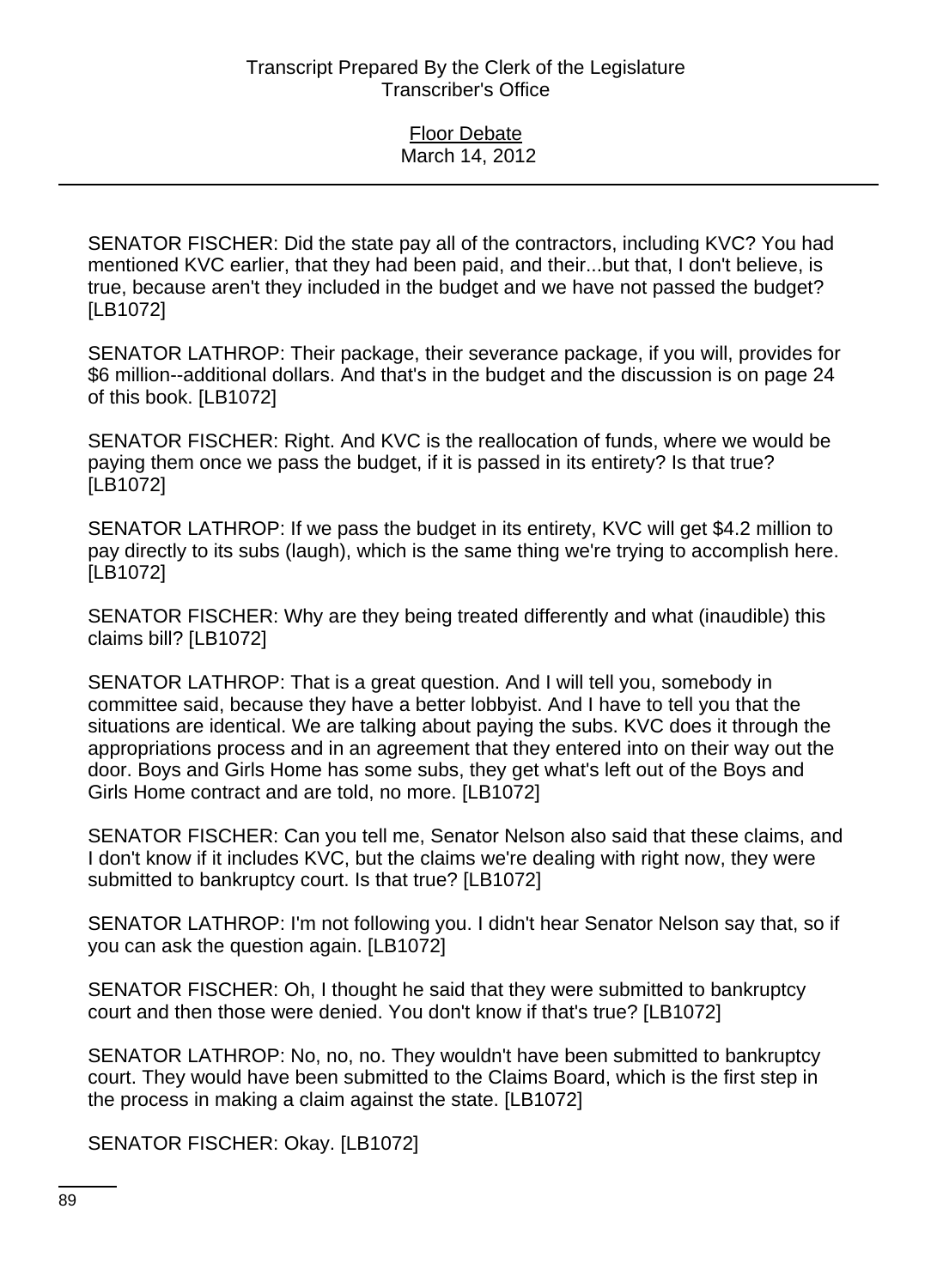SENATOR LATHROP: Those claims were denied. Then they came to the Business and Labor Committee as denied claims, which we amended into our approved claims. [LB1072]

SENATOR FISCHER: Okay. Thank you, Senator, I appreciate that. That just raises more questions for me on this issue. As I said earlier, I can appreciate Senator Flood wanting to move this forward so Senator Krist can participate in it. My questions being unanswered and I think very confusing, I would have a problem moving it off General File. I don't know if the... [LB1072]

SENATOR CARLSON: One minute. [LB1072]

SENATOR FISCHER: ...Speaker and I can visit about that off the mike or not. But I do thank you, Senator Lathrop, and thank you, Mr. President. [LB1072]

SENATOR CARLSON: Thank you, Senator Fischer and Senator Lathrop. Senator Price, you're recognized. [LB1072]

SENATOR PRICE: Thank you, Mr. President. With five minutes, I'll be quick as I can here. In prior work, working on federal contracts, we dealt with privity of contracts, subcontract, actually there is no privity in subcontracts. FAR Part 44.101 talks to this; there's a great diagram. Basically, it talks of a buyer and a seller can have an agreement. And that when we talk about a privity, that's just a contractual relationship, that's really what privity comes down to accordingly. And so when we're looking at this and some things we've always been concerned about in the privity of contracts, the government did not have a contract, as we knew, with the subs themselves, and that there was a contract between the prime contractors and the subs. And I can say this with some degree of certainty, because the subs were paid. Within the contract there's a payment clause, like in the federal government we have a flow down or we'll have a directive of a net 30, net 45. My understanding that this contract with HHS had with their providers, they were telling...HHS told the client there, Boys and Girls, that they would mirror the same payment terms net 45. That was the agreement that they were supposed to be doing. And the providers were paid. This was not a one payment plan; they were paid along the way in some increment. I'll assume for now that it was a monthly increment that they were receiving their payment. For a payment to be received there had to be some type of contractual agreement between the prime contractor and the subs. In the tragedy that transpired and that the company, the prime is no longer going to work, an agreement was made, \$1.6 million, here's where I guess some of the trickery is or some of the challenge is. It was agreed that the state would pay for or in place of the prime contractor to the subs at the 35 cents on the dollar rate. And that was only agreed to by the prime contractor if all the subs would agree that they wouldn't come after them to, I guess, seek no further payment. So there were a lot of agreements made by the prime contractor and the subcontractors. And again, I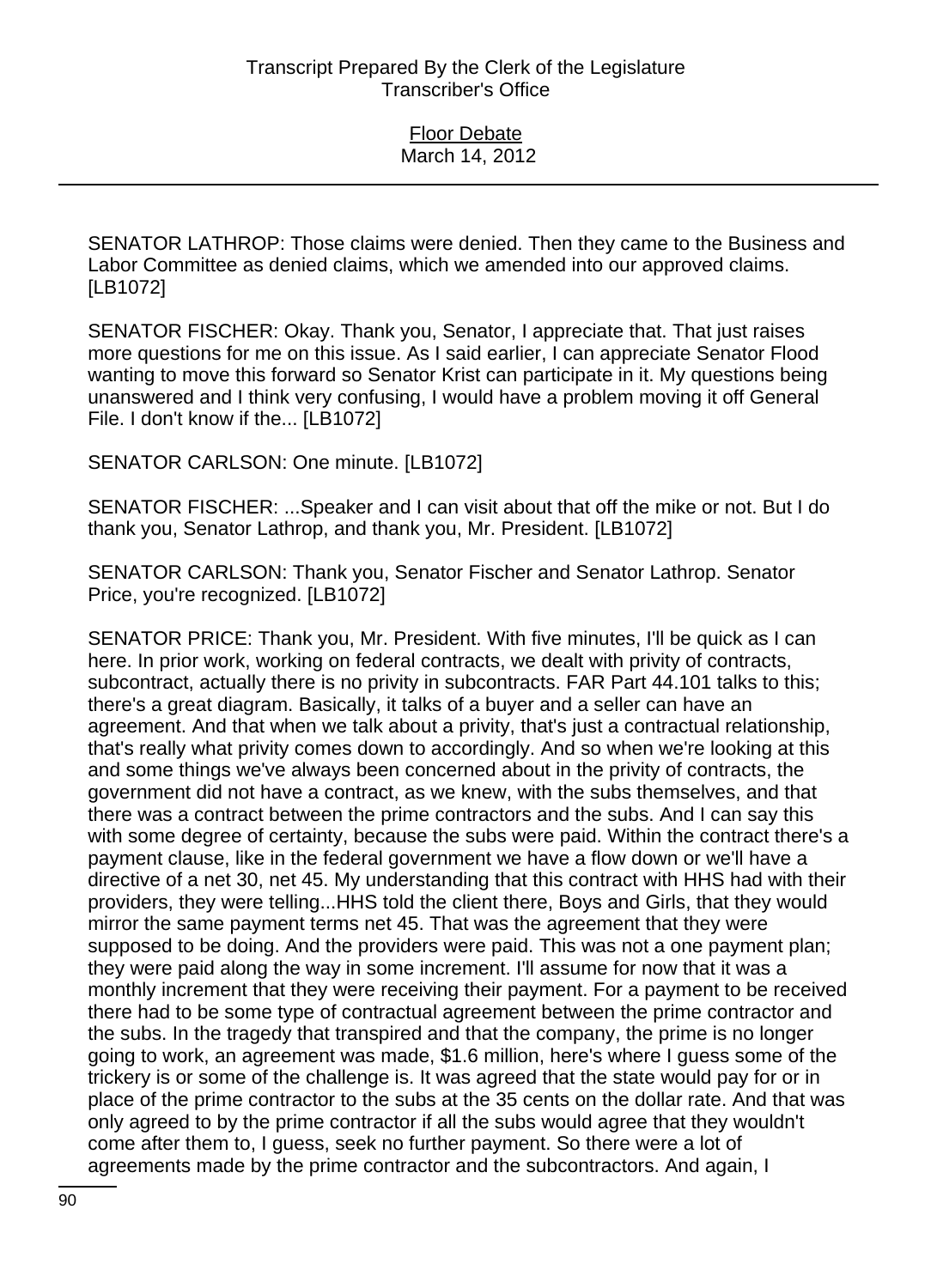#### Floor Debate March 14, 2012

challenge that there was any type of contractual relationship with the subs, because oftentimes, you know, you follow the money within the contract. And it was just the state was trying to help these subcontractors because they, I guess someone believed that these subs would not be paid at all if the \$1.6 million had gone directly to the prime contractor. They would not have gotten 35 cents, they would not have gotten 1 cent. There was a fear of that and they tried to insulate it. So when we look at the thing, and we heard the discussion now with KVC brought in, one of the things I'm listening for and we heard earlier there was an agreement. KVC knew they were going to do what they were going to do and they came in and they made the agreement before the termination happened and the other people didn't or so it seems. I'm going to listen for this. But again, in dealing with privity of contracts we don't want to get into a position where now a prime contractor has defaulted for some reason, and now the state is on the hook. I don't believe we've done any precedent setting by agreeing to contracts we already have. We don't want to get involved in that. And it would be problematic, not just in the roads but in everything we do. The state does a lot of contracting. If you look at the budget and we were to talk to Appropriations and we were talking to department of accounting services and you look at the other departments, a lot of subcontracts are done. As a matter of fact, when we look into the... [LB1072]

SENATOR CARLSON: One minute. [LB1072]

SENATOR PRICE: ...thank you...in the federal realm, well over 65 percent of all dollars flow down to subcontractors. I'm sure the state is in much the same situation. But there is a problem here. And I believe Speaker Flood said there are the stipulations, and we would all agree or pretty much agree to those. But what we don't have here and what we haven't seen the discussion on was, how did payments happen in the past and did that actually set the context for the contract? Thank you very much, Mr. President. [LB1072]

SENATOR CARLSON: Thank you, Senator Price. Senators wishing to speak include: Senators Janssen, Howard, Gloor, McCoy, Bloomfield, and others. Senator Janssen, you're recognized. [LB1072]

SENATOR JANSSEN: Thank you, Mr. President, members. This isn't generally an area I'd stick my nose in, but as you can see from my nose I don't always heed that advice. So as we kept going back and forth on this, I did...Senator Schumacher brought up something that made me think, with the babysitter analogy. If I...I have two kids. I don't...when I ship them off to a babysitter for the evening I don't absolve myself of all responsibility of those children. And I'm not going to get caught up into the analogy game here and how we can extrapolate out on that. That's just what came to me initially when we were talking about this. I do have some of these facilities or had some of these facilities within my district. I believe Senator Hadley read off a few that were in Fremont. These were community leaders that put these together, at least one of them that I'm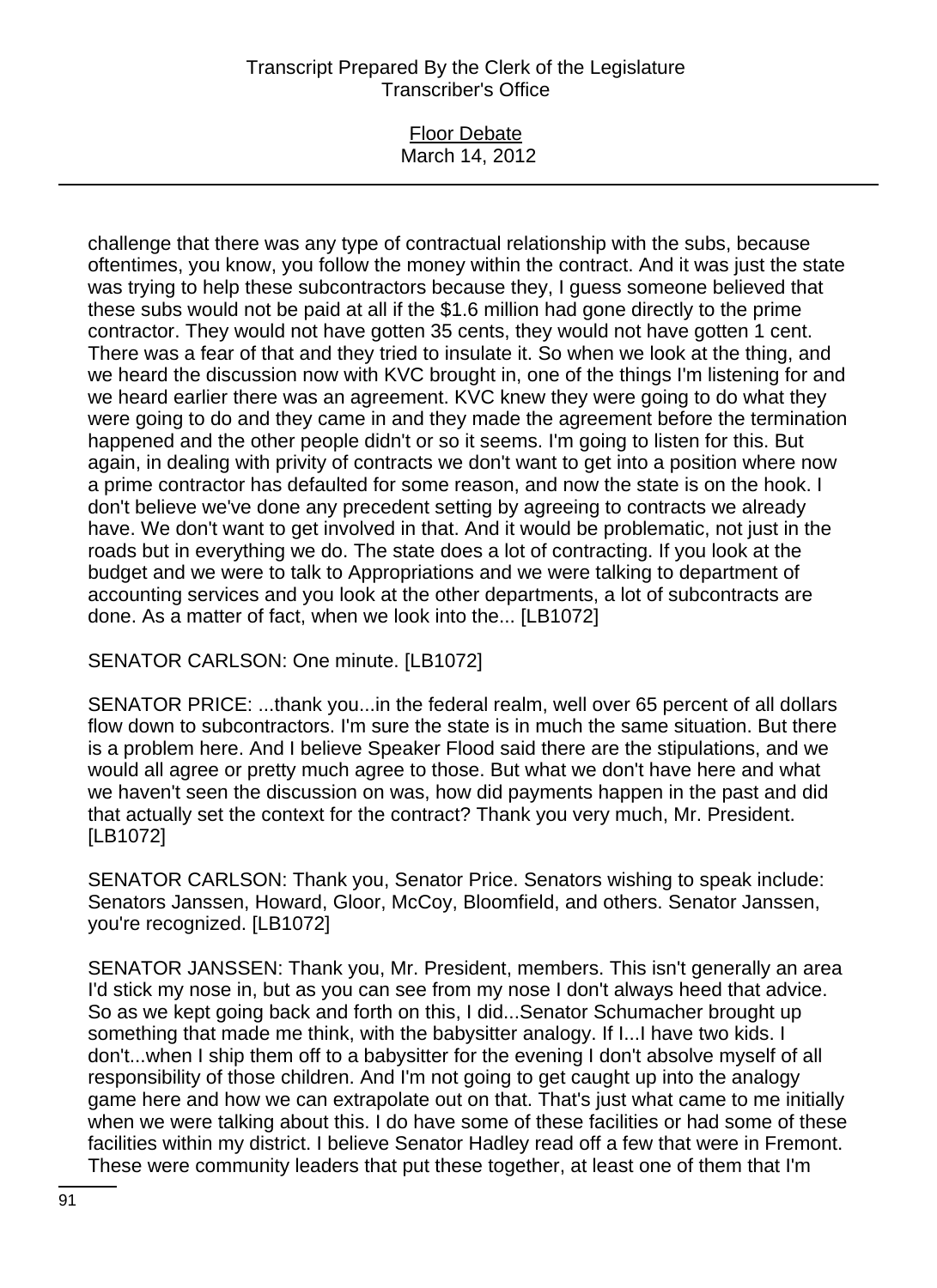#### Floor Debate March 14, 2012

very familiar with. They did this, not as a moneymaking venture. I can only speak to these individuals, they're philanthropic in the community, religious leaders within the community, the local college, leaders within Midlands University, great people to have in our community. And I fear that if we don't go ahead with this, other great people in communities will fear or not want to help out should there come a time to help out again. That has nothing to do with contracts. That's just putting a personal face on it. These people were borrowing money to make payroll. They were pulling on their own funds to make payroll to pay for these...pay for not getting paid from the agencies to pay for their staff. And this happened every month. I would get a call, get an e-mail. They sent me the e-mails back and forth. I've dealt with contracts before in my business and have seen...I guess I've seen enough runarounds to know what a runaround is. And they were getting the runaround on why they weren't getting paid for their services, all the while they were continuing providing this service. So for me I'm in the medical staffing field with nurses. I was very interested in the conversation this morning dealing with nursing facilities. But if we don't get paid for our staff in a hospital, I will tell my staff or I will call the hospital and say, we're going to pull our staff out of there. We're not going to provide services for you anymore if you're not going to pay us. That's a right I have. I don't know a whole lot about these contracts. I'm taking Senator Howard at her word. But I asked her if that was a possibility. Not that the people in...I know the people in my community never would do this, but they couldn't stop providing services to these children. So that makes it different. They couldn't say, all right, go ahead and get out, we're not getting paid, go home. They had no home. So they were stuck paying week after week, month after month, without getting paid while getting the runaround. They had something called a...and I don't know if this is the exact word, a "no reject, no eject" clause. I can't imagine going into a business contract and having that with a hospital and then I'm stuck and I have to continue to pay over and over and over again. I would certainly look for recourse. I don't know what the proper avenue for that recourse is, this is one of them. I don't know if it's the best, but I've been very into the conversation. And I didn't plan on speaking on this, but that kind of made me want to speak to this. And I think it's something we should make right in some manner, somehow, whether it's this way, whether it's within the budget. However we can do it, I think we should do something. And with that, I'll yield the balance of my time to Senator Howard. [LB1072]

SENATOR CARLSON: Senator Howard, 1 minute 30 seconds, and then you're on next. [LB1072]

SENATOR HOWARD: Thank you. And thank you, Senator Janssen. Again, I'm going to start this by saying I believe we have the obligation, we have the moral obligation and the legal obligation to pay this amount of money that's owed. And at the risk of being corrected by the attorneys on the floor, I'm going to use the legal term for these children being state wards, and that's loco parentis. I heard that many, many times in court; it comes down on the court orders. What that means is that the state acts in lieu of the parent, the state becomes the parent. When these children are made state wards the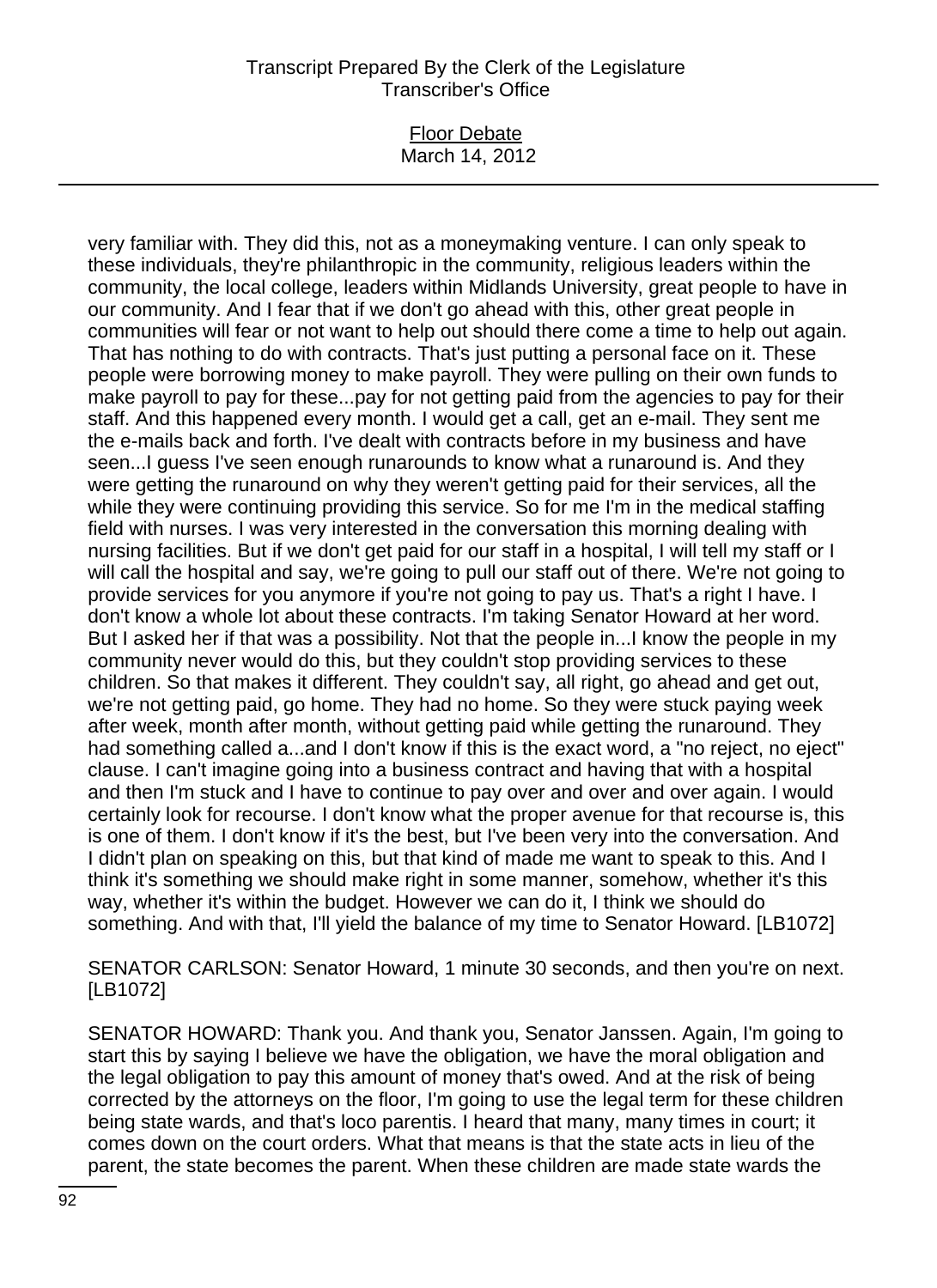| <b>Floor Debate</b> |  |
|---------------------|--|
| March 14, 2012      |  |

state becomes the parent. So you can see how apt these analogies are. The state has taken on the responsibility of the parent. Now unless the parental rights are terminated, the parents' rights are considered in any court hearing, and their rights remain in place. But the state is acting in place of the parent. We don't have the same obligation with people that are in jails or prisons; they're adults. The state does not act as their parent. And I would say that's one of the defining differences here in this issue. I've read through this contract, I've read through it many times. It's very, very confusing. I'd say it might be time for the state to hire a really good staff of attorneys because its contract and the amendment, and then amendment upon amendment, and then amendment upon the contract and the amendment, it's hard to follow. [LB1072]

SENATOR CARLSON: Senator Howard, you're on your own time. [LB1072]

SENATOR HOWARD: Thank you, thank you. Originally with the six lead contractors there was an amount of money that was awarded to these contractors for start-up fees, no stipulations, no requirements, no guidelines. Alliance received \$393,400 over the period of August, September and October of '09. And then when they got right up to signing the contract in November of '09, they said, no, we can't do this, we can't afford to do this. So they had that money and used it as they saw fit. Again, the contract didn't include a return clause. So the money didn't come back to the state, taxpayer dollars given to an agency, the services were not provided. I'm not faulting Alliance; they probably made the wisest choice. But they did keep our state dollars, and that really is our fault, isn't it? The state's, and not the body's, because we weren't involved. It was done outside of our jurisdiction or when we were in session; it was done by the CEO of Health and Human Services who made the choice. Taxpayer dollars--nothing to show for it. I went to Kansas, I visited their facility, because when this was coming down I wanted to see what this grand proposal was and what they had to offer that we couldn't do as employees in the department. And I was impressed because they had a fine administration building that they told me they had paid for in I think they said seven years it was completely paid for. But that kind of made me even more leery of what they were offering. And as it's proven out, everything that glitters isn't gold, and this contract is certainly an example of that. Senator Fischer asked, why are we paying KVC \$6 million, when they're gone now, they've left us? Why are we paying them that? And I took some time to look at the contract and I asked Kerrey Winterer this question. And he said, well, you know we want our records back, they have our files. And I said, well, according to the contract it says right in there we get our files back, they have to be returned. Well, he wanted to make sure that the contractors were paid. And I said, right in there in the contract it says the contractors will be paid by the agency. That's their obligation in their agreement. And then the last time I asked a question it was explained to me that an amount of money had been paid initially to the contractor with the thought, with the understanding that they would reduce the number of children who were in out-of-home care by an amount that would cost them more initially, and as the children were returned to their biological families the cost would go down. So I said, well, did that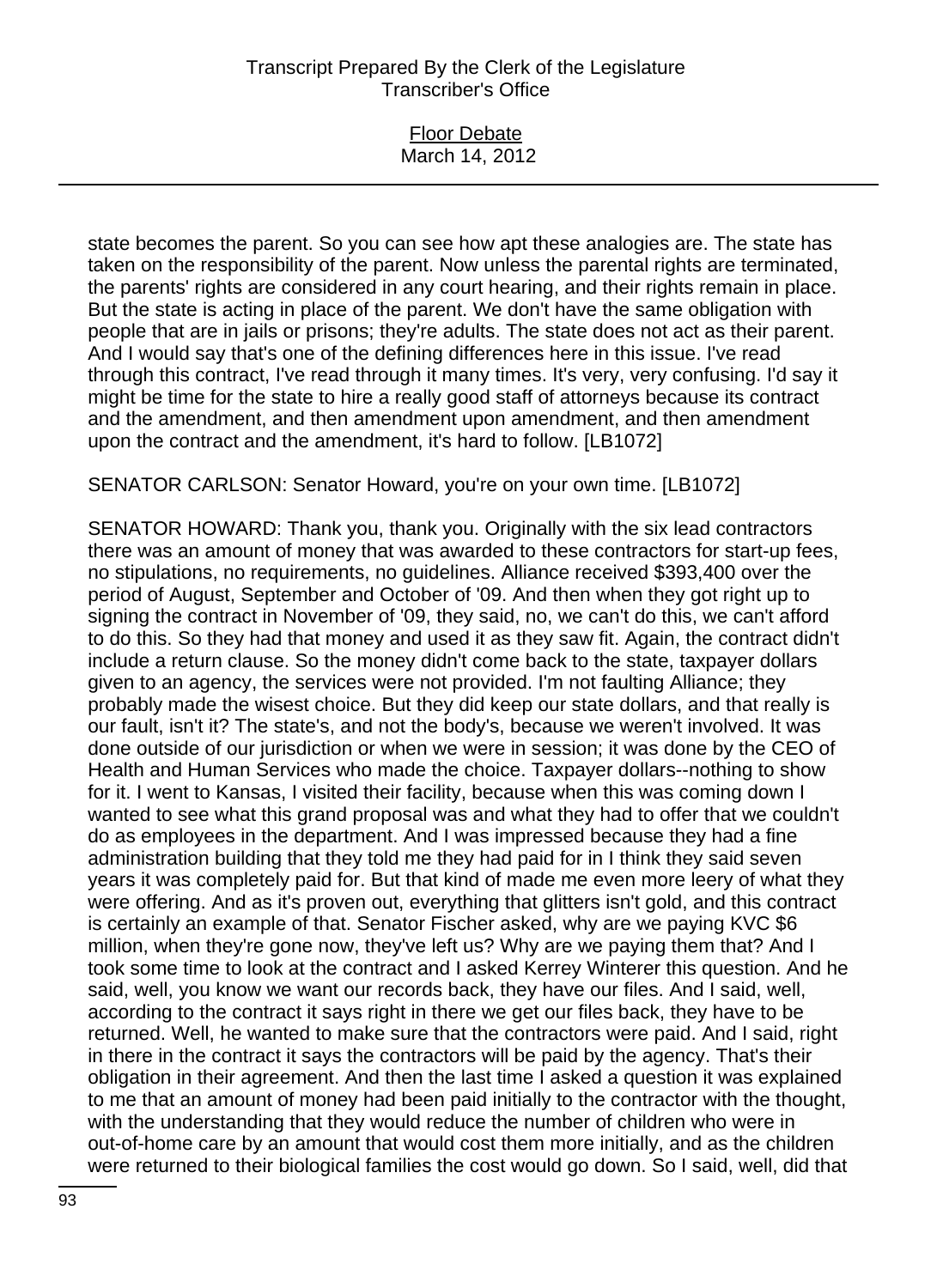| <b>Floor Debate</b> |
|---------------------|
| March 14, 2012      |
|                     |

happen? Were the numbers of children returned to their homes? And he couldn't give me the numbers. He said he would get those to me, but I haven't seen those numbers yet. So again, again I asked, did we do the best possible contracting in this arrangement? No. And by "we," I'm saying the department, not this body. Did the department do the best possible contracting? No. Yes, they put in a no eject, no reject agreement with the lead agencies. And this is a dream come true for them because it means you can't turn down a child, no matter what the problem is, no matter what their issue is, be it sexual abuse, physical abuse, behavioral health, mental illness, you can't turn them down. And furthermore, you can't put them out of your program. So once they're in your program... [LB1072]

### SENATOR CARLSON: One minute. [LB1072]

SENATOR HOWARD: ...you're responsible. It's a very, very expensive undertaking. Also, if the court ordered the placement of a child that was under the supervision of, say, KVC and a facility out of state, KVC had to pay--very, very expensive. The fault lies on both sides. The contractors agreed to this. They can read the contract as easily as I can. They agreed to it. I don't see the reason that we should be paying the additional \$6 million to somebody that's gone or be paying them for things they already agreed to in the contract. This is our obligation, this amount of money that's owed right now. The \$6 million I would strenuously object to. Thank you. [LB1072]

SENATOR CARLSON: Thank you, Senator Howard. Speaker Flood, for an announcement. [LB1072]

SPEAKER FLOOD: Thank you, Mr. President, members. I've had a chance to visit with several of you about this bill. And it's my opinion that based on where we're at in the day and what we were able to accomplish today, that it's in the best interest to go ahead and adjourn for the day until 9:00 tomorrow morning. Give us a chance to get some more of that information and resume our discussion on General File with LB1072 and AM2358. I think we had a productive day. We covered a lot of ground. The budget is a big part of our session and we are working through it. So we're going to go ahead and adjourn, hopefully. And then we'll be back tomorrow morning. Thank you for your efforts.

SENATOR CARLSON: Thank you, Speaker Flood. Mr. Clerk, for an announcement, items for the record.

CLERK: Thank you, Mr. President. Judiciary Committee, chaired by Senator Ashford, reports LB1145 to General File with amendments. And Senator Krist has an amendment to LB1158 to be printed. (Legislative Journal pages 924-929.) [LB1145 LB1158]

Senator Flood would move to adjourn the body until Thursday morning, March 15, at